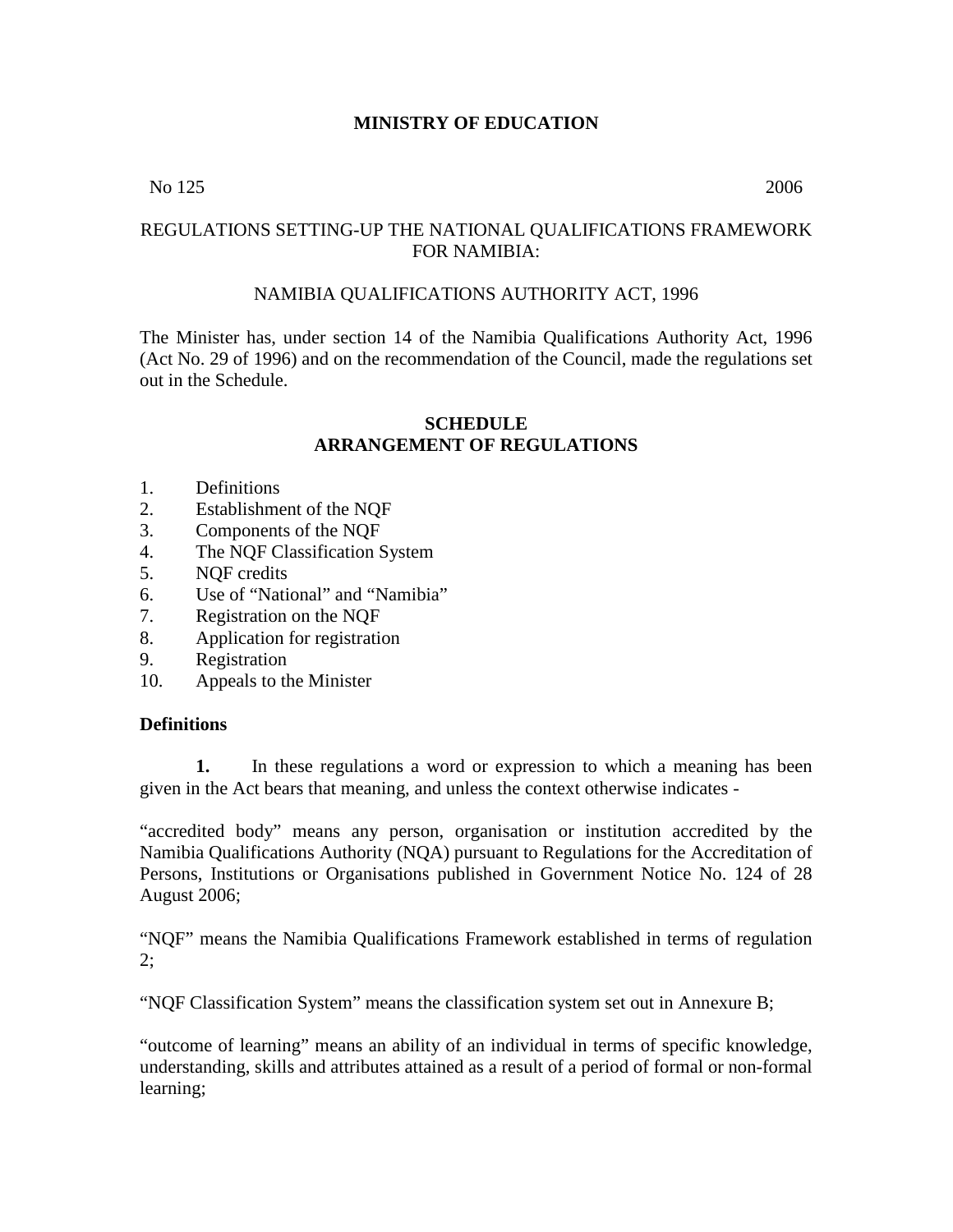"qualification" means any award which represents the attainment, following robust assessment processes, of a coherent cluster of specified outcomes of learning to prescribed standards of performance;

"recognised national body" means any body recognised by the NQA as meeting the criteria specified in regulation 7(2);

"registration quality" means full compliance with criteria established by the NQA under these regulations for the registration of qualifications and unit standards on the NQF;

"the Act" means the Namibia Qualifications Authority Act, 1996 (Act No 29 of 1996); and

"unit standard" means a qualification component that may be formally recognised as an award independently of the award of the qualification and which qualification meets the criteria specified in Annexure H.

## **Establishment of NQF**

**2.** The National Qualifications Framework is established and it shall consist of the components specified in regulations 3 and 4.

## **Components of the NQF**

**3.** (1) The NQF shall consist of 10 levels each defined by a set of descriptors as described in Annexure A.

(2) The NQF shall consist of qualifications duly recognised by the NQA as being of registration quality and that meet the criteria for any one of the following qualification types as defined and elaborated in Annexure C:

- (a) certificates;
- (b) diplomas;
- (c) bachelor degree;
- (d) bachelor honours degree;
- (e) professional bachelor degree;
- (f) masters degree; and
- (g) doctoral degree.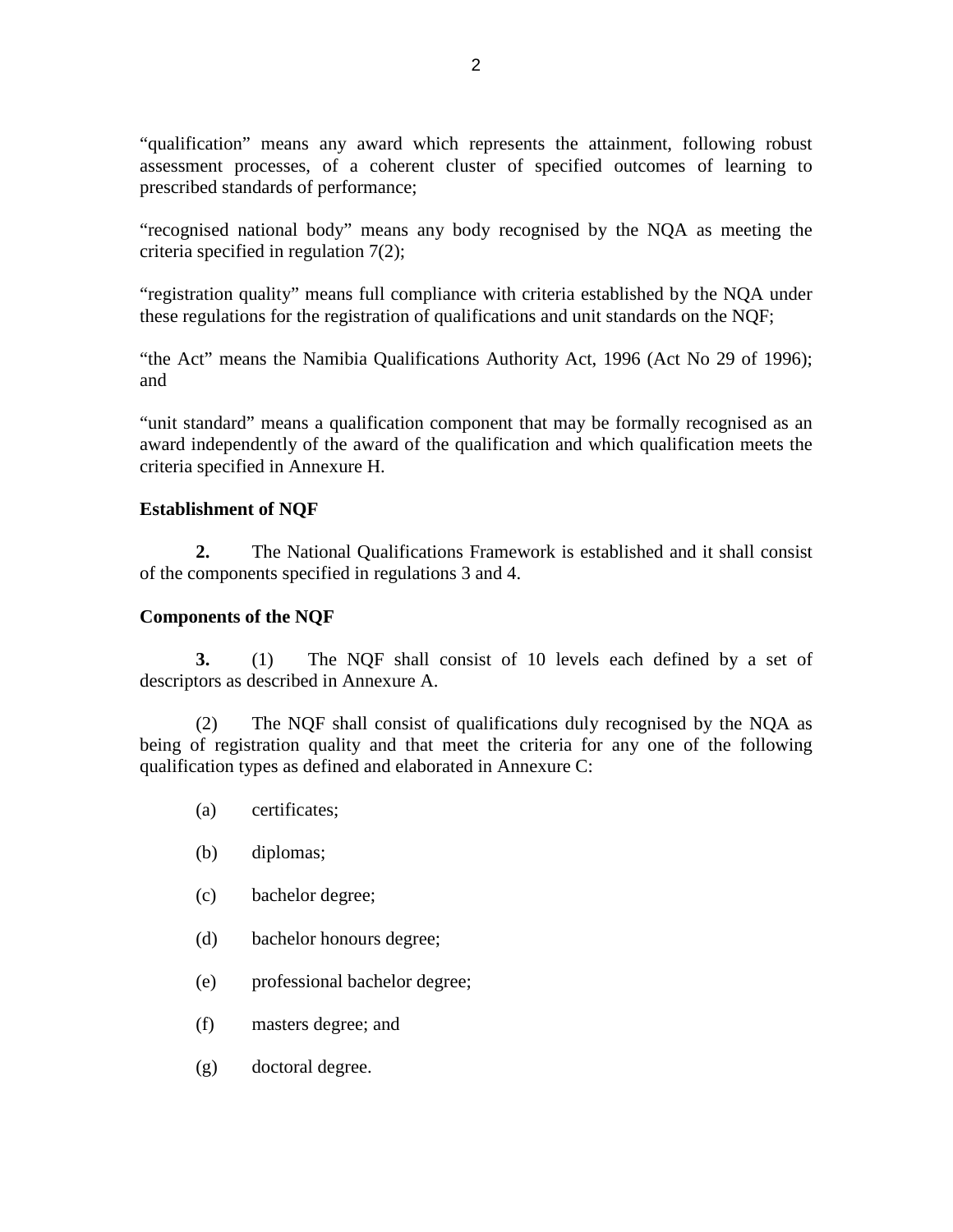(4) The National Qualifications Framework shall further consist of unit standards duly recognised by the NQA as being of registration quality.

## **The NQF Classification System**

**4.** (1) The NQF shall consist of a number of fields of learning as determined by the Council and subfields and domains known as the NQF Classification System.

(2) Qualifications and unit standards shall be placed on the NQF according to their level and an approved item from the NQF Classification System.

## **NQF credits**

**5.** The quantum of learning recognised through qualifications and unit standards registered on the NQF shall be measured in terms of NQF credits where one credit equates to 10 hours of notional learning time which is inclusive of directed and self-directed learning and assessment.

### **Use of "National" and "Namibia"**

**6.** The terms 'National' and 'Namibia' when used in conjunction with the name of a qualification or unit standard are protected NQF terms and may only be used in naming a qualification or unit standard developed in and for a context that meets the criteria specified in Annexure D.

### **Registration on the NQF**

**7.** (1) An accredited body or a recognised national body may develop a qualification or qualifications or any associated unit standards and have such qualification or unit standards registered on the NQF.

(2) A body not an accredited body may be recognised by the NQA as able to submit national qualifications or unit standards where such a body may readily be acknowledged as having standing in the relevant economic sector or discipline area, such standing being indicated by any or all of the following:

- (a) a legislative authority to act within the sphere of competence, perhaps in a governance, registration or other regulatory role;
- (b) an electoral system for representation of the body that includes principal participants in the sector or discipline area;
- (c) the existence of sufficient evidence that the group is a reflection of, or has the potential to reflect, the interests of significant stakeholders including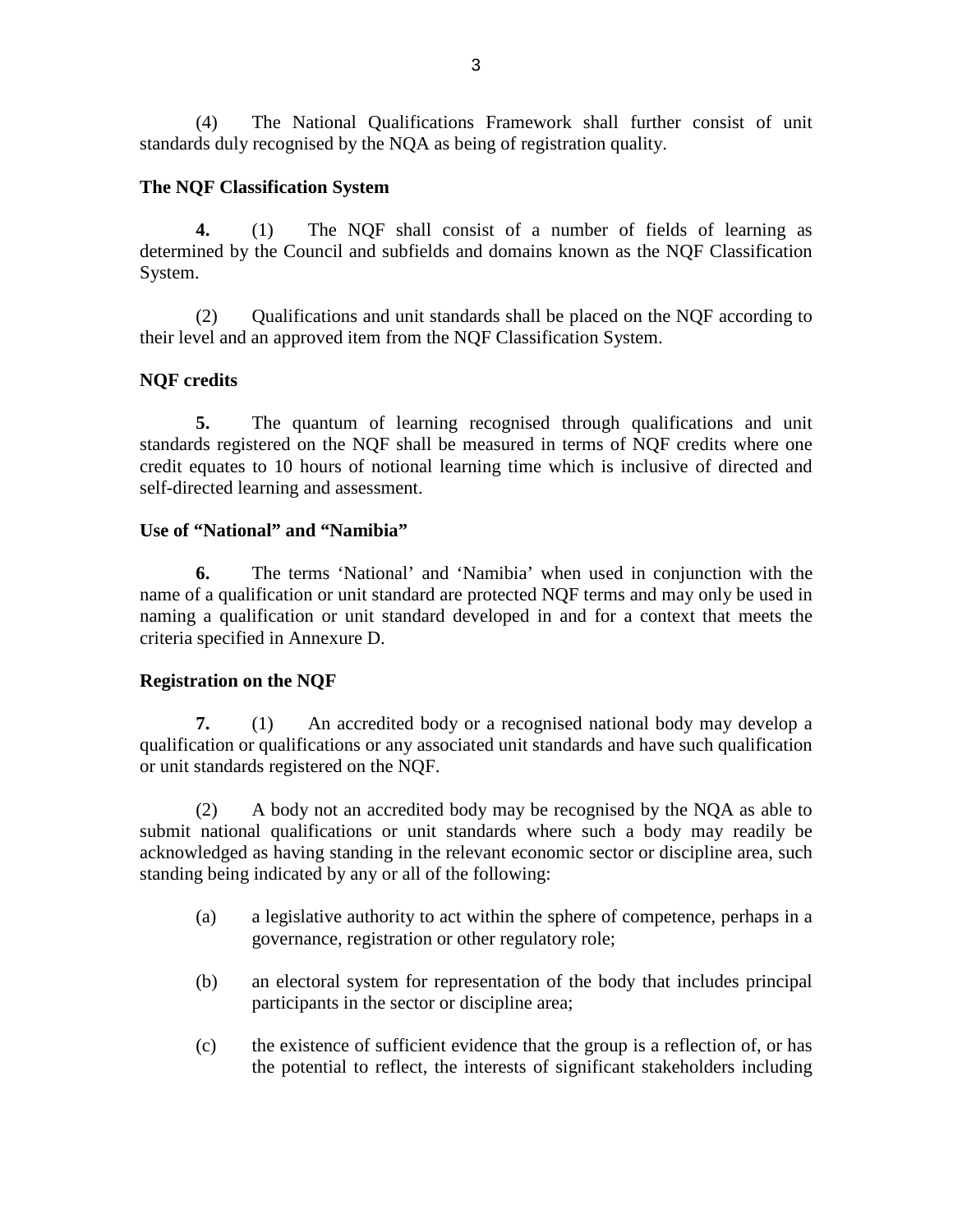workers, learners, employers, professional bodies, educators, trainers or the State in qualifications and unit standards setting;

(d) the group is purposely convened by the NQA to develop unit standards or qualifications for a sector or discipline area.

(3) Any body so recognised under subregulation (2) must have or have access to sufficient and sustainable means to co-ordinate qualification and unit standard setting, consultation and endorsement.

(4) Any body so recognised in subregulation (2) must have or have access to sufficient and sustainable means to co-ordinate and facilitate quality assurance of assessment and participation in accreditation.

### **Application for registration**

**8.** (1) An accredited body or a recognised national body that wishes to register –

- (a) a qualification on the NQF shall make an application on the form Annexure E.
- (b) a unit standard on the NQF shall make an application on the form Annexure F.

(2) An application referred to in subregulation (1) shall be submitted to the Director.

(3) A qualification submitted for registration shall be in compliance with technical criteria set out in the Criteria for the Registration of Qualifications set out in Annexure G.

(3) Any unit standard submitted for registration shall be in compliance with technical criteria set out in Criteria for the Registration of Unit Standards set out in Annexure H.

### **Registration**

**9.** (1) The Director shall consider the application made in terms of regulation 8 and shall carry out any such investigation as may be directed by the Council and it shall advise the Council on the suitability of the application.

(2) The Council may, on receipt of advice from the Director –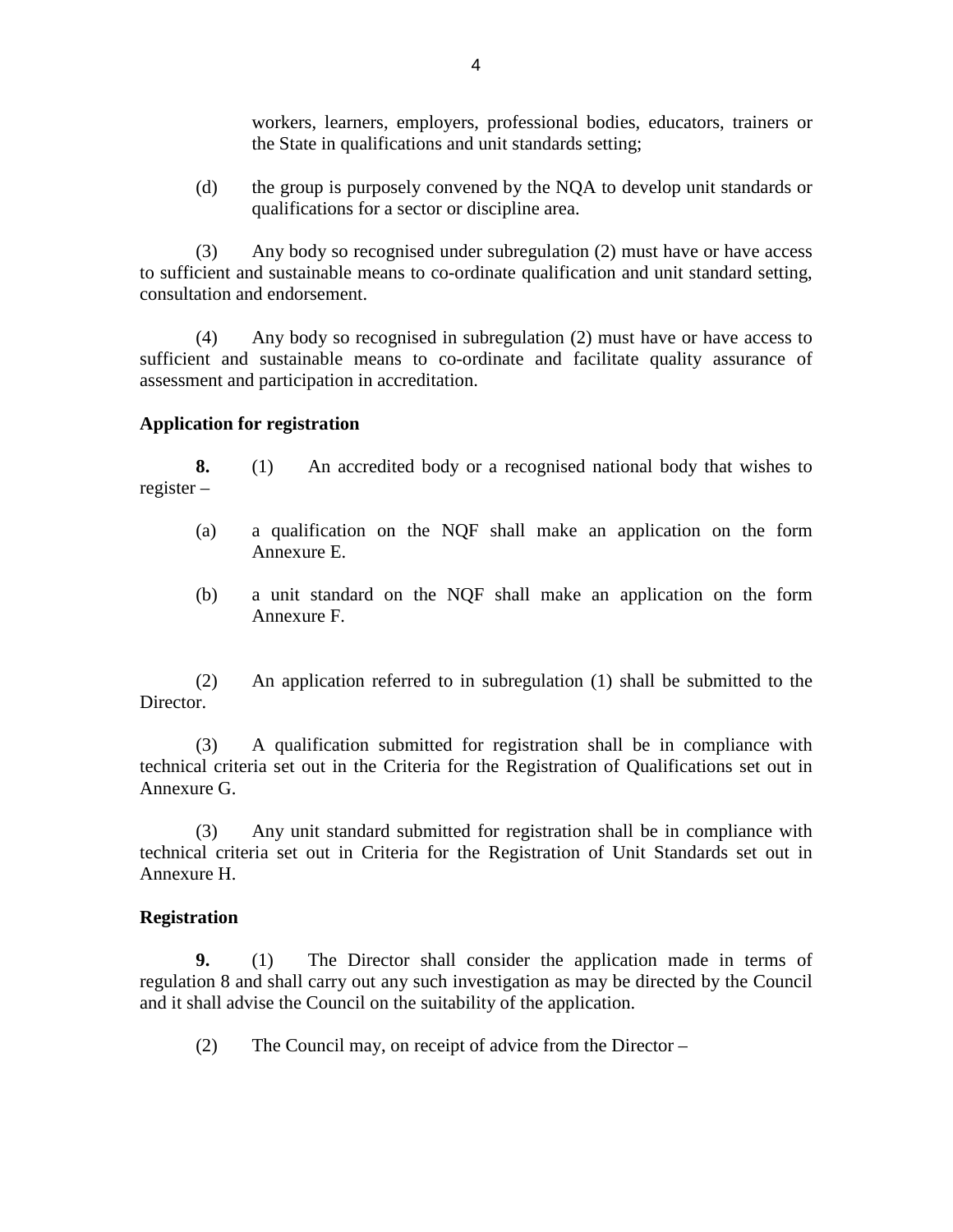- (a) approve, subject to any conditions which it considers necessary, the registration of all qualifications and unit standards on the NQF; or
- (b) refuse the application and provide reasons for the refusal to the applicant.

(2) The NQA shall manage any additions, alterations or deletions to or from the NQF Classification System.

#### **Appeals to Minister**

**10.** (1) An accredited body or body aggrieved by the decision of the NQA made in terms of these regulations may, within 14 days of receipt of a decision of the NQA and in writing, appeal against that decision to the Minister.

(2) An appeal shall contain the grounds for the appeal as well as any supporting documentation on which such an appeal is based.

(3) The person appealing shall serve copies of the appeal on the NQA and on any other interested person and both shall have the right to reply to each ground of appeal raised and such reply shall also be served on the appellant.

(4) The Minister shall consider the appeal as well as the reply and make a decision which is just and appropriate in the circumstances.

### **ANNEXURES**

- Annexure A Level Descriptors for the National Qualifications Framework
- Annexure B NQF Classification System
- Annexure  $C -$ Qualification types
- Annexure D Criteria for the Use of 'National' and 'Namibia'
- Annexure E Application for registration of qualification
- Annexure F Application for registration of unit standard
- Annexure G Criteria for the Registration of Qualifications
- Annexure H Criteria for the Registration of Unit Standards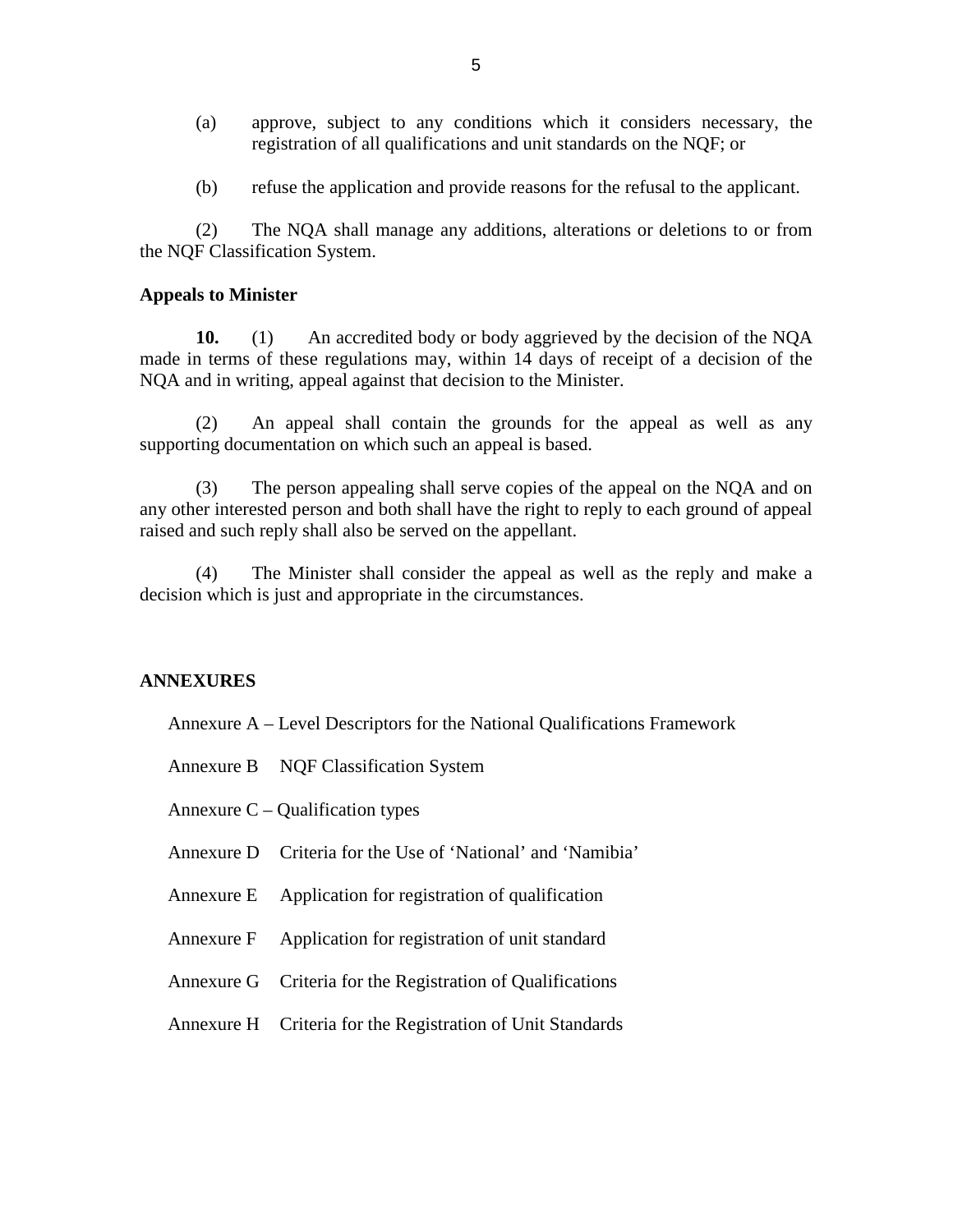## **Annexure A**

## **Level Descriptors for the National Qualifications Framework**

| <b>Level</b> | <b>Descriptor</b>                                                                                                                                                                                                                                                                   |
|--------------|-------------------------------------------------------------------------------------------------------------------------------------------------------------------------------------------------------------------------------------------------------------------------------------|
|              | Comprehensive, systematic and in-depth mastery of a discipline/field's knowledge,<br>research, analytical and/or creative requirements. Able to contribute ideas and to debate<br>at the cutting edge of an area of specialisation.                                                 |
| 10           | Highest level of research capabilities and/or in the creation of new knowledge, art or work.                                                                                                                                                                                        |
|              | Provide through publication and/or presentation an original contribution to knowledge<br>through research or scholarship, as judged by independent experts and peers applying<br>international standards.                                                                           |
|              | Comprehensive and systematic knowledge in a discipline or field with specialist knowledge in an<br>area at the forefront of that discipline or field.                                                                                                                               |
|              | Capacity for self-directed study and the ability to work independently. Planning and carrying out<br>of a substantial piece of original research or scholarship to internationally recognised standards and<br>involving a high order of skill in analysis and critical evaluation. |
| 9            | Identification, analysis and proposed responses to real world or complex issues and problems<br>drawing systematically and creatively on the principles, theories and methodologies of a particular<br>discipline.                                                                  |
|              | Advanced information retrieval, processing, analytical, synthesising and independent evaluation of<br>quantitative and qualitative data.                                                                                                                                            |
|              | Able to present and communicate academic or professional work effectively, catering for a wide<br>range of specialist and non specialist audiences and/or in diverse genres.                                                                                                        |
|              | Deepened, comprehensive and systematic expertise in a particular discipline. Developed research<br>capacity using a coherent and critical understanding of the principles, theories and methodologies<br>of a particular discipline.                                                |
|              | Selects research methods, techniques and technologies appropriate to a particular problem.                                                                                                                                                                                          |
| 8            | Efficient and effective information retrieval and processing skills, involving critical analysis and<br>independent evaluation of quantitative and qualitative data.                                                                                                                |
|              | Engages with current research and scholarly or professional literature. Able to present and<br>communicate academic or professional work effectively, catering for a wide range of audiences<br>and/or in diverse genres.                                                           |
|              | Knowledge of a major discipline with areas of specialisation in depth. Analysis, transformation<br>and evaluation of abstract data and concepts in the creation of appropriate responses to resolve<br>given or contextual abstract problems.                                       |
| 7            | Carry out processes that require a command of highly specialised technical or scholastic and basic<br>research skills across a major discipline and which involve the full range of procedures in a major<br>discipline. Application in complex, variable and specialised contexts. |
|              | Planning, resourcing and managing processes within broad parameters and functions with<br>complete accountability for determining, achieving and evaluating personal and/or group<br>outcomes.                                                                                      |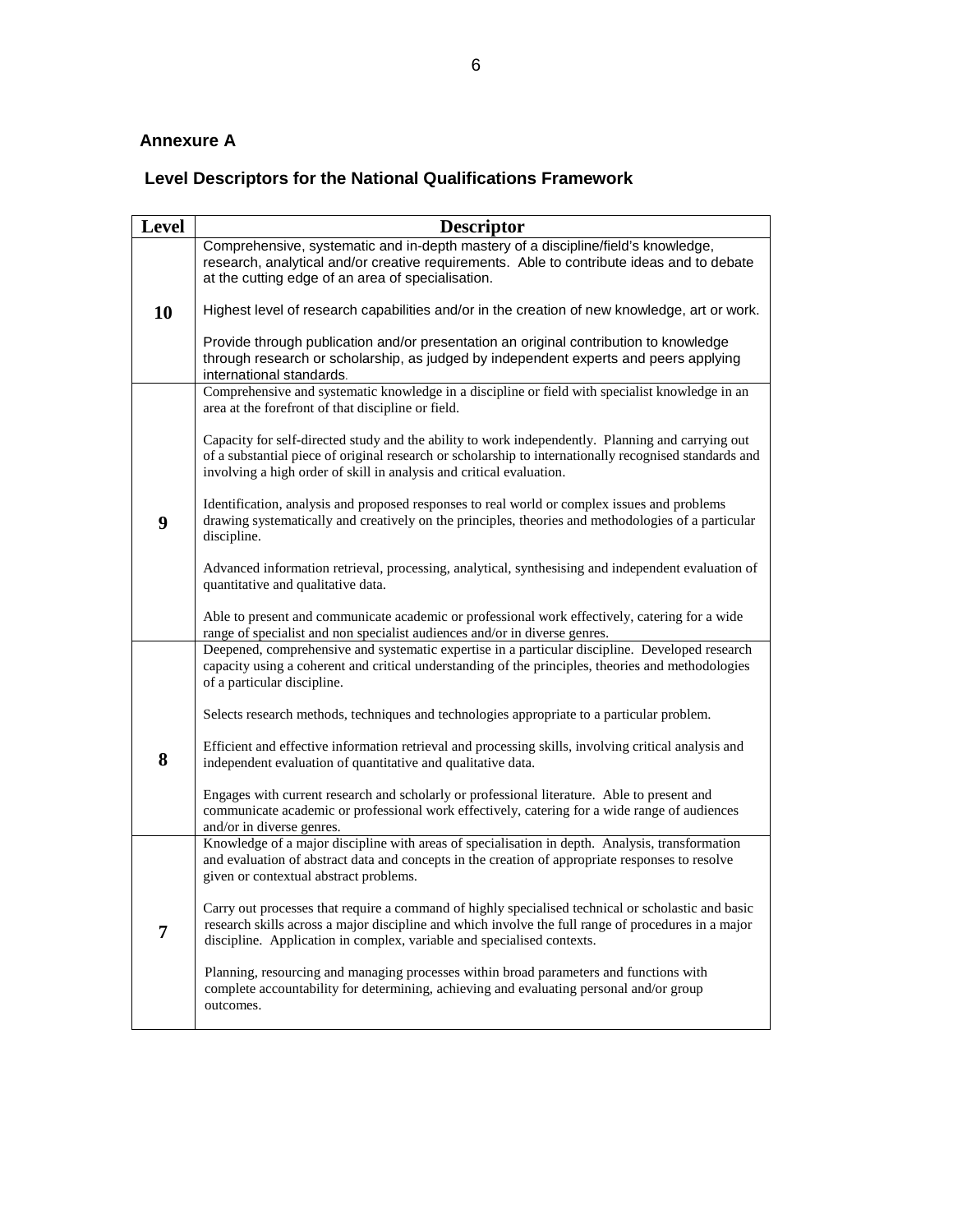| <b>Level</b> | <b>Descriptor</b>                                                                                                                                                                                                                                                                                                                                                                                                                                          |
|--------------|------------------------------------------------------------------------------------------------------------------------------------------------------------------------------------------------------------------------------------------------------------------------------------------------------------------------------------------------------------------------------------------------------------------------------------------------------------|
| 6            | Demonstrates focussed knowledge and skills in a particular field using general principles and<br>application and/or some specialised knowledge with depth in more than one area. Analysis,<br>reformatting and evaluation of a wide range of information used in the formulation of appropriate<br>responses to resolve both concrete and abstract problems.<br>Carry out processes that require a command of wide-ranging highly specialised technical or |
|              | scholastic skills and/or which involve a wide choice of standard and non-standard procedures,<br>often in non-standard combinations, often in highly variable routine and non-routine contexts.<br>Manages processes within broad parameters for defined activities. Complete accountability for<br>determining and achieving personal and/or group outcomes.                                                                                              |
|              | Broad, general knowledge based on general principle in a specific area with substantial depth in<br>some aspects. Analytical interpretation of a wide range of data and the determination of<br>appropriate methods and procedures in response to a range of concrete problems with some<br>theoretical elements.                                                                                                                                          |
| 5            | Carry out processes that require a wide range of specialised technical or scholastic skills involving<br>a wide choice of standard and non-standard procedures. Employed in a variety of routine and non-<br>routine contexts.                                                                                                                                                                                                                             |
|              | Self-directed and sometimes directive activity within broad general guidelines or functions. Full<br>responsibility for the nature, quantity and quality of outcomes, with possible responsibility for the<br>achievement of group outcome.                                                                                                                                                                                                                |
|              | Employing a broad knowledge base incorporating some theoretical concepts or in-depth applied<br>knowledge and skills in a specific area. Analytical interpretation of information. Making<br>informed judgement and offers a range of sometimes innovative responses to concrete but often<br>unfamiliar problems.                                                                                                                                         |
| 4            | Carry out processes that require a wide range of technical or scholastic skills and/or that offer a<br>considerable choice of procedures. Often employed in a variety of familiar and unfamiliar<br>contexts.                                                                                                                                                                                                                                              |
|              | Applied in self-directed activity under broad guidance and evaluation. Complete responsibility for<br>quantity and quality of output, with possible responsibility for the quantity and quality of the<br>output of others.                                                                                                                                                                                                                                |
|              | Employing some relevant theoretical knowledge and interpretation of available information. Uses<br>discretion and judgement over a range of known responses to familiar problems.                                                                                                                                                                                                                                                                          |
| 3            | Carry out processes that require a range of well-developed skills and offer a significant choice of<br>procedures within a range of familiar contexts.                                                                                                                                                                                                                                                                                                     |
|              | Applied in directed activity with some autonomy. Under general supervision and quality checking,<br>though with significant responsibility for the quantity and quality of output, with possible<br>responsibility for the output of others.                                                                                                                                                                                                               |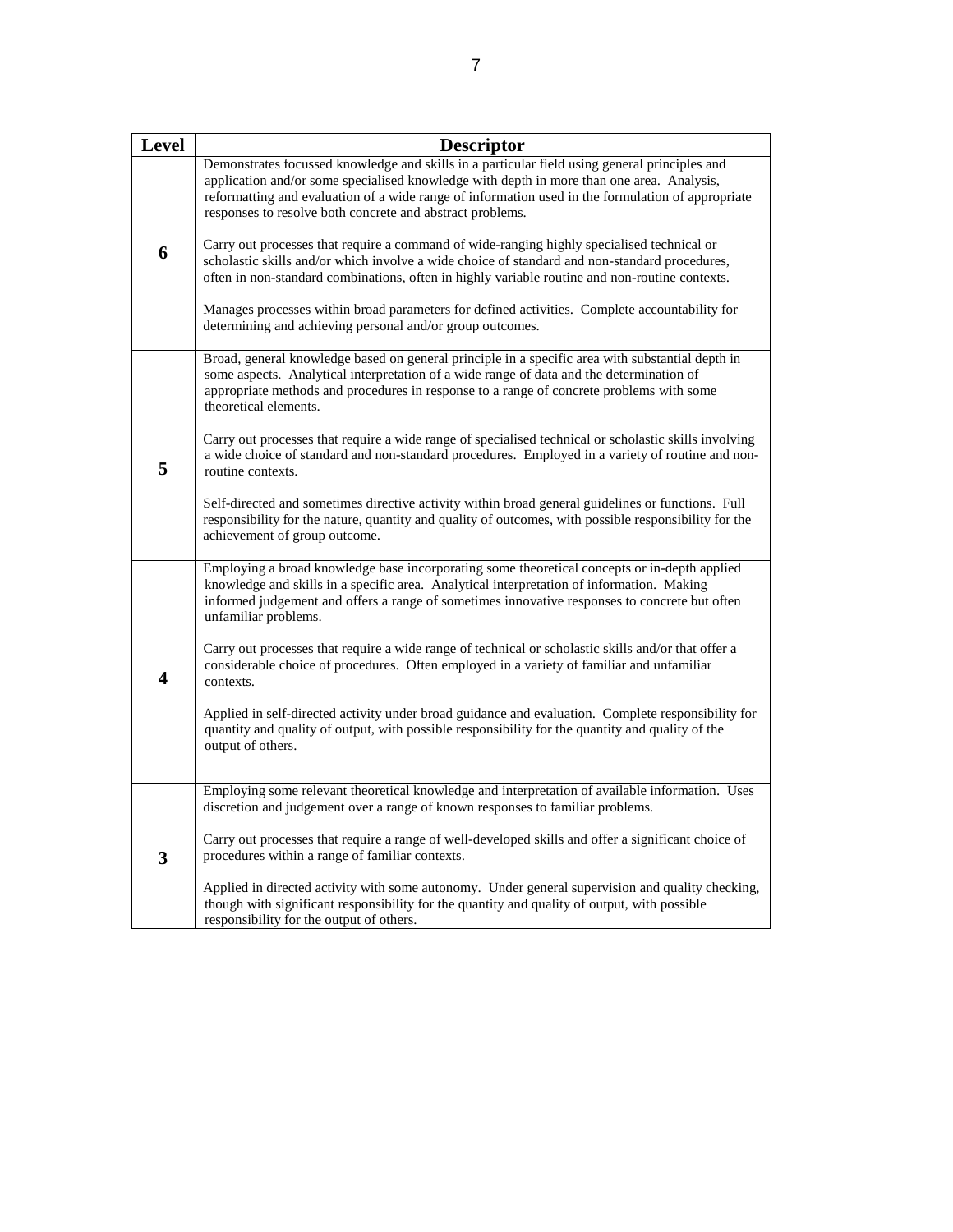| Level | <b>Descriptor</b>                                                                                                                                                             |
|-------|-------------------------------------------------------------------------------------------------------------------------------------------------------------------------------|
|       | Employs basic operational knowledge using readily available information. Uses known solutions<br>to familiar problems with little generation of new ideas.                    |
| 2     | Carry out processes that are moderate in range, are established and familiar and offer a clear choice<br>of routine responses.                                                |
|       | Applied in directed activity under general supervision and quality control. Some responsibility for<br>quantity and quality, with possible responsibility for guiding others. |
|       | Employs recall and a narrow range of knowledge and cognitive skills. No generation of new ideas.                                                                              |
|       | Carry out processes that are limited in range, repetitive and familiar, and employed within closely<br>defined contexts.                                                      |
|       | Applied in directed activity under close supervision with no responsibility for the work or learning<br>of others.                                                            |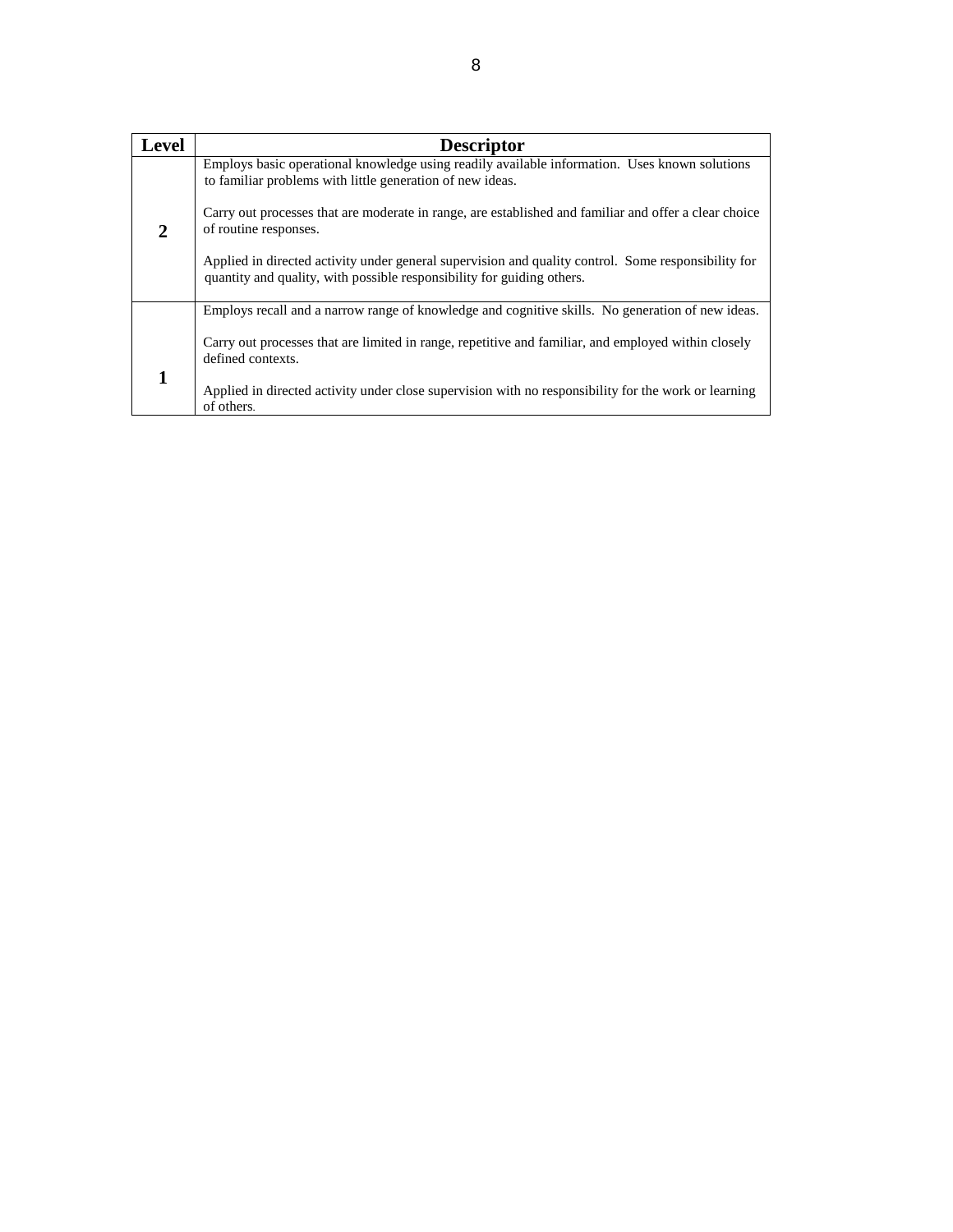## **Annexure B**

## **The Classification System for the Registration of Unit Standards and Naming of National Qualifications on the National Qualifications Framework of Namibia**

## **Introduction**

| <b>Purpose of</b><br>this document                                      | This document presents information on the structure and management of a<br>NQF Classification System. This system is a key structural dimension of<br>the National Qualifications System in Namibia. |
|-------------------------------------------------------------------------|------------------------------------------------------------------------------------------------------------------------------------------------------------------------------------------------------|
| <b>Adoption of</b><br>the NQF<br><b>Classification</b><br><b>System</b> | The NQF Classification System was approved by the Council of the<br>Namibia Qualifications Authority 14 April 2005.                                                                                  |

# **The Need for a Classification System**

| <b>Placement of</b><br>qualifications          | Qualifications will be placed on the NQF according to their level of<br>certification and principal subject area. The scope of subject areas<br>covered by a comprehensive NQF requires a mechanism to:                                                                                                                                                                          |
|------------------------------------------------|----------------------------------------------------------------------------------------------------------------------------------------------------------------------------------------------------------------------------------------------------------------------------------------------------------------------------------------------------------------------------------|
|                                                | establish some consistency in the understanding of what is included<br>within each subject area, and<br>to enable people to readily locate qualifications that may be of interest<br>to them.                                                                                                                                                                                    |
|                                                | The proposed NQF Classification System will enable such consistency and<br>accession capabilities.                                                                                                                                                                                                                                                                               |
| <b>Naming of</b><br>national<br>qualifications | Consistency of understanding of the scope of learning outcomes<br>recognised by a qualification will be further enhanced by requiring the<br>naming of national qualifications to include an approved item from the NQF<br>Classification System. Registration criteria for national qualifications<br>require qualifications to be named according to the following convention: |
|                                                | <qualification type=""> in/of <classification item="" system=""></classification></qualification>                                                                                                                                                                                                                                                                                |
|                                                | There may be free text preceding and following the above format so long<br>as the free text does not diminish or mislead as to the meaningfulness of<br>the qualification title.                                                                                                                                                                                                 |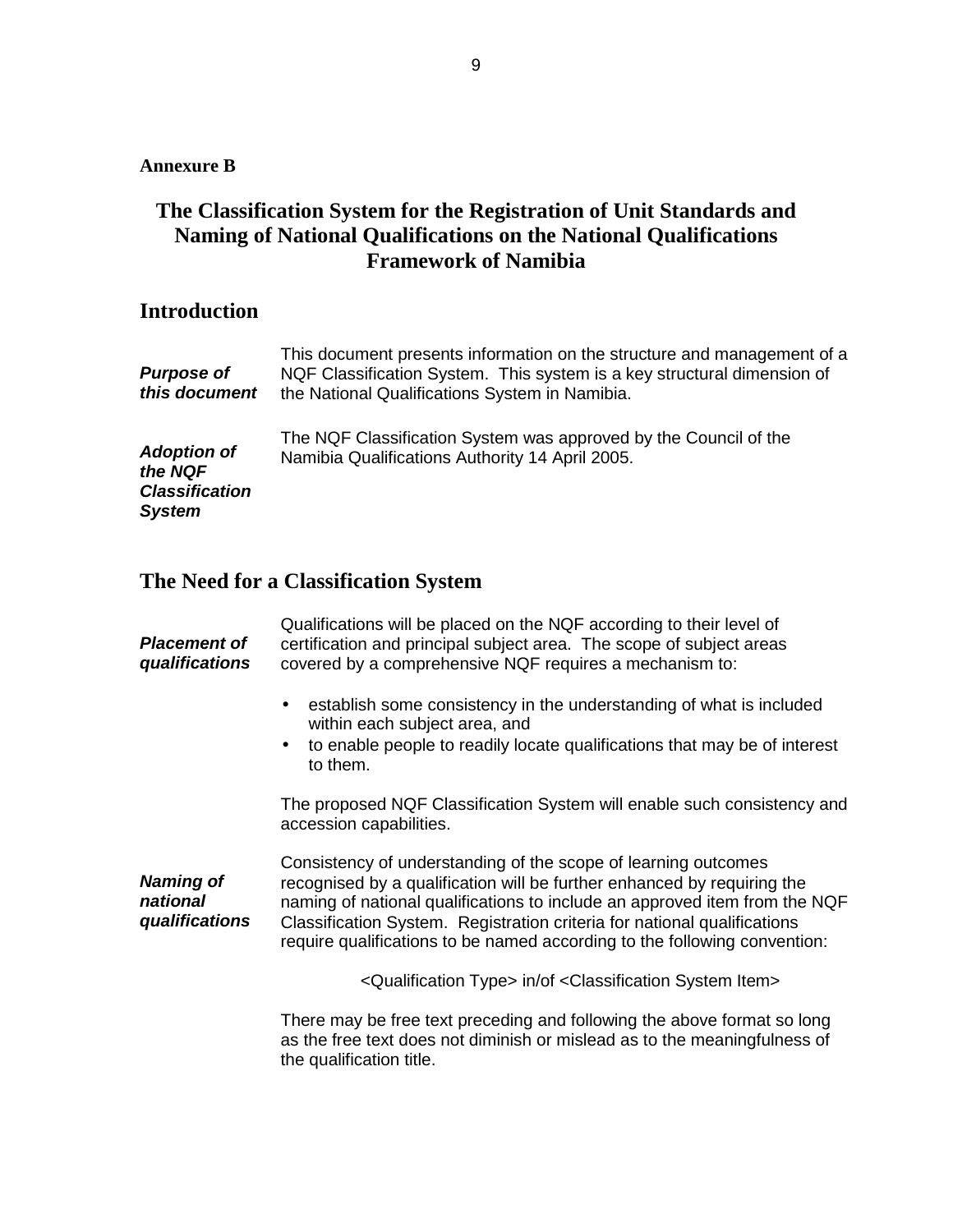| <b>Defining scope</b><br><b>of</b><br>accreditation | Education and training institutions or organisations may wish to express<br>the scope of services for which they seek accreditation in broad terms<br>rather than by specific courses. The NQF Classification System offers a<br>coherent mechanism through which a scope of accreditation could be<br>expressed in terms of learning outcomes rather than course delivery. For<br>example, a provider may apply for accreditation for: |  |
|-----------------------------------------------------|-----------------------------------------------------------------------------------------------------------------------------------------------------------------------------------------------------------------------------------------------------------------------------------------------------------------------------------------------------------------------------------------------------------------------------------------|--|
|                                                     | All unit standards in the Subfield of Livestock Farming up to<br>Level 5.                                                                                                                                                                                                                                                                                                                                                               |  |
|                                                     | <b>or</b>                                                                                                                                                                                                                                                                                                                                                                                                                               |  |
|                                                     | Programmes associated with the Subfield of Horticulture to<br>Level 5 and the Domain Sports Turf to Level 3.                                                                                                                                                                                                                                                                                                                            |  |
|                                                     | Such specification may limit the need for continual application for<br>expansions of accreditation. The NQA will have been assured that the<br>quality management systems had sufficient capacity to cope with any<br>programme within the scope defined.                                                                                                                                                                               |  |
| <b>Expressing</b><br>qualification<br>requirements  | Qualification developers may wish to enable their qualifications to<br>recognise diverse attainment contexts through elective sets of required<br>outcomes of learning. The NQF Classification System provides a coherent<br>mechanism to express such elective requirements. For example, the<br>qualification requirements might include the following statement:                                                                     |  |
|                                                     | To gain this qualification:                                                                                                                                                                                                                                                                                                                                                                                                             |  |
|                                                     | Credit is required for all unit standards in the Compulsory List A; and<br>٠<br>a minimum of 15 credits up to Level 4 are required from the Subfields<br>$\bullet$<br>in Elective List B.                                                                                                                                                                                                                                               |  |
| <b>Data sharing</b><br>and<br>comparison            | A NQF Classification System that provides clarity regarding the scope of<br>subject coverage of qualifications will be able to be used, particularly at the<br>broadest level of the System, to share and/or compare learning and<br>qualification attainment data with other agencies within Namibia (the<br>Department of Statistics for Census purposes, for example) and with other<br>countries.                                   |  |
|                                                     | A need for such comparison may be amplified with the actualisation of a<br>Regional Qualifications Framework envisaged by the Southern African<br>Development Community (SADC).                                                                                                                                                                                                                                                         |  |

# **The NQF Classification System**

|                     | The NQF Classification System shall have three tiers:          |
|---------------------|----------------------------------------------------------------|
| <b>Three tiered</b> |                                                                |
| system              | FIELDS of learning, being the broadest aggregation of learning |
|                     | outcomes with a coherent alignment                             |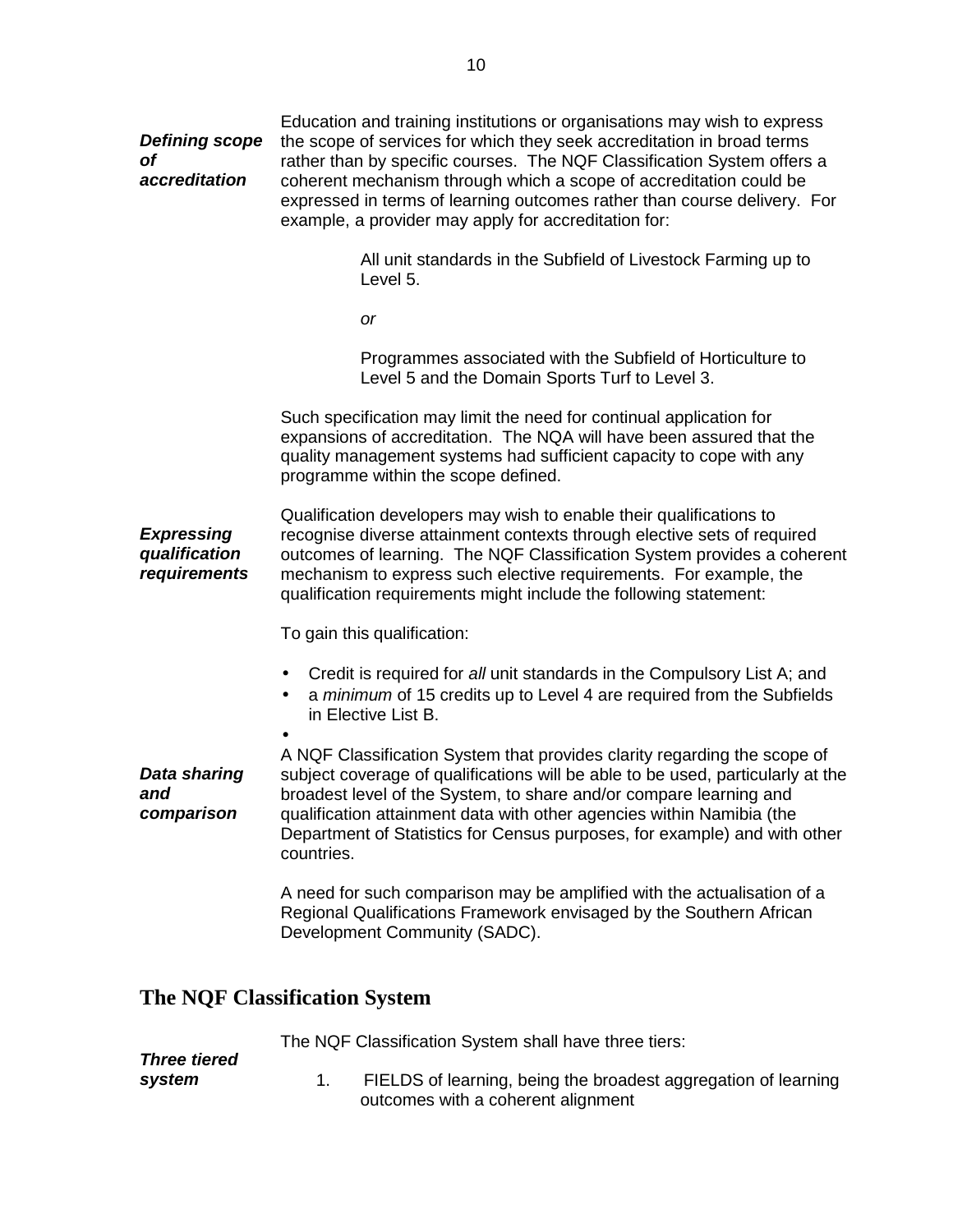|                                                   | 2.                | Subfields of learning, being logical sub categorisations of<br>FIELDS, and                                                                                                                                                                                                                                                                             |
|---------------------------------------------------|-------------------|--------------------------------------------------------------------------------------------------------------------------------------------------------------------------------------------------------------------------------------------------------------------------------------------------------------------------------------------------------|
|                                                   | 3.                | Domains of learning, being the smallest coherent aggregation of<br>learning outcomes, having a more narrow and specific<br>alignment.                                                                                                                                                                                                                  |
|                                                   |                   | Unit standards will be registered in a Domain.                                                                                                                                                                                                                                                                                                         |
| <b>Illustrative</b><br>example of                 | example is given. | To illustrate the three tiers described above, the following, hypothetical                                                                                                                                                                                                                                                                             |
| tiers                                             |                   | The FIELD of Agriculture and Nature Conservation could be divided<br>into Subfields such as:                                                                                                                                                                                                                                                           |
|                                                   |                   | Horticulture<br>Forestry and Wood Technology<br>Livestock<br>Arable Farming<br><b>Fisheries</b><br><b>Wildlife Management</b>                                                                                                                                                                                                                          |
|                                                   |                   | The Subfield of Livestock could be divided into domains such as:                                                                                                                                                                                                                                                                                       |
|                                                   |                   | cattle raising<br>dairying<br>sheep farming<br>shearing<br>pig raising<br>goat farming<br>animal husbandry<br>etc.                                                                                                                                                                                                                                     |
|                                                   |                   | A unit standard, Milk cattle by hand would be registered on the NQF in the<br>domain of cattle raising. This domain would be a logical place for people<br>to search for such a unit standard.                                                                                                                                                         |
| <b>Control of</b><br><b>FIELDS of</b><br>learning |                   | Fields of learning have been determined by the Council of the NQA and<br>may only be amended by them. This tight control is to protect the viability<br>of the NQF Classification System to act as a mechanism for data sharing<br>between agencies and countries. Such sharing is generally viable at the<br>broadest categorisation of any taxonomy. |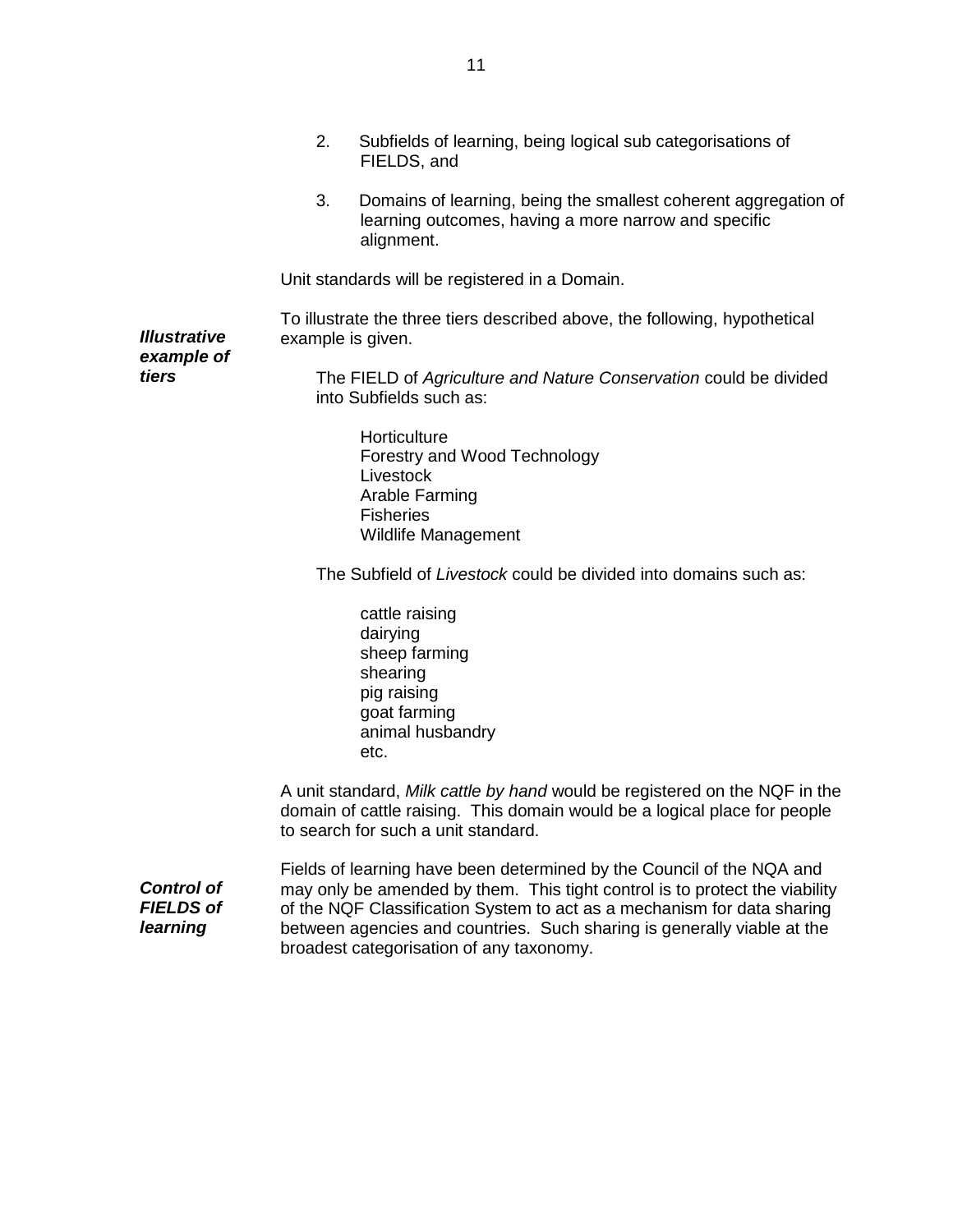**FIELDS of learning**  The following twelve FIELDS have been approved as the broadest categorisation of learning outcomes on the NQF in Namibia:

|                                               | • Human and Social Studies              |
|-----------------------------------------------|-----------------------------------------|
| Conservation                                  | Law, Military Science and<br>$\bullet$  |
| Business, Commerce and<br>$\bullet$           | Security                                |
| <b>Management Studies</b>                     | • Health Sciences and Social            |
| <b>Communication Studies and</b><br>$\bullet$ | <b>Services</b>                         |
| Language                                      | Physical, Mathematical and<br>$\bullet$ |
| Culture and the Arts<br>$\bullet$             | <b>Computer Sciences</b>                |
| Education, Training and<br>$\bullet$          | • Physical Planning and                 |
| Development                                   | Construction                            |
| Manufacturing, Engineering and<br>$\bullet$   | • Services and Life Sciences            |
| Technology                                    |                                         |

#### **FIELDS of Learning**

**Subfields and domains**  Subfields and domains shall be nominated by qualification developers and/or recognised national bodies developing unit standards. The approval and subsequent management of the NQF Classification System shall be the responsibility of the Standard Setting section of the NQA.

**Management of Subfields and domains**  The Standard Setting section of the NQA shall ensure that nominated Subfields and/or domains retain high levels of obvious coherence with higher tiers of the NQF Classification System. They will also look to ensure that the nominated nomenclature is likely to be understood by the wider public and that there is no unnecessary duplication of terms.

> Management of the NQF Classification System shall be guided by the rules shown in Appendix A.

## **Subject Nomenclature in Higher Education Qualifications**

|                                      | It is common for higher education qualifications to include, in their titles, a:                                                                                                   |
|--------------------------------------|------------------------------------------------------------------------------------------------------------------------------------------------------------------------------------|
| <b>Designators</b><br>and qualifiers | Designator – the broad area of learning recognised by the<br>qualification, eg, a Bachelor of Arts;                                                                                |
|                                      | Qualifier $-$ the specialist area of learning recognised by the<br>qualification, eg, a Bachelor of Arts in Anthropology.                                                          |
|                                      | It is common for the Designator to be prefixed by 'of' and for the Qualifier<br>to be prefixed by 'in'. Additional sub-qualifiers may be added to show<br>increasing subdivisions. |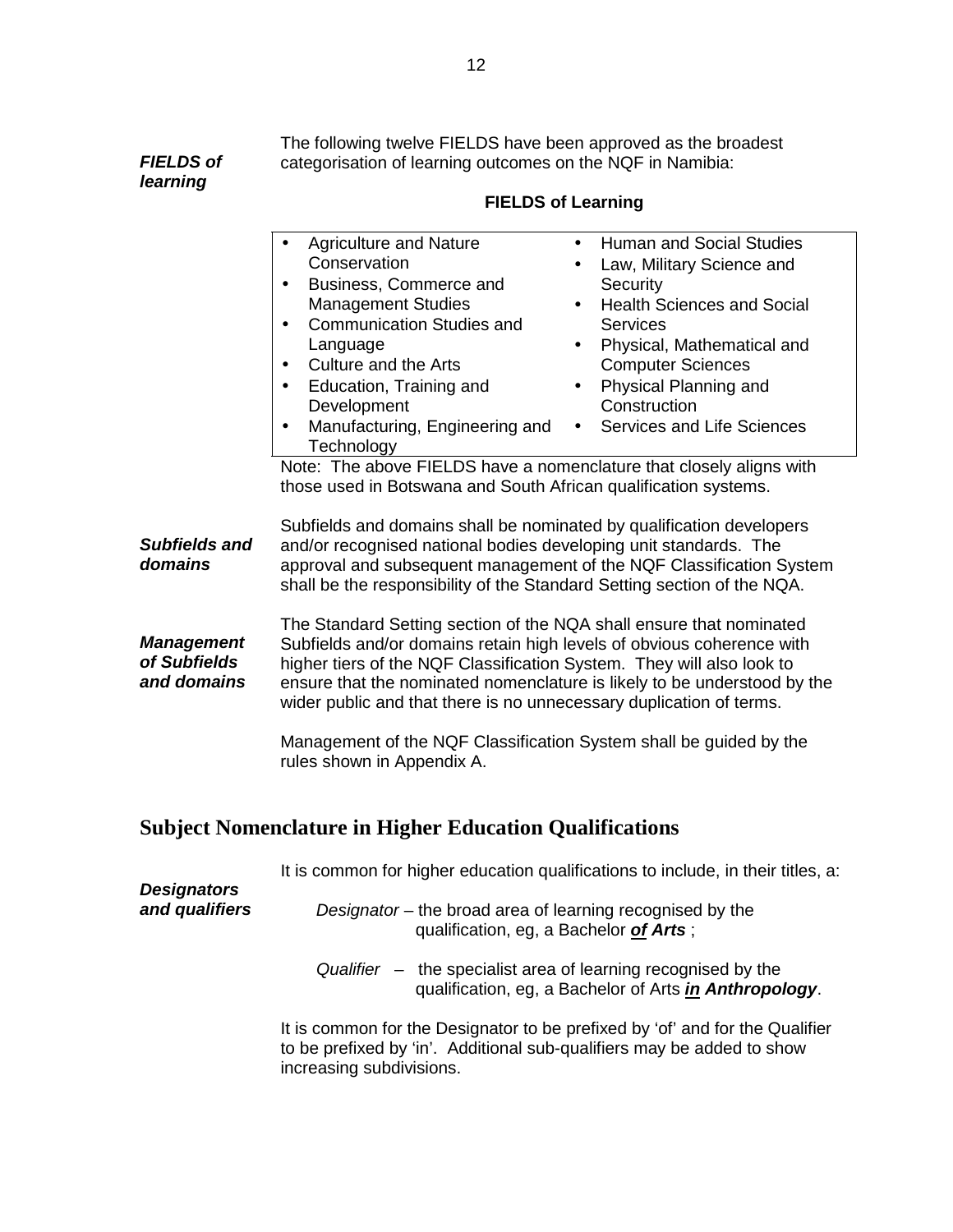| <b>Naming aligns</b><br>with outcomes<br>of learning | The qualifier used must have a coherent alignment with the outcomes of<br>learning covered by the qualification, especially those making up a<br>sizeable part of the highest level of outcomes in the qualification.                                                                                                                                     |
|------------------------------------------------------|-----------------------------------------------------------------------------------------------------------------------------------------------------------------------------------------------------------------------------------------------------------------------------------------------------------------------------------------------------------|
|                                                      | In general, the minimum volume associated with this subject area is 50 -<br>66% of the outcomes of learning at the highest level.                                                                                                                                                                                                                         |
| <b>Control of</b><br>naming                          | As the use of Designators and Qualifiers assist commonality of<br>understanding of qualification coverage across institutions, the assignation<br>of allowable names is usually controlled by a central body.                                                                                                                                             |
| <b>Unified system</b>                                | The NQF is a unifying tool for qualifications in Namibia. As the NQF<br>Classification System is to be used to describe learning areas covered by<br>the NQF, the existing system of Designators and Qualifiers will be<br>incorporated within the Classification System.                                                                                 |
|                                                      | As the trends of globalisation and internationalisation of qualifications and<br>associated delivery seems greatest in higher education, it is important for<br>the Designators and Qualifiers to be a transparent feature within the NQF<br><b>Classification System.</b>                                                                                |
| Designators as<br>special<br><b>Subfields</b>        | Designators shall be treated as special cases of Subfields - Designator<br>Subfields and will be grouped independently of other Subfields within a<br>FIELD.                                                                                                                                                                                              |
|                                                      | The Council of the NQA shall, following a submission from a higher<br>education qualification developer and following consultation with relevant<br>stakeholders, approve Designator Subfields and place these within or<br>across relevant FIELDS of the NQF Classification System.                                                                      |
|                                                      | Care will be taken to ensure there is no unnecessary duplication of names<br>with existing Subfields and that the name represents a meaningful<br>description of the relevant outcomes of learning.                                                                                                                                                       |
| <b>Qualifiers as</b><br>special<br>domains           | Qualification developers may submit a name for a Qualifier when lodging a<br>qualification for registration on the NQF. The NQA Council will approve<br>such a Qualifier so long as there was a coherent and meaningful alignment<br>with one of the approved Designator Subfields, and unnecessary<br>duplication with any existing domains was avoided. |
|                                                      | The Qualifier will be treated as a domain of a Subfield $-$ a <i>qualifier domain</i> ,<br>and would be grouped independently of other domains within a Subfield.                                                                                                                                                                                         |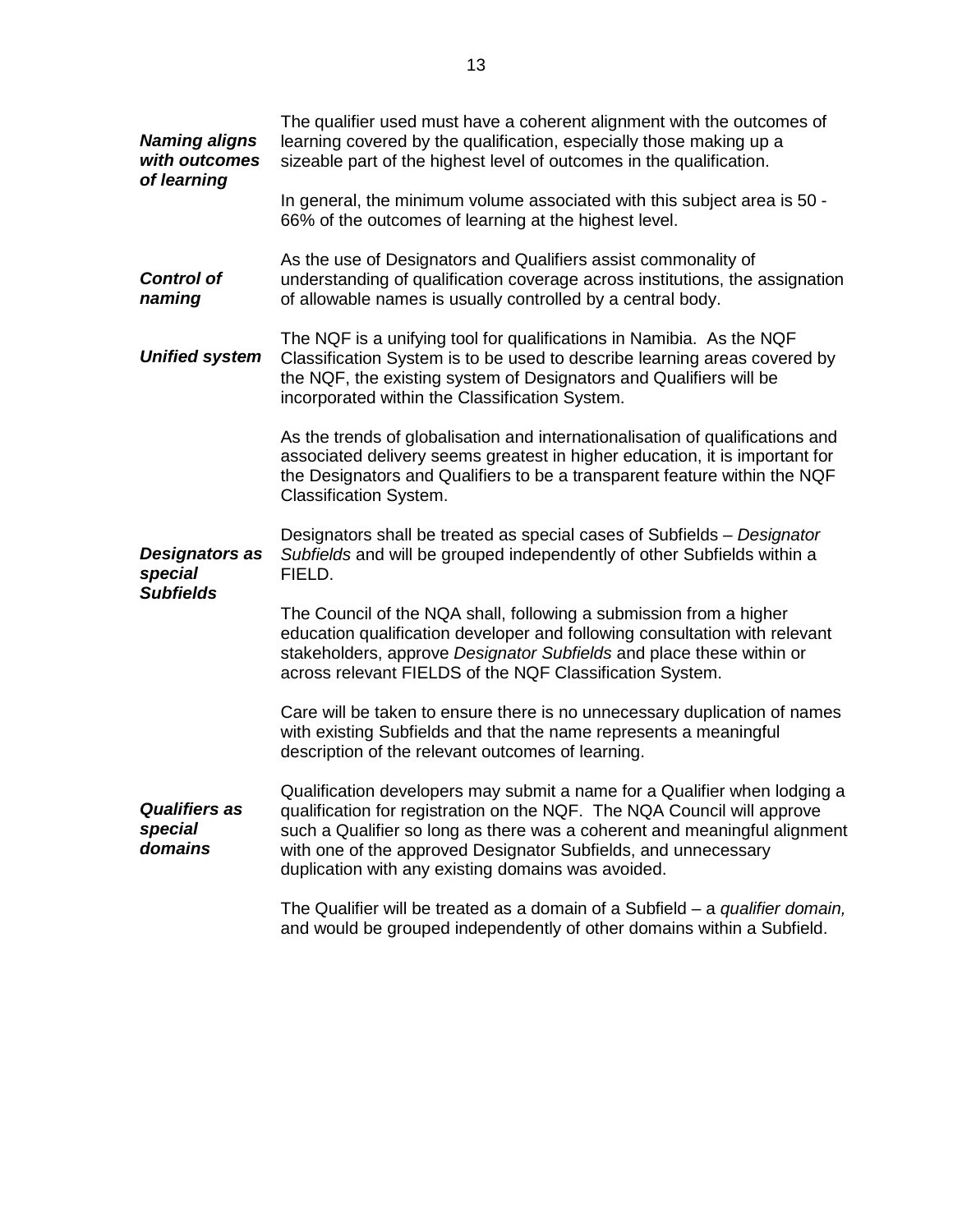#### **Appendix A – Management of the NQF Classification System**

**Need for management**  The Broad FIELDS of the NQF Classification System have been determined by the Council of the NQA in establishing the NQF. These FIELDS may only be altered with the approval of the Council.

> Subfields and domains will be added and amended as the NQF grows and evolves. The following criteria shall guide the management of additions, deletions and alterations to the NQF Classification System.

Change requests shall be made using the prescribed form (attached).

#### **Making change requests**

## **Adding items to the Classification System**

| <b>Reasons for</b><br>adding items | The addition of a new item(s) on the NQF Classification System may be<br>required when a new category of learning or work performance is:                                                                                                                                                                                                                                                                                                                                                                                                                                                                                                                                    |
|------------------------------------|------------------------------------------------------------------------------------------------------------------------------------------------------------------------------------------------------------------------------------------------------------------------------------------------------------------------------------------------------------------------------------------------------------------------------------------------------------------------------------------------------------------------------------------------------------------------------------------------------------------------------------------------------------------------------|
|                                    | identified in the unit standards analysis process<br>٠<br>identified in the qualification design process<br>$\bullet$<br>requested by an industry sector as existing items are no longer fit for<br>all purposes<br>identified through a review of unit standards or qualifications, and/or<br>٠<br>proposed by the NQA to eliminate duplications and overlaps.                                                                                                                                                                                                                                                                                                              |
| <b>Requirements</b><br>for adding  | Before submitting a new item(s), there must be a check that the proposed<br>category:                                                                                                                                                                                                                                                                                                                                                                                                                                                                                                                                                                                        |
| items                              | conforms to the definitions of one of the two relevant levels of the<br>classification system<br>contains more than one domain or coherent subject division if a<br>$\bullet$<br>Subfield is proposed<br>contains more than one unit standard (usually 10 - 30) if a domain is<br>$\bullet$<br>proposed<br>is unique, i.e., it doesn't duplicate an existing category name<br>$\bullet$<br>is specific to the higher category (ie, the relationship is obvious) in<br>which it will be placed (applies also to unit standards), and<br>is meaningful to the industry sector or qualification developer as a<br>٠<br>descriptor for the cluster of unit standards or domains. |
|                                    | <b>Deleting items from the Classification System</b>                                                                                                                                                                                                                                                                                                                                                                                                                                                                                                                                                                                                                         |
| <b>Reasons for</b><br>deleting an  | The deletion of an existing item(s) from the NQF Classification System<br>may be required when the category of learning or work performance is:                                                                                                                                                                                                                                                                                                                                                                                                                                                                                                                              |
| item                               | identified in the unit standards analysis or qualification design process<br>$\bullet$<br>as no longer being needed                                                                                                                                                                                                                                                                                                                                                                                                                                                                                                                                                          |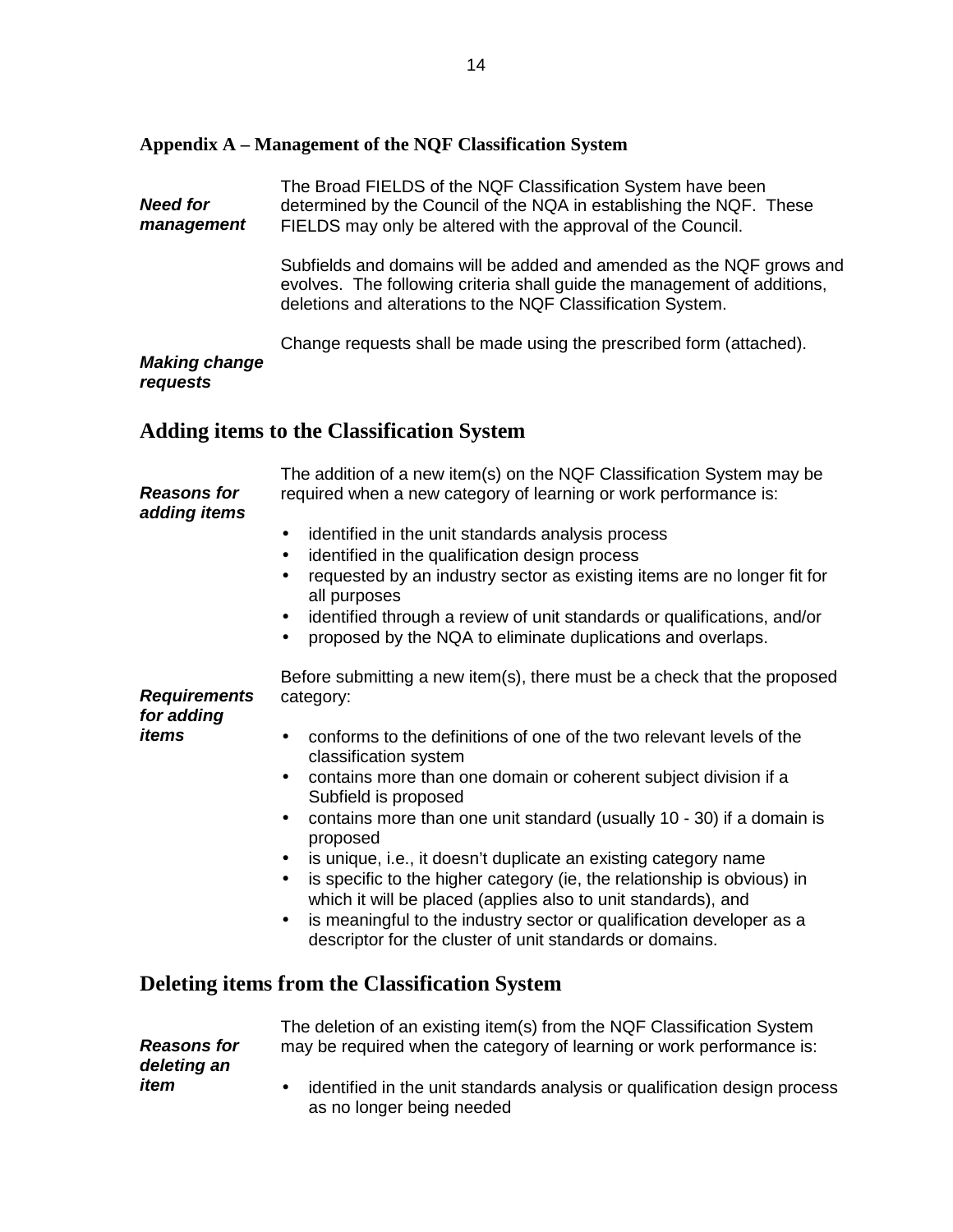| Impact of<br>deleting an<br>item   | identified by an industry sector or qualification developer as an existing<br>$\bullet$<br>item no longer fit for purpose<br>identified as no longer required through a review of unit standards or<br>$\bullet$<br>qualifications, and<br>proposed by the NQA section to eliminate duplications and overlaps.<br>Deleting an item will have an impact as the classification item may have a<br>number of uses. Before submitting a request for a deletion of an existing<br>item an Impact Report should be completed. This report must detail: |
|------------------------------------|--------------------------------------------------------------------------------------------------------------------------------------------------------------------------------------------------------------------------------------------------------------------------------------------------------------------------------------------------------------------------------------------------------------------------------------------------------------------------------------------------------------------------------------------------|
|                                    | the likely consequences on unit standard registrations, qualification<br>$\bullet$<br>structures, and institutions' accreditations, and<br>suggested actions to deal with any consequences.                                                                                                                                                                                                                                                                                                                                                      |
| Impact on unit<br><b>standards</b> | A check must be made to see if any registered or draft unit standards and<br>qualifications are in the category that is proposed to be deleted. If the<br>category is empty, then the recommendation to delete will likely be able to<br>be actioned quickly.                                                                                                                                                                                                                                                                                    |
|                                    | If the category is not empty, then a new home for any unit standards or<br>qualifications in the category proposed for deletion must be suggested. A<br>timeframe for moving the unit standards or qualifications into their new<br>'home' must also be provided.                                                                                                                                                                                                                                                                                |
| Impact on<br><b>Qualifications</b> | A check must be made to see if any qualifications are affected by the<br>proposed deletion. Alterations to the existence or placement of<br>classification items may affect the integrity of a qualification; particularly<br>where the qualification specifies required credits by a NQF Classification<br>System category (ie x credits from domain Y. Deleting Y will affect learner<br>ability to meet the requirements of the qualification).                                                                                               |
|                                    | If the integrity of any qualification is not affected by the proposed deletion,<br>the recommendation to delete can likely be actioned quickly.                                                                                                                                                                                                                                                                                                                                                                                                  |
|                                    | If the integrity of any qualification is likely to be affected, then a plan to<br>restore the integrity of affected qualifications must be suggested by the<br>group suggesting the deletion. The feasibility of the plan must be checked<br>by the NQA before the deletion could be approved.                                                                                                                                                                                                                                                   |
| Impact on                          | A check must be made with the NQA to determine the number of current<br>accreditations that include the category proposed for deletion.                                                                                                                                                                                                                                                                                                                                                                                                          |
| provider<br>accreditation          | If there are no current accreditations inclusive of the category, then the<br>recommendation to delete can likely be actioned quickly.                                                                                                                                                                                                                                                                                                                                                                                                           |
|                                    | If accreditations exist for the category proposed for deletion, then a plan to<br>protect the accreditation status of institutions and individuals must be<br>attached to of included in the Impact Report. The NQA must check the<br>feasibility of managing any accreditation transfers before changing the<br>classification item.                                                                                                                                                                                                            |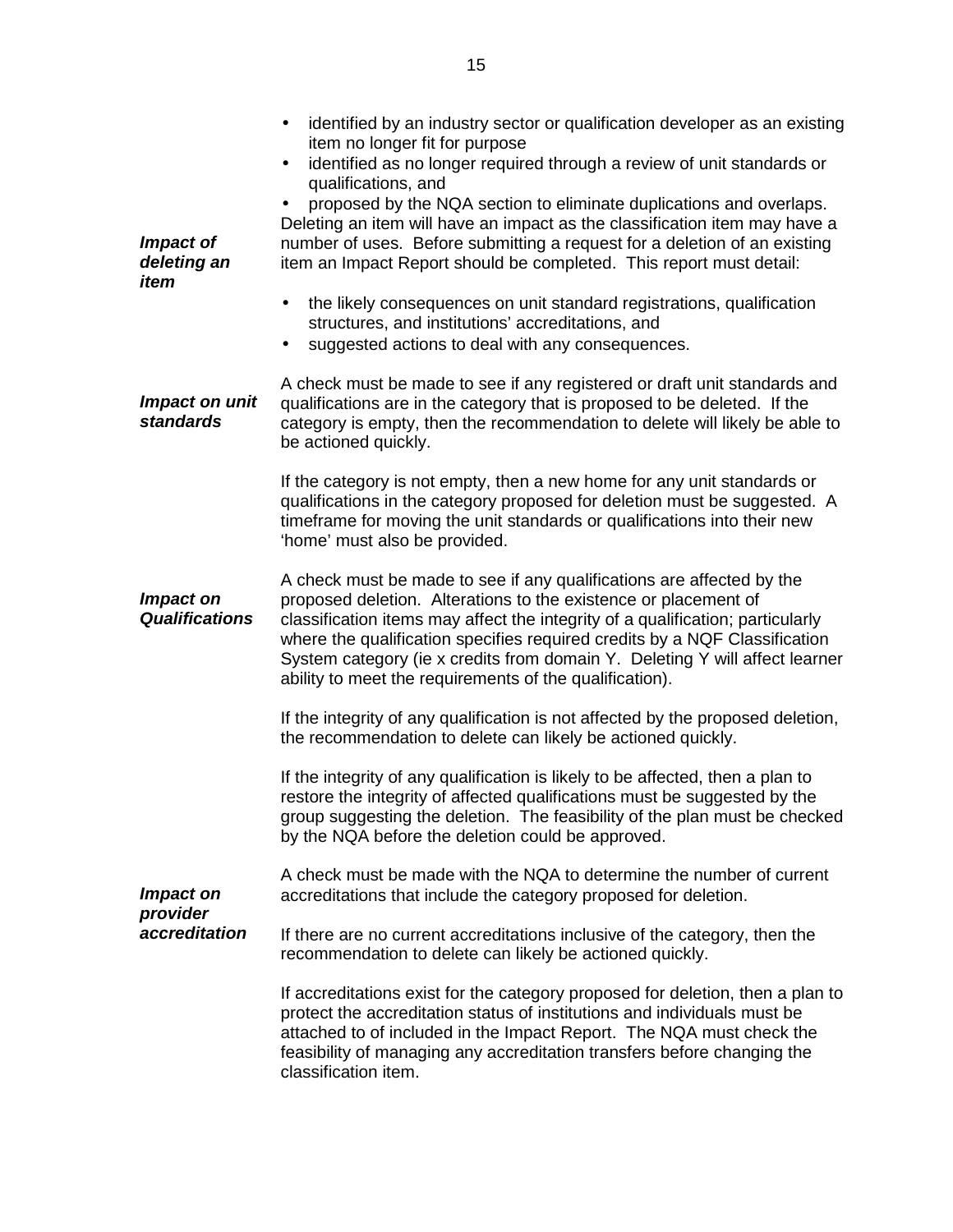# **Moving existing classification items**

| <b>Reasons for</b><br>moving items | As the NQF develops, an industry sector or qualification developer will<br>perhaps gain a better appreciation of its own sector. They may find that<br>some classifications (probably domains) are better placed under a different<br>Subfield.                                                                                                                                                                                                                                                                                                                       |
|------------------------------------|-----------------------------------------------------------------------------------------------------------------------------------------------------------------------------------------------------------------------------------------------------------------------------------------------------------------------------------------------------------------------------------------------------------------------------------------------------------------------------------------------------------------------------------------------------------------------|
| Actions<br>needed                  | The actions are the same as for deletions of Subfields or domains. A key<br>requirement is the assurance that any accreditations are shifted as well<br>and that the integrity of any affected qualifications is upheld.                                                                                                                                                                                                                                                                                                                                              |
|                                    | <b>Renaming an existing classification</b>                                                                                                                                                                                                                                                                                                                                                                                                                                                                                                                            |
| <b>Reasons for</b><br>renaming     | The triggers for renaming Subfields or domains are similar to those<br>outlined for adding items.                                                                                                                                                                                                                                                                                                                                                                                                                                                                     |
| items                              | Any renaming of Subfields or domains must meet the general<br>requirements for classification categories.                                                                                                                                                                                                                                                                                                                                                                                                                                                             |
| <b>Consequence</b><br>of renaming  | It is unclear if any NQF-related database systems will likely be able to<br>readily action the effects of any renaming. There should, therefore, be<br>some consideration of the complexity of any renaming in documentation<br>related to qualifications, unit standards, accreditations, assessment guides<br>and other unit standard support documents. These documents may have<br>to be amended immediately or, preferably, at the next scheduled review of<br>the affected unit standards or qualifications. This comment must be made<br>in the impact report. |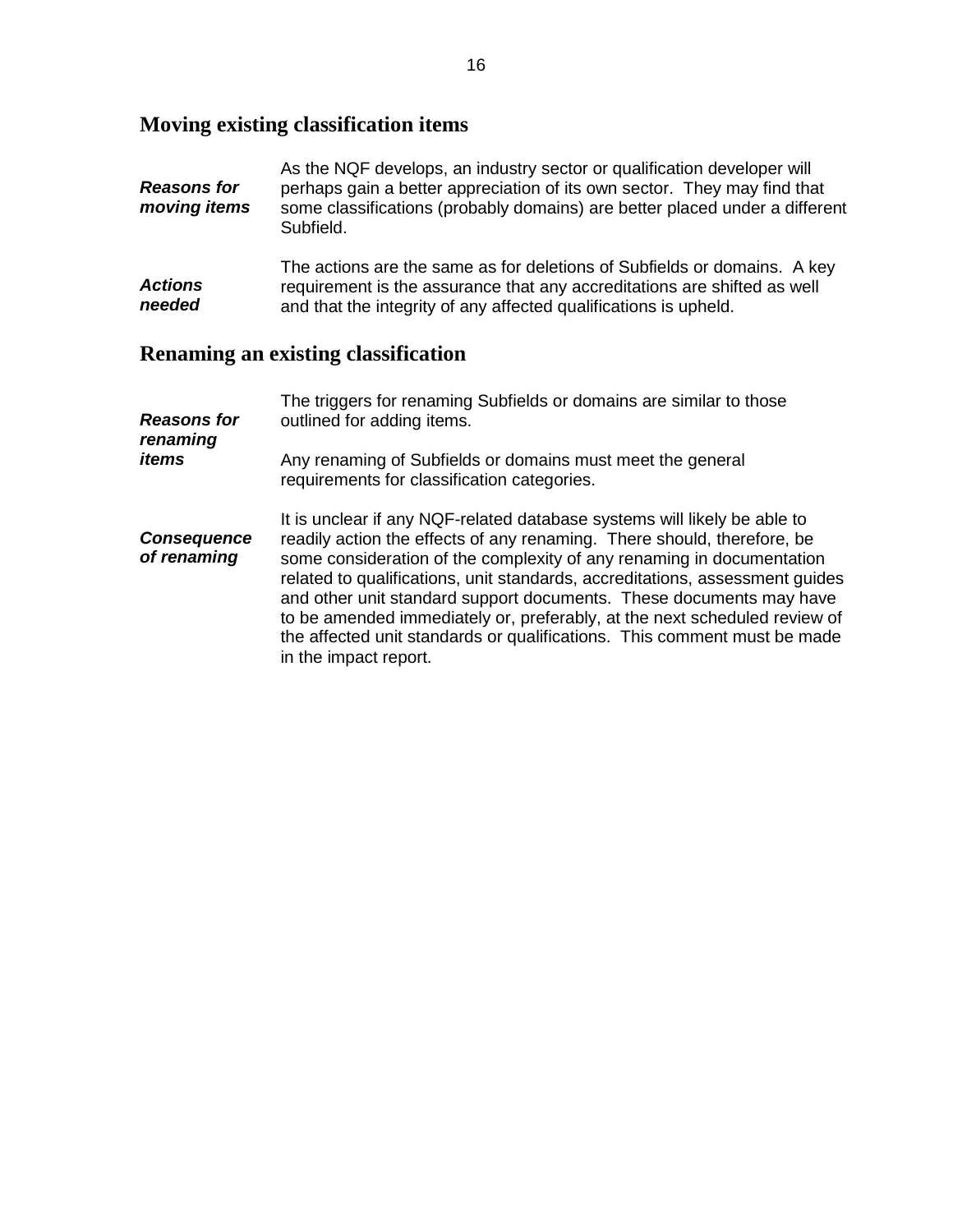**Appendix B - Application Form: Change Request for the NQF Classification System** 

| <b>Name of Group</b><br><b>Request:</b>       |                                                          |  |
|-----------------------------------------------|----------------------------------------------------------|--|
| <b>Contact Person:</b>                        | <u> 1986 - John Stein, Amerikaansk konstantinopler (</u> |  |
|                                               |                                                          |  |
| <b>Contact Phone:</b><br><b>Contact Email</b> |                                                          |  |
| <b>Date:</b>                                  |                                                          |  |

# **SECTION 1 – The new or changed classification required**

no change and change and change and change and change and change and change and change and change and change a

## **Subfield**

| No change                                                           |                         |
|---------------------------------------------------------------------|-------------------------|
| Add new subfield                                                    | New subfield name:      |
| Designate existing<br>subfield Lapsing and<br>create a new subfield | Existing subfield name: |
|                                                                     | New subfield name:      |

## **Domains**

| Add new domain                                                                                 | New domain name:                                      |
|------------------------------------------------------------------------------------------------|-------------------------------------------------------|
| Designate existing<br>domain Lapsing and<br>create a new domain                                | Existing domain name:<br>New domain name:             |
| Designate existing<br>domain <i>Lapsing</i> and<br>move domain name to<br>a different subfield | Existing subfield location:<br>New subfield location: |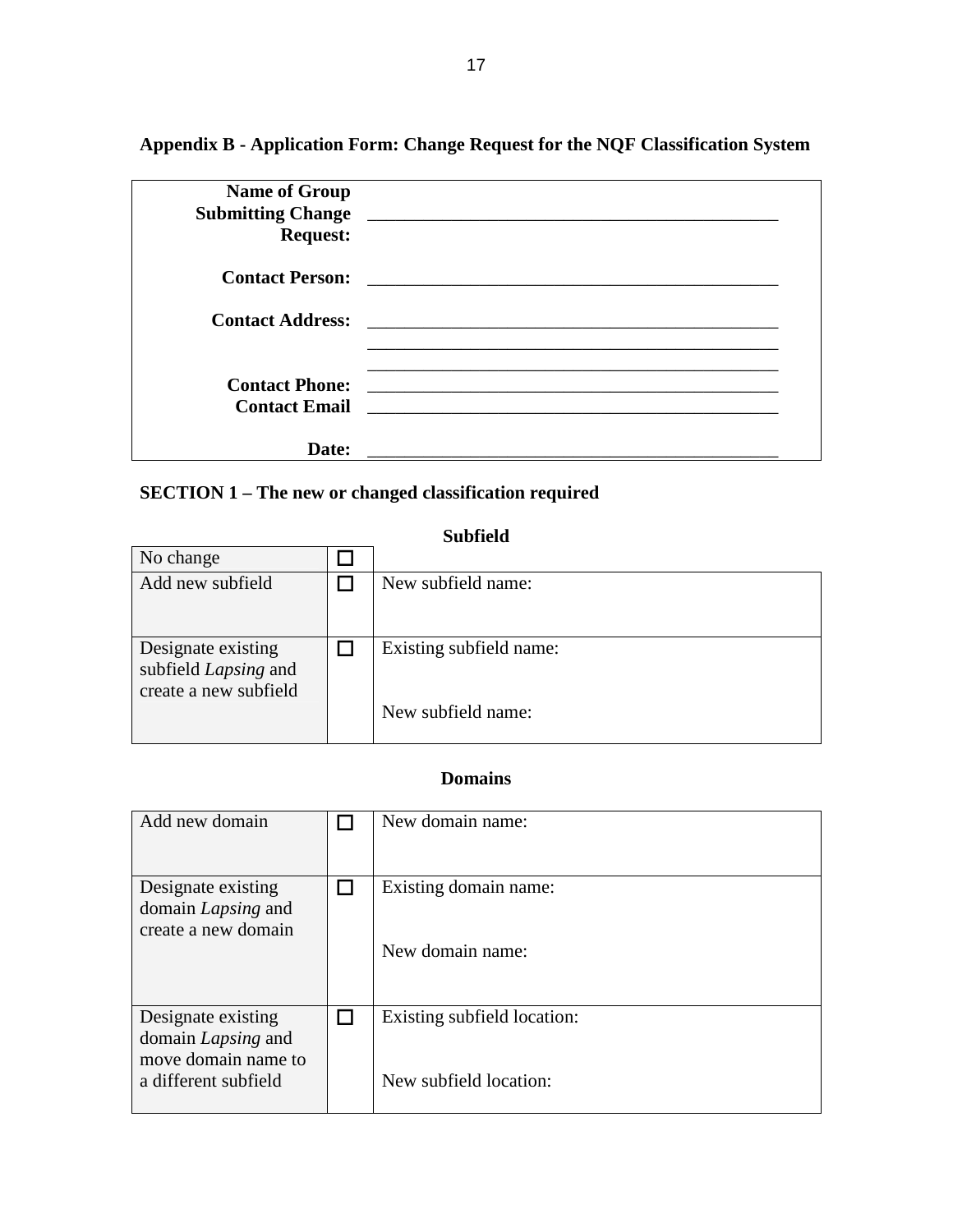## **Rationale for the new or changed classification**

*Please provide a brief rationale for the addition or change. For example, a new category of learning or training has been identified; industry terminology has changed; rationalisation or expansion of existing classification categories is required.*

**For a new classification, list the draft titles of the new unit standards that will be classified in each new domain (or attach the list to this form)**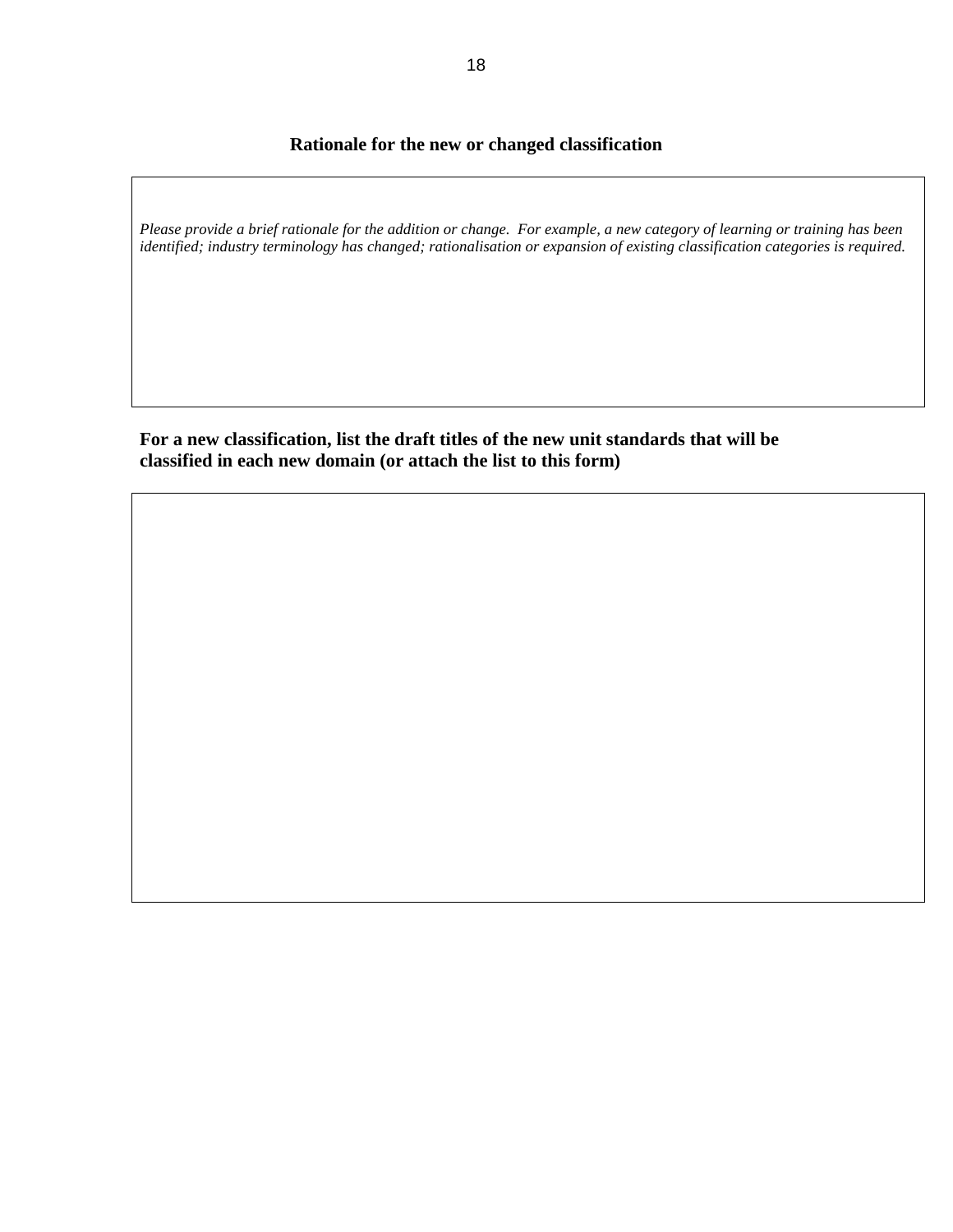## **SECTION 2 Impact of the change on existing unit standards, accreditations, and qualifications**

*Please complete the three impact sections below* 

## **Impact on existing unit standards**

*List the registered unit standards affected by the change to the classification system.* 

#### **Existing classification**

| <b>Subfield</b> | <b>Domain</b> | Id |
|-----------------|---------------|----|
|                 |               |    |
|                 |               |    |
|                 |               |    |

#### **New classification**

| <b>Subfield</b> | <b>Domain</b> | Id |
|-----------------|---------------|----|
|                 |               |    |
|                 |               |    |
|                 |               |    |

### **Impact on existing provider accreditations**

*List the domains and/or subfields for which providers currently hold accreditation and indicate how accreditation will be extended to take account of the change to the classification system.*

| <b>Current Accreditation for</b> |                       | <b>Accreditation will be extended to</b> |                 |                       |       |
|----------------------------------|-----------------------|------------------------------------------|-----------------|-----------------------|-------|
| Nature of                        | <b>Classification</b> |                                          | Level Nature of | <b>Classification</b> | Level |
| accreditation                    |                       |                                          | accreditation   |                       |       |
| Field                            |                       |                                          | Subfield/Domain |                       |       |
|                                  |                       |                                          | Id              |                       |       |
| Subfield                         |                       |                                          | Subfield/Domain |                       |       |
|                                  |                       |                                          | Id              |                       |       |
| Domain                           |                       |                                          | Domain/Id       |                       |       |

### **Impact on existing qualifications**

*List the registered qualifications that contain a changed classification (domain or subfield) in an elective set.*

| <b>Qualification title</b>      |            | <b>Subfield or Domain</b> |
|---------------------------------|------------|---------------------------|
| National Certificate/Diploma in | [Ref: XXX] |                           |
|                                 |            |                           |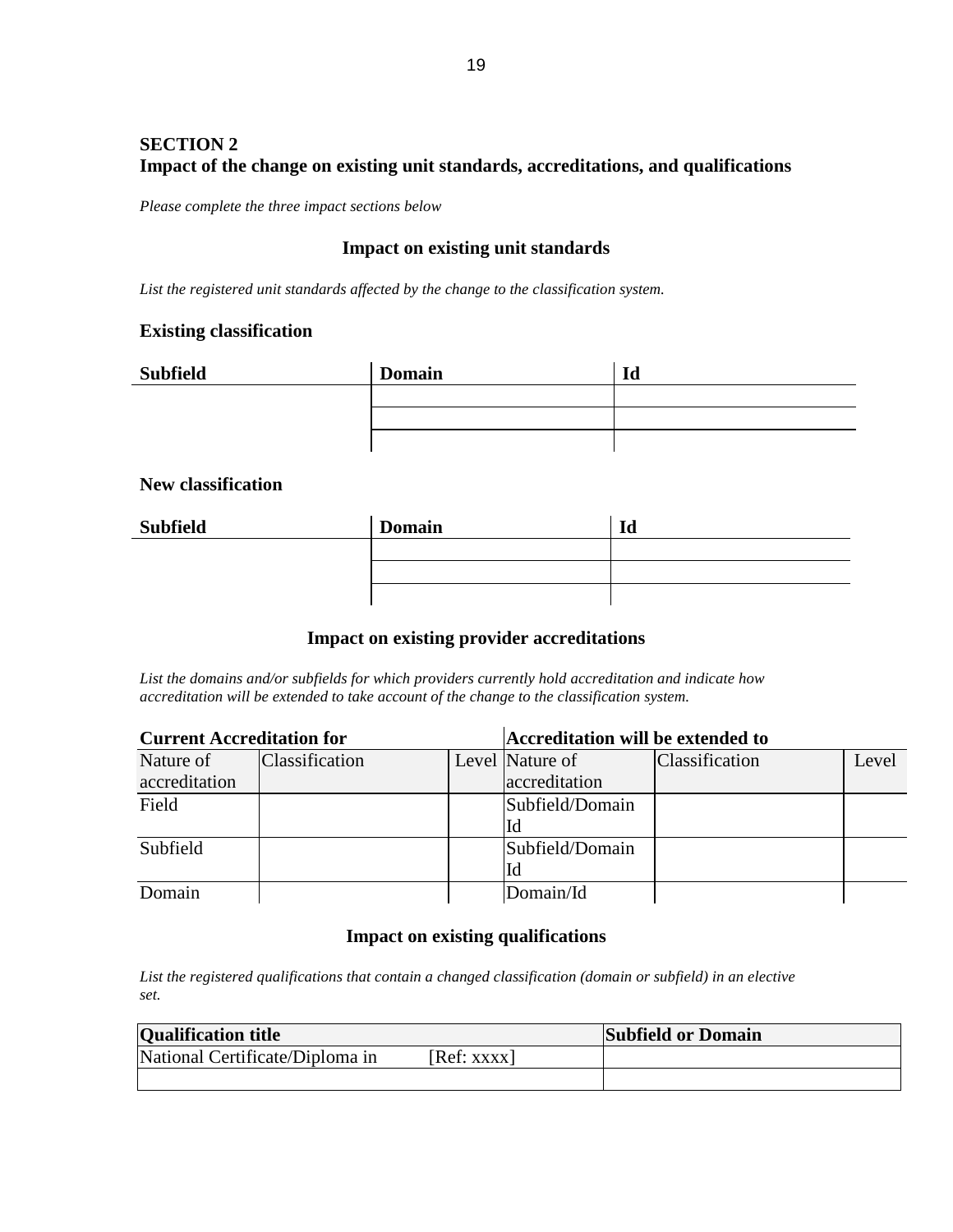Other comments *(Optional)*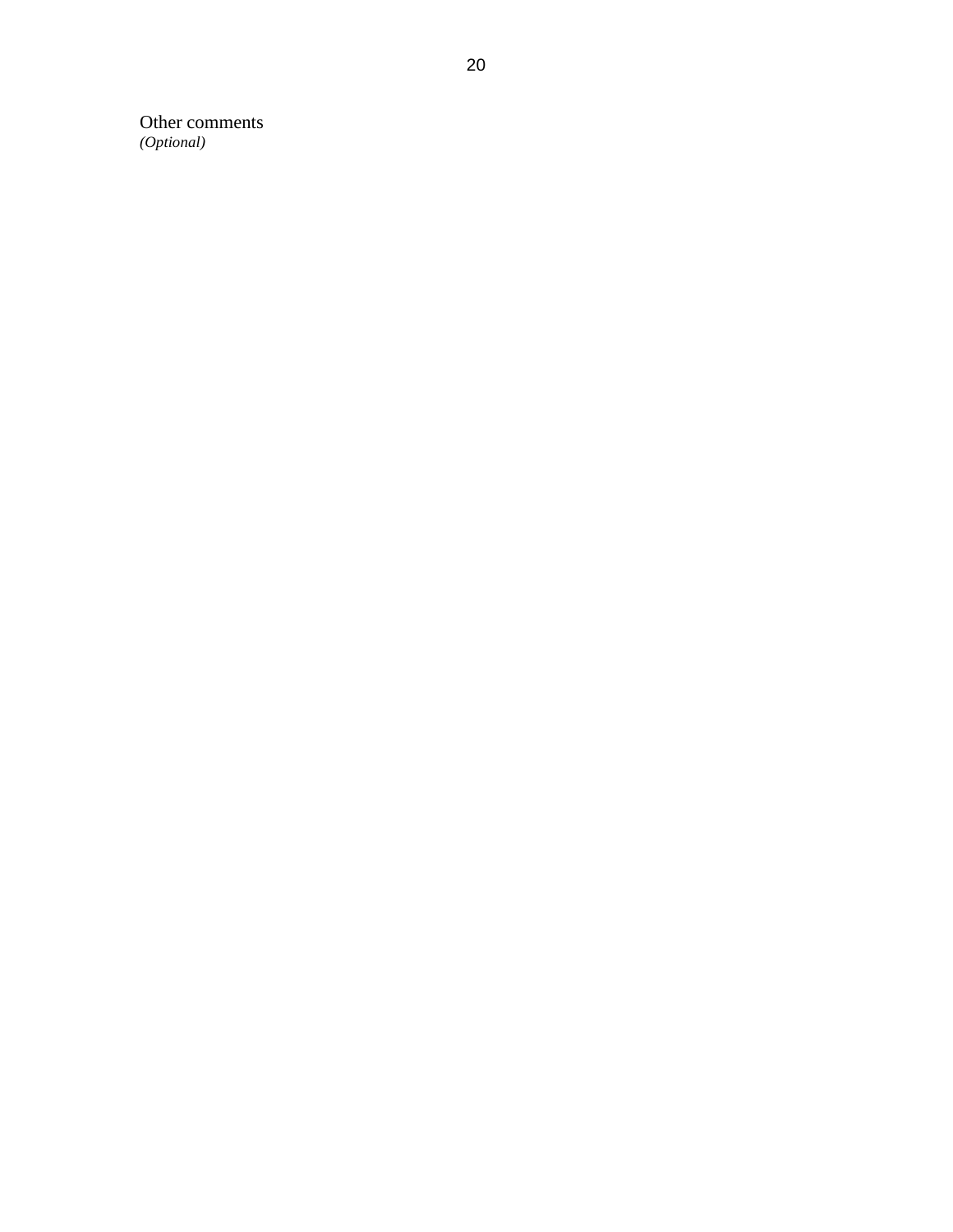### **Annexure C**

## **Definitions of Qualification Types on the National Qualifications Framework**

**Broad characteristics**  Three broad types of qualifications are able to be placed on the NQF:

- Degree
- Diplomas
- Certificates

Each type is distinguished by the following, broad characteristics:

**Degrees** A degree is generally awarded on the basis of the satisfactory completion of a course of advanced learning that is taught mainly by people engaged in research and that gives an emphasis to general principles and basic knowledge as the basis for self-directed work and learning.

Five broad types of degrees are available:

Doctoral **Masters** Bachelor Honours Professional Bachelor **Bachelors** 

The distinguishing features that characterise each and which may represent a standard to be met for any qualification to carry any of the above terms are provided and in some aspects discussed in the following sections.

The distinguishing features of these broad categories only have been described.

Often such degrees are represented as a number of subject specialisms of the broad category, ie, a Bachelor of <Specialism>. Any specialism must firstly, however, meet the agreed standard for the relevant broad type of degree.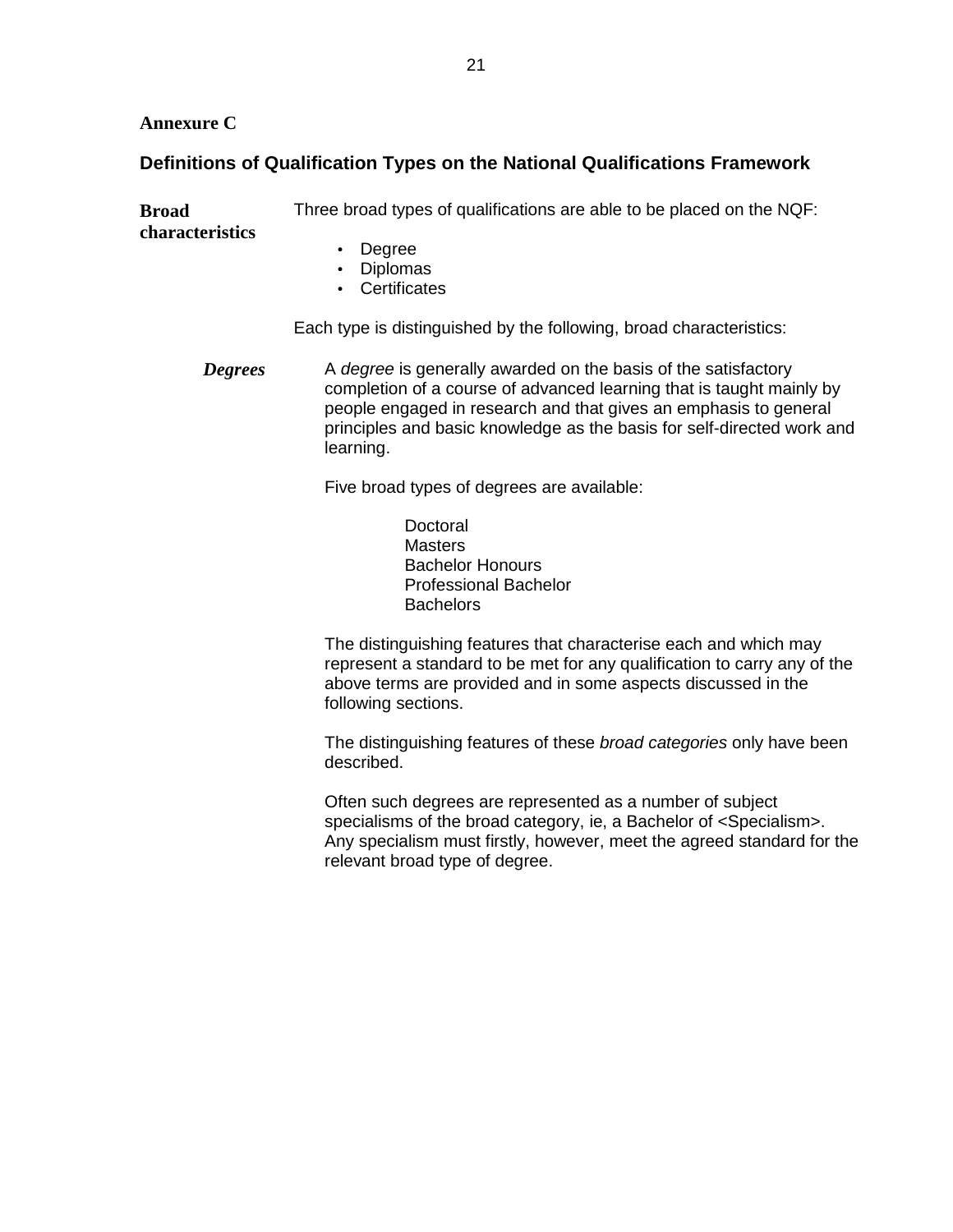| <b>Diplomas</b>                    | A diploma is generally awarded following the satisfactory attainment of<br>a sizeable, coherent cluster of outcomes of learning requiring a high<br>level of demand and aligned with one or more learning areas.<br>Diplomas generally require the attainment of a volume of learning<br>smaller than that required for the award of a degree. |
|------------------------------------|------------------------------------------------------------------------------------------------------------------------------------------------------------------------------------------------------------------------------------------------------------------------------------------------------------------------------------------------|
|                                    | Diplomas may be an integral component of a degree and/or<br>standalone from any other qualification.                                                                                                                                                                                                                                           |
|                                    | Diplomas may be awarded across more than one level of the NQF<br>between Levels 5 and 8 inclusive. Distinguishing between diplomas<br>certificated at different levels may be achieved by the inclusion in the<br>Level in the title.                                                                                                          |
| <b>Certificates</b>                | The award of a certificate generally follows the attainment of a<br>meaningful and coherent cluster of outcomes of learning associated<br>with one or more areas of learning. The volume of attainment<br>recognised by a Certificate is generally less than that required for the<br>award of a diploma.                                      |
|                                    | Certificates may be an integral component of a degree and/or diploma<br>and/or may be a stand alone qualification.                                                                                                                                                                                                                             |
|                                    | Certificates may be awarded at more than one level of the NQF<br>between Levels 1 and 8 inclusive. Distinguishing between Certificates<br>at different awarding levels may be achieved by the inclusion in the<br>Level in the title.                                                                                                          |
| <b>Specific</b><br>characteristics | Each qualification type is further characterised by specific criteria<br>representing a standard that must be complied with if any qualification is<br>to be specified as a particular type. These specific criteria are as on the<br>following pages.                                                                                         |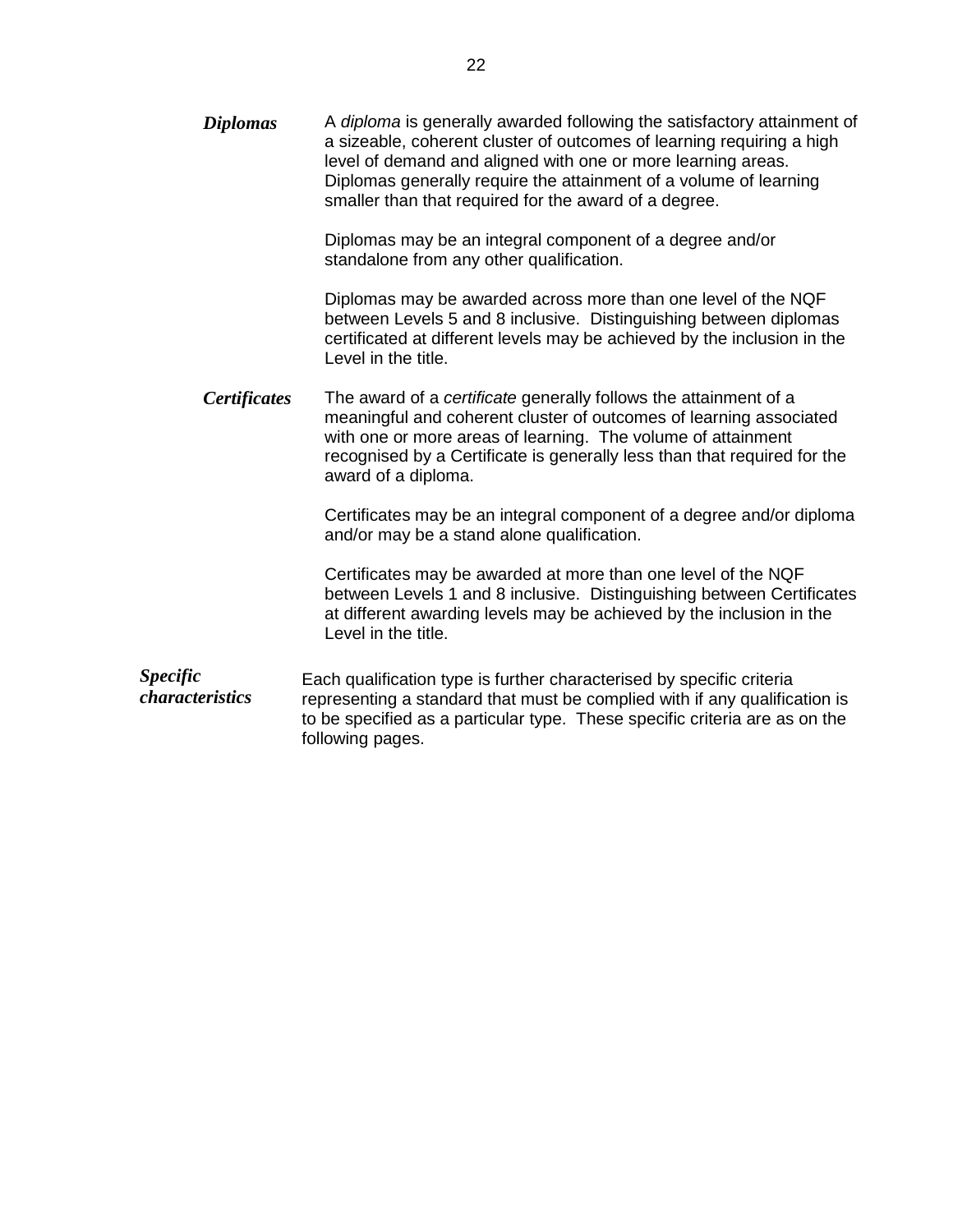# **Certificates**

| <b>Characteristics</b><br>and purpose | Qualifications carrying the name <i>Certificate</i> generally recognise ability or<br>preparedness for both employment and further education and training.                                                                                                                                                                                                                                                |  |  |
|---------------------------------------|-----------------------------------------------------------------------------------------------------------------------------------------------------------------------------------------------------------------------------------------------------------------------------------------------------------------------------------------------------------------------------------------------------------|--|--|
|                                       | Such qualifications recognise proven ability in a coherent cluster of<br>outcomes of learning pertinent to a work role or a recognisable and<br>meaningful milestone on an education and training pathway.                                                                                                                                                                                                |  |  |
|                                       | Where Certificates are awardable at a level in advance of the level of<br>certification of a Bachelor degree - Post Graduate Certificate – such<br>qualifications often recognise ongoing professional development or<br>continuing professional development in the same subject as an earlier<br>degree. Such qualifications broaden, extend and/or deepen currently<br>recognised knowledge and skills. |  |  |
| <b>Level of</b><br>certification      | Certificates may be awarded at Levels 1 to 8.                                                                                                                                                                                                                                                                                                                                                             |  |  |
| Size of<br>qualification              | A minimum of 40 NQF credits of which a minimum of 40 must be at or<br>above the level of certification.                                                                                                                                                                                                                                                                                                   |  |  |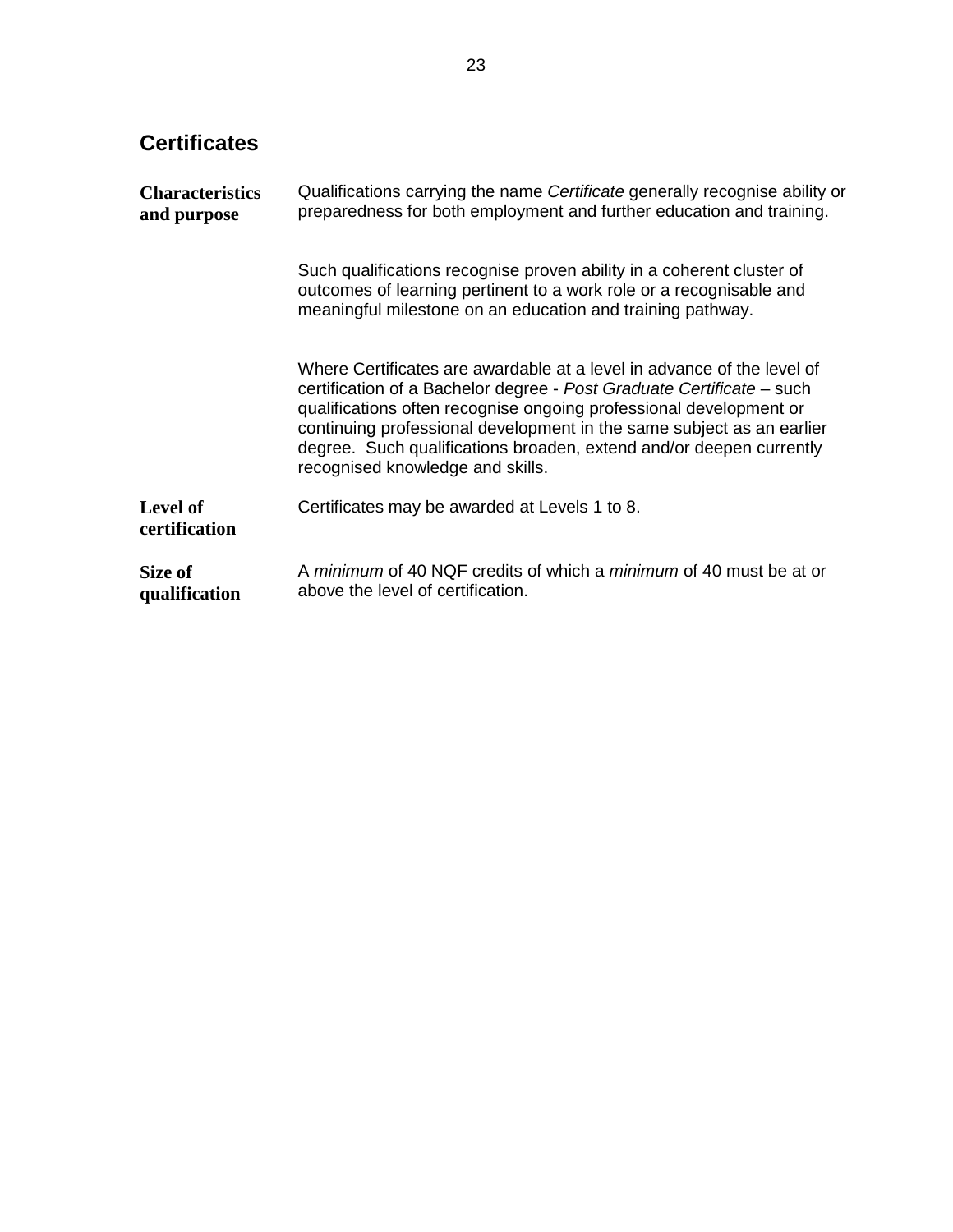# **Diplomas**

**Characteristics** 

**and purpose**  • preparedness of learners for self-directed application of skills and knowledge • capacity for initiative and judgement across a broad range of educational and vocational areas, and • capacity for initiative and judgement in technical, professional, and/or management roles. The knowledge, understanding and skills recognised in a diploma qualification are generally an extension of that recognised in prior qualifications or experience. Diploma qualifications issued in advance of the level of certification of a Bachelor Degree – a Post Graduate Diploma - recognise: • an extended and deepened level of knowledge and skills that build on those developed in the principal subjects of an earlier degree (or other degree) • awareness and familiarity, through a systematic and current survey, of current thinking and research in a particular body of knowledge, and instruction in relevant research methodologies. A lower qualification may not be awarded for early exit from a Diploma programme except where exit represents the attainment of another qualification. **Level of certification**  Diplomas may be registered at Levels 5 to 8. **Size of qualification**  A minimum of 120 NQF credits are required of which a minimum of 72 must be at or above the level of certification.

Qualifications carrying the name Diploma recognise: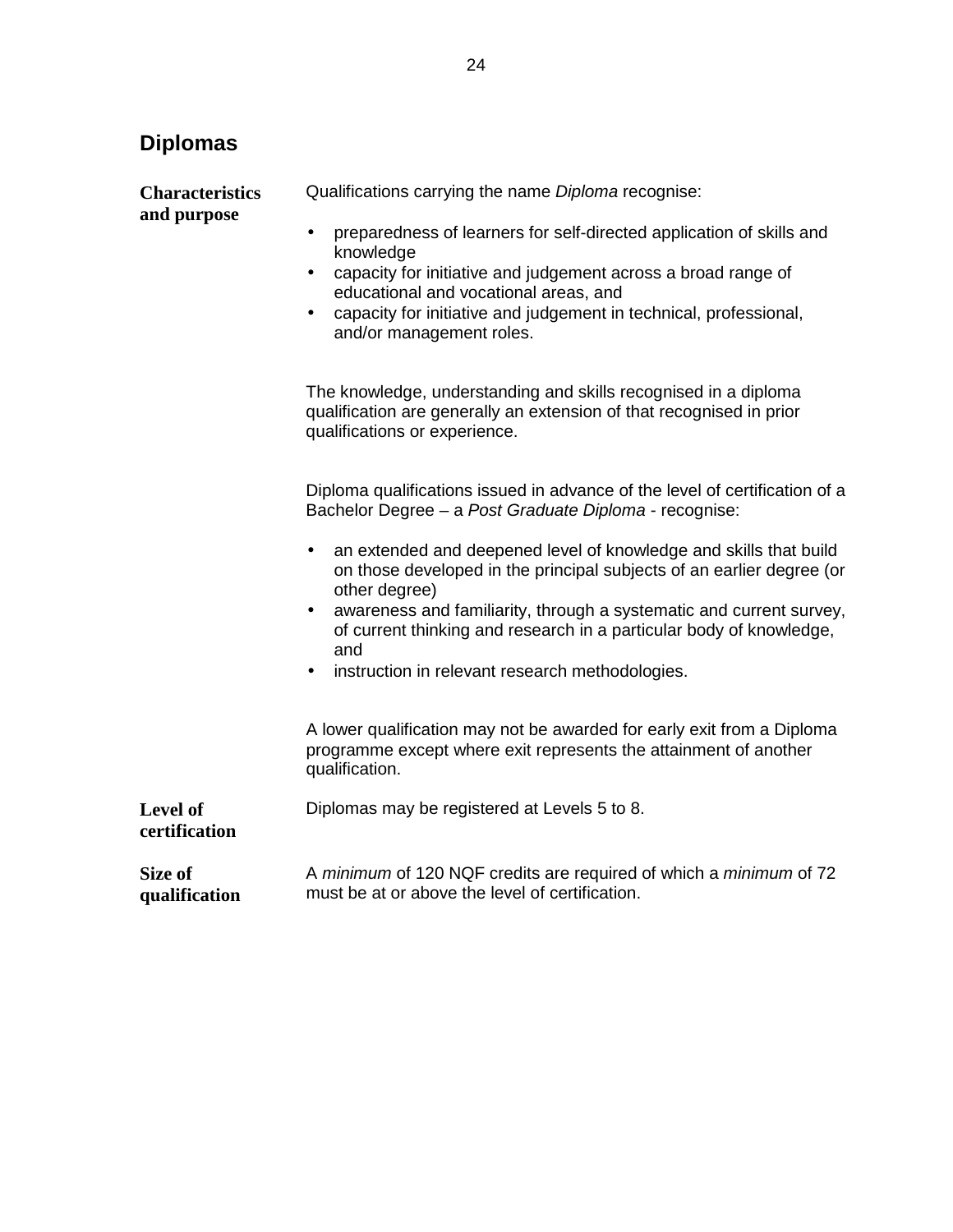# **Bachelor Degree**

| <b>Characteristics</b><br>and purpose | A Bachelor's degree represent a systematic, well-rounded and coherent<br>introduction to the broad knowledge, ideas, principles, concepts, chief<br>research methods and problem-solving techniques of a recognised<br>major subject (or subjects, in the case of a double degree or a double<br>major).                                                                                                                                                                                                            |
|---------------------------------------|---------------------------------------------------------------------------------------------------------------------------------------------------------------------------------------------------------------------------------------------------------------------------------------------------------------------------------------------------------------------------------------------------------------------------------------------------------------------------------------------------------------------|
|                                       | It generally involves at least one sequential study programme in which<br>content is progressively developed to the point where a candidate is<br>prepared for postgraduate study and supervised research. It prepares a<br>candidate for advanced study as well as directed research and<br>scholarship in the major subject(s) of the degree.                                                                                                                                                                     |
|                                       | A qualification carrying the name Bachelor must be taught mainly by<br>people engaged in research.                                                                                                                                                                                                                                                                                                                                                                                                                  |
|                                       | The qualification must require:                                                                                                                                                                                                                                                                                                                                                                                                                                                                                     |
|                                       | an emphasis to the general principles, concepts, chief research<br>$\bullet$<br>methods, problem-solving techniques and basic knowledge of an<br>area(s) of learning<br>development and use of ability in self-directed work and learning<br>$\bullet$<br>the use of skills needed to acquire, understand and assess<br>information from a range of sources<br>intellectual independence, critical thinking and analytical rigor, and<br>$\bullet$<br>advanced communication and collaborative skills.<br>$\bullet$ |
|                                       | A lower qualification may not be awarded for early exit from a Bachelor<br>degree programme except where exit represents the attainment of<br>another qualification.                                                                                                                                                                                                                                                                                                                                                |
| Level of<br>certification             | Bachelor Degrees will be awarded at Level 7.                                                                                                                                                                                                                                                                                                                                                                                                                                                                        |
| <b>Qualification size</b>             | A minimum of 360 NQF credits is required from Level 4 and above.                                                                                                                                                                                                                                                                                                                                                                                                                                                    |
|                                       | A minimum of 72 NQF credits (60% of a full year of study) must come<br>from Level 7.                                                                                                                                                                                                                                                                                                                                                                                                                                |
|                                       | The number of contributing credits from Level 4 is restricted to a<br>maximum of 40 credits.                                                                                                                                                                                                                                                                                                                                                                                                                        |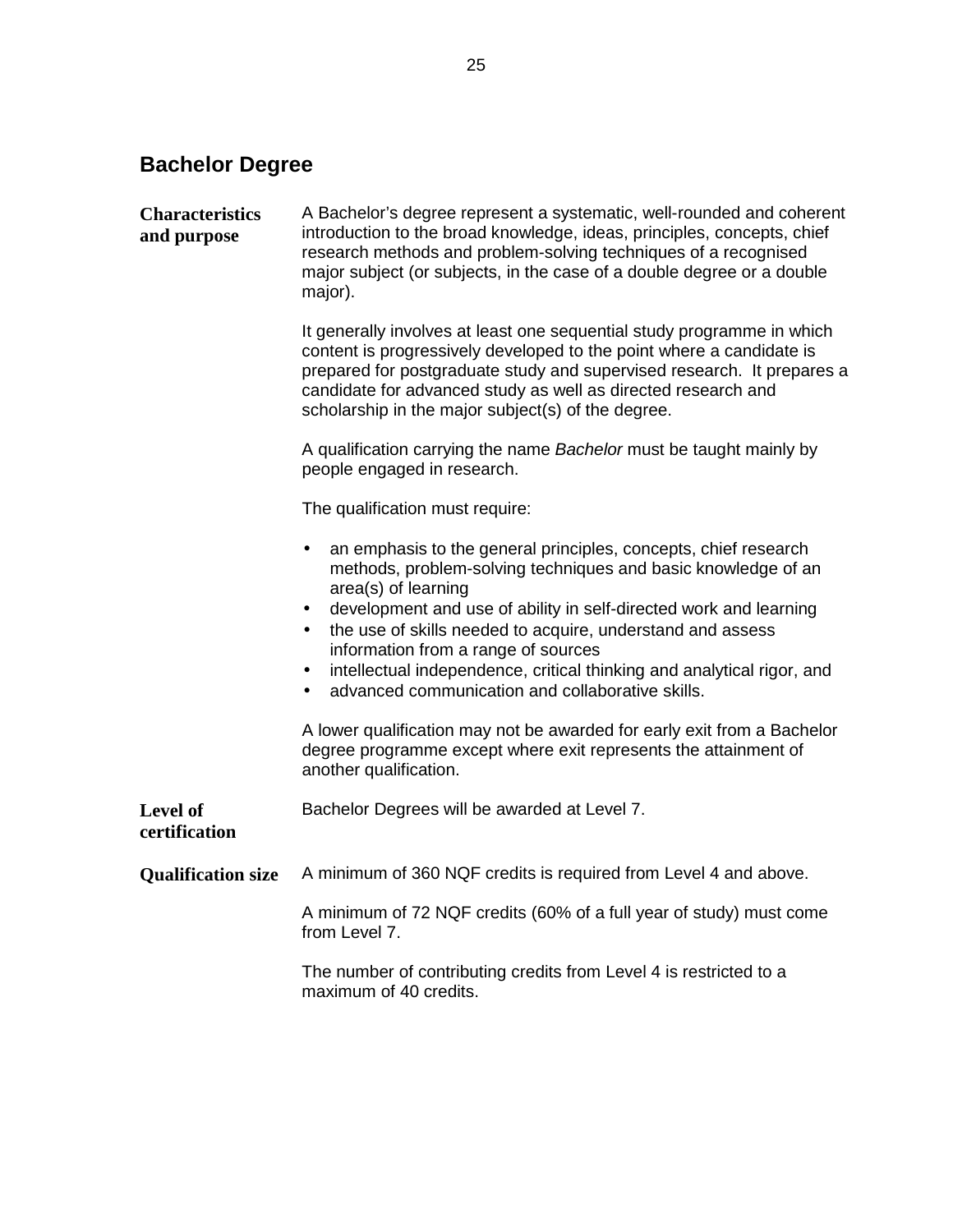# **Bachelor Honours Degree**

| <b>Characteristics</b><br>and purpose | Bachelor Honours degrees represent an initial post graduate<br>specialisation qualification building on a Bachelor degree in the same<br>cognate area, often preparing people for research-based post graduate<br>study.                                                                                                                                                                                                                                                                          |  |  |  |  |
|---------------------------------------|---------------------------------------------------------------------------------------------------------------------------------------------------------------------------------------------------------------------------------------------------------------------------------------------------------------------------------------------------------------------------------------------------------------------------------------------------------------------------------------------------|--|--|--|--|
|                                       | Bachelor Honours degrees must:                                                                                                                                                                                                                                                                                                                                                                                                                                                                    |  |  |  |  |
|                                       | consolidate and deepen expertise in a particular discipline beyond<br>$\bullet$<br>that recognised in a Bachelor programme<br>develop research capacity in the methodology and techniques of<br>$\bullet$<br>that discipline<br>demand a high level of theoretical engagement and intellectual<br>$\bullet$<br>independence, and<br>require the conduct and reporting of supervised research<br>$\bullet$<br>representing a minimum of 25% of the total credits at the level of<br>certification. |  |  |  |  |
|                                       | A lower qualification may not be awarded for early exit from a Bachelor<br>Honours degree programme except where exit represents the<br>attainment of another qualification.                                                                                                                                                                                                                                                                                                                      |  |  |  |  |
| Level of<br>certification             | Bachelor Honours degrees shall be awarded at Level 8.                                                                                                                                                                                                                                                                                                                                                                                                                                             |  |  |  |  |
| Size of<br>qualification              | A minimum of 120 NQF credits at Level 8 in addition to those required<br>to attain a Bachelor Degree.                                                                                                                                                                                                                                                                                                                                                                                             |  |  |  |  |
|                                       | A minimum of 30 of these Level 8 credits must be research related.                                                                                                                                                                                                                                                                                                                                                                                                                                |  |  |  |  |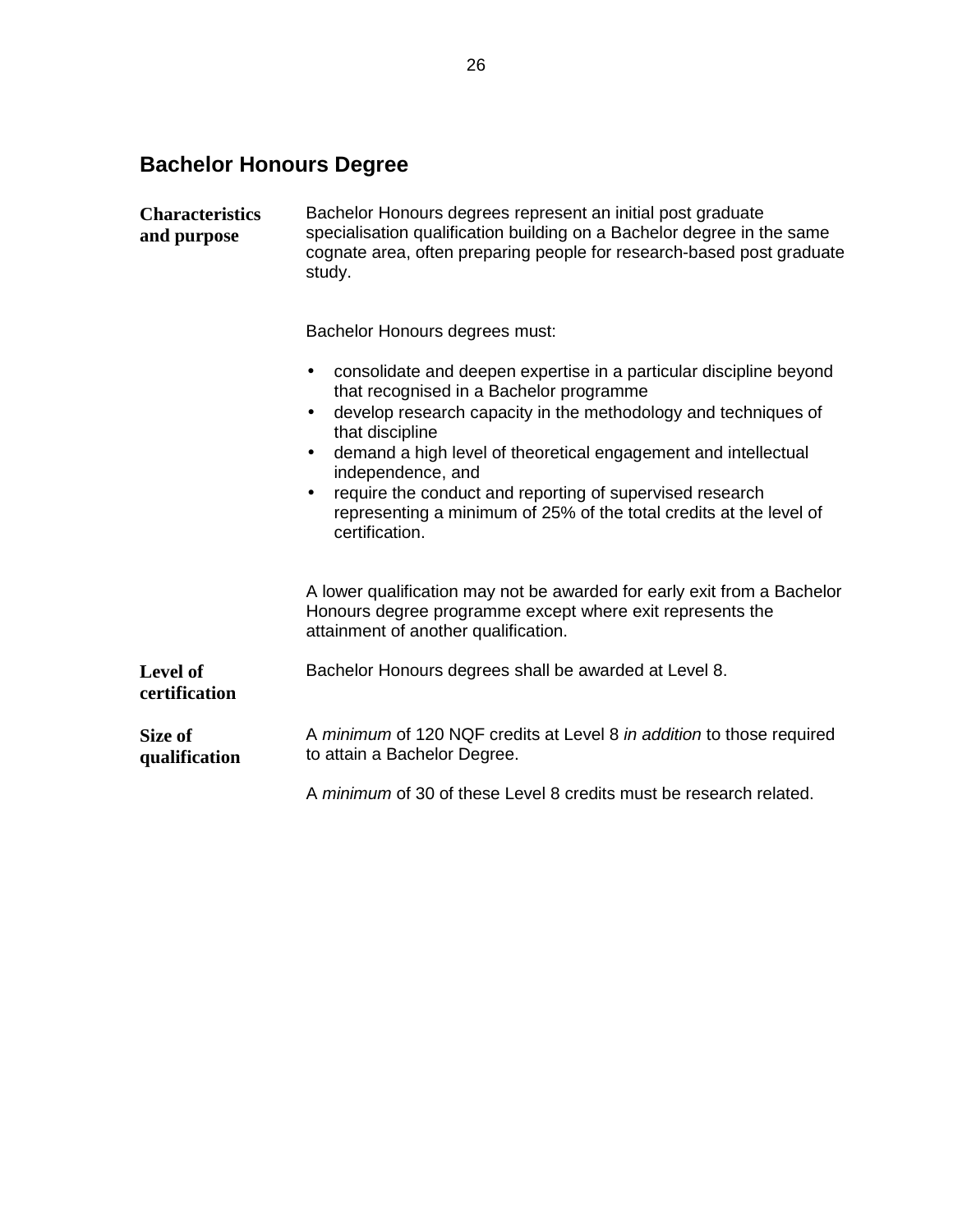# **Professional Bachelor Degree**

| <b>Characteristics</b><br>and purpose | Professional Bachelor degrees represent substantial attainment of a<br>body of outcomes of learning greater than and in advance of a Bachelor<br>degree. Such degrees normally contain a substantial element of<br>'learning by doing' and often focus on preparation for entry into a<br>professional field of practice. |  |  |  |  |
|---------------------------------------|---------------------------------------------------------------------------------------------------------------------------------------------------------------------------------------------------------------------------------------------------------------------------------------------------------------------------|--|--|--|--|
|                                       | Professional Bachelor degrees must:                                                                                                                                                                                                                                                                                       |  |  |  |  |
|                                       | build to a level of conceptual sophistication, specialised knowledge<br>$\bullet$<br>and intellectual autonomy (similar to that described for Bachelor<br>Honours degrees)                                                                                                                                                |  |  |  |  |
|                                       | include a terminal project or other supervised practice-based<br>$\bullet$<br>exercise(s) intended to demonstrate readiness for employment in<br>the professional or occupational field of the qualification, and                                                                                                         |  |  |  |  |
|                                       | require performance in accordance with a regulatory framework<br>$\bullet$<br>administered by a regulatory or professional body (and thus have<br>the direct recognition and endorsement of that body).                                                                                                                   |  |  |  |  |
|                                       | A lower qualification may not be awarded for early exit from a<br>Professional Bachelor degree programme except where exit represents<br>the attainment of another qualification.                                                                                                                                         |  |  |  |  |
| Level of<br>certification             | A Professional Bachelor Degree shall be awarded at Level 8.                                                                                                                                                                                                                                                               |  |  |  |  |
| Size of<br>qualification              | A minimum of 480 NQF credits at Level 4 and above are required of<br>which a <i>minimum</i> of 120 credits must be at level 8.                                                                                                                                                                                            |  |  |  |  |
|                                       | The number of contributing credits from Level 4 is restricted to a<br><i>maximum</i> of 40 credits.                                                                                                                                                                                                                       |  |  |  |  |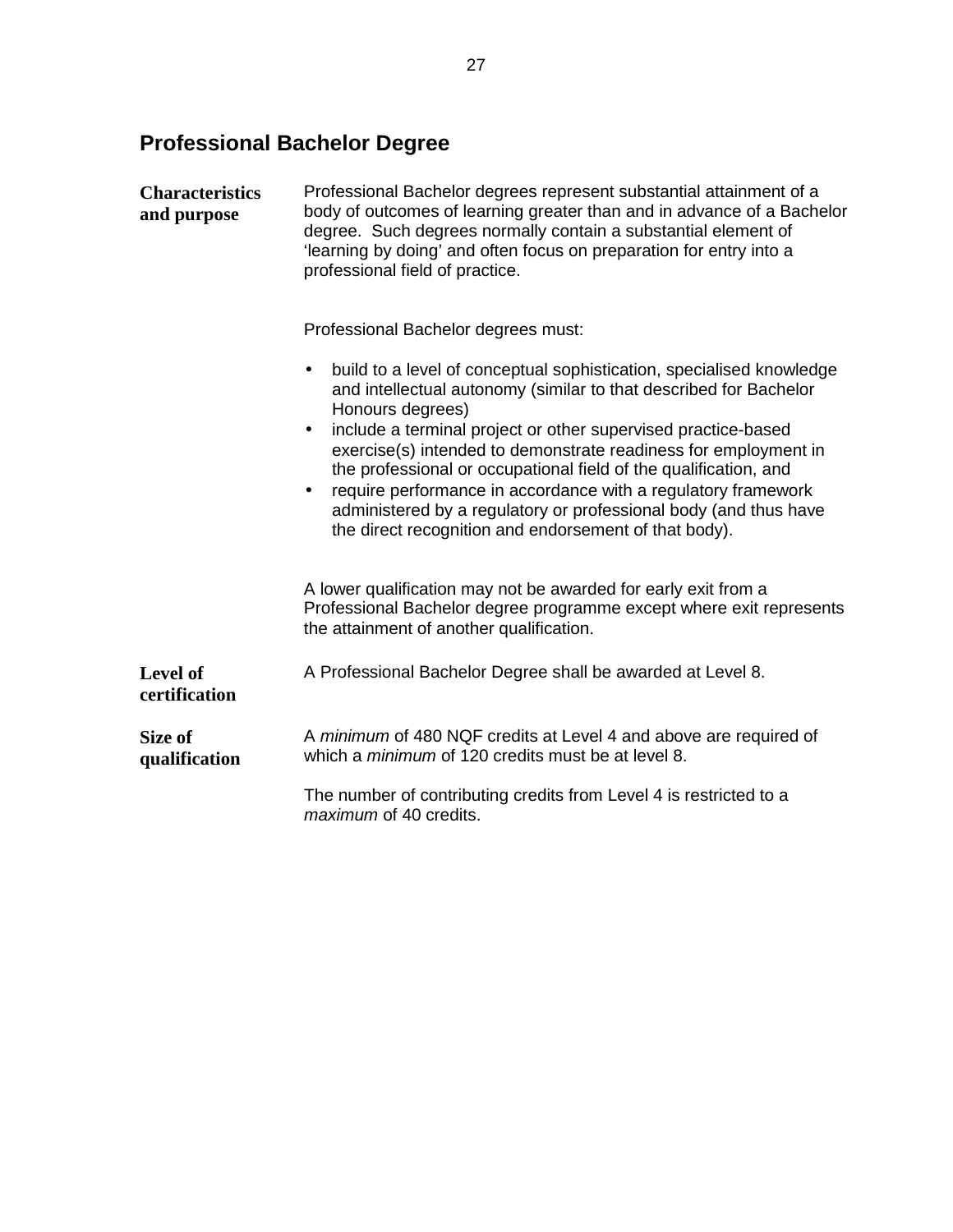# **Masters Degrees**

| <b>Characteristics</b><br>and purpose | Degrees at a Masterate level are normally designed to build on the<br>principal subject(s) of a qualifying degree or qualification that itself<br>contains a significant research component or preparation at an<br>advanced level of the National Qualifications Framework. Alternatively,<br>a Masters degree may build on relevant knowledge and skills derived<br>from occupational experience.                             |
|---------------------------------------|---------------------------------------------------------------------------------------------------------------------------------------------------------------------------------------------------------------------------------------------------------------------------------------------------------------------------------------------------------------------------------------------------------------------------------|
|                                       | Masterate degrees are generally intended to prepare researchers who<br>can contribute to the advancement of knowledge and/or prepare people<br>for advanced and specialised employment.                                                                                                                                                                                                                                         |
|                                       | Typically, Masterate degrees require people to:                                                                                                                                                                                                                                                                                                                                                                                 |
|                                       | demonstrate mastery of theoretically sophisticated subject matter<br>$\bullet$<br>evaluate critically the findings and discussions in the literature<br>$\bullet$<br>to research, analyse and argue from evidence; to apply knowledge<br>$\bullet$<br>to new situations, and<br>engage in rigorous intellectual analysis, criticism and problem-<br>solving.                                                                    |
|                                       | Masterate degrees must contain a significant element of supervised<br>research. The results of this research would normally be embodied in a<br>thesis, dissertation or substantial research paper, but in some cases be<br>incorporated in a series of papers. Where a number of papers are<br>involved, the research component must be a <i>minimum</i> of 25% of the<br>credits required for the award of the qualification. |
|                                       | The research component must be at the level of certification.                                                                                                                                                                                                                                                                                                                                                                   |
|                                       | The research should demonstrate a capacity in the candidate for<br>independent thinking. Creative work may also contribute to the<br>research output.                                                                                                                                                                                                                                                                           |
|                                       | A lower qualification may not be awarded for early exit from a Masters<br>degree programme except where exit represents the attainment of<br>another qualification.                                                                                                                                                                                                                                                             |
| Level of<br>certification             | Masters degrees shall be awarded at Level 9.                                                                                                                                                                                                                                                                                                                                                                                    |
| Size of<br>qualification              | A minimum of 240 NQF credits at or above Level 9. A minimum of 25%<br>of these credits must be awarded on the basis of a thesis or creative<br>work.                                                                                                                                                                                                                                                                            |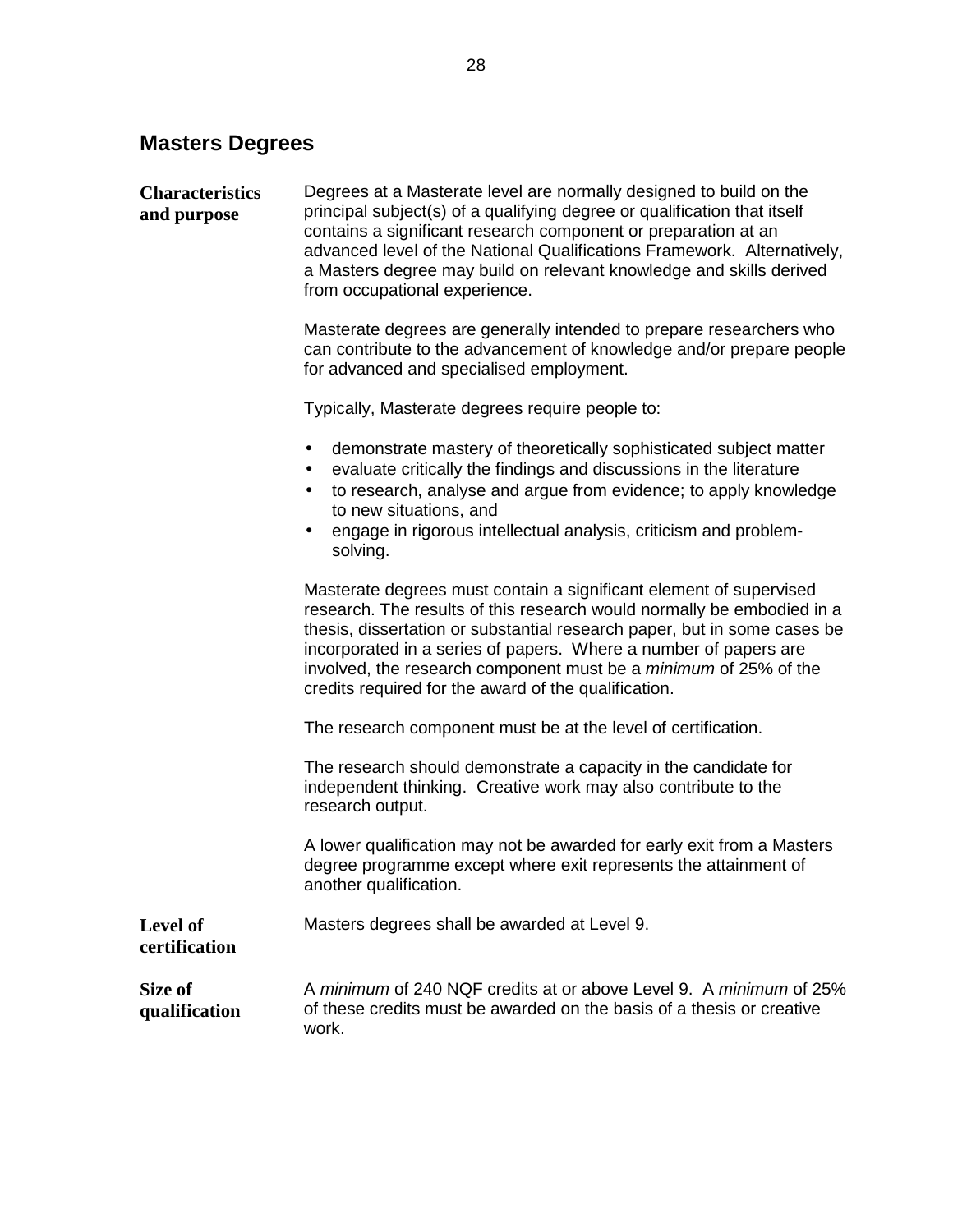# **Doctoral Degrees**

| <b>Characteristics</b><br>and purpose | A Doctoral degree is the highest qualification awarded within the<br>National Qualifications Framework. Such degrees may be:                                                                                                                                                                                                                                                                                                                                                                                                                                                                                                                                                                                                                                                                                                                                                                                                                                                                                                                                                                                                                                                                                                                                        |  |  |  |  |  |
|---------------------------------------|---------------------------------------------------------------------------------------------------------------------------------------------------------------------------------------------------------------------------------------------------------------------------------------------------------------------------------------------------------------------------------------------------------------------------------------------------------------------------------------------------------------------------------------------------------------------------------------------------------------------------------------------------------------------------------------------------------------------------------------------------------------------------------------------------------------------------------------------------------------------------------------------------------------------------------------------------------------------------------------------------------------------------------------------------------------------------------------------------------------------------------------------------------------------------------------------------------------------------------------------------------------------|--|--|--|--|--|
|                                       | a pure research degree – a Doctor of Philosophy or<br>$\bullet$<br>a practice-oriented degree - a Named Doctorate or Professional<br>Doctorate (eg Ed.D, DMus)<br>a degree based on coursework, examination and dissertation.<br>٠                                                                                                                                                                                                                                                                                                                                                                                                                                                                                                                                                                                                                                                                                                                                                                                                                                                                                                                                                                                                                                  |  |  |  |  |  |
|                                       | Degrees carrying the term 'Doctor" in the title must:                                                                                                                                                                                                                                                                                                                                                                                                                                                                                                                                                                                                                                                                                                                                                                                                                                                                                                                                                                                                                                                                                                                                                                                                               |  |  |  |  |  |
|                                       | refer to a research or practice degree that is at a significantly higher<br>$\bullet$<br>level and of significantly higher status than a masterate<br>normally represent the culmination of a structured sequence of<br>$\bullet$<br>instruction at educational institutions that starts at bachelor degree<br>level and reaches a stage beyond masterate when the student<br>becomes an increasingly independent scholar and makes a<br>substantial and original contribution to knowledge. Coursework may<br>apply but should:<br>only contribute to the preparation for research, except in the<br>case of a Named Doctorate;<br>be at a level above that of masterate qualifications; and<br>$\bullet$<br>not normally cover more than one full-time academic year (ie, no<br>more than the equivalent of 120 NQF credits).<br>require the development of the learner under the guidance of<br>٠<br>recognised experts in the field of study and under circumstances<br>which allow the student access to appropriate research resources,<br>and<br>be awarded on the basis of an original and substantial contribution<br>$\bullet$<br>to knowledge in the form of a thesis as judged by independent<br>experts applying contemporary international standards. |  |  |  |  |  |
|                                       | The thesis should constitute the entire body of work that will be<br>assessed (except in the case of a Named Doctorate where it must<br>contribute to a minimum of $2/3$ rds of the final award – generally a<br>minimum of 240 NQF credits). Learners in the visual or performing arts<br>may present a creative work in place of the thesis.                                                                                                                                                                                                                                                                                                                                                                                                                                                                                                                                                                                                                                                                                                                                                                                                                                                                                                                      |  |  |  |  |  |
|                                       | A lower qualification may not be awarded for early exit from a Doctoral<br>degree programme except where exit represents the attainment of<br>another qualification.                                                                                                                                                                                                                                                                                                                                                                                                                                                                                                                                                                                                                                                                                                                                                                                                                                                                                                                                                                                                                                                                                                |  |  |  |  |  |

Research Doctoral degrees may not be attained through credit accumulation.

Higher Doctorates and Honorary Doctorates shall not constitute part of the National Qualifications Framework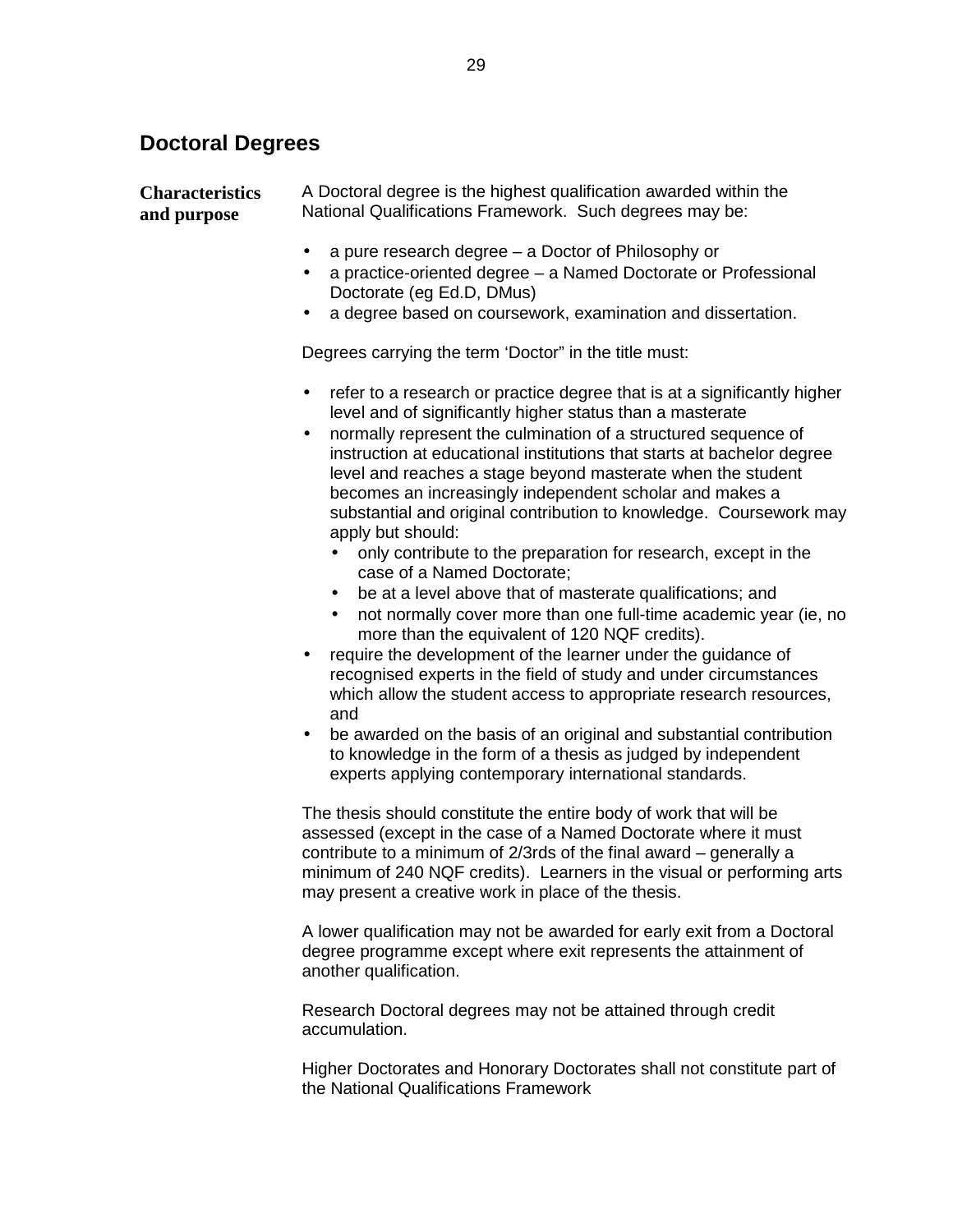| <b>Level of</b><br>certification | Level 10.                                                                     |
|----------------------------------|-------------------------------------------------------------------------------|
| Size of                          | In credit terms, a Doctoral degree would carry a value of a <i>minimum</i> of |
| qualification                    | 360 NQF credits, all of which would be Level 10.                              |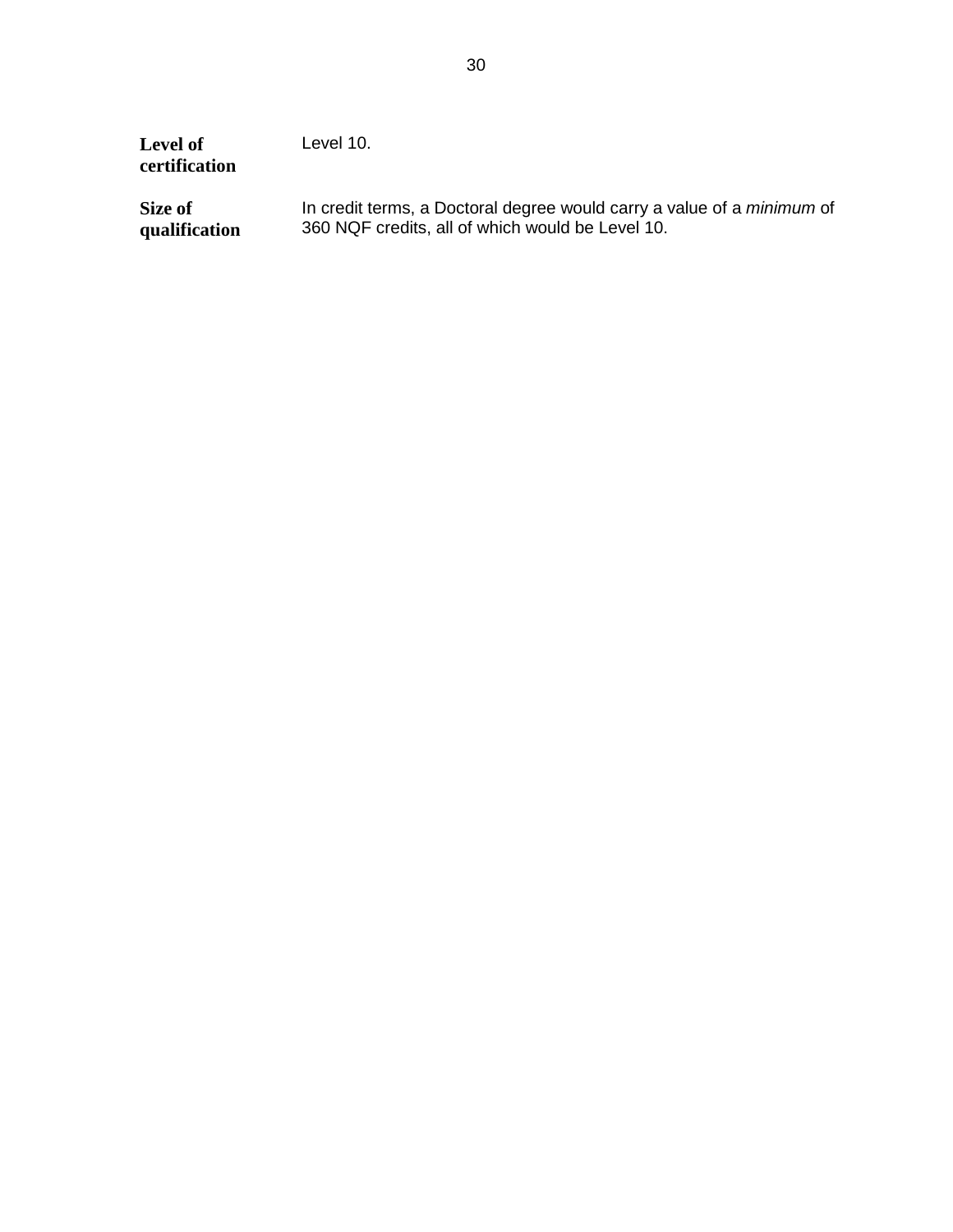## **Annexure D**

## **Criteria for the Use of 'National' and 'Namibia' in the Titles of Qualifications on the National Qualifications Framework**

- **Protected terms**  The use of the terms 'Namibia' and 'National' are protected within the National Qualifications Framework when used to name qualifications. Their use may only be included in the following situations:
	- 1. A recognised national body has endorsed the designed qualification as:
		- representing the combination of outcomes of learning that reflect the economic, social, technological and/or cultural needs of Namibia;
		- being the only qualification that will be readily recognised by national stakeholders as representing satisfactory attainment, and
		- being the template against which programmes should be developed by individual education and training providers to build and enhance the abilities of learners towards certification in that area of learning.
	- 2. The qualification is intended for the public domain it is able to be awarded by any appropriately accredited education and training provider who complies with and meets any national assessment arrangements stipulated for the award of that qualification.
	- 3. The Namibia Qualifications Authority has authorised such use.

**Terms are interchangeable**  The terms 'Namibia' and 'National' are deemed to have the same meaning when used in qualification titles.

**Limited application**  The terms 'Namibia' or 'National' may be only used for one, uniquely titled qualification.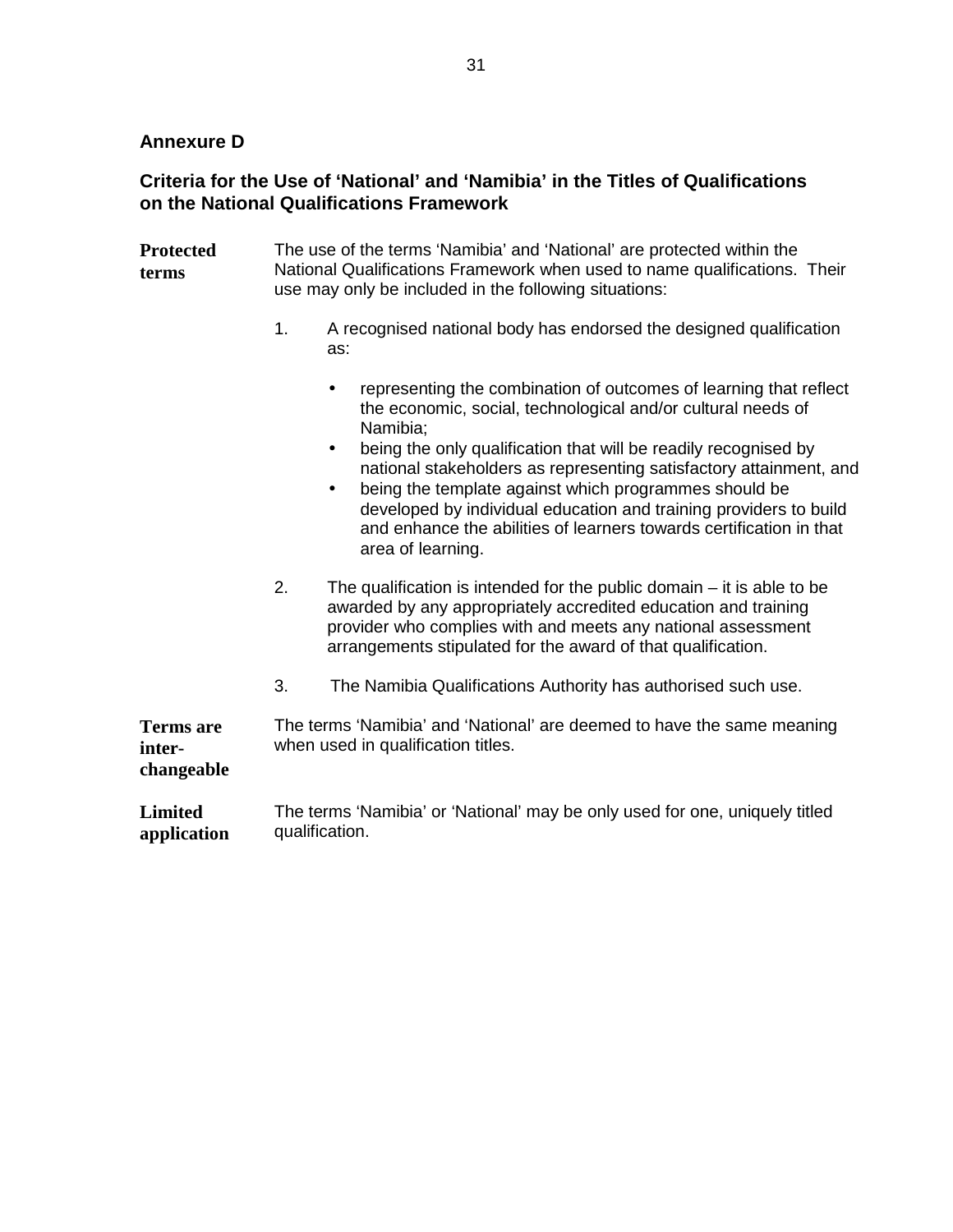**Annexure E** 



## **REPUBLIC OF NAMIBIA**

## **MINISTRY OF EDUCATION**

## **NAMIBIA QUALIFICATIONS AUTHORITY**

**Fax: 384114 Windhoek** 

**Tel: 384100 Private Bag 13247** 

## **Application for the Registration of Qualifications on the National Qualifications Framework**

| This submission covers<br>these qualifications                                               |                                                                     |
|----------------------------------------------------------------------------------------------|---------------------------------------------------------------------|
| This is a submission of                                                                      | $\Box$ new qualifications $\Box$ qualifications for re-registration |
| Name of body responsible<br>for developing these<br>qualifications<br>Name of contact person |                                                                     |
| <b>Position</b>                                                                              |                                                                     |
| <b>Postal address</b>                                                                        |                                                                     |
| <b>Email</b><br><b>Telephone</b>                                                             | <b>Fax</b>                                                          |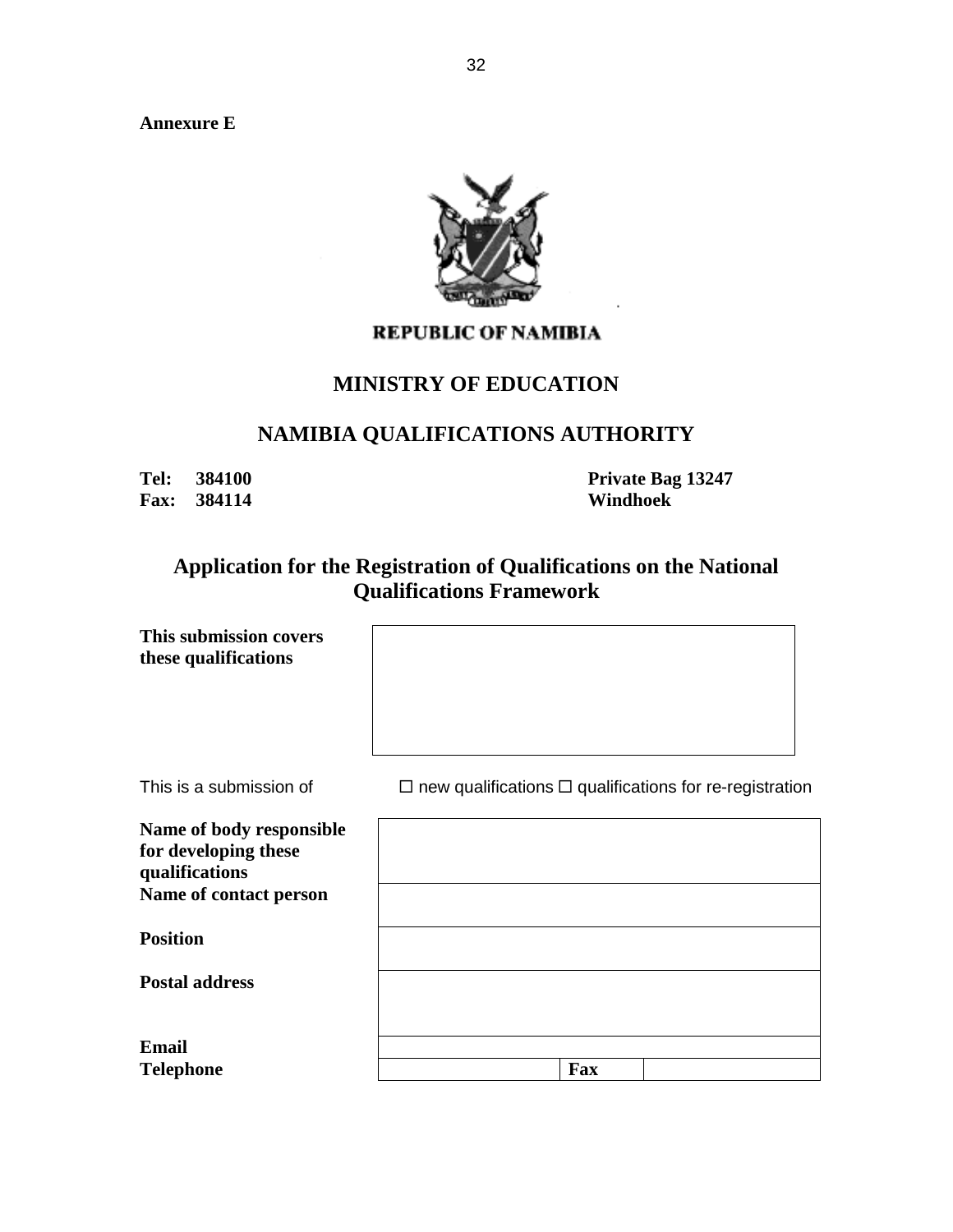The following documents have been attached to this submission:

| Rationale for the qualifications<br>Evidence of national support<br>Quality assurance checklist | $\Box$ Yes<br>$\square$ Yes<br>$\square$ Yes | ∩ No<br>$\Box$ No<br>$\Box$ No | $\Box$ NQA check<br>$\Box$ NQA check<br>$\Box$ NQA check |  |
|-------------------------------------------------------------------------------------------------|----------------------------------------------|--------------------------------|----------------------------------------------------------|--|
| The preferred review date for<br>these qualifications is                                        |                                              |                                |                                                          |  |
| Signature of contact person                                                                     |                                              |                                |                                                          |  |
| Date                                                                                            |                                              |                                |                                                          |  |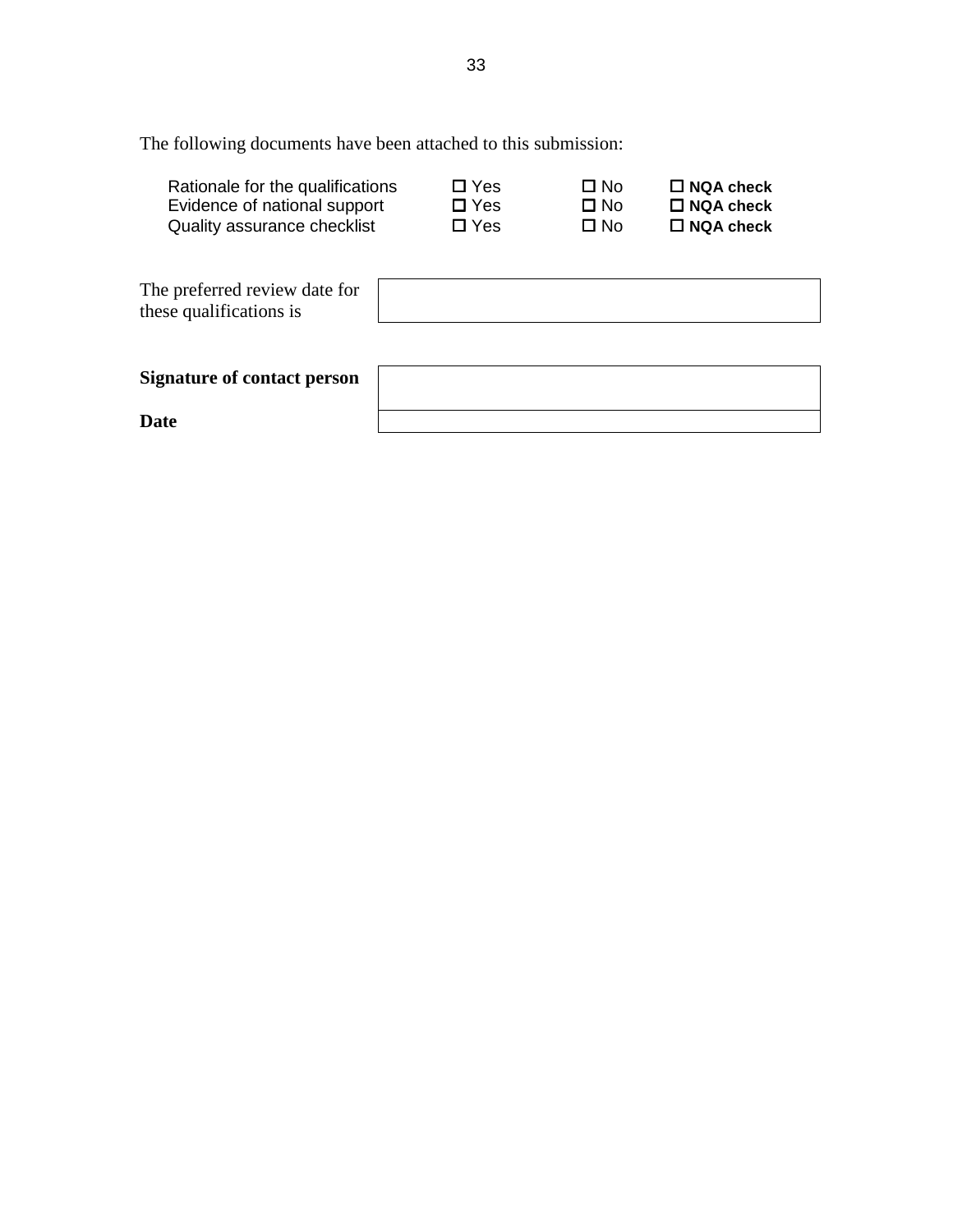# **Checklist for the Quality Assurance of Qualifications**

# **Name of body responsible:**

## **Qualification Titles**

**(show Reference Numbers if the qualifications are being reviewed)**

|                                                                                                                                                   | <b>Checked by</b> |            | Tick box for compliance, or include explanatory<br>comments and expand in covering letter if required |
|---------------------------------------------------------------------------------------------------------------------------------------------------|-------------------|------------|-------------------------------------------------------------------------------------------------------|
| Requirement                                                                                                                                       | <b>Body</b>       | <b>NQA</b> | <b>Comments</b>                                                                                       |
| <b>GENERAL</b>                                                                                                                                    |                   |            |                                                                                                       |
| There is a clear and justified<br>purpose for the qualification                                                                                   |                   |            |                                                                                                       |
| The content of the qualification<br>aligns with the rationale and is<br>consistent with the title                                                 |                   |            |                                                                                                       |
| The contents of the document are<br>internally coherent, make sense and<br>are simply stated                                                      |                   |            |                                                                                                       |
| Broad as well as specific outcomes<br>are included                                                                                                |                   |            |                                                                                                       |
| Language is clear and does not<br>present potential barriers to access                                                                            |                   |            |                                                                                                       |
| Text is free from typographical,<br>grammatical, and punctuation<br>errors (publishable quality) $\&$<br>meets current formatting<br>requirements |                   |            |                                                                                                       |
| <b>SPECIFICS</b>                                                                                                                                  |                   |            |                                                                                                       |
| 1.Rationale                                                                                                                                       |                   |            |                                                                                                       |
| The purpose of the qualification is<br>elaborated                                                                                                 |                   |            |                                                                                                       |
| There is evidence of sector wide<br>support for the qualification and its<br>structure                                                            |                   |            |                                                                                                       |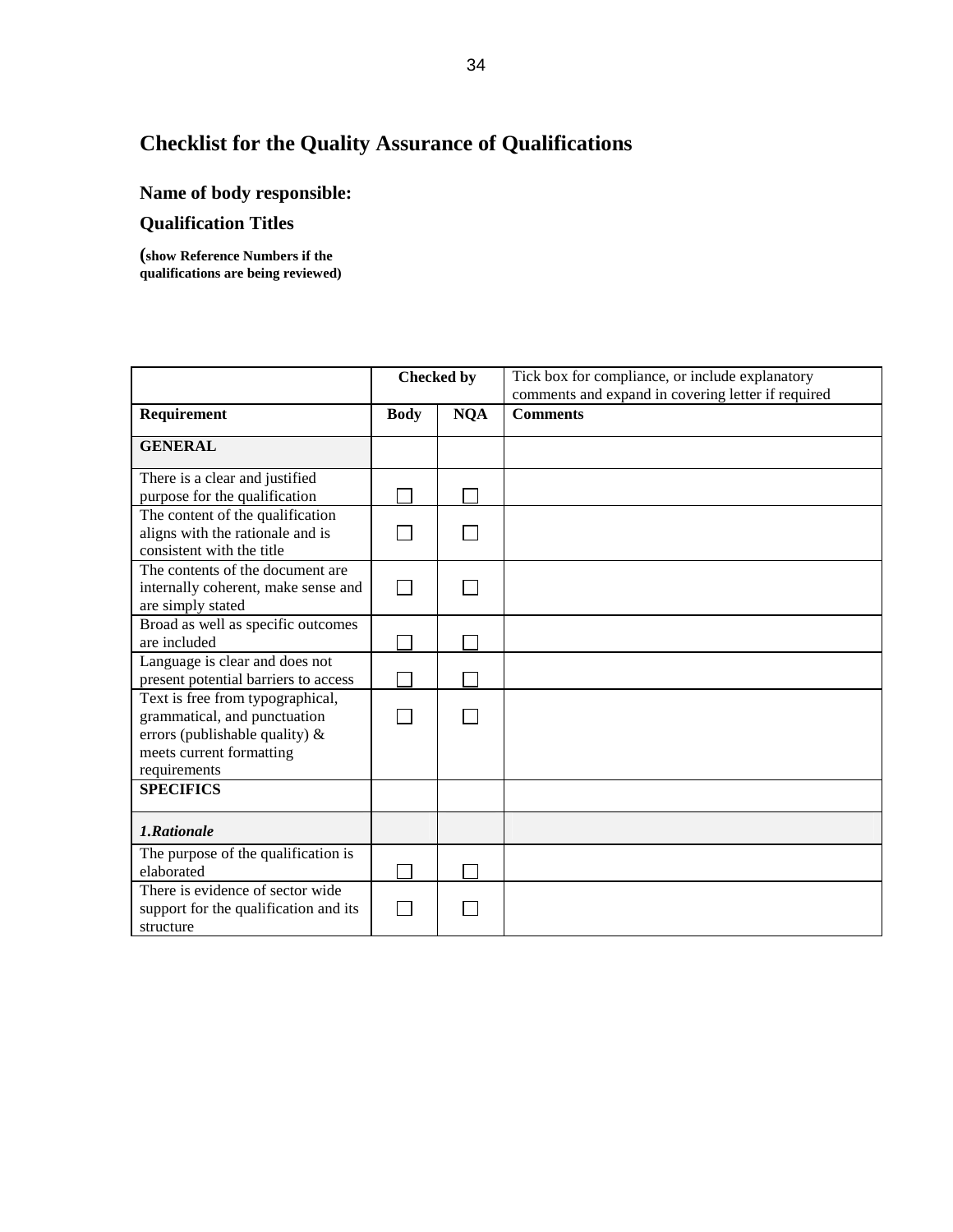|                                                                                                                                 | <b>Checked by</b> |            | Tick box for compliance, or include explanatory    |
|---------------------------------------------------------------------------------------------------------------------------------|-------------------|------------|----------------------------------------------------|
|                                                                                                                                 |                   |            | comments and expand in covering letter if required |
| Requirement                                                                                                                     | <b>Body</b>       | <b>NQA</b> | <b>Comments</b>                                    |
| 2. Type of Qualification                                                                                                        |                   |            |                                                    |
| The qualification fits the outcome,<br>credit and level requirements for<br>the relevant type of qualification on<br>the NQF.   |                   |            |                                                    |
| 3. Qualification Structure                                                                                                      |                   |            |                                                    |
| The total number of credits is<br>shown                                                                                         |                   |            |                                                    |
| Credits are shown for each Level                                                                                                |                   |            |                                                    |
| Credits by level are shown for each<br>set (and strand)                                                                         |                   |            |                                                    |
| The arithmetic is correct                                                                                                       |                   |            |                                                    |
| Other bodies whose unit standards<br>are used are listed (where relevant)                                                       |                   |            |                                                    |
| 4. Title                                                                                                                        |                   |            |                                                    |
| The title is concise, distinctive,<br>appropriate and indicative of the<br>content                                              |                   |            |                                                    |
| The title indicates the qualification<br>type                                                                                   |                   |            |                                                    |
| The title includes a Classification<br>category                                                                                 |                   |            |                                                    |
| The title does not refer to products,<br>organisations or documentation.                                                        |                   |            |                                                    |
| 5. Outcomes                                                                                                                     |                   |            |                                                    |
| The outcome(s) represented by<br>attainment of the whole<br>qualification is stated clearly                                     |                   |            |                                                    |
| Component outcomes that make up<br>the qualification are stated                                                                 |                   |            |                                                    |
| The component outcomes are<br>expressed as specifically as<br>possible                                                          |                   |            |                                                    |
| Details of component outcomes not<br>unit standards are publicly<br>accessible and include criteria for<br>assessment decisions |                   |            |                                                    |
| Component outcomes not unit<br>standards are appropriately<br>assigned Levels and credit values                                 |                   |            |                                                    |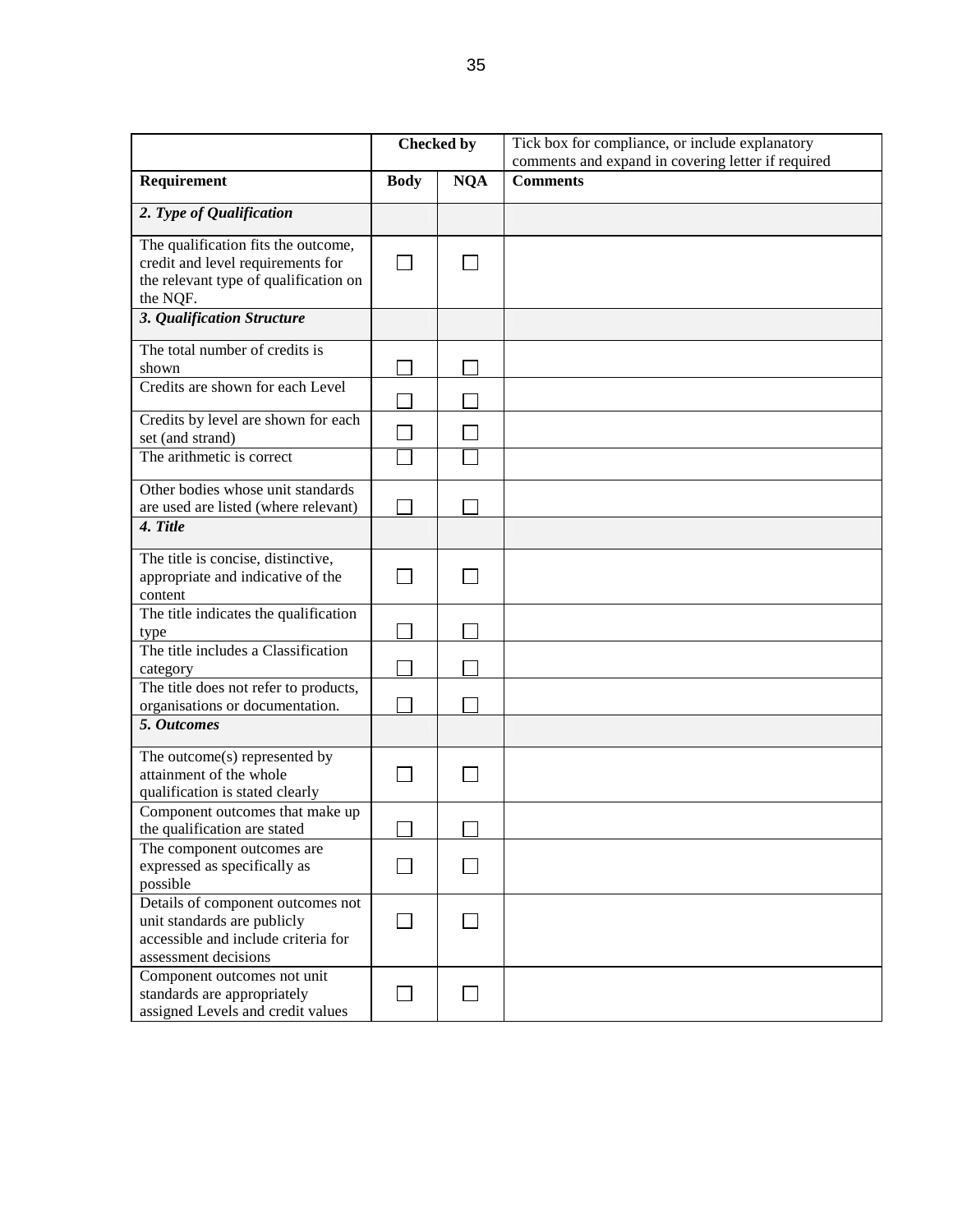|                                                                                                              | <b>Checked by</b> |            | Tick box for compliance, or include explanatory    |
|--------------------------------------------------------------------------------------------------------------|-------------------|------------|----------------------------------------------------|
|                                                                                                              |                   |            | comments and expand in covering letter if required |
| Requirement                                                                                                  | <b>Body</b>       | <b>NQA</b> | <b>Comments</b>                                    |
| 6. Purpose                                                                                                   |                   |            |                                                    |
| The purpose statement is consistent<br>with the rationale                                                    |                   |            |                                                    |
| Explanation for any strands or<br>optional sets is provided                                                  |                   |            |                                                    |
| Significant relationships with other<br>qualifications are identified                                        |                   |            |                                                    |
| Entry restrictions are clear and the<br>reason for restricted access given                                   |                   |            |                                                    |
| Guidance to potential graduates is<br>clear.                                                                 |                   |            |                                                    |
| Registration or licensing<br>requirements additional to the<br>qualification are stated                      |                   |            |                                                    |
| 7. Qualification Requirements                                                                                |                   |            |                                                    |
| The requirements for the award of<br>the qualification are coherent and<br>simply stated                     |                   |            |                                                    |
| Minimum number of credits and/or<br>unit standards and/or outcomes are<br>shown for each set                 |                   |            |                                                    |
| Other maximum and minimum<br>credit or level requirements are<br>shown                                       |                   |            |                                                    |
| The qualification sets are shown in<br>a sensible and logical order                                          |                   |            |                                                    |
| The components of each set are<br>shown in a sensible and logical<br>order                                   |                   |            |                                                    |
| All listed unit standards are<br>currently registered                                                        |                   |            |                                                    |
| Id, title, credit and level are shown<br>for listed unit standards                                           |                   |            |                                                    |
| Unit standards are grouped by<br>Classification category and listed in<br>numeric order within each category | $\blacksquare$    |            |                                                    |
| Unit standards are listed before<br>non-unit standard components                                             |                   |            |                                                    |
| Classification categories are listed<br>in alphabetical order                                                |                   |            |                                                    |
| Credit transfer represents not more<br>than 50% of the qualification<br>requirements                         |                   |            |                                                    |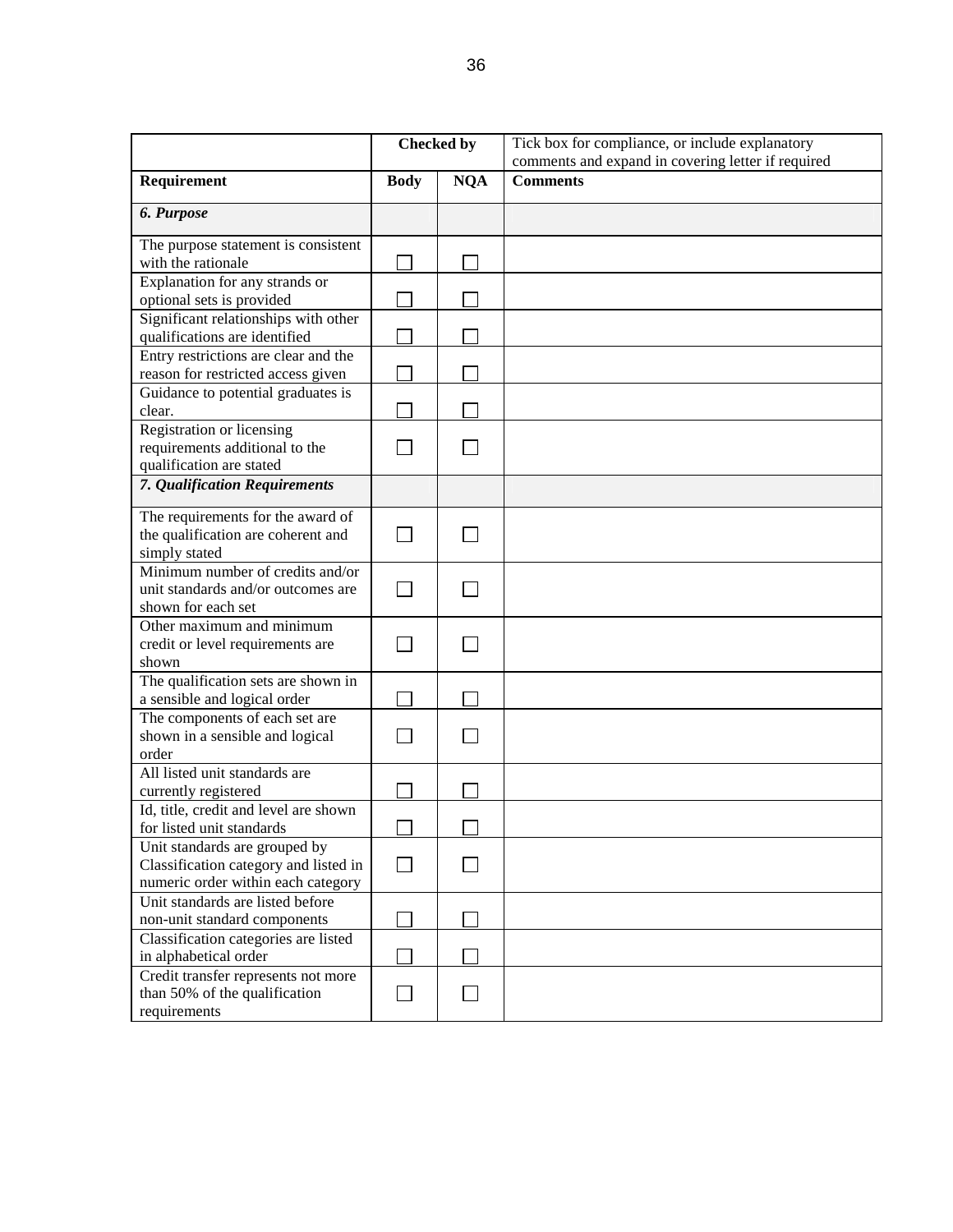|                                                                                                                                                         | <b>Checked by</b> |            | Tick box for compliance, or include explanatory<br>comments and expand in covering letter if required |
|---------------------------------------------------------------------------------------------------------------------------------------------------------|-------------------|------------|-------------------------------------------------------------------------------------------------------|
| Requirement                                                                                                                                             | <b>Body</b>       | <b>NQA</b> | <b>Comments</b>                                                                                       |
| 8. Special Arrangements                                                                                                                                 |                   |            |                                                                                                       |
| Special arrangements for<br>assessment are given, and include<br>arrangements for external quality<br>assurance                                         |                   |            |                                                                                                       |
| Special arrangements for delivery<br>of programmes are given                                                                                            |                   |            |                                                                                                       |
| Special arrangements do not<br>represent unreasonable barriers                                                                                          |                   |            |                                                                                                       |
| 9. Transition Arrangements                                                                                                                              |                   |            |                                                                                                       |
| Transition arrangements are in<br>place to protect learners currently<br>working towards an existing<br>qualification                                   |                   |            |                                                                                                       |
| Transition arrangements are in<br>place to protect learner interests<br>following the review of the<br>qualification or its component unit<br>standards |                   |            |                                                                                                       |
| The transition arrangements treat<br>learners fairly                                                                                                    |                   |            |                                                                                                       |
| 10. Body Responsible                                                                                                                                    |                   |            |                                                                                                       |
| Name shown is that recognised by<br><b>NQA</b>                                                                                                          |                   |            |                                                                                                       |

### **On behalf of Body**

### **On behalf of NQA**

Checked by Checked by:

Date checked: Date checked: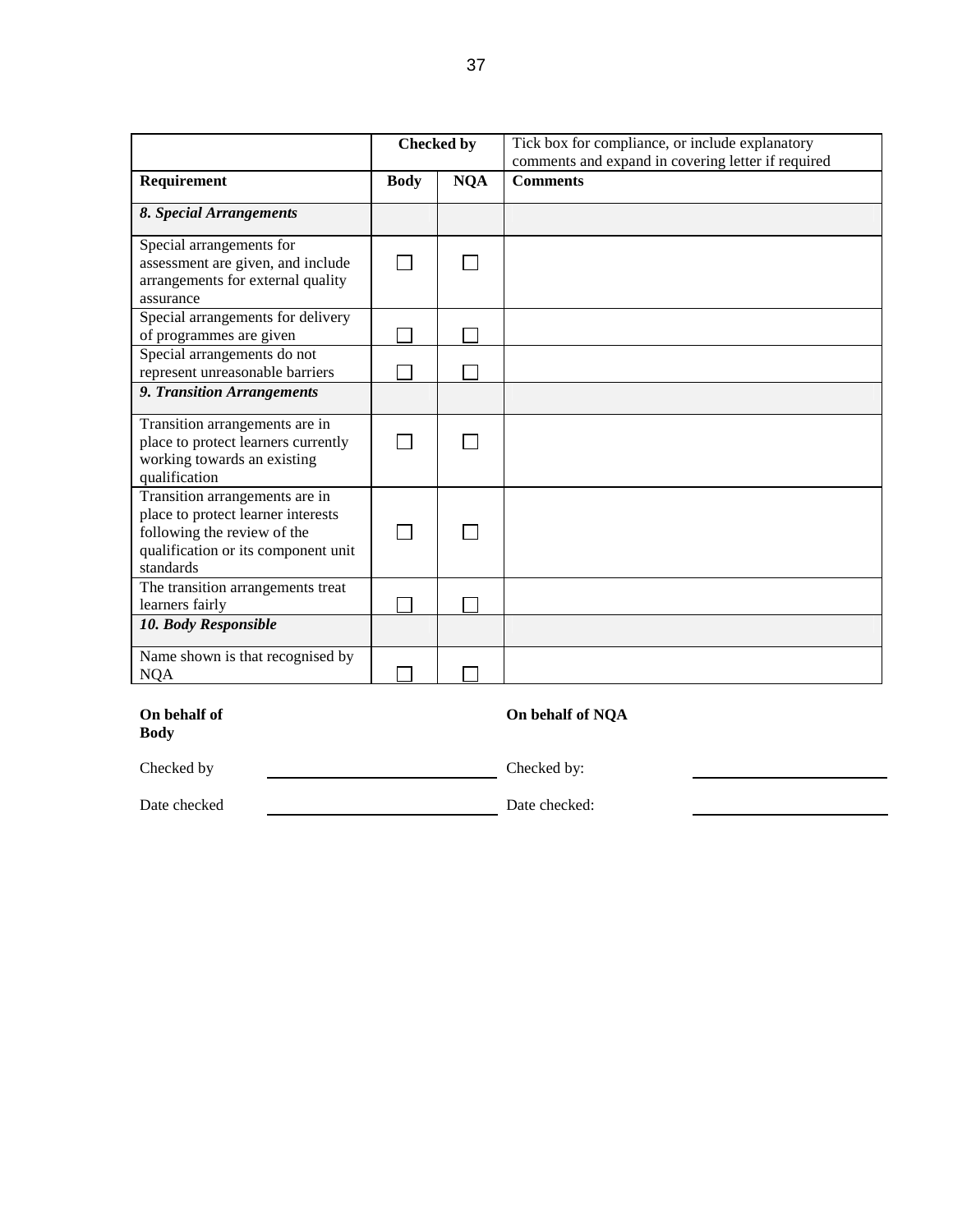To be submitted for the Re-registration of qualifications only

|                                                                                               | <b>Checked by</b> |            | Tick box for compliance, or include explanatory<br>comments and expand in covering letter if required |
|-----------------------------------------------------------------------------------------------|-------------------|------------|-------------------------------------------------------------------------------------------------------|
|                                                                                               | <b>Body</b>       | <b>NQA</b> | <b>Comments</b>                                                                                       |
| <b>REVIEW REPORT</b>                                                                          |                   |            |                                                                                                       |
| Outlines the review process                                                                   |                   |            |                                                                                                       |
| Provides rationale for, and<br>summary of, the major changes                                  |                   |            |                                                                                                       |
| Includes a summary of main<br>changes to the content and/or<br>structure of the qualification |                   |            |                                                                                                       |
| Outlines transition arrangements                                                              |                   |            |                                                                                                       |

| On behalf of<br><b>Body</b> | On behalf of NQA |
|-----------------------------|------------------|
| Checked by                  | Checked by:      |
| Date checked                | Date checked:    |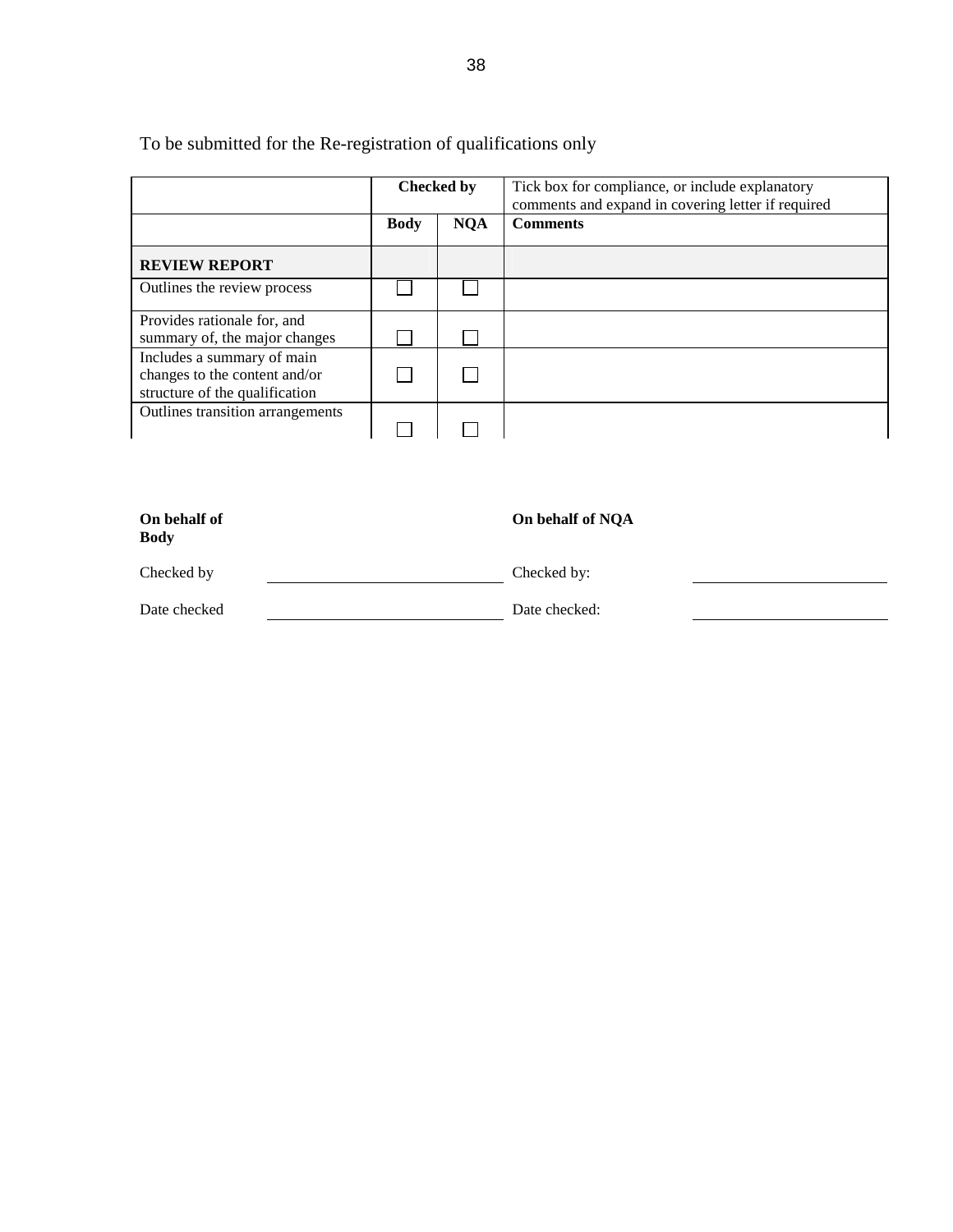**Annexure F** 



## **REPUBLIC OF NAMIBIA**

## **MINISTRY OF EDUCATION**

## **NAMIBIA QUALIFICATIONS AUTHORITY**

**Fax: 384114 Windhoek** 

**Tel: 384100 Private Bag 13247** 

## **Application for the Registration of Unit Standards on the National Qualifications Framework**

| This submission covers unit<br>standards in the following<br>areas/classifications |                                                                     |     |  |
|------------------------------------------------------------------------------------|---------------------------------------------------------------------|-----|--|
| This is a submission of                                                            | $\Box$ new unit standards $\Box$ unit standards for re-registration |     |  |
| Name of body responsible<br>for developing these unit<br>standards                 |                                                                     |     |  |
| Name of contact person                                                             |                                                                     |     |  |
| <b>Position</b>                                                                    |                                                                     |     |  |
| <b>Postal address</b>                                                              |                                                                     |     |  |
| Email                                                                              |                                                                     |     |  |
| <b>Telephone</b>                                                                   |                                                                     | Fax |  |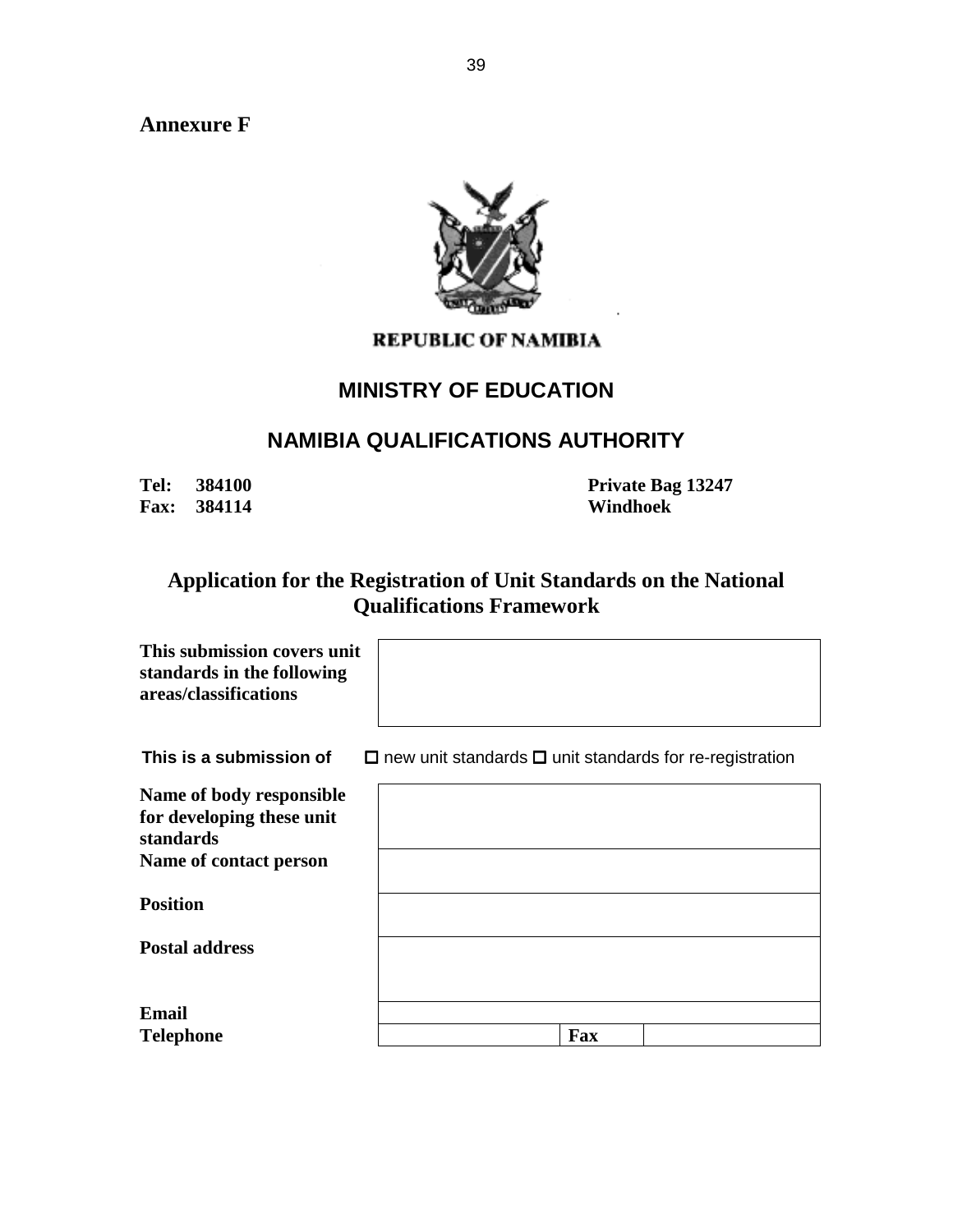## **This submission includes customised unit standards from overseas**

|  | $\Box$ Yes (List Country(ies) | $\Box$ No |  |
|--|-------------------------------|-----------|--|
|--|-------------------------------|-----------|--|

## **The following documents have been attached to this submission**:

| A list of Unit Standard Titles<br>Rationale for the unit standards<br>Evidence of national support | $\Box$ Yes<br>$\Box$ Yes<br>$\Box$ Yes | $\Box$ No<br>$\Box$ No<br>$\Box$ No | $\Box$ NQA check<br>$\Box$ NQA check<br>$\Box$ NQA check |
|----------------------------------------------------------------------------------------------------|----------------------------------------|-------------------------------------|----------------------------------------------------------|
| <b>National Assessment Arrangements</b>                                                            | $\Box$ Yes                             | $\square$ No                        | $\Box$ NQA check                                         |
| <b>Specialist Accreditation Requirements</b>                                                       | $\square$ Yes                          | $\square$ No                        | $\Box$ NQA check                                         |
| Completed Quality Assurance Checklist □ Yes                                                        |                                        | $\square$ No                        | $\square$ NQA check                                      |
|                                                                                                    |                                        |                                     |                                                          |

| The preferred review date for<br>these unit standards is |  |
|----------------------------------------------------------|--|
| <b>Signature of contact person</b>                       |  |
| <b>Date</b>                                              |  |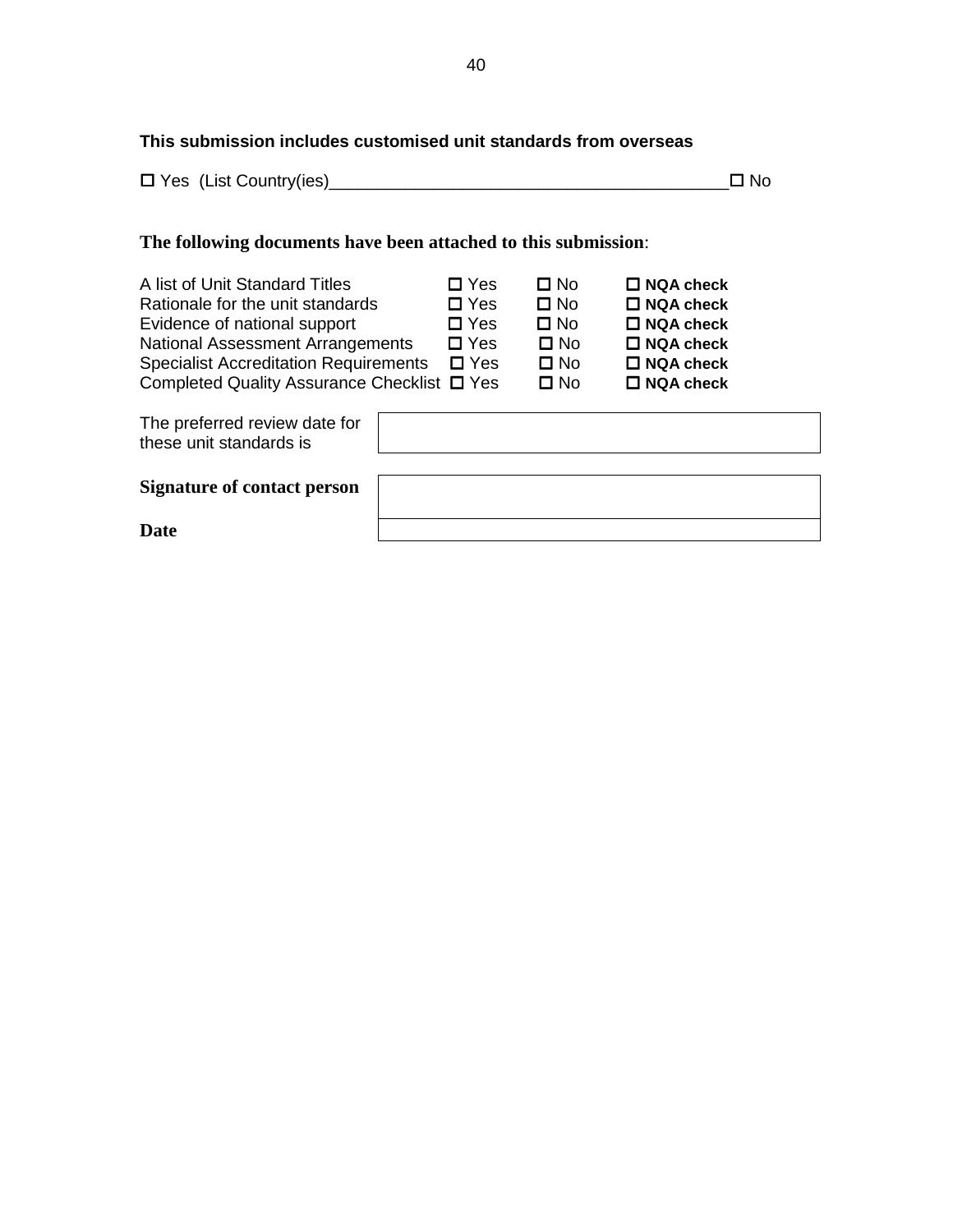## **Checklist for the Quality Assurance of Unit Standards**

## **Name of body responsible:**

### **Subfield(s) and domain(s):**

## **Number of unit standards:**

#### **Batch (For NQA use only):**

|                                                                                                                                                | <b>Checked by</b> |            | Tick box for compliance, or include explanatory<br>comments and expand in covering letter if required |
|------------------------------------------------------------------------------------------------------------------------------------------------|-------------------|------------|-------------------------------------------------------------------------------------------------------|
|                                                                                                                                                | <b>Body</b>       | <b>NQA</b> | <b>Comments</b>                                                                                       |
| <b>GENERAL</b>                                                                                                                                 |                   |            |                                                                                                       |
| Outcomes do not unnecessarily<br>duplicate existing unit standards                                                                             |                   |            |                                                                                                       |
| Language is clear and does not<br>present potential barriers to access                                                                         |                   |            |                                                                                                       |
| Outcomes are consistent with each<br>other and the title                                                                                       |                   |            |                                                                                                       |
| Outcomes are consistent with<br>sound assessment practice                                                                                      |                   |            |                                                                                                       |
| Evidence requirements are<br>achievable, clear, and the<br>assessment load is reasonable                                                       |                   |            |                                                                                                       |
| Text is free from typographical,<br>grammatical, and punctuation<br>errors (publishable quality) &<br>meets current formatting<br>requirements |                   |            |                                                                                                       |
| <b>SPECIFICS</b>                                                                                                                               |                   |            |                                                                                                       |
| 1.Classifications                                                                                                                              |                   |            |                                                                                                       |
| Subfields and domains are<br>approved                                                                                                          |                   |            |                                                                                                       |
| 2. Titles                                                                                                                                      |                   |            |                                                                                                       |
| Describe meaningful outcomes<br>attributable to the individual                                                                                 |                   |            |                                                                                                       |
| Use the format Verb - noun -<br>condition/context, and are<br>consistent with the domain                                                       |                   |            |                                                                                                       |
| Do not mislead or over-represent                                                                                                               |                   |            |                                                                                                       |
| Are unique                                                                                                                                     |                   |            |                                                                                                       |
| Do not include Range items                                                                                                                     |                   |            |                                                                                                       |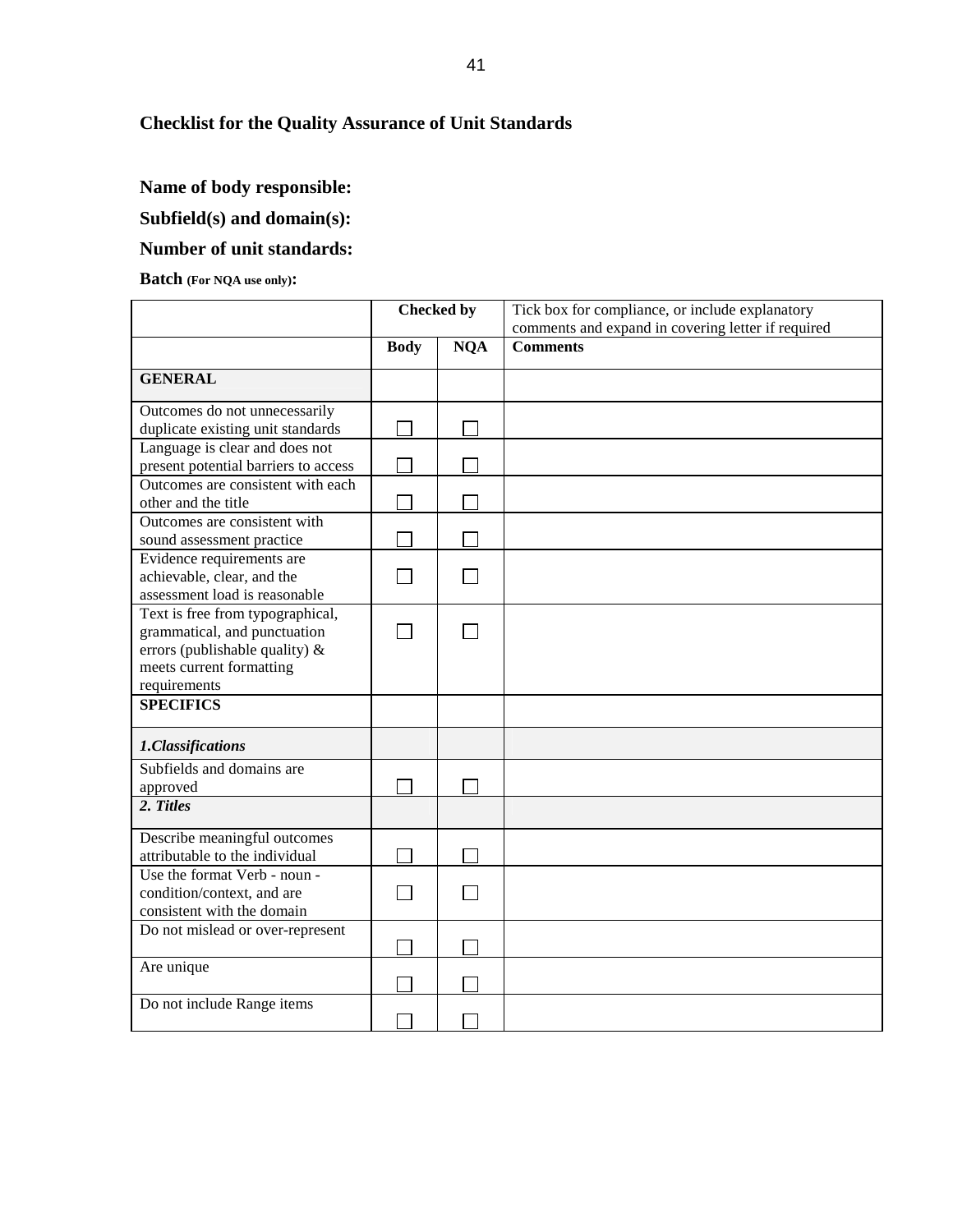|                                                                           | <b>Checked by</b> |            | Tick box for compliance, or include explanatory    |
|---------------------------------------------------------------------------|-------------------|------------|----------------------------------------------------|
|                                                                           |                   |            | comments and expand in covering letter if required |
|                                                                           | <b>Body</b>       | <b>NQA</b> | <b>Comments</b>                                    |
| 3. Elements                                                               |                   |            |                                                    |
| Are collectively consistent with                                          |                   |            |                                                    |
| level and title                                                           |                   |            |                                                    |
| Express demonstrable and                                                  |                   |            |                                                    |
| assessable outcomes                                                       |                   |            |                                                    |
| Are in a format similar to the title:                                     |                   |            |                                                    |
| Verb in the active voice, noun                                            |                   |            |                                                    |
| Are all compulsory                                                        |                   |            |                                                    |
| Element and title are the same for                                        |                   |            |                                                    |
| single element unit standards                                             |                   |            |                                                    |
| 4. Performance Criteria                                                   |                   |            |                                                    |
|                                                                           |                   |            |                                                    |
| Express the essential evidence                                            |                   |            |                                                    |
| required to meet the outcomes in                                          |                   |            |                                                    |
| the elements (are not tasks or                                            |                   |            |                                                    |
| instructions)                                                             |                   |            |                                                    |
| Provide informative guidance and                                          |                   |            |                                                    |
| sufficient detail for manageable<br>assessment and consistent             |                   |            |                                                    |
| decisions                                                                 |                   |            |                                                    |
| Collectively indicate the level or                                        |                   |            |                                                    |
| quality of performance required                                           |                   |            |                                                    |
| Are consistent with the element                                           |                   |            |                                                    |
|                                                                           |                   |            |                                                    |
| Inclusion of graphics agreed with                                         |                   |            |                                                    |
| <b>NQA</b>                                                                |                   |            |                                                    |
| 5. Range Statements                                                       |                   |            |                                                    |
| Range notes that apply to the whole                                       |                   |            |                                                    |
| unit standard are placed in the                                           |                   |            |                                                    |
| special notes                                                             |                   |            |                                                    |
| Are immediately below the                                                 |                   |            |                                                    |
| relevant element, or incorporated                                         |                   |            |                                                    |
| into the element text                                                     |                   |            |                                                    |
| Clearly distinguish the items that<br>must be considered                  |                   |            |                                                    |
| <b>6. Special Notes</b>                                                   |                   |            |                                                    |
|                                                                           |                   |            |                                                    |
| Full references are confined to                                           |                   |            |                                                    |
| special notes and cited as follows:                                       |                   |            |                                                    |
| Author, Title of Book (Place:                                             |                   |            |                                                    |
| Publisher, year), page no(s).                                             |                   |            |                                                    |
| Glossary items are clearly defined                                        |                   |            |                                                    |
| and consistent within unit standard<br>References to other unit standards |                   |            |                                                    |
| are stated in the form Unit <id no="">,</id>                              |                   |            |                                                    |
| title                                                                     |                   |            |                                                    |
|                                                                           |                   |            |                                                    |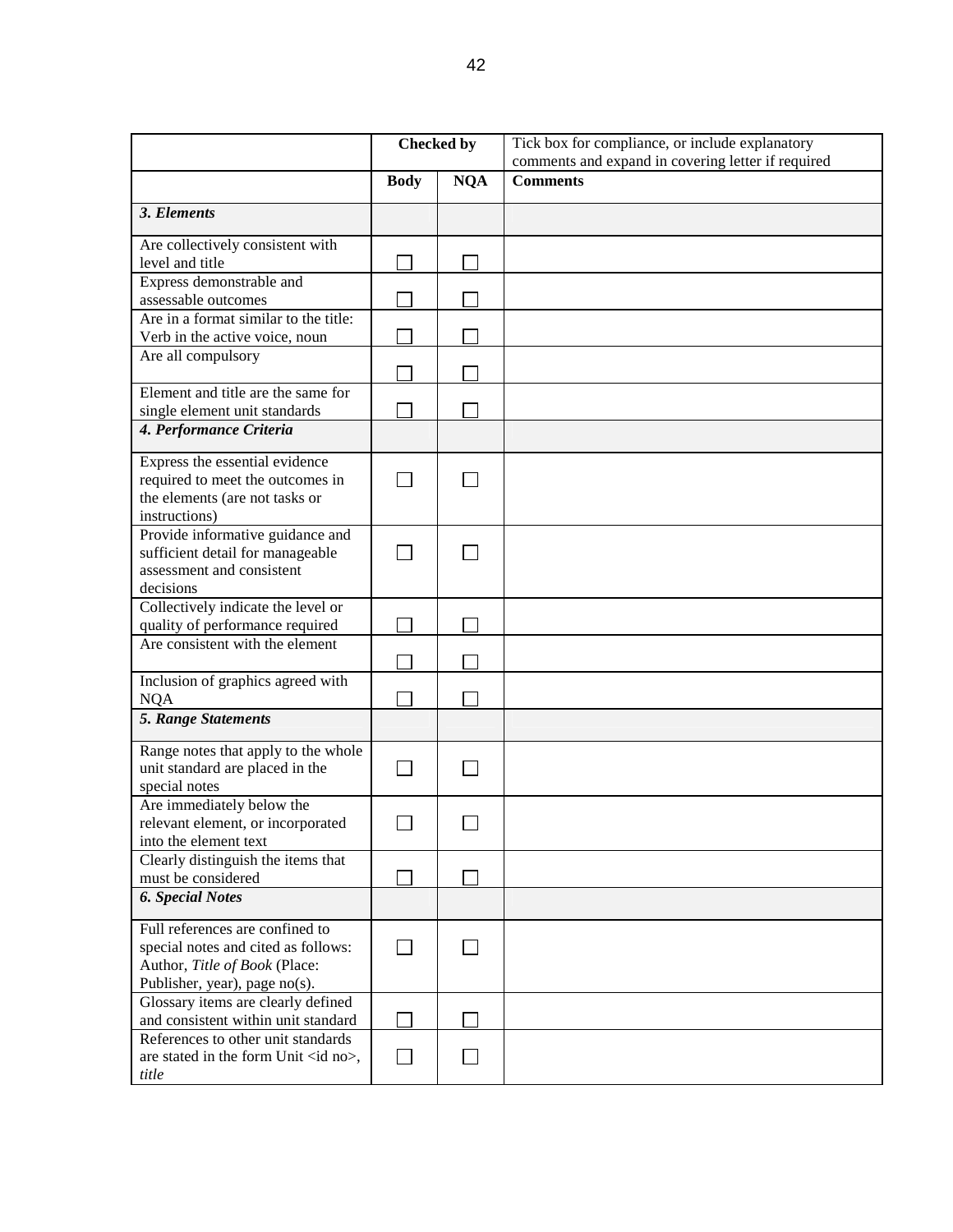|                                                                                                                          | <b>Checked by</b> |            | Tick box for compliance, or include explanatory    |
|--------------------------------------------------------------------------------------------------------------------------|-------------------|------------|----------------------------------------------------|
|                                                                                                                          |                   |            | comments and expand in covering letter if required |
|                                                                                                                          | <b>Body</b>       | <b>NQA</b> | <b>Comments</b>                                    |
| Relevant acts, codes, or regulations<br>are included with formal names<br>and date of enactment                          |                   |            |                                                    |
| The purpose of each special note is<br>clear                                                                             |                   |            |                                                    |
| 7. Level                                                                                                                 |                   |            |                                                    |
| The level assigned to the unit<br>standard is a best match with the<br>level descriptors for that Level                  |                   |            |                                                    |
| 8. Credits                                                                                                               |                   |            |                                                    |
| Are within the range 1-120<br>(inclusive)                                                                                |                   |            |                                                    |
| Are consistent with unit standards<br>of comparable outcomes and<br>similar contexts                                     |                   |            |                                                    |
| Are fair in relation to content of the<br>unit standards and aligned with the<br>definition of credit                    |                   |            |                                                    |
| 9. Purpose Statements                                                                                                    |                   |            |                                                    |
| Summarise, and are consistent<br>with, the content of the unit<br>standard                                               |                   |            |                                                    |
| Are consistent with information<br>provided in the Rationale                                                             |                   |            |                                                    |
| 10. Customised Overseas Unit                                                                                             |                   |            |                                                    |
| <b>Standards</b>                                                                                                         |                   |            |                                                    |
| Copyright clearance has been given<br>by the regulatory authority in the<br>country(ies) of origin.                      |                   |            |                                                    |
| Approval to customise the unit<br>standards has been given by the<br>overseas body responsible for the<br>unit standards |                   |            |                                                    |
| 11. Quality Assurance                                                                                                    |                   |            |                                                    |
| <b>Arrangements</b><br>Documents cited have been sighted<br>by NQA and verified as containing<br>no unnecessary barriers |                   |            |                                                    |
| 12. Body Responsible                                                                                                     |                   |            |                                                    |
| Name shown is that recognised by<br><b>NQA</b>                                                                           |                   |            |                                                    |
| On behalf of<br><b>Body</b>                                                                                              |                   |            | On behalf of NQA                                   |
| Checked by                                                                                                               |                   |            | Checked by:                                        |
| Date checked                                                                                                             |                   |            | Date checked:                                      |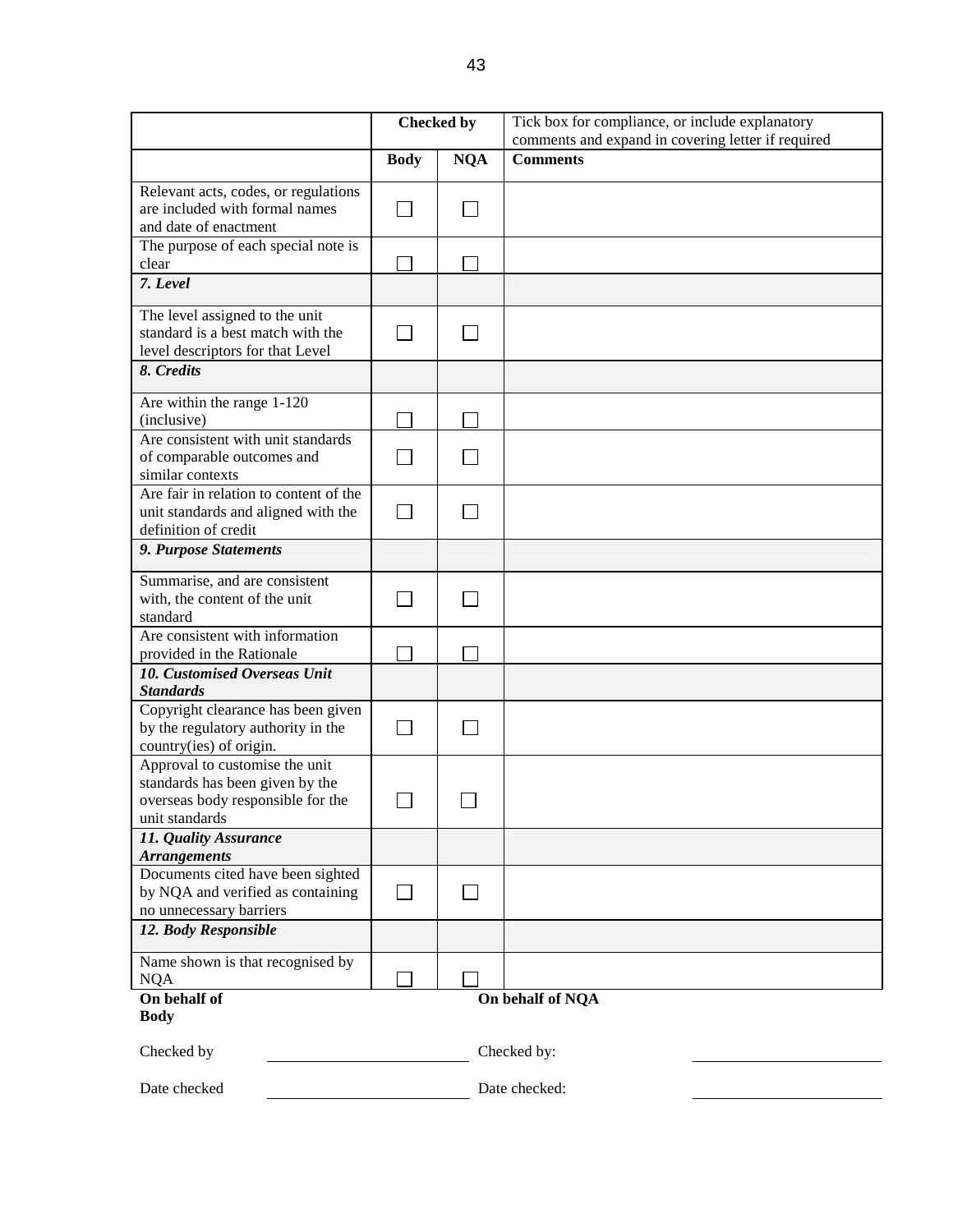|                                                                                                   | <b>Checked by</b> |            | Tick box for compliance, or include explanatory<br>comments and expand in covering letter if required |
|---------------------------------------------------------------------------------------------------|-------------------|------------|-------------------------------------------------------------------------------------------------------|
|                                                                                                   | <b>Body</b>       | <b>NQA</b> | <b>Comments</b>                                                                                       |
| <b>REVIEW REPORT</b>                                                                              |                   |            |                                                                                                       |
| Outlines the review process                                                                       |                   |            |                                                                                                       |
| Provides rationale for, and<br>summary of, the major changes                                      |                   |            |                                                                                                       |
| Includes table of unit standards,<br>with changes shown in bold, and<br>including review category |                   |            |                                                                                                       |
| Outlines transition arrangements<br>for replaced or withdrawn unit<br>standards                   |                   |            |                                                                                                       |
| Includes table showing impact on<br>accreditations                                                |                   |            |                                                                                                       |
| Includes list of affected<br>qualifications                                                       |                   |            |                                                                                                       |

To be submitted for the Re-registration of unit standards only

| On behalf of<br><b>Body</b> | On behalf of NQA |
|-----------------------------|------------------|
| Checked by                  | Checked by:      |
| Date checked                | Date checked:    |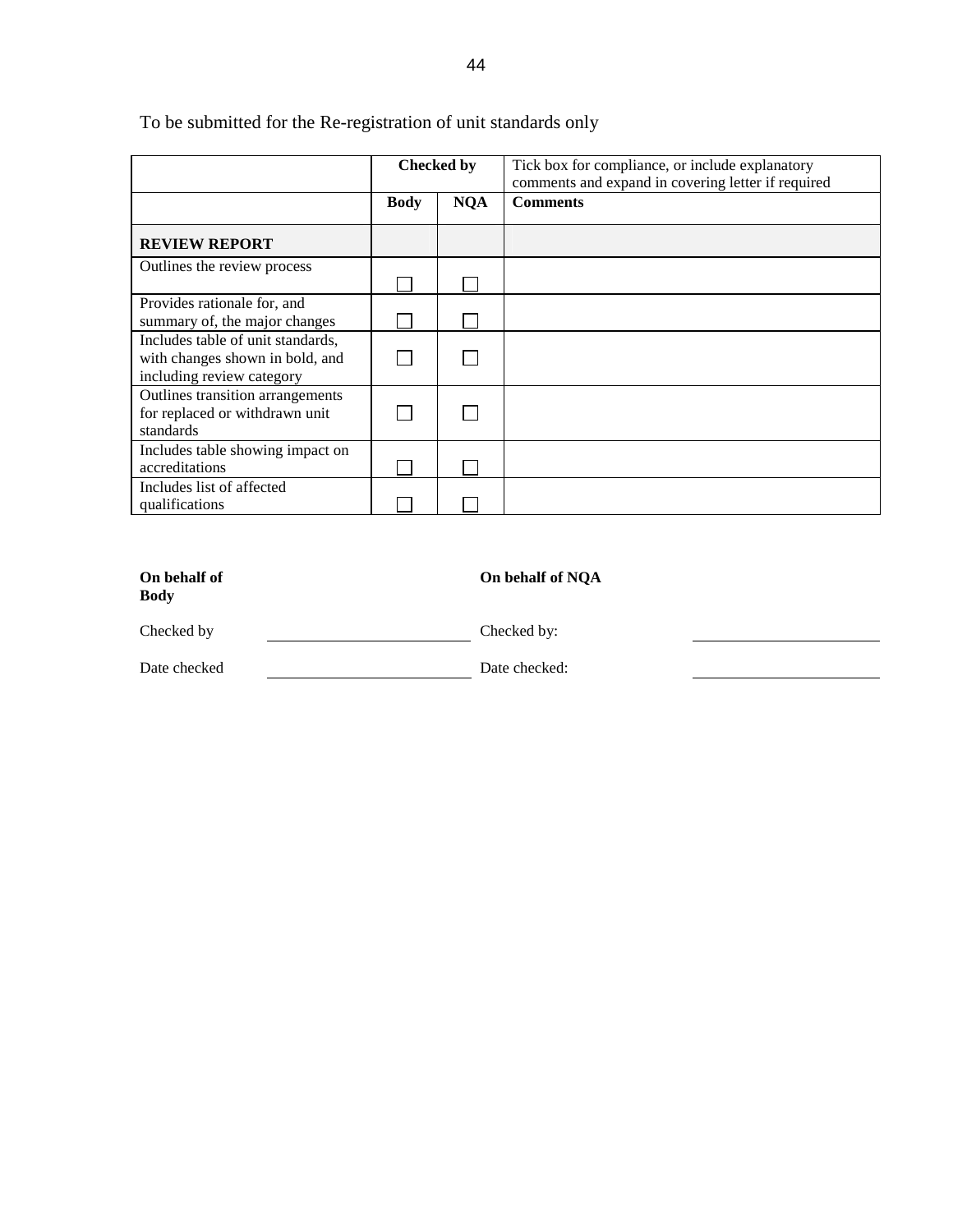## **Criteria for the Registration of Qualifications on the National Qualifications Framework**

## **Introduction**

**Purpose of this document** This document provides information to persons, groups, organisations and institutions wishing to develop qualifications for registration on the Namibia National Qualifications Framework (NQF). More specifically, this document provides the criteria that will be applied by the Namibia Qualifications Authority (NQA) in making registration decisions in relation to qualifications submitted to it. **Scope of criteria in this document**  The information and criteria contained in this document refer to the quality assurance of qualifications to be registered on the NQF. These qualifications may either be: • whole, portal qualifications that are awarded in their entirety when all requirements have been met, or • qualifications awarded following the accumulation of specified, separately awarded qualification components (unit standards) also registered on the NQF. These qualifications may be: • Certificates • Diplomas, or • Degrees. **Criteria for unit standards**  Unit standards are nationally prescribed qualification components separately registered on the NQF and able to be awarded independently of the award of a qualification. Information on the development of unit standards and the criteria to be met for their registration is contained in Annexure as the Criteria for the Registration of Unit Standards on the National Qualifications Framework in Namibia. **Currency of**  These Criteria for the Registration of Qualifications on the National

**these criteria** 

Qualifications Framework in Namibia were approved by the Council of the NQA on 14 April 2005.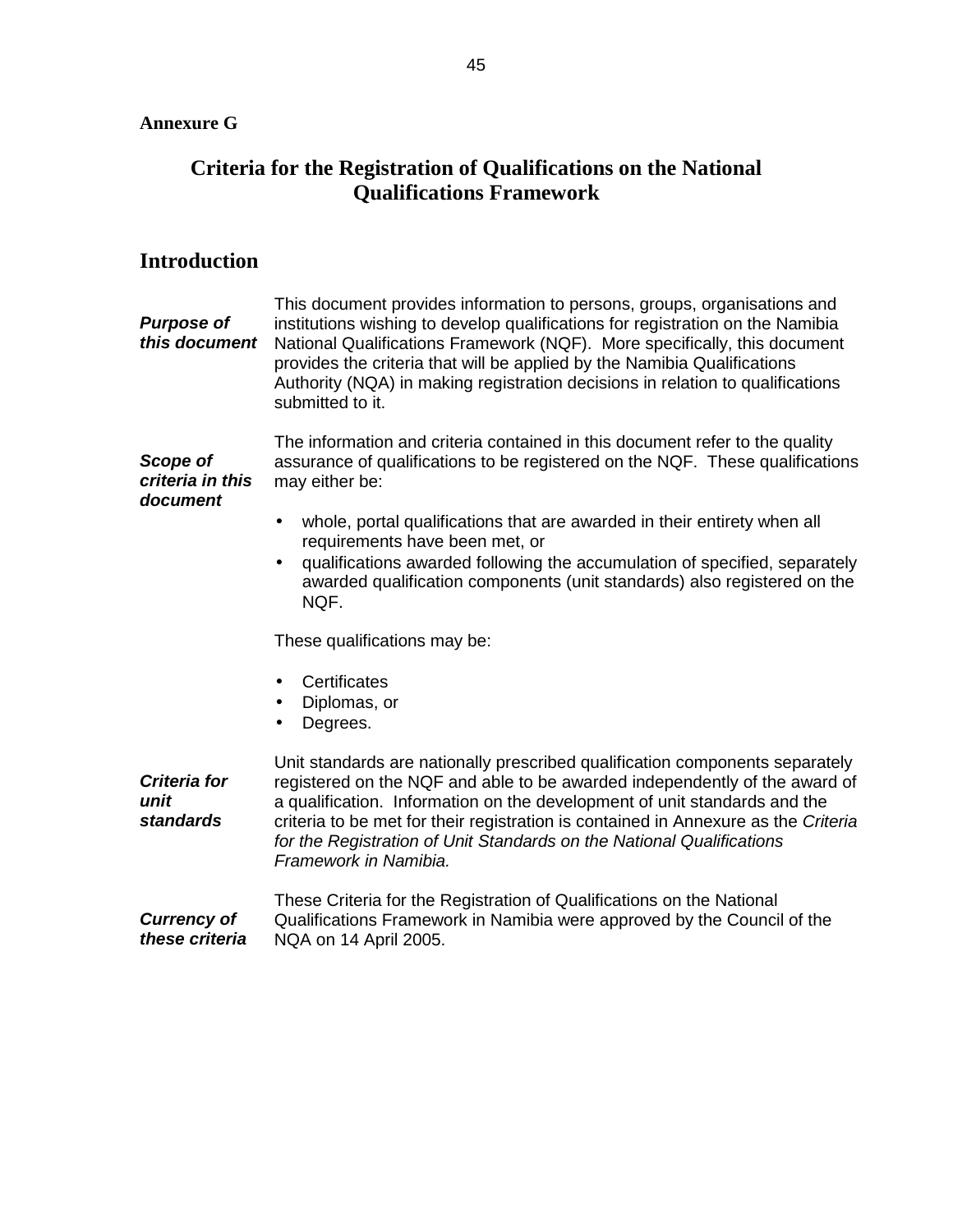# **The Purpose of Qualifications**

| <b>Awards at the</b><br>end of<br>learning                                         | Qualifications are awarded at the end of learning. They are awarded<br>following robust assessment of the abilities of persons who have undertaken<br>formal and/or informal learning in relation to specified knowledge,<br>understanding, skills and personal attributes at a specific level or levels of<br>complexity and demand.                                                                                                                                                                                                                                                   |
|------------------------------------------------------------------------------------|-----------------------------------------------------------------------------------------------------------------------------------------------------------------------------------------------------------------------------------------------------------------------------------------------------------------------------------------------------------------------------------------------------------------------------------------------------------------------------------------------------------------------------------------------------------------------------------------|
| Recognise<br>attainment of<br>end point or<br>milestone<br>outcomes of<br>learning | Qualifications formally recognise attainment of the results or outcomes of<br>learning. In expressing a qualification, a qualification developer and relevant<br>stakeholders and social partners are defining an end point or milestone in a<br>learning or career pathway. This definition is in terms of abilities, and the<br>performances and criteria that must be met in order for those abilities to be<br>formally recognised through certification. The qualification represents a<br>required destination for learning - and proof of having arrived at that<br>destination. |
| <b>Reward</b><br>sacrifice                                                         | Qualification attainment requires effort and sacrifice. Attainment represents<br>successful completion of a challenging amount of learning required to take<br>the next step in a learning or career pathway.                                                                                                                                                                                                                                                                                                                                                                           |
| <b>Avoidance of</b><br>specifying<br>learning                                      | Qualifications give an emphasis to specifying the relevant and meaningful<br>outcomes of learning that must be attained in order to be deemed 'qualified'.<br>A qualification does not specify how these required abilities are to be<br>developed. Qualifications represent the award given at the end of a<br>curriculum that sets out the learning pathway and the nature of the learning.                                                                                                                                                                                           |
| <b>Many</b><br>pathways to a<br>qualification                                      | There may be many pathways to the attainment of a specific qualification. In<br>many cases, people will have enrolled in formal programmes or courses in<br>education or training institutions and/or in structured workplace learning.<br>These programmes or courses may utilise different teaching and learning<br>methodologies, progression sequences, and learning contexts. Others may<br>have followed less formal pathways, involving self-directed, non-formal,<br>and/or prior learning.                                                                                     |
| <b>Pathways not</b><br>registered                                                  | Provider programmes and courses will not be registered on the NQF.<br>Programmes and courses are pathways towards the award of a qualification,<br>they are not themselves qualifications.                                                                                                                                                                                                                                                                                                                                                                                              |
| <b>Quality</b><br>assurance of<br>formal<br>learning<br>pathways                   | Formal learning pathways will be quality assured against criteria established<br>by the NQA for the accreditation of people, institutions and organisations<br>wishing to offer specific education and training services. The development,<br>implementation, and review of courses and programmes are given particular<br>attention in those criteria.                                                                                                                                                                                                                                 |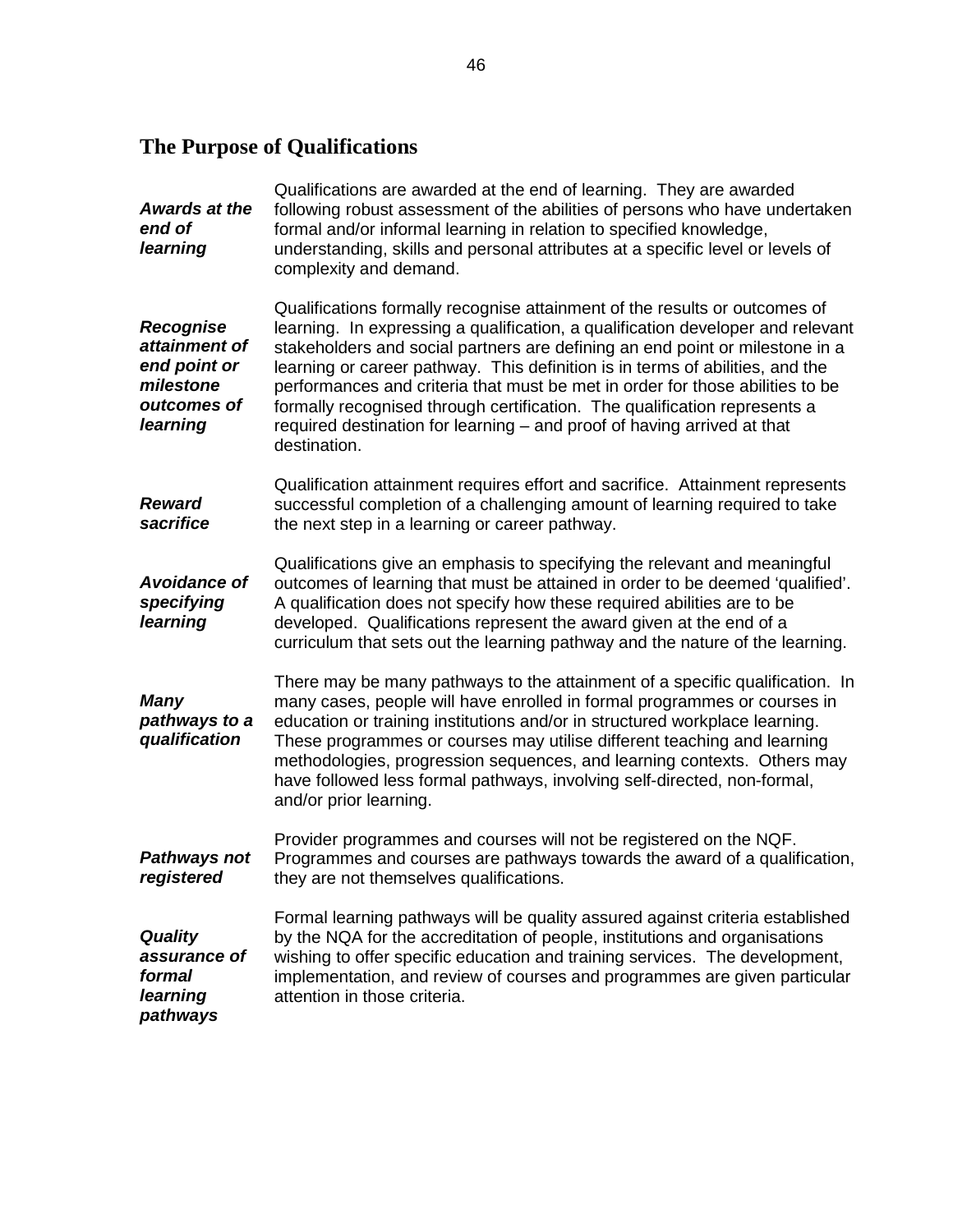**Quality assurance of non-formal pathways**  Assurance of the quality of non-formal learning will be available through assessment against registered unit standards and national assessment arrangements (Moderation) specified for NQF qualifications and unit standards.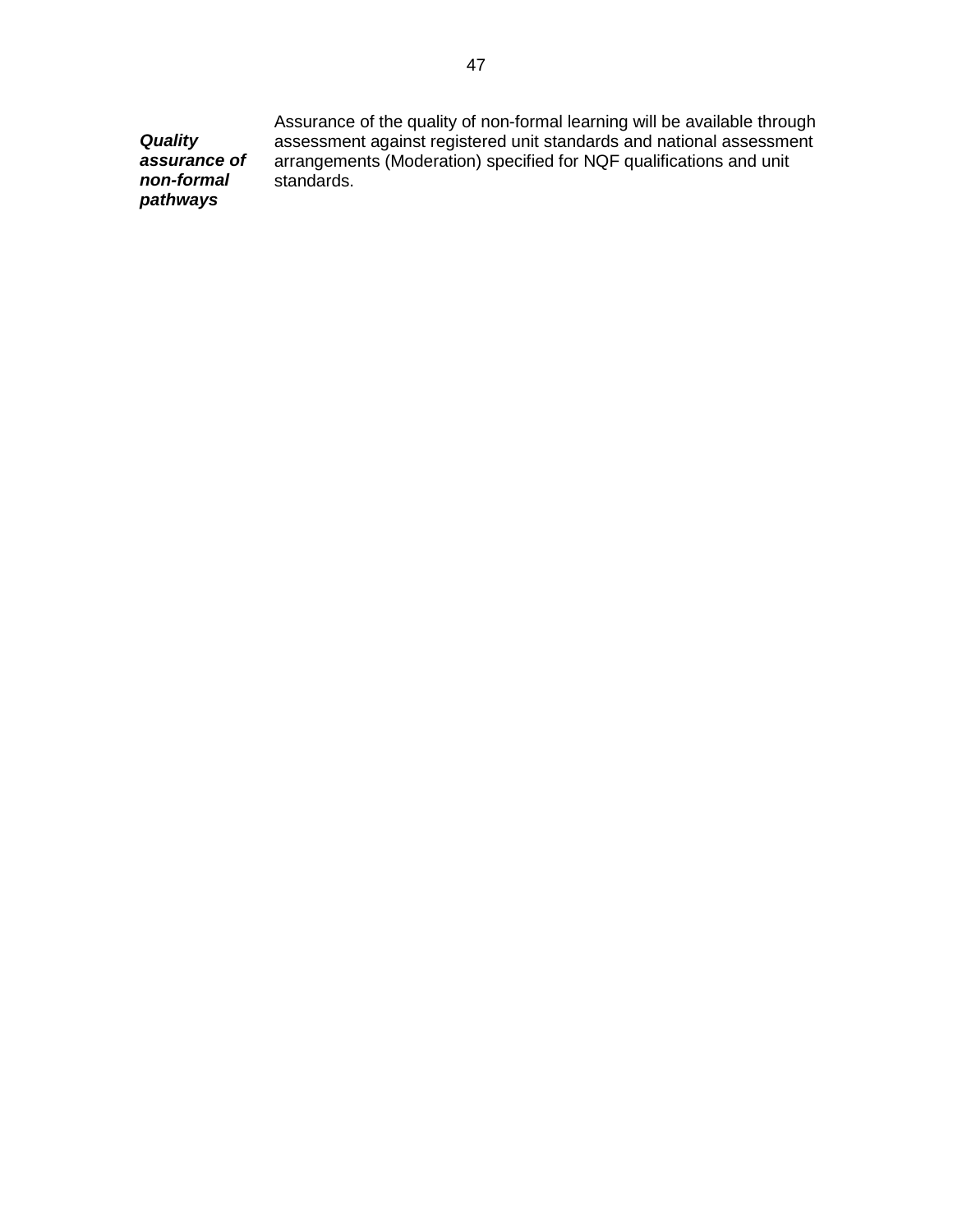# **General Requirements for the Registration of Qualifications**

# **Key Principles**

| <b>Qualifications</b><br>must fit NQF<br>principles | To become registered, qualifications must fit within the broad principles of the<br>National Qualifications Framework (NQF) and any regulations made in<br>relation to awards placed on the Framework. These broad principles, stated<br>in 1999, include: |                                                                                                                                                                                                             |
|-----------------------------------------------------|------------------------------------------------------------------------------------------------------------------------------------------------------------------------------------------------------------------------------------------------------------|-------------------------------------------------------------------------------------------------------------------------------------------------------------------------------------------------------------|
|                                                     | Comprehensive-<br>ness                                                                                                                                                                                                                                     | through the recognition of all learning and encompassing<br>all qualifications attained in the country.                                                                                                     |
|                                                     | <b>Recognition</b>                                                                                                                                                                                                                                         | of the individual's right and desire to access lifelong<br>learning by providing for different pathways to achieve<br>success.                                                                              |
|                                                     | Quality                                                                                                                                                                                                                                                    | in education and training through the development of<br>standards-based qualifications that will recognise<br>outcomes, no matter how achieved.                                                             |
|                                                     | <b>Redress</b>                                                                                                                                                                                                                                             | of past injustices through, amongst other methods, the<br>recognition of prior learning.                                                                                                                    |
|                                                     | <b>Relevance</b>                                                                                                                                                                                                                                           | of education and training by relating standards to the<br>competencies required to fulfil the roles and/or functions<br>of a job on a certain level in a career structure.                                  |
|                                                     | <b>Democratisation</b>                                                                                                                                                                                                                                     | of education and training by providing for the<br>stakeholders in education and training to participate in<br>the system in a meaningful manner.                                                            |
|                                                     | Integration                                                                                                                                                                                                                                                | of the education and training systems to facilitate the<br>movement of learners both horizontally and vertically in<br>the framework and to prevent learners being locked into<br>dead-end programmes.      |
| <b>Good practice</b>                                |                                                                                                                                                                                                                                                            | Cognisant of the broad principles above, qualifications in Namibia must<br>demonstrate adherence to good practice principles in the statement and<br>development of qualifications. Qualifications must be: |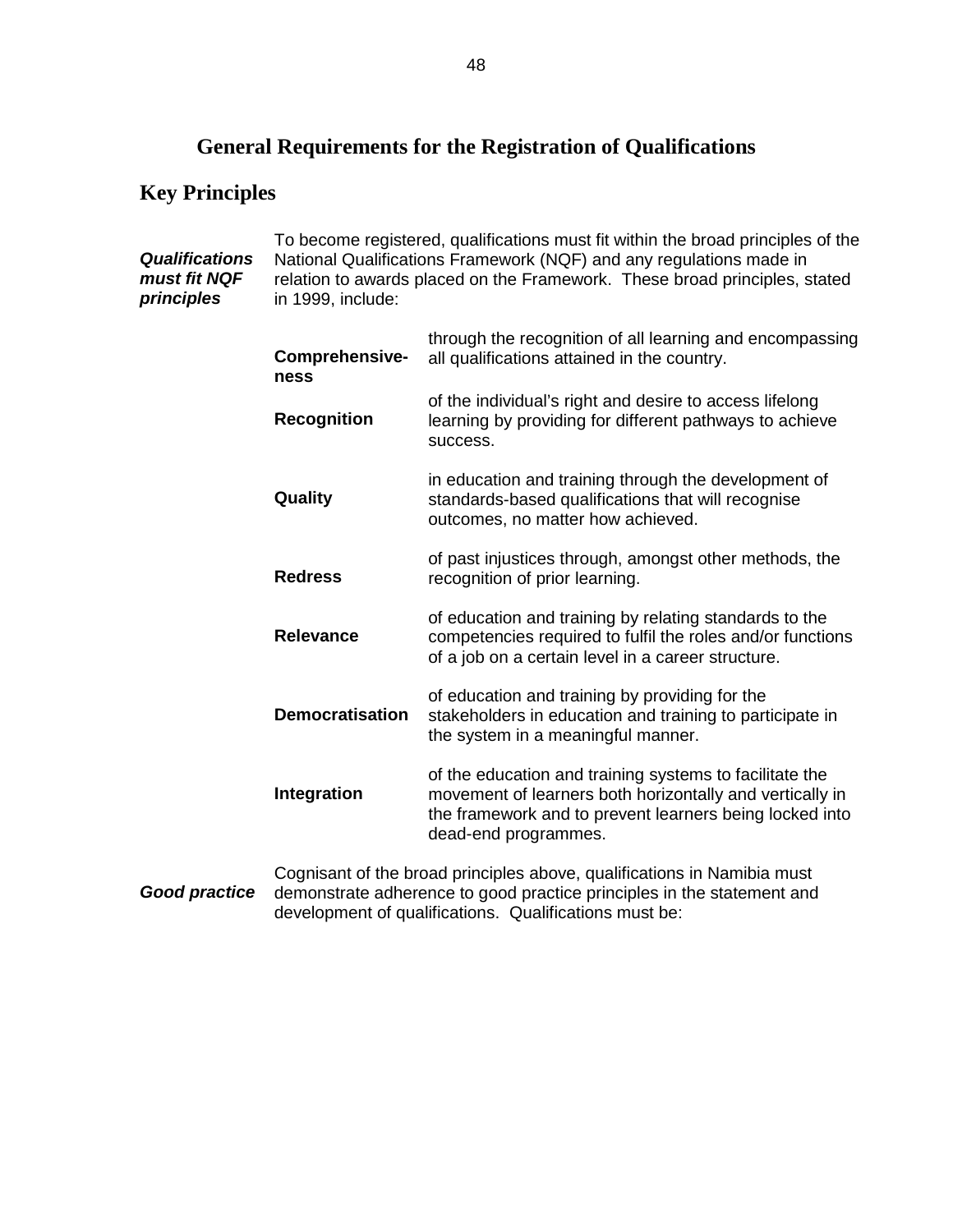| meaningful,<br>useful and used     | They should:<br>accurately report the attainment of required                                                                                                                                                                                                                                                                                                                                                                                                           |
|------------------------------------|------------------------------------------------------------------------------------------------------------------------------------------------------------------------------------------------------------------------------------------------------------------------------------------------------------------------------------------------------------------------------------------------------------------------------------------------------------------------|
|                                    | outcomes of learning<br>make a difference to the lives and opportunities of<br>the holders of each qualification, and                                                                                                                                                                                                                                                                                                                                                  |
|                                    | be useful to the diverse applications of qualifications<br>$\bullet$<br>by employers, professional bodies, and education<br>and training providers.                                                                                                                                                                                                                                                                                                                    |
| supported                          | Relevant stakeholders and users of the qualification<br>should give their support, preferably endorsement, to<br>the registration of the qualification.                                                                                                                                                                                                                                                                                                                |
| clearly expressed                  | Information should:<br>enable people to make informed decisions about<br>$\bullet$<br>the comparability and difference between<br>qualifications of a similar nature<br>enable people to make informed choices about<br>which qualification they should pursue, and<br>be described in such a way that they are:<br>$\bullet$<br>accessible to the public in general, and<br>clear and easy to understand in terms of what is<br>required to attain the qualification. |
| comparable in<br>value             | They must meet agreed standards for qualifications<br>such that each represents demands similar to those of<br>other qualifications of the same, broad type.                                                                                                                                                                                                                                                                                                           |
| challenging                        | Each qualification should require effort and sacrifice in<br>attainment, yet offer people fair and reasonable<br>opportunities to demonstrate their abilities, including<br>recognition of any prior learning and/or current<br>competence.                                                                                                                                                                                                                            |
| accessible                         | Qualification requirements should optimise:<br>access to those seeking the qualification<br>progression through the qualification, and<br>articulation and the transfer of learning to other<br>qualifications, both vertically and horizontally.                                                                                                                                                                                                                      |
| awarded<br>following<br>assessment | The award must follow rigorous assessment against<br>transparent awarding criteria and use systems inclusive<br>of measures to ensure fairness, validity and consistency<br>of assessment approach and decisions.                                                                                                                                                                                                                                                      |
| comprehensive                      | Requirements should recognise the attainment of<br>generic and transferable knowledge and skills as well<br>as industry or discipline area-specific knowledge,<br>understanding, skills and personal attributes.                                                                                                                                                                                                                                                       |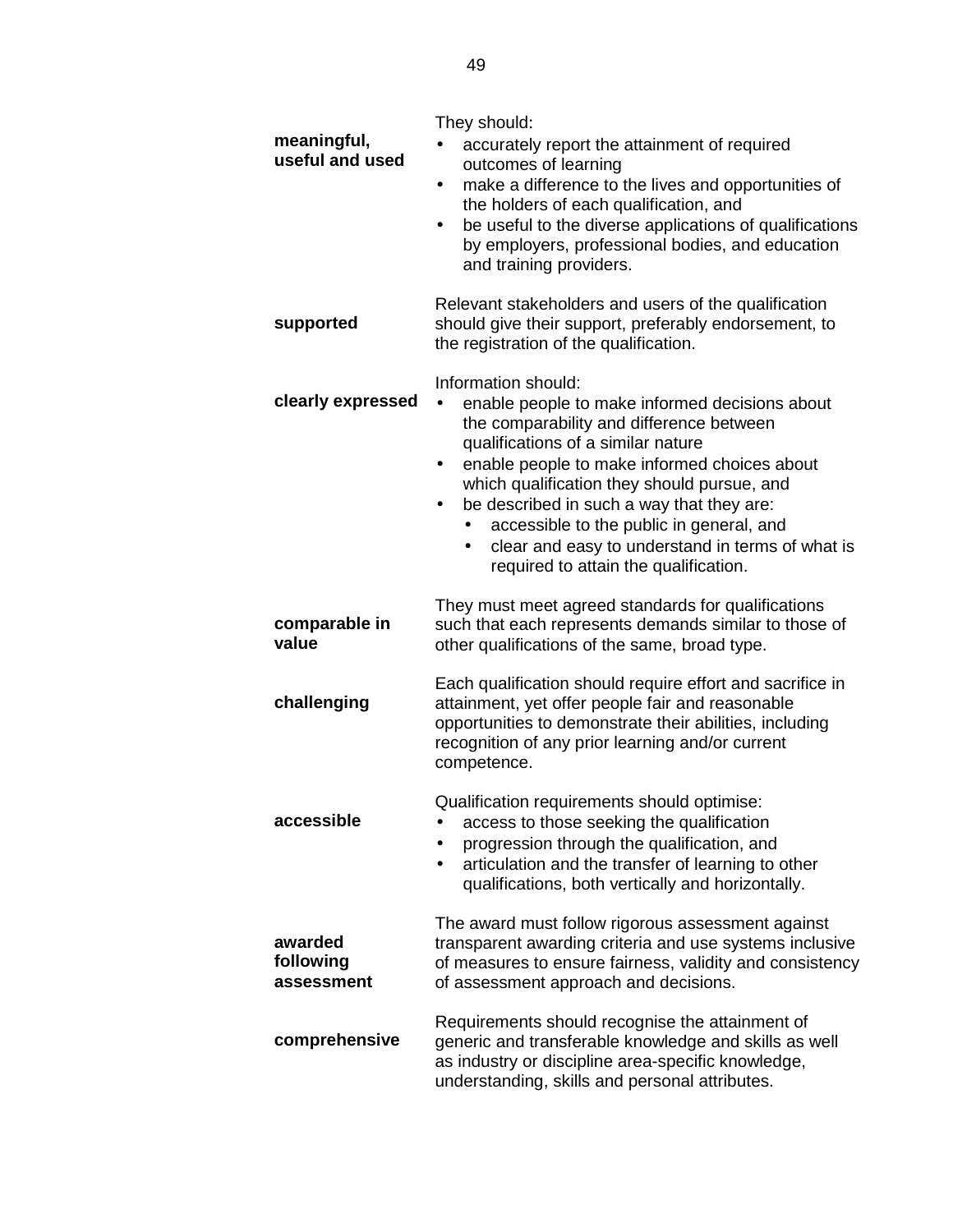| enabling of<br>innovation | Requirements should allow for creative, flexible,<br>diverse, innovative and evolving approaches to<br>teaching, learning and assessment.                                                                             |
|---------------------------|-----------------------------------------------------------------------------------------------------------------------------------------------------------------------------------------------------------------------|
| attainable                | Requirements must be fair and achievable and not<br>impose or involve unreasonable barriers to access or<br>attainment on the basis of gender, ethnicity, beliefs,<br>orientations, health condition or circumstance. |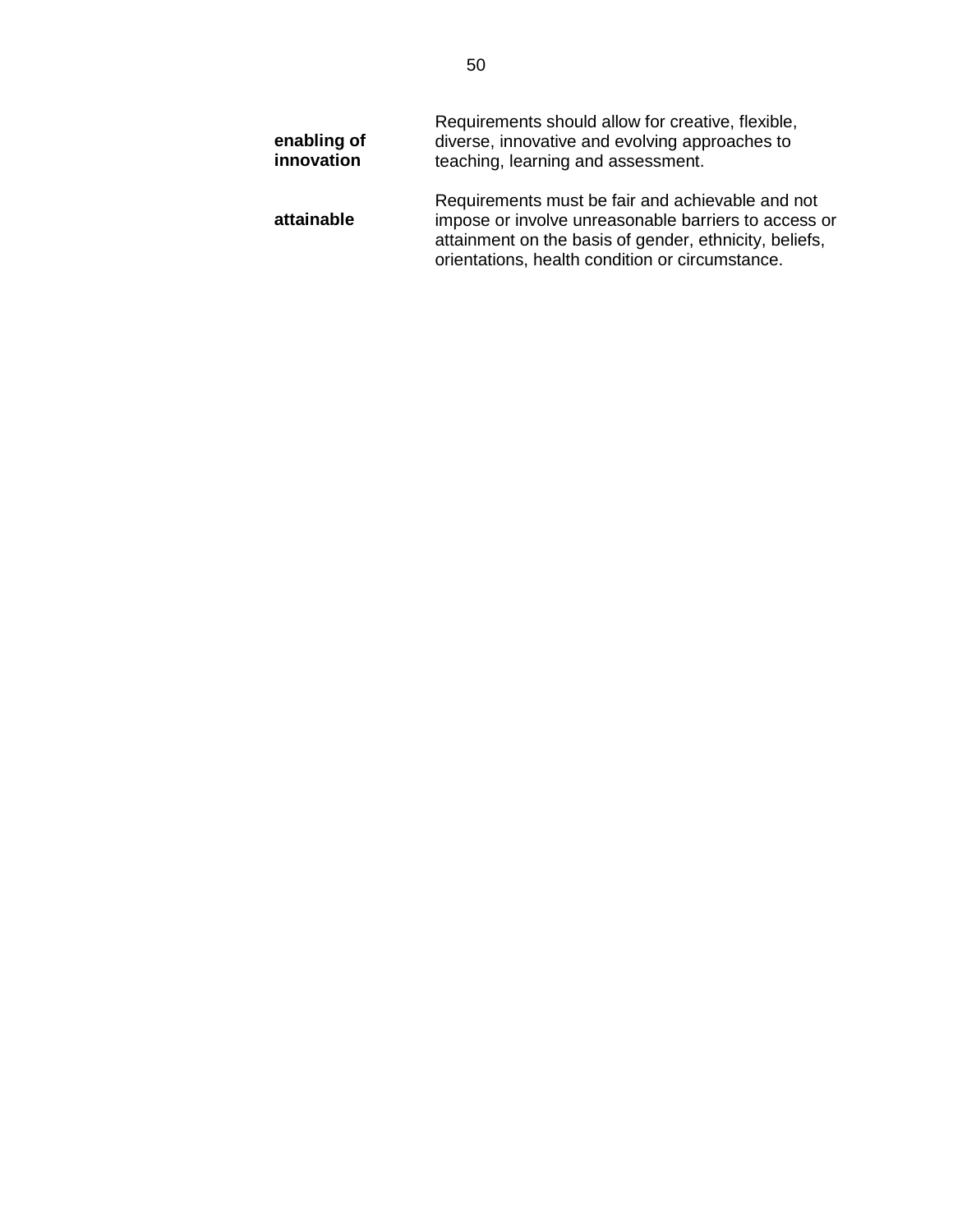# **Expression of Outcomes of Learning**

| <b>Focus on</b><br>outcomes<br>rather than<br>inputs                                   | The recognition of outcomes of learning enables the recognition of a person's<br>ability independent of the place, method and time of learning. The emphasis<br>is placed on what the person knows, understands, can do and be rather than<br>the relative merits of a particular mode or place of learning.                          |  |  |
|----------------------------------------------------------------------------------------|---------------------------------------------------------------------------------------------------------------------------------------------------------------------------------------------------------------------------------------------------------------------------------------------------------------------------------------|--|--|
| <b>Integrated</b><br>and whole<br>performance                                          | Qualifications will likely consist of the recognition of more than one outcome<br>of learning. However, the sum of parts will not necessarily equal the whole.<br>It is important that the outcomes of learning represented by the whole<br>qualification be considered as important as the accumulation of the parts.                |  |  |
| Detail in<br>expressing<br>outcomes<br><b>Elaborating</b><br>on details of<br>outcomes | Therefore, a statement of what the wholeness of a qualification represents<br>must be stated.                                                                                                                                                                                                                                         |  |  |
|                                                                                        | Outcomes of learning will be expressed in a broad sense through the<br><b>National Qualifications Framework Level Descriptors</b>                                                                                                                                                                                                     |  |  |
|                                                                                        | Further, more detailed descriptions of outcomes should be expressed, as<br>specifically as possible, so as to:                                                                                                                                                                                                                        |  |  |
|                                                                                        | improve understanding about the qualification<br>$\bullet$<br>accurately describe achievement and the basis of 'successful completion'<br>$\bullet$<br>allow meaningful comparisons to be made with other qualifications, and<br>$\bullet$<br>the identification of any significant difference between similar<br>qualifications, and |  |  |
|                                                                                        | enable the transparent operation of a fair system of credit transfer<br>$\bullet$<br>between qualifications.                                                                                                                                                                                                                          |  |  |
|                                                                                        | Elaborating on the details of outcomes of learning is achievable through the<br>specification of the criteria that will underpin the basis of any award of the<br>qualification or its components.                                                                                                                                    |  |  |
|                                                                                        | The degree of specificity and informative-ness of these awarding criteria will<br>likely enhance understanding, determinations of comparability, and<br>contribution to fair transfer of credit.                                                                                                                                      |  |  |
|                                                                                        | Where outcomes are expressed as unit standards, additional specificity is not<br>required to be given in the qualification document other than through listing                                                                                                                                                                        |  |  |

the relevant unit standards.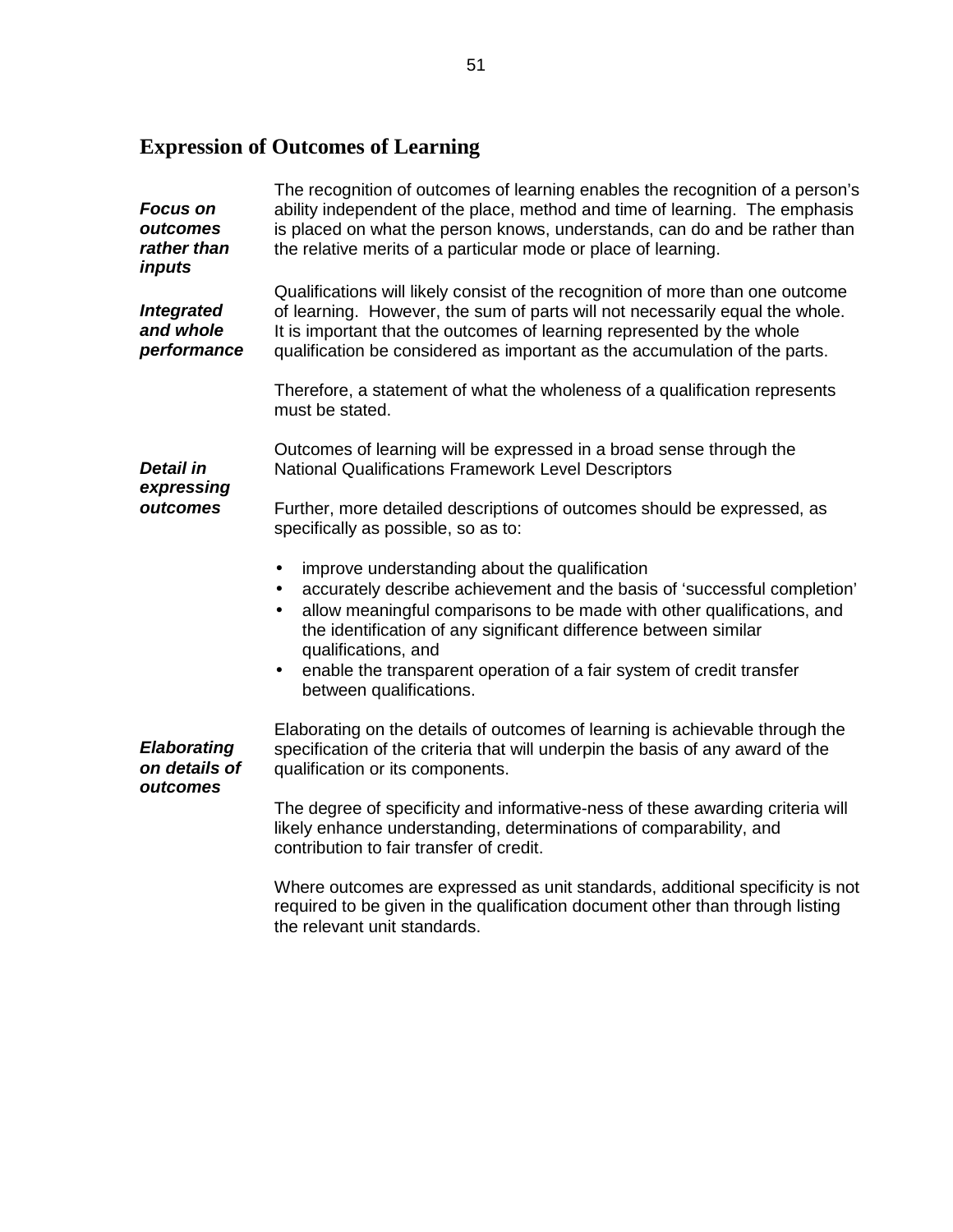### **Nomenclature for types of NQF qualifications**  Qualifications on the NQF will carry ONE of the following terms as its titles: 1. Certificate 2. Diploma 3. Bachelor 4. Bachelor Honours 5. Professional Bachelor 6. Masters, or 7. Doctor. **Standards define qualification types**  Each of the qualification types listed above is defined by a 'standard'. Identifying and specifying standards for qualification types generally involves reference to: 1. Broad statements of the abilities being recognised. These are generally expressed in terms of descriptors for defined levels of a qualifications framework 2. The volume or quantum of learning – the sum of all teaching and learning effort - involved in total and for parts of the qualification where relevant. Commonly, the quantum of learning is expressed in a common measurement unit – a qualification credit 3. Specific broad abilities or particular curriculum or assessment features particular to that type of qualification. These characteristics are broadly stated, and may make reference to such things as research or work-placement requirements. The purpose of the qualification type may also be indicated. **Qualification must meet one type**  Qualifications submitted must meet the definitions for one of the types of qualifications able to be registered on the NQF.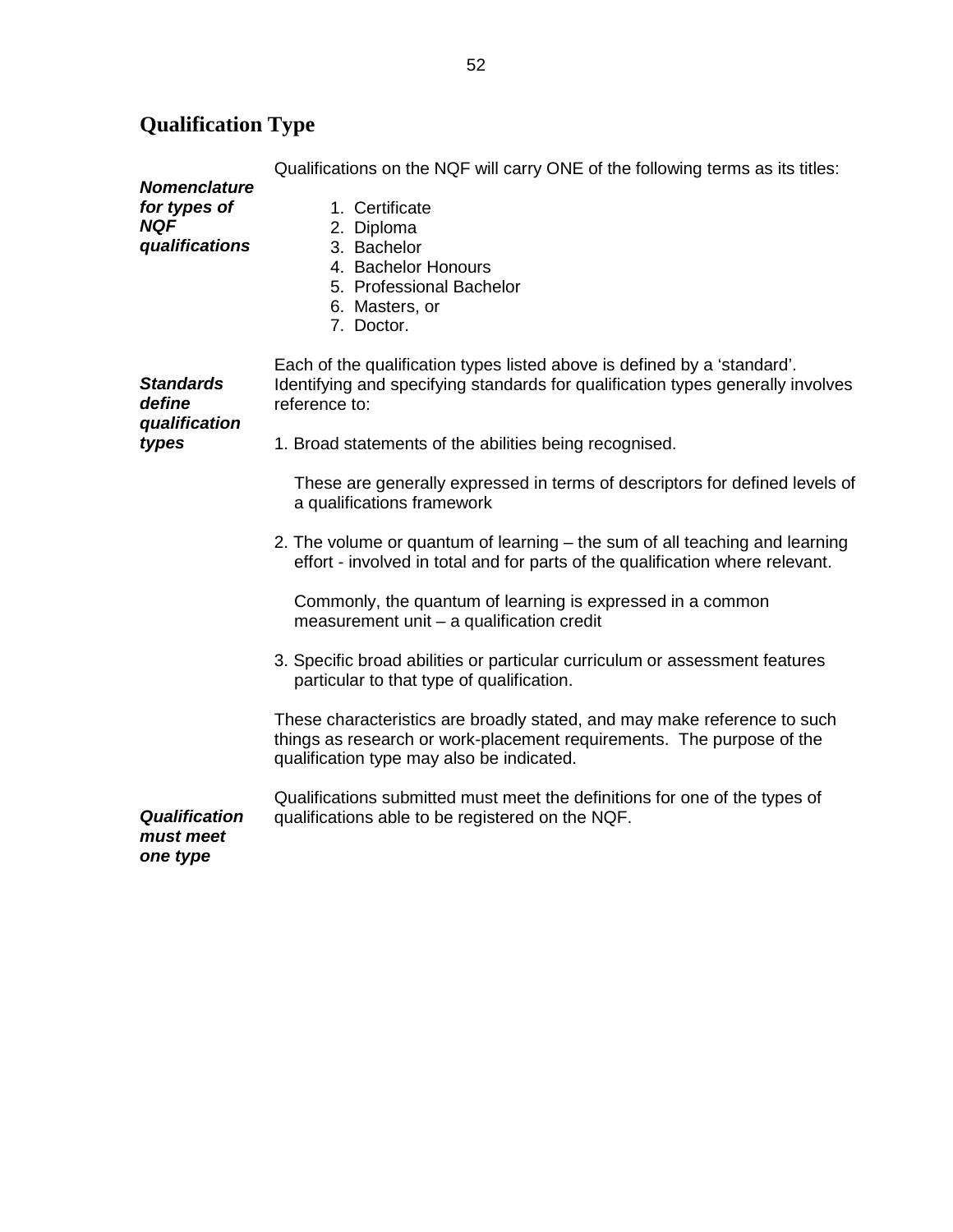## **Information Required in Qualifications**

**Minimum information requirements**  The public expression of qualifications must be inclusive of: the full title of the qualification • the level(s) and volumes of teaching and learning effort required by the qualification and any component • the broad area(s) of learning covered by the qualification • a clear and informative rationale of the need for and uses of the qualification. Such rationale would normally be inclusive of: o descriptions of any relationships with other qualifications in terms of logical progressions, articulation arrangements, pre or co-requisites o the outcome(s) of learning recognised by the qualification as a whole • the outcomes of learning that make up the qualification • rules or regulations pertaining to the attainment of the qualification, particularly where optional or elective components are made available • the awarding criteria that are the basis for awarding the qualification and its components • any reasonable and justified entry restrictions or limitations • any credit transfer, articulation and/or recognition of prior learning arrangements • any national or other assessment and/or moderation requirements • any special requirements for the delivery of programmes related to the qualification, and • the name of the body who developed the qualification. **Clear expression**  The public expression of any qualification must be a clear, honest and accurate representation of the value of the qualification and what is required to attain it. The qualification must also be expressed in a manner that complies with any format requirements specified by the NQA where these enable registration on the NQF. **Accessible language**  Qualification documents shall be prepared in the English language. Where expertise is readily available and accessibility will be enhanced in doing so, the qualification document may also be written in another language commonly used in Namibia. Any translation must not lessen the qualification requirements stated in the English version. **Registerable quality**  Qualifications submitted for registration must be of 'registrable' quality. They must comply fully with the General and Specific Requirements for Qualifications specified by the Namibia Qualifications Authority. **Publishable quality**  Qualifications submitted for registration must be of publishable quality - free from spelling, punctuation, and grammatical errors, consistent in their expression, and meet any specified formatting requirements set by the NQA (refer Appendix A).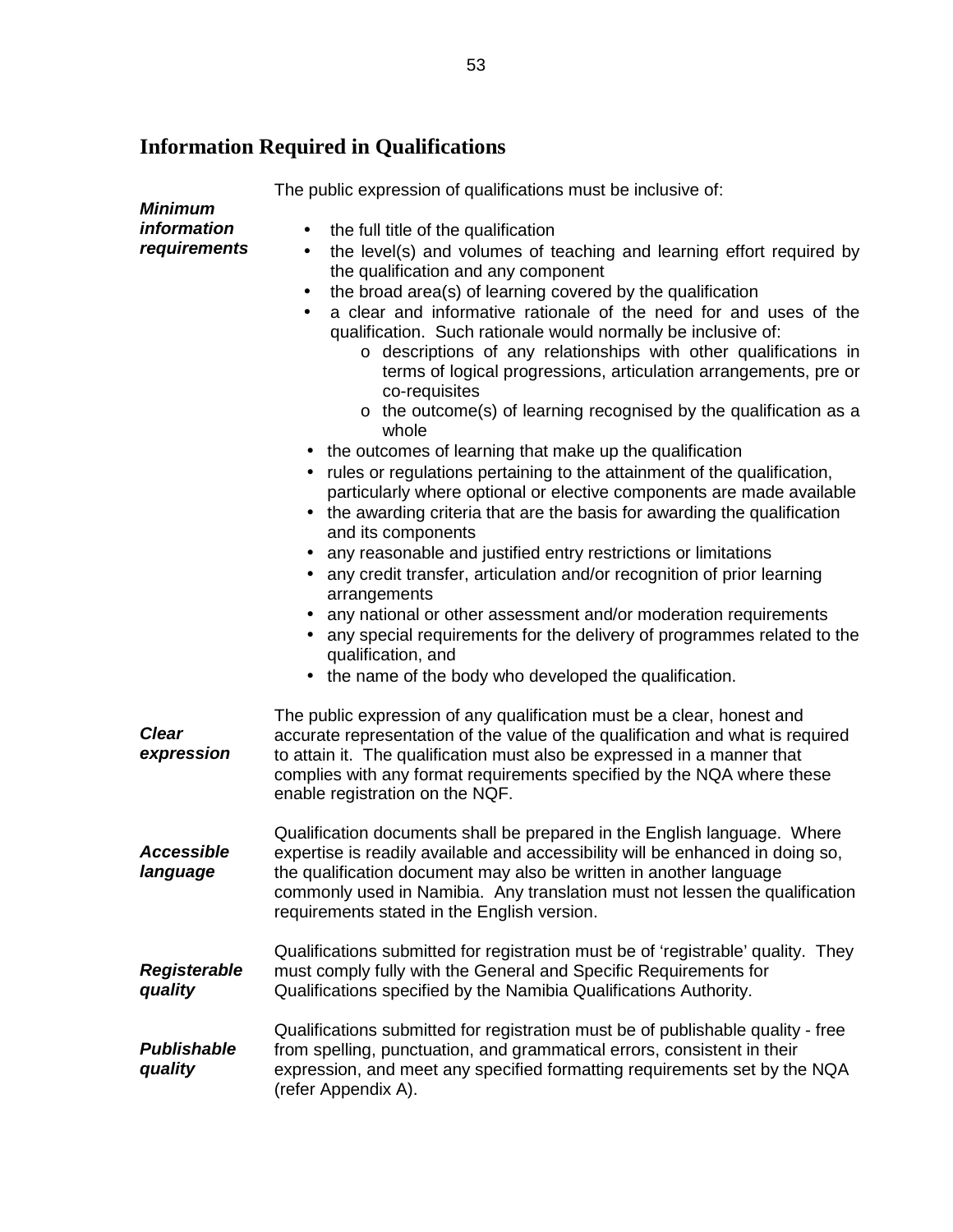**Availability of information**  The Namibia Qualifications Authority will maintain a register or listing of all qualifications approved by it for registration on the National Qualifications Framework. Such a register shall contain the above information and/or direct persons to such publicly accessible information.

### **Certification of Qualifications**

Qualification certificates should:

#### **Certificate information**

• clearly and accurately state:

- the full name of the qualification
- the name of the person, inclusive of their date of birth and/or Identity Number, to whom the qualification has been awarded, and
- the date of the award, and
- refer by name, seal (where applicable), and/or coding identifier to the awarding body and any relevant quality assurance body; and display the signatures of relevant persons from such bodies.

**Security of certificates**  Qualification certificates must contain sufficient security features to minimise unauthorised duplication and/or aid the identification of false copies of the certificate. Security features would include such things as the use of watermarks, invisible UV features, embossment, numbering, anti-copying format and colouring, etc. **Transcripts available**  Certification should also be accompanied by the provision of an informative transcript of attainments making up the whole qualification.

In the case of national qualifications made up of unit standards, the NQA's Record of Learning shall constitute this transcript.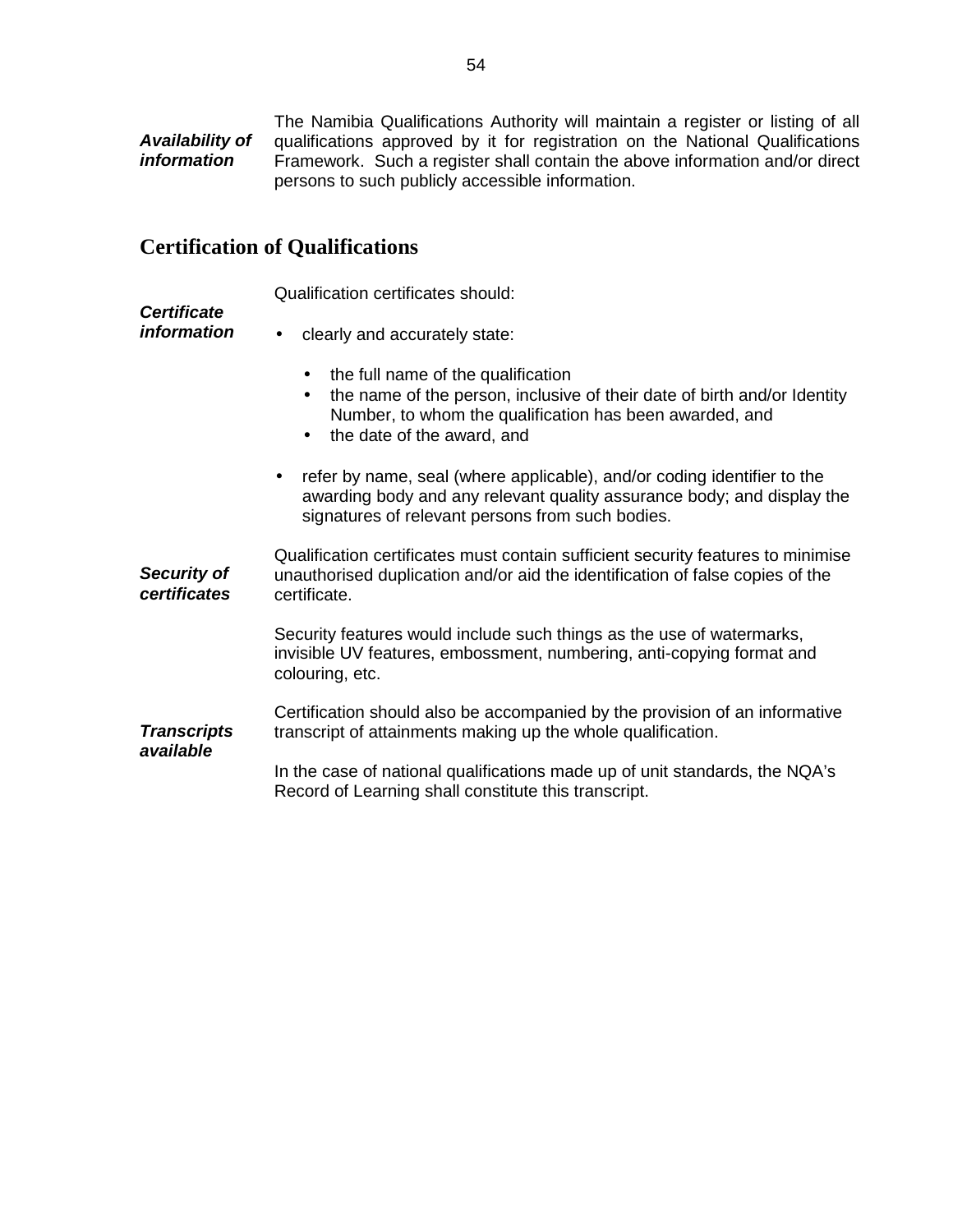## **Development of Qualifications**

| <b>Inclusiveness</b>                                         | Processes leading to the development of a new or revised qualification must:                                                                                                                                                                                                                                                                                                                |
|--------------------------------------------------------------|---------------------------------------------------------------------------------------------------------------------------------------------------------------------------------------------------------------------------------------------------------------------------------------------------------------------------------------------------------------------------------------------|
|                                                              | be inclusive of the meaningful involvement of relevant stakeholders and<br>social partners <sup>1</sup> , and<br>be inclusive of the support for, and preferably endorsement of the<br>$\bullet$<br>qualification's coverage and structure by such stakeholders and social<br>partners.                                                                                                     |
| <b>Responsibility</b><br>of industry<br>and/or<br>profession | Developing qualifications is an activity that sits firmly as a responsibility of the<br>industry or profession that requires such qualifications for formal recognition<br>and/or selection purposes. Where a provider institution wishes to develop a<br>qualification, it should ensure that the qualification will be accepted by<br>industry or the professions for any entry purposes. |
| <b>National</b><br>orientation                               | Groups submitting qualifications must represent and/or gain the support of<br>national stakeholder interests. Such interests will generally be held by<br>employers, employee organisations, education and training providers<br>relevant to the sector, professional or registration associations and bodies,<br>and relevant government departments and agencies.                         |
| <b>National</b><br>bodies                                    | In many cases, the development of qualifications will be prompted and<br>overseen or managed by a national body recognised by the NQA.<br>Qualifications carrying the term 'National' or 'Namibia' in its title must be<br>submitted by a recognised national body.                                                                                                                         |
|                                                              | As well as management of qualification development processes each<br>national body will ensure that any unit standards developed for their sphere<br>of responsibility reflect national requirements and remain fit to meet current<br>and future employment trends within the sector.                                                                                                      |

<sup>————————————————————&</sup>lt;br><sup>1</sup> Because of agreed SADC conventions regarding skills recognition and the mobility of labour within the SADC region, groups outside Namibia will likely need to be included as relevant stakeholders. This inclusion may also be necessary where there is substantial trans-national characteristics in a particular industry sector.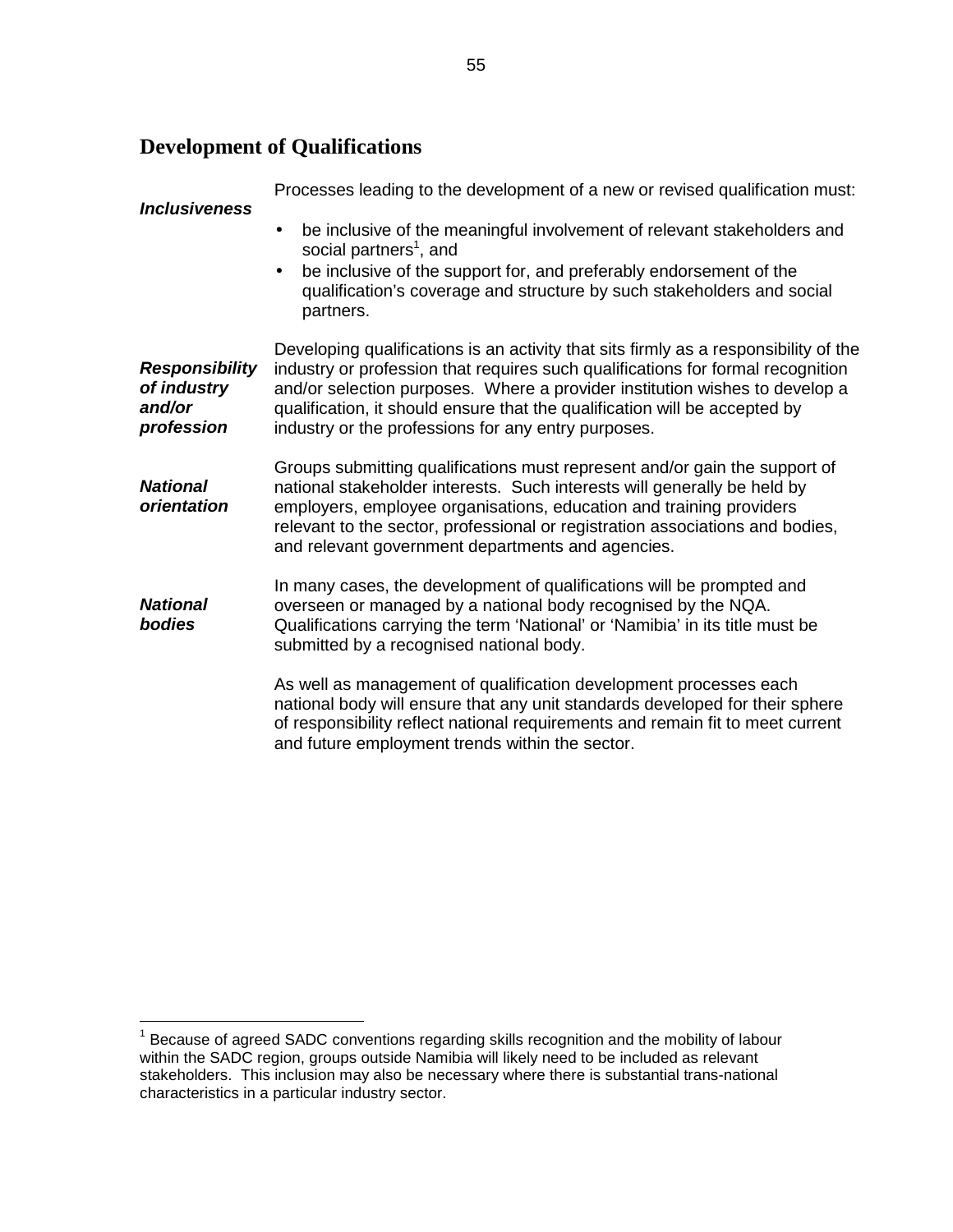| <b>Recognition</b><br>of national<br>bodies | A recognised national body would be one that has explicit credibility as being<br>able to represent the interests of national stakeholders and relevant social<br>partners, such national standing being indicated by any or all of the following:                                                                       |  |  |
|---------------------------------------------|--------------------------------------------------------------------------------------------------------------------------------------------------------------------------------------------------------------------------------------------------------------------------------------------------------------------------|--|--|
|                                             | a legislative authority to act within the sphere of competence, perhaps in<br>$\bullet$<br>a governance, registration or other regulatory role;<br>an electoral system for representation that includes principal participants<br>$\bullet$<br>in the sector and/or discipline area;                                     |  |  |
|                                             | the existence of a robust mechanism(s) to determine and reflect the<br>interests of significant stakeholders (particularly workers and/or learners;<br>employers, professional bodies, educators and trainers, and the state) in<br>qualifications (and/or unit standards) setting.                                      |  |  |
| <b>Consultation</b><br>necessary            | National consultation is a requirement for the registration of qualifications.<br>This is to ensure that the qualifications reflect and have the general<br>endorsement of all relevant stakeholder interests.                                                                                                           |  |  |
| <b>Submission</b>                           | Groups submitting qualifications will need to present:                                                                                                                                                                                                                                                                   |  |  |
| documents                                   | a list of identified stakeholder interest<br>$\bullet$<br>how these stakeholders were included in the development and/or<br>$\bullet$<br>endorsement process, and<br>provide assurances that the views of these interested parties had been<br>$\bullet$<br>taken into account in the development of the qualifications. |  |  |
| <b>NQA</b><br>assistance                    | The NQA is able to assist qualification development through the provision of<br>technical advice and guidance. It does not have the subject matter expertise<br>to set specific qualifications on behalf of different sectors.                                                                                           |  |  |
| <b>Quality</b><br>assurance                 | Processes leading to the development of a new or revised qualification must<br>involve rigorous internal quality assurance processes by the qualification<br>developer. These internal processes may be inclusive of persons or<br>organisations external to the qualification developer.                                |  |  |
| <b>Consistent</b><br>with NQF<br>principles | Processes leading to the development of a new or revised qualification must<br>be consistent with the broad principles underpinning the National<br><b>Qualifications Framework.</b>                                                                                                                                     |  |  |
| <b>Regular</b><br>review                    | Qualifications must be fit for purpose. Periodic reviews of each qualification<br>will ensure that this is so. The normal registration period is for a maximum of<br>five years, by which time the qualification should have been reviewed.                                                                              |  |  |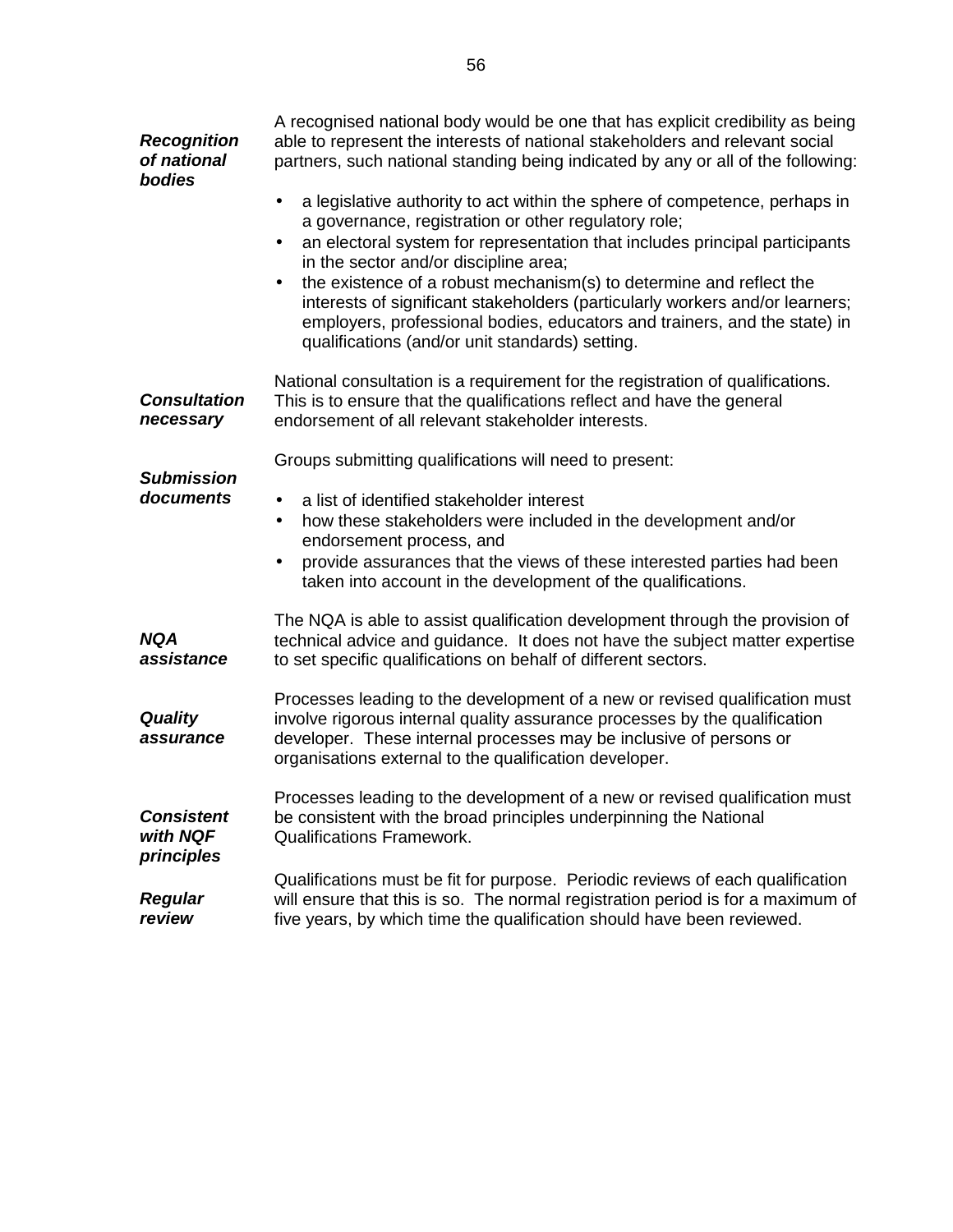# **Credit Recognition and Transfer**

| <b>Recognition</b><br>and transfer | Qualifications may state credit recognition and transfer provisions so long as<br>such arrangements are between:                                                                                                                                                                                                   |  |  |
|------------------------------------|--------------------------------------------------------------------------------------------------------------------------------------------------------------------------------------------------------------------------------------------------------------------------------------------------------------------|--|--|
| may be stated                      | other qualifications registered on the NQF, and/or<br>$\bullet$<br>qualifications or registered components registered on other national<br>$\bullet$<br>qualification frameworks administered by a national body similar to the<br>NQA, and that use registration criteria comparable to those used by the<br>NQA. |  |  |
|                                    | The arrangements must enable a ready determination of the comparability of<br>the features of qualifications in terms of common information points.                                                                                                                                                                |  |  |
| <b>Enhancing</b><br>flexibility    | The application of credit recognition and transfer arrangements should<br>provide learners with greater flexibility in meeting qualification requirements.<br>It is possible for such arrangements to offer:                                                                                                       |  |  |
|                                    | credit awards, and/or<br>credit exemptions.<br>$\bullet$                                                                                                                                                                                                                                                           |  |  |
| <b>Retaining</b>                   | Any credit transfer arrangement must not lower the quality of NQF<br>qualifications. Credit transfer from qualification systems outside of Namibia                                                                                                                                                                 |  |  |

**quality and relevance**  qualifications. Credit transfer from qualification systems outside of Namibia should retain the relevance of the award of the qualification for the Namibia context.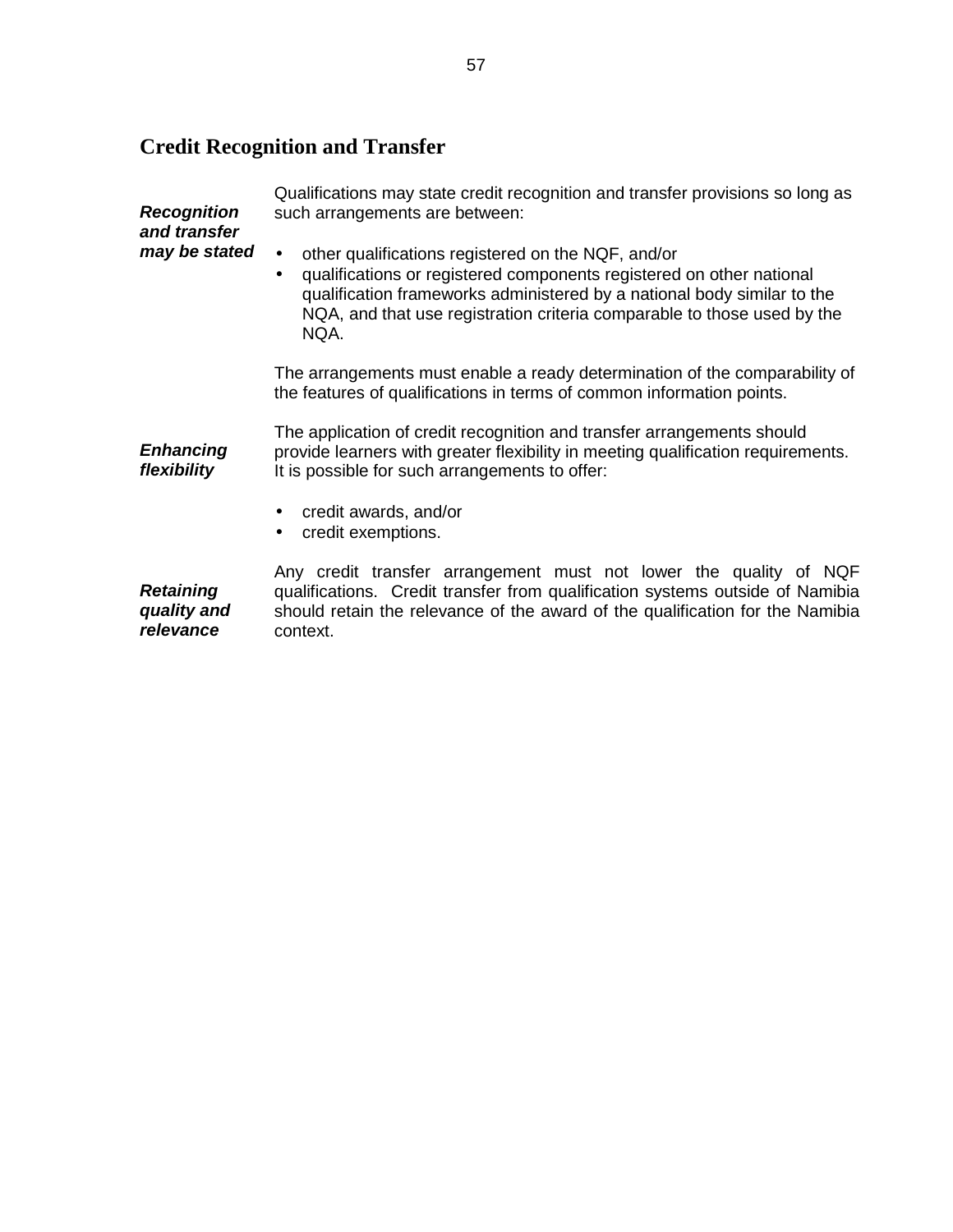# **Restrictions on Use of 'Namibia' and 'National' in Qualification Titles**

| <b>Protected</b><br>terms                | The use of the terms 'Namibia' and 'National' are protected within the<br>National Qualifications Framework when used to name qualifications. Their<br>use may only be included in the following situations: |                                                                                                                                                                                                                                                                                                                                                                                   |  |
|------------------------------------------|--------------------------------------------------------------------------------------------------------------------------------------------------------------------------------------------------------------|-----------------------------------------------------------------------------------------------------------------------------------------------------------------------------------------------------------------------------------------------------------------------------------------------------------------------------------------------------------------------------------|--|
|                                          | 1.                                                                                                                                                                                                           | A recognised national body has endorsed the designed qualification<br>as:                                                                                                                                                                                                                                                                                                         |  |
|                                          |                                                                                                                                                                                                              | representing the combination of outcomes of learning that reflect<br>٠<br>the economic, social, technological and/or cultural needs of<br>Namibia;                                                                                                                                                                                                                                |  |
|                                          |                                                                                                                                                                                                              | being the only qualification that will be readily recognised by<br>٠<br>national stakeholders as representing satisfactory attainment, and<br>being the template against which programmes should be<br>$\bullet$<br>developed by individual education and training providers to build<br>and enhance the abilities of learners towards certification in that<br>area of learning. |  |
|                                          | 2.                                                                                                                                                                                                           | The qualification is intended for the public domain $-$ it is able to be<br>awarded by any appropriately accredited education and training<br>provider who complies with and meets any national assessment<br>arrangements stipulated for the award of that qualification.                                                                                                        |  |
|                                          | 3.                                                                                                                                                                                                           | The Namibia Qualifications Authority has authorised such use.                                                                                                                                                                                                                                                                                                                     |  |
| <b>Terms are</b><br>inter-<br>changeable |                                                                                                                                                                                                              | The terms 'Namibia' and 'National' are deemed to have the same meaning<br>when used in qualification titles.                                                                                                                                                                                                                                                                      |  |
| <b>Limited</b><br>application            |                                                                                                                                                                                                              | The terms 'Namibia' or 'National' may be only used for one, uniquely titled<br>qualification.                                                                                                                                                                                                                                                                                     |  |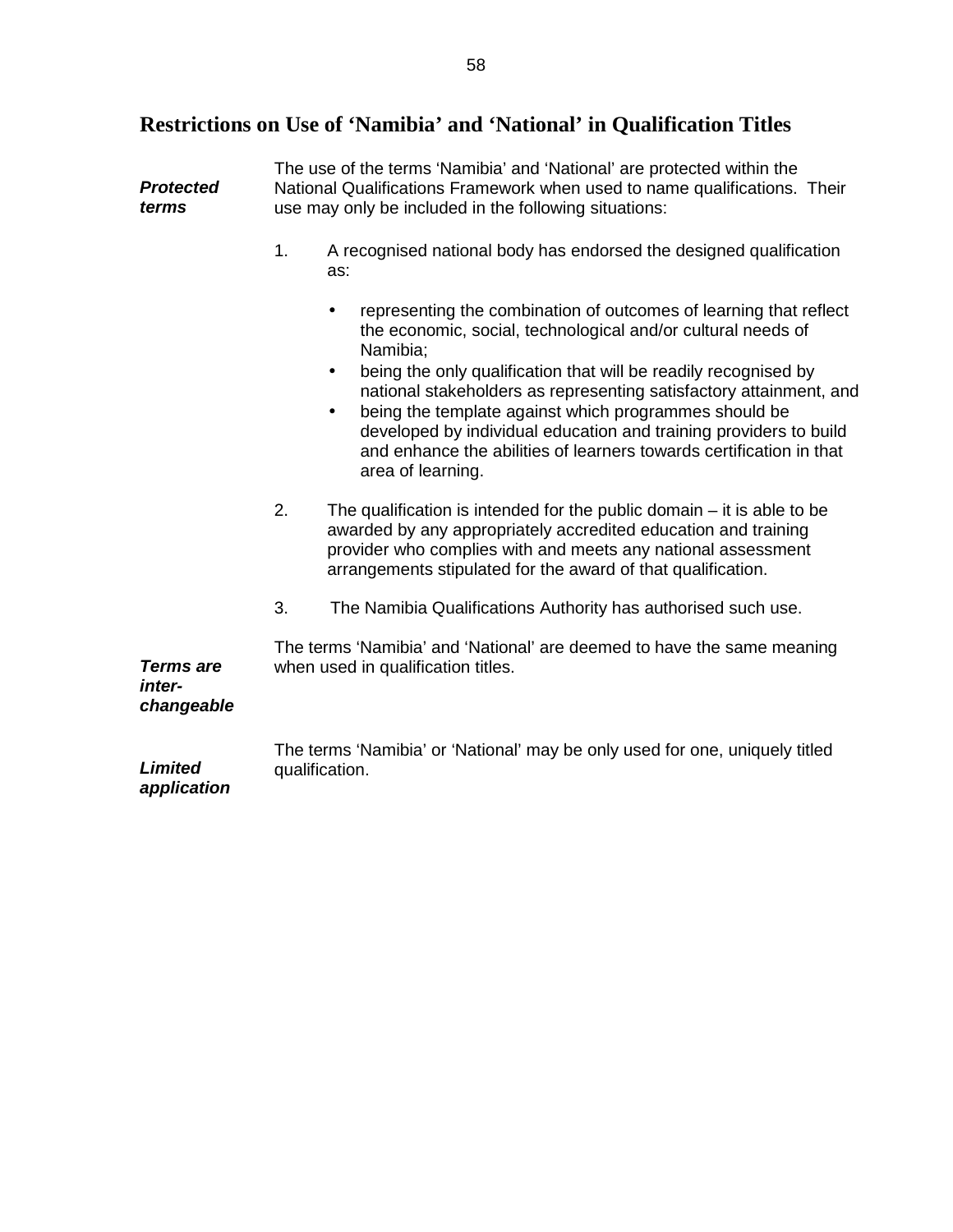| <b>Rationale</b>                      |                                                                                                                                                                                                                                                                                                                                                                                                                                                                                                   |  |  |
|---------------------------------------|---------------------------------------------------------------------------------------------------------------------------------------------------------------------------------------------------------------------------------------------------------------------------------------------------------------------------------------------------------------------------------------------------------------------------------------------------------------------------------------------------|--|--|
| <b>Rationale</b><br>needed            | Each qualification submitted for registration has a clear and meaningful<br>purpose. The rationale for each qualification is documented and submitted at<br>the same time as the qualification is submitted.                                                                                                                                                                                                                                                                                      |  |  |
|                                       | A summary of the rationale appears as a "purpose statement" within the<br>qualification document.                                                                                                                                                                                                                                                                                                                                                                                                 |  |  |
| Coverage of<br>rationale              | The rationale contains the following:<br>statement of aims and objectives, including:<br>٠<br>- contribution to national economic, social, cultural and/or<br>technological goals<br>- contribution to the quality and coherence of education and<br>training in Namibia, and<br>- identification of target candidates<br>evidence of demand for the qualification, and<br>п<br>evidence of consultation with and confirmed support from key,<br>٠<br>national employment and/or interest groups. |  |  |
| <b>Basis for</b><br>review            | The attainment of goals, objectives and targets stated in the rationale will be<br>evaluated as part of the quality assurance processes in the re-registration of<br>the qualification.                                                                                                                                                                                                                                                                                                           |  |  |
| <b>Qualification Titles</b>           |                                                                                                                                                                                                                                                                                                                                                                                                                                                                                                   |  |  |
| <b>Distinctive</b><br>and relevant    | The title of a qualification is:<br>concise<br>distinctive<br>$\bullet$<br>appropriate to its subject area<br>not misleading, and<br>clearly indicative of the content of the qualification.                                                                                                                                                                                                                                                                                                      |  |  |
| <b>Approved</b><br>type               | The qualification title specifies the nomenclature for one of the NQF<br>qualification types in its name.                                                                                                                                                                                                                                                                                                                                                                                         |  |  |
| <b>Subject area</b><br>clearly stated | The title of a qualification states a NQF Classification System category of<br>where the qualification contents could be found or placed on the NQF, and<br>that clearly states the predominant subject area covered by the qualification.                                                                                                                                                                                                                                                        |  |  |
| <b>Level shown</b>                    | Where the qualification is a Certificate or Diploma, the Level of certification is<br>included in the title.                                                                                                                                                                                                                                                                                                                                                                                      |  |  |

# **Specific Criteria for the Registration of Qualifications**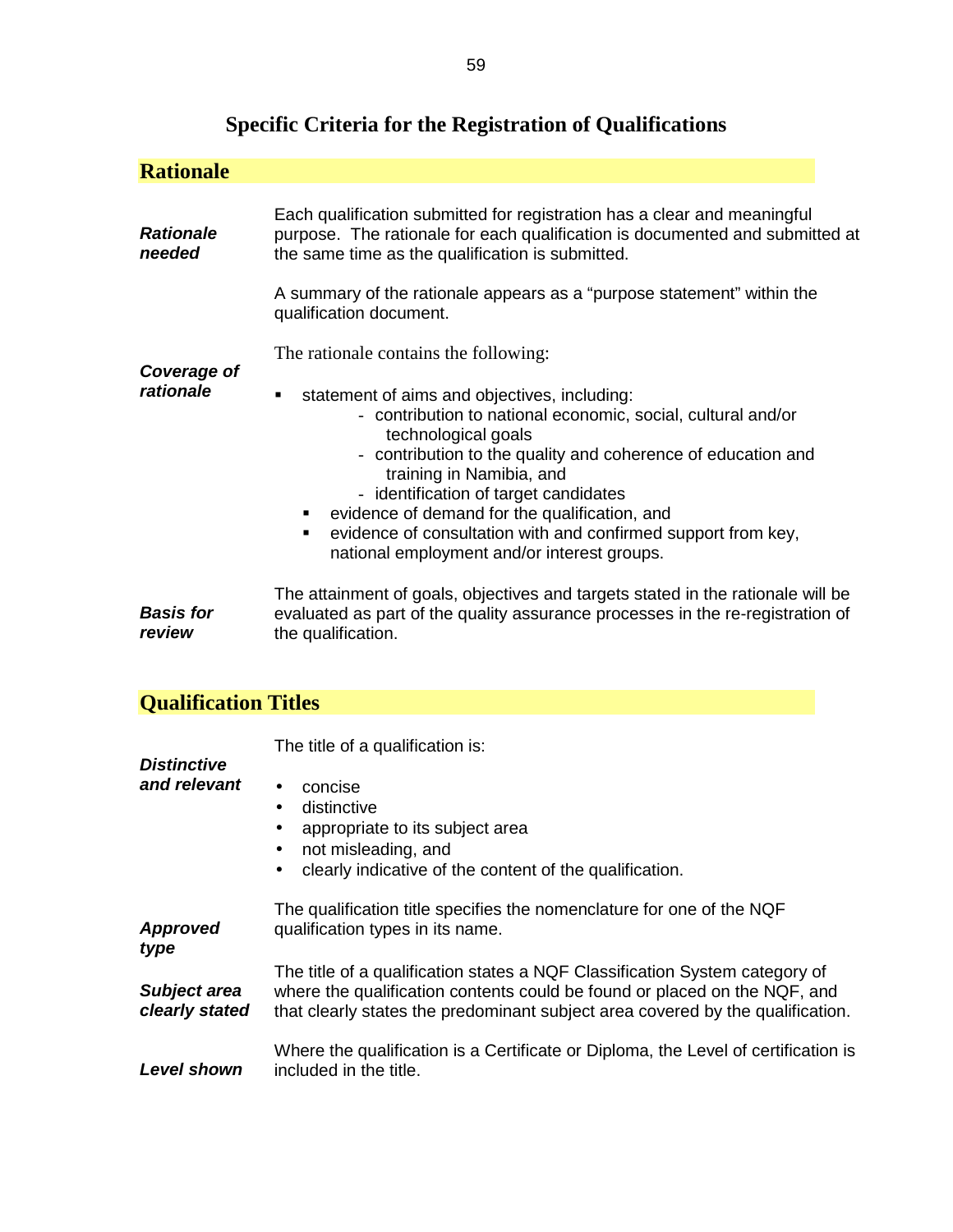**Additional qualifying text**  Additional, free text is included as part of the Titles where necessary or useful to enhance people's understanding of the coverage of the qualification. Such additional text may refer to:

- significant discipline area or work area subsets
- a type of Certificate or Diploma
- Strand names recognising specific skill sets.

Strand names are listed in the order in which they appear in the specification of qualification requirements.

Additional or qualifying text is not misleading as to the nature or coverage of the qualification.

**Exclusions in titles**  Names of trademarked products, training and assessment material, provider bodies, or commercial organisations are not permitted in qualification titles.

### **Qualification Structure**

| <b>Total credit</b>                     | The total number of NQF credits required to achieve the qualification is                                                                            |
|-----------------------------------------|-----------------------------------------------------------------------------------------------------------------------------------------------------|
| value                                   | shown.                                                                                                                                              |
| <b>Credit values</b>                    | Where these NQF credits are from more than one level of the NQF, the                                                                                |
| across levels                           | numbers of credits at each level are shown.                                                                                                         |
| <b>Credit</b><br>volumes<br>across sets | Where the qualification contains compulsory, elective and/or strand clusters<br>of outcomes, the number and level of credits in each set are shown. |
| <b>Credits from</b>                     | Where the qualification draws upon credits from registered unit standards or                                                                        |
| other                                   | outcome statements from more than one national standard setting body or                                                                             |
| qualifications                          | qualification developer recognised by the NQA, the relevant bodies are listed.                                                                      |

### **Expressions of Outcomes of Learning**

**Achievement is defined**  Achievement represented by the qualification is expressed as outcomes of learning and/or work performances or tasks stated as outcomes of learning. The descriptions of outcomes of learning accurately define achievement and improve the general public's understanding of the qualification and its relationships with other awards.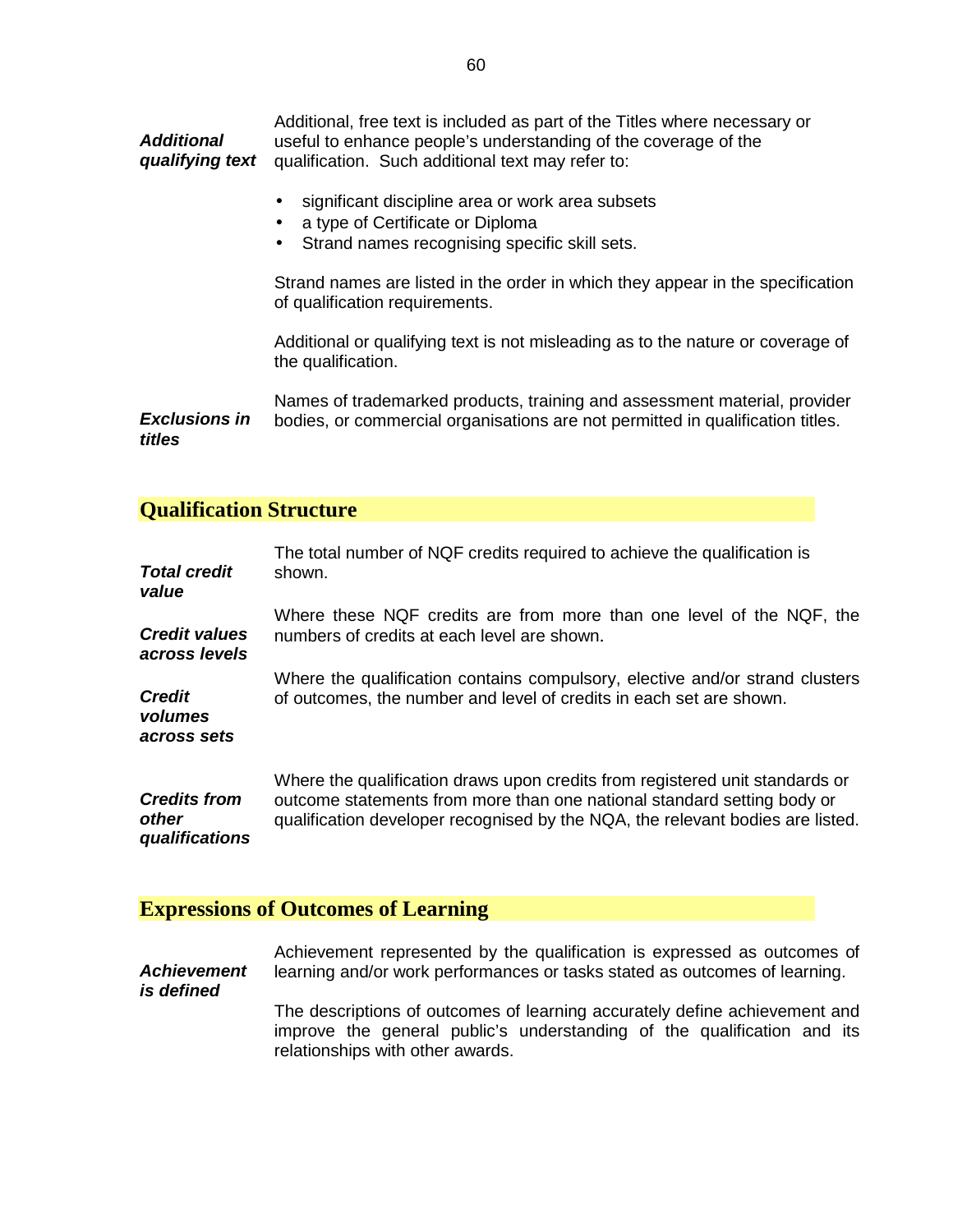| <b>Outcome</b><br>statement for<br>whole<br>qualification       | What the whole qualification represents in terms of the application of<br>knowledge, skills and attributes encompassed by the qualification is stated,<br>most probably in a Purpose Statement.                                                                                                                                                                                                                                                                                                                                                                                  |
|-----------------------------------------------------------------|----------------------------------------------------------------------------------------------------------------------------------------------------------------------------------------------------------------------------------------------------------------------------------------------------------------------------------------------------------------------------------------------------------------------------------------------------------------------------------------------------------------------------------------------------------------------------------|
| <b>Statement of</b><br>components<br><b>Detail of</b>           | The component outcomes of learning of the qualification that, in their<br>combination, make up the wholeness of the qualification are stated in the<br><b>Qualification Requirements.</b><br>Outcomes of learning:                                                                                                                                                                                                                                                                                                                                                               |
| expression of<br>outcomes                                       | are expressed as specifically as possible and, unless the components<br>$\bullet$<br>are NQF unit standards, supported by publicly accessible details<br>improve understanding about the qualification and accurately describe<br>$\bullet$<br>achievement<br>allow meaningful comparisons to be made with other qualifications, and<br>٠<br>the identification of any significant difference between similar<br>qualifications, and<br>are of sufficient detail to enable the transparent operation of a fair system<br>$\bullet$<br>of credit transfer between qualifications. |
| <b>Expression of</b><br>outcomes as<br>unit<br><b>standards</b> | Where registered NQF unit standards are identified as component outcomes,<br>the following information is shown:<br>the identification number<br>$\bullet$<br>the Subfield and domain in which the unit standard is registered<br>$\bullet$<br>unit standard title<br>$\bullet$<br>level, and<br>$\bullet$<br>NQF credit value.<br>$\bullet$                                                                                                                                                                                                                                     |
| <b>Other forms</b><br>of expressing<br>outcomes                 | Where component outcomes of learning are not expressed as NQF unit<br>standards, each outcome is:<br>stated as an outcome of learning (verb in active voice, noun, and,<br>perhaps, context)<br>assigned a credit value consistent with similar outcome of learning<br>statements, and<br>aligned with a stated NQF Level.                                                                                                                                                                                                                                                       |
| <b>Transparent</b><br><i>attainment</i><br>criteria             | The publicly accessible details of the component outcomes of learning, other<br>than when expressed as unit standards, provide an indication of the criteria<br>that represent what must be done by a person to be recognised as having<br>appropriately demonstrated their ability for each outcome of learning.                                                                                                                                                                                                                                                                |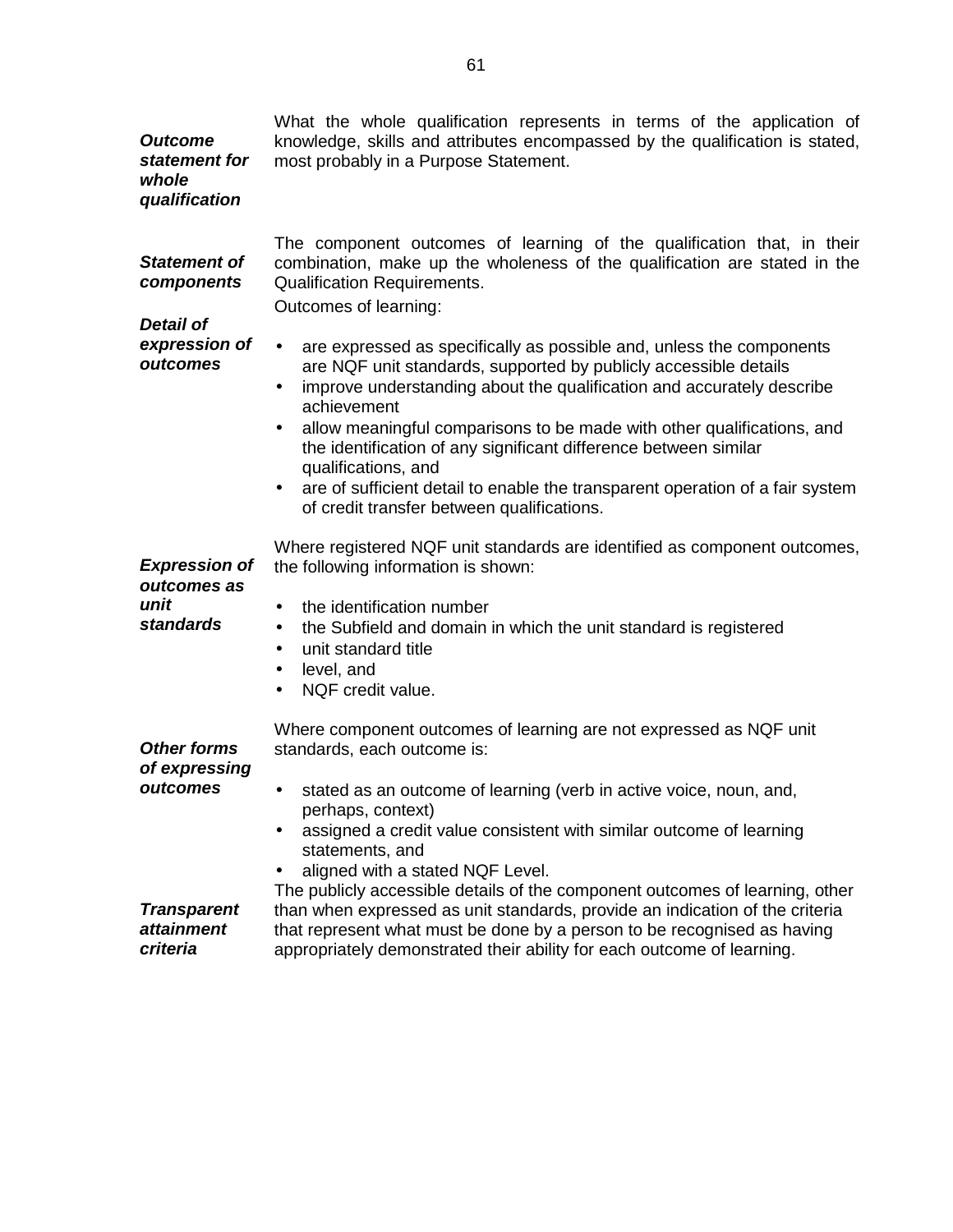# **Statements of Purpose of a Qualification**

| <b>Clear</b><br><i>information</i>      | A purpose statement provides clear information about the qualification for<br>potential candidates, users and society in general.<br>The purpose statement may, in doing this, accurately summarise the                                                                                                 |  |
|-----------------------------------------|---------------------------------------------------------------------------------------------------------------------------------------------------------------------------------------------------------------------------------------------------------------------------------------------------------|--|
|                                         | rationale submitted for the qualification.                                                                                                                                                                                                                                                              |  |
| <b>Justified</b><br><i>structure</i>    | The purpose statement gives reasons for any instance where the qualification<br>is structured with strands and/or optional sets.                                                                                                                                                                        |  |
| <b>Explained</b><br>relationships       | Significant relationships with other qualifications are stated in the purpose<br>statement. Any prerequisite qualifications are clearly mentioned.                                                                                                                                                      |  |
| <b>Justified</b><br><i>restrictions</i> | Where there are entry restrictions or guidance notes as to the context in<br>which learning and/or assessment must take place, these are stated in the<br>purpose statement.                                                                                                                            |  |
| <b>Limitations</b><br>stated            | Any restriction on entry to seeking the award, or in attaining the qualification,<br>is justified and is not unreasonable.<br>Any requirements for industry or regulatory registration or licensing that are<br>additional to the award of the qualification are mentioned in the purpose<br>statement. |  |

# **Requirements for the Award of the Qualification**

| <b>Transparent</b><br>statements of | The qualification requirements transparently describe what a person must do<br>in order to be awarded the qualification.       |
|-------------------------------------|--------------------------------------------------------------------------------------------------------------------------------|
| what must be<br>done                | The requirements are coherent, and simply state:                                                                               |
|                                     | the clear and consistent specification of achievable rules (of combination)<br>any prerequisite qualification(s)               |
|                                     | the minimum number of NQF credits and/or unit standards and/or<br>$\bullet$<br>outcomes required for each elective set, and/or |
|                                     | any other minimum or maximum credit or level requirements.<br>$\bullet$                                                        |
| <b>Logical listing</b>              | The qualification sets are listed in the following order:                                                                      |
| of sets                             | Compulsory requirements<br>Elective requirements<br>Optional requirements (eg, specialisation strands)                         |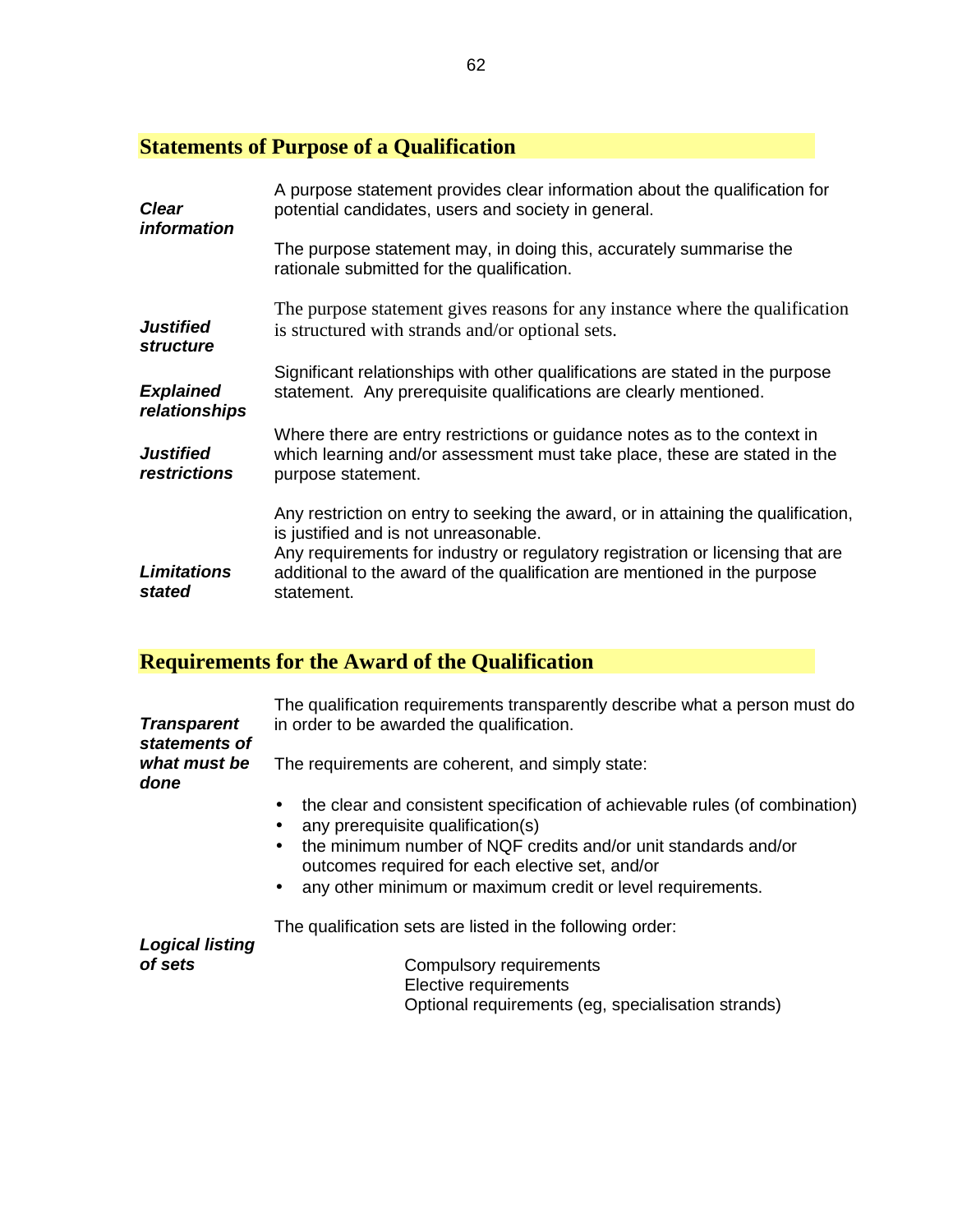**Logical listing of strands**  For qualifications showing specialist strands, the sets are listed in the following order: Core Compulsory Core Elective Strand Compulsory Strand Elective **Logical listing of components of sets**  The components of each set are listed in detail and in a sensible and logical order. Lists of unit standards: • refer only to registered NQF unit standards • show the current identification number, title, level and NQF credit value • are grouped according to NQF Classification System category • are listed in numeric order within a NQF Classification System category, and are listed before any outcome statements that are not NQF unit standards. Lists of outcome statements that are not registered unit standards: • state each as an outcome of learning, and • show a level and NQF credit value. **Logical expression of loosely specified credits**  Where elective credits are specified as being able to be achieved through gaining credits for un-specified unit standards from named FIELDS, Subfields and/or domains, the NQF Classification System categories are tabled alphabetically in order of their status in the classification hierarchy.

### **Credit Recognition and Transfer Arrangements**

**Qualifications are attainable**  Unit standard-based qualifications are attainable, regardless of any other credit recognition arrangements, through credit from registered unit standards alone.

> Credit transfer from-non unit standards expressed outcomes for registered unit standards, from other national qualification systems, or from other registered qualifications are not more than 50% of the qualification's requirements.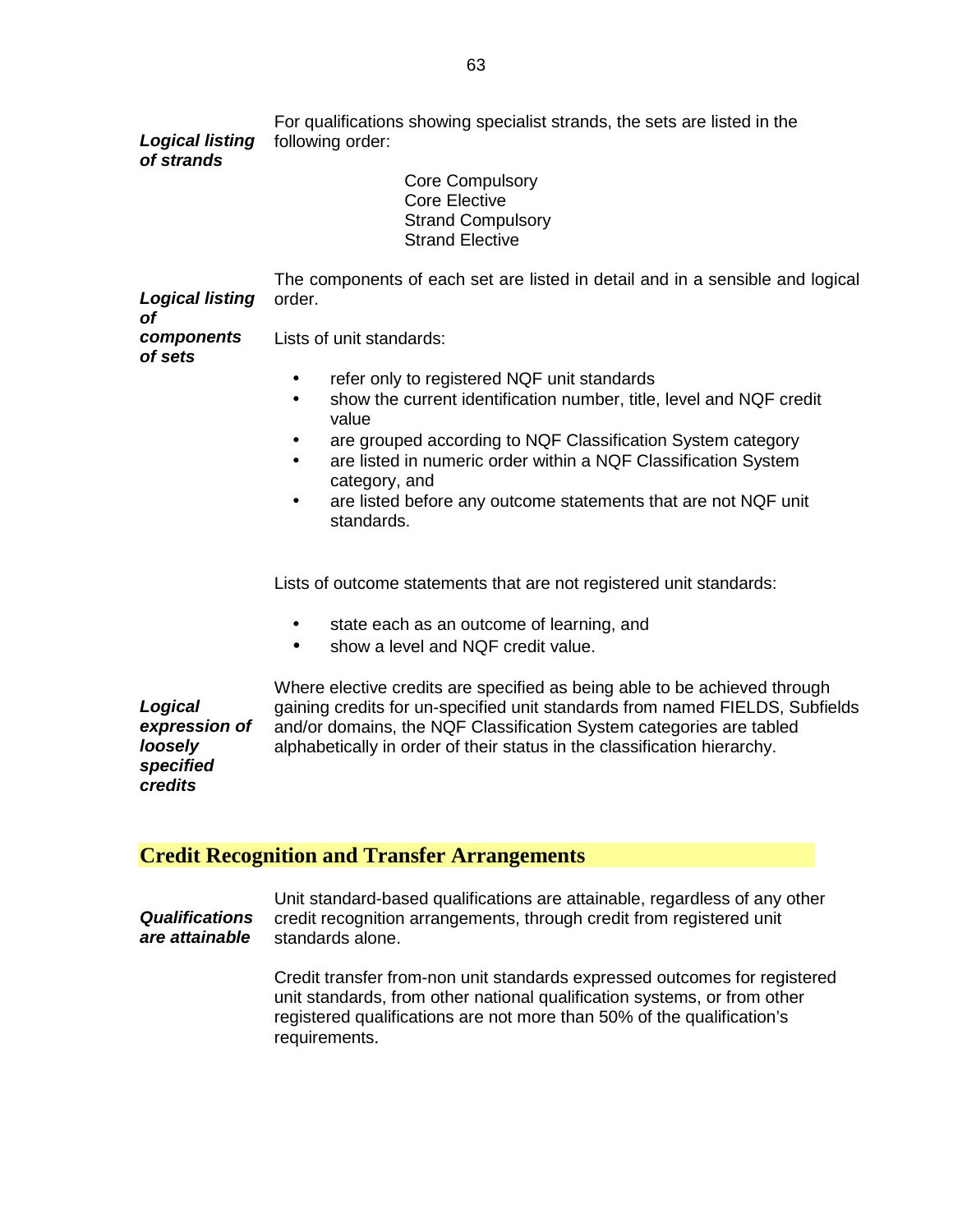| Quality<br>assured<br>credits are<br>used               | Recognised credits in any stated arrangements are derived from qualification<br>systems comparable to the NQF.                                                                                                                                                                                                      |
|---------------------------------------------------------|---------------------------------------------------------------------------------------------------------------------------------------------------------------------------------------------------------------------------------------------------------------------------------------------------------------------|
| <b>Alternative</b><br>credits are<br>comparable         | Recognised credits in any stated arrangements represent a clear match with<br>the outcomes of learning and attainment criteria for those outcomes for which<br>credits can be replaced or exempted.                                                                                                                 |
|                                                         | <b>Special Arrangements for Assessment and Delivery</b>                                                                                                                                                                                                                                                             |
| <b>Assessment</b><br>arrangements<br>are specified      | Special arrangements for any assessment of the qualification as a whole<br>and/or its component outcomes are stated (or complementary documents<br>cited).<br>The assessment arrangements for the qualification and/or its components<br>include provisions for external quality assurance (moderation) or control. |
| <b>Delivery</b><br>requirements<br>are specified        | Special arrangements for the design and/or delivery of programmes of<br>learning aligned to the qualification and/or its component outcomes are<br>stated (or complementary documents cited).                                                                                                                       |
| No<br>unreasonable<br>barriers to<br>other<br>providers | Special arrangements do not represent unreasonable barriers to the<br>assessment of outcomes and/or the provision of learning aligned with the<br>qualification where it is clear that the qualification is intended for multiple<br>providers.                                                                     |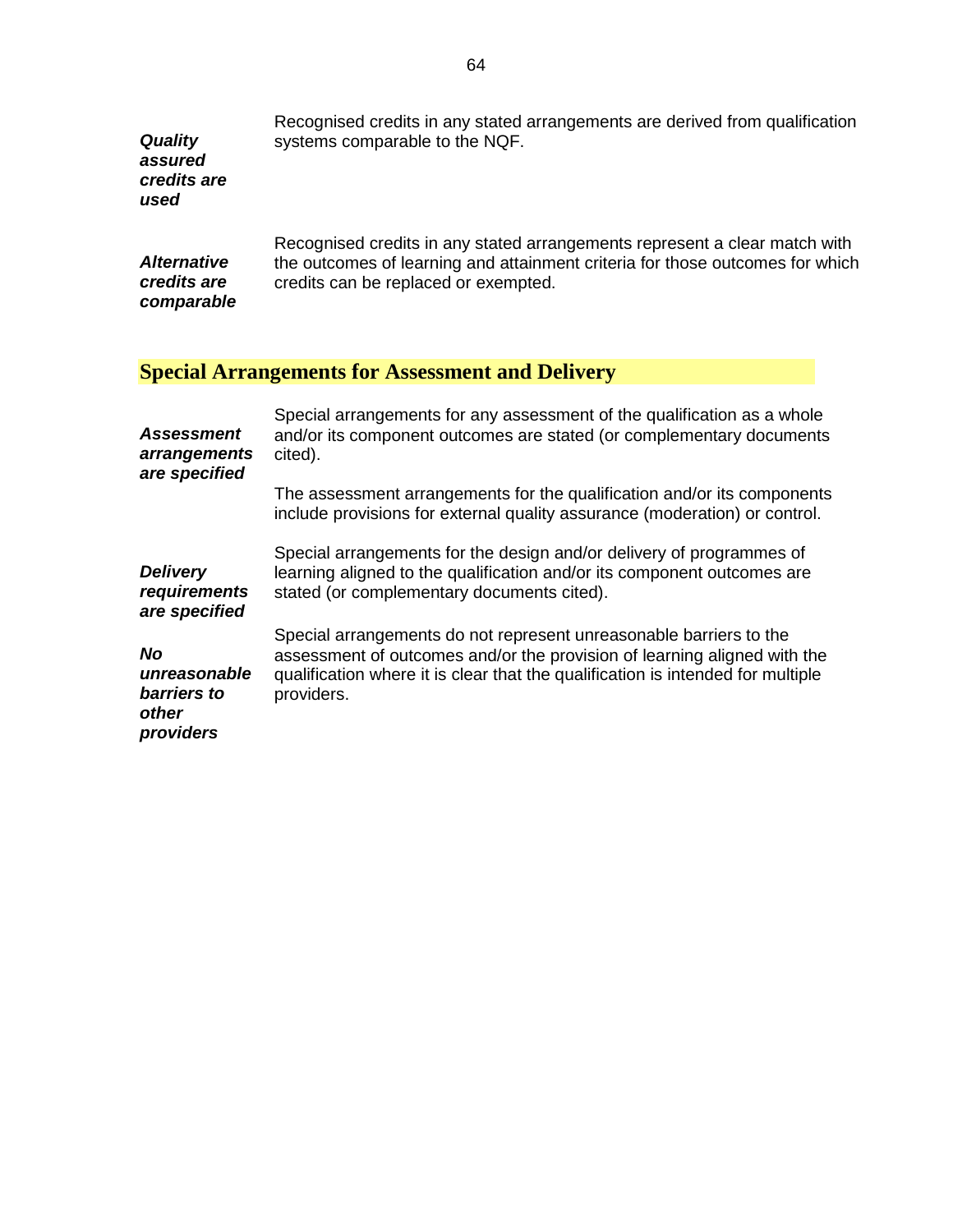**Current learners do not suffer disadvantage**  No learner is unreasonably disadvantaged by: • the replacement of an existing qualification by a new qualification • the review of a registered qualification and/or its registered components, or • the replacement or discontinuance of a NQF qualification. **Learner interests are protected**  Measures are taken to protect the interests of learners and are documented as transition arrangements. As a minimum, these arrangements show: • any time limits for the completion of existing learning programmes or pathways • any credit transfer arrangements • any credit exemption arrangements • an appeals mechanism, and

• how the arrangements shall be managed.

### **Reviews of Qualifications**

| <b>Regular</b><br>reviews                 | NQF qualifications are reviewed regularly. Reviews must, as a minimum,<br>take place at least every five years.                                                                                                                                                                                                                                                                                                                                                                                                             |
|-------------------------------------------|-----------------------------------------------------------------------------------------------------------------------------------------------------------------------------------------------------------------------------------------------------------------------------------------------------------------------------------------------------------------------------------------------------------------------------------------------------------------------------------------------------------------------------|
| <b>Quality</b><br>criteria must<br>be met | Reviewed qualifications must meet the same quality criteria as new<br>qualifications if they are to be re-registered.                                                                                                                                                                                                                                                                                                                                                                                                       |
| <b>Involvement</b><br>οf<br>stakeholders  | A review of a qualification must include consultation with relevant industry<br>persons and related stakeholders.                                                                                                                                                                                                                                                                                                                                                                                                           |
| <b>Review</b><br><b>Report</b><br>needed  | A Review Report for publication must accompany an application for the re-<br>registration of any qualification. The report must include:<br>reasons for the review or revision of the qualification(s)<br>a brief outline of who was involved in the review<br>a brief outline of how the review was conducted<br>$\bullet$<br>a summary of the main changes to the structure and/or requirements,<br>$\bullet$<br>and<br>a statement of any transition arrangements arising from the changes<br>made to any qualification. |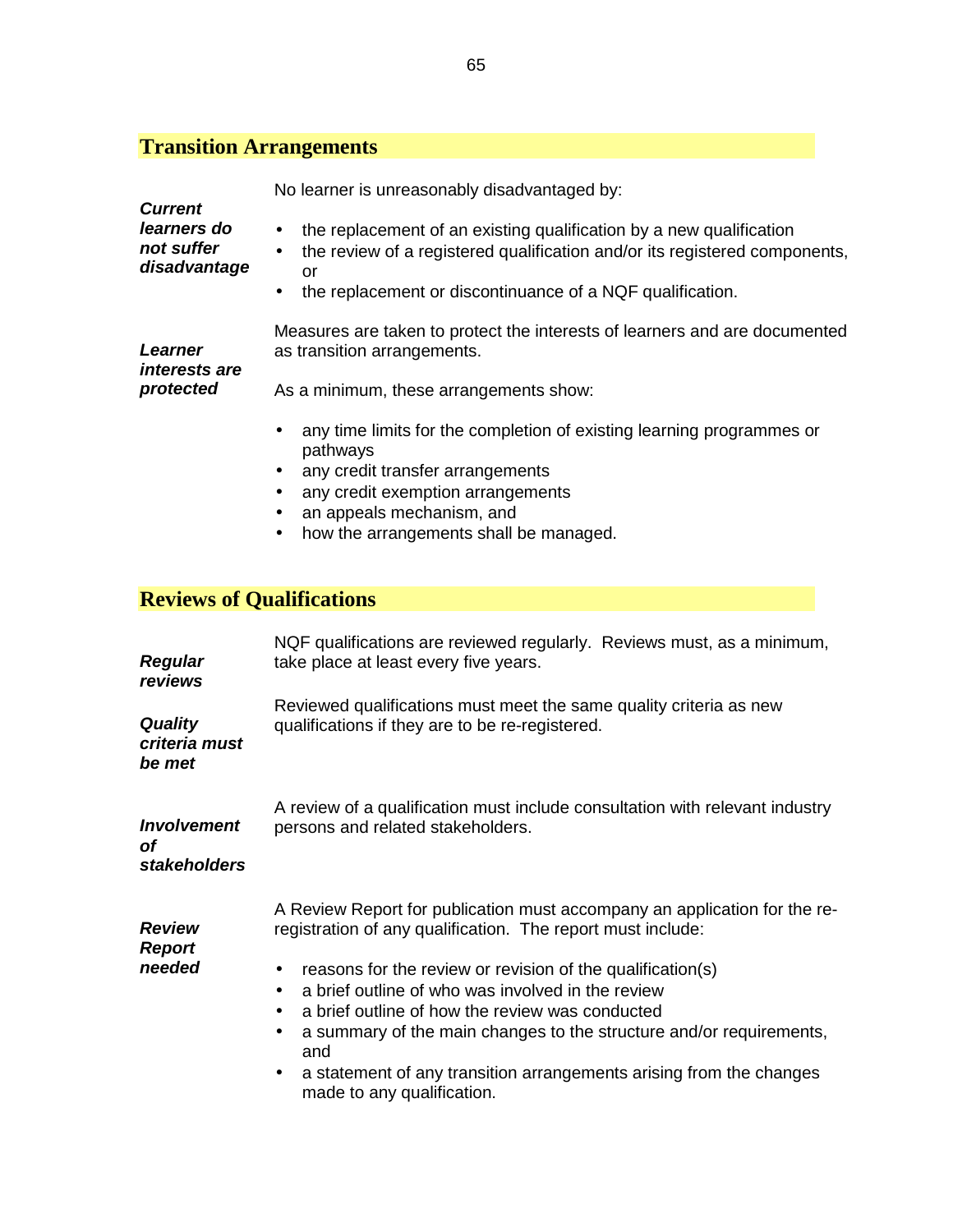### **Appendix A – Preferred Format for Qualification Documentation**

**(Note: Alternatives to this format must be discussed with the Namibia Qualifications Authority prior to submitting a qualification for registration)** 

| <b>Qualification Title</b> |     |  |
|----------------------------|-----|--|
| level of qualification:    |     |  |
| credit total:              |     |  |
| level 1 credits:           |     |  |
| level 2 credits:           |     |  |
| level 3 credits:           | etc |  |
| <b>OR</b>                  |     |  |

|                      | <b>Compulsory</b> | <b>Elective</b> |
|----------------------|-------------------|-----------------|
| level 1 credits:     |                   |                 |
| level 2 credits:     |                   |                 |
| level 3 credits: etc |                   |                 |
| minimum totals:      |                   |                 |

| registration date:     | Authority $>$ |  | <entered by="" namibia="" qualifications<="" th="" the=""></entered> |
|------------------------|---------------|--|----------------------------------------------------------------------|
| scheduled review date: | Authority $>$ |  | <entered by="" namibia="" qualifications<="" th="" the=""></entered> |

**body responsible for the qualification:**

**other bodies whose unit standards are included in the qualification:** 

### **1 purpose**

 <include summary of rationale, relationships with other qualifications, entry restrictions (if any), etc.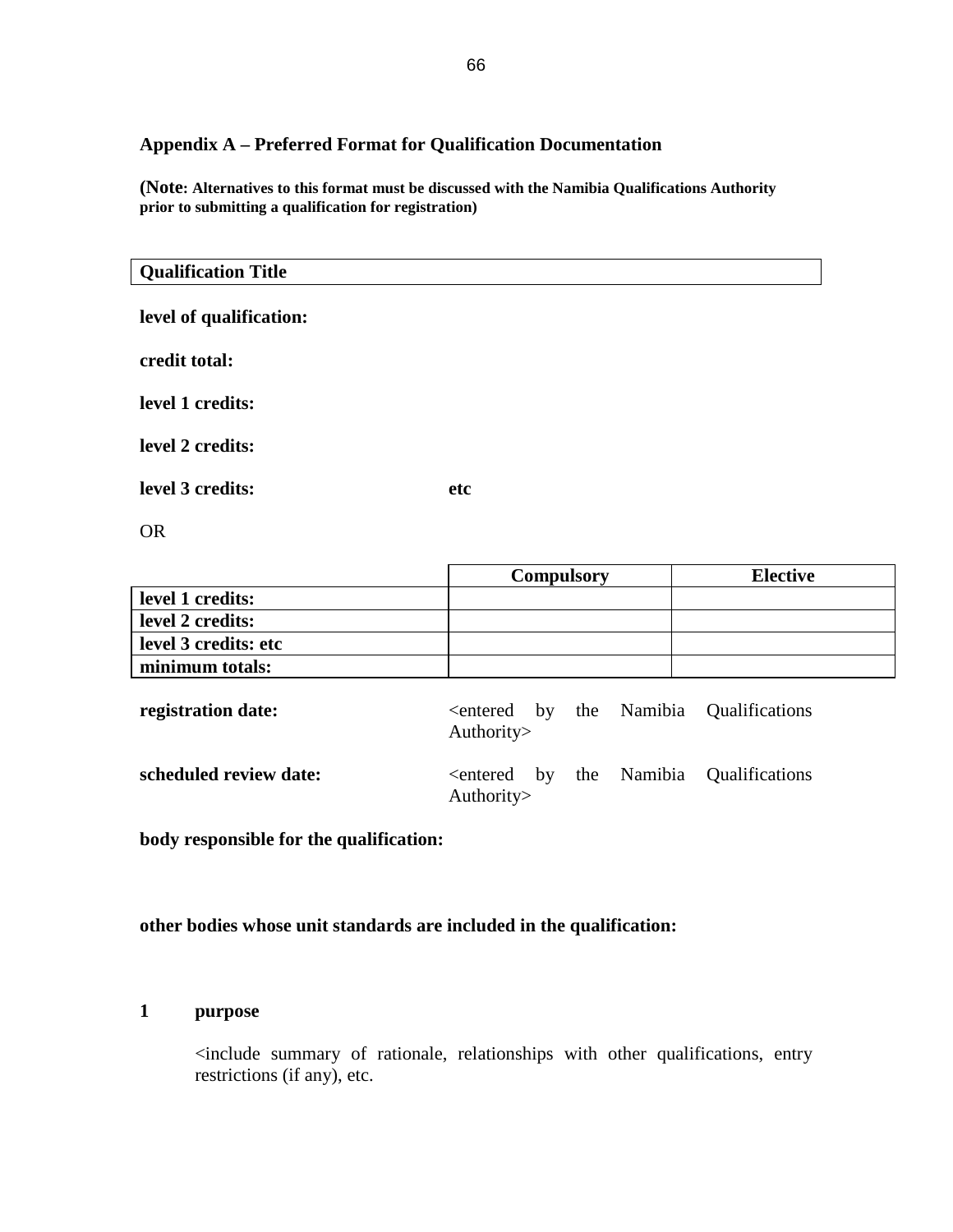#### **outcome for whole qualification**

Holders of this qualification are able to:

### **2 regulations for the qualification**

### **2.1 summary of qualification requirements**

 This qualification will be awarded to people credited with a minimum of *nn* credits, and who have met the requirements of  $\lt$ the compulsory and elective sections>.

### **2.2 detailed qualification requirements**

#### **Compulsory**

*All the unit standards listed below are required.*

 FIELD: Subfield: domain:

| Unit No. | Unit Standard Title | Level | Credit |
|----------|---------------------|-------|--------|
|          |                     |       |        |

#### FIELD:

 Subfield: domain:

| Unit No. | Unit Standard Title | Level | $\Gamma$ redit |
|----------|---------------------|-------|----------------|
|          |                     |       |                |

### **Elective**

*A minimum of 10 credits is required from the following unit standards.*

FIELD: Subfield: domain:

| Unit No. | Unit Standard Title | Level | Credit |
|----------|---------------------|-------|--------|
|          |                     |       |        |

#### *AND/OR*

*A minimum of 10 credits is required from the following domains.*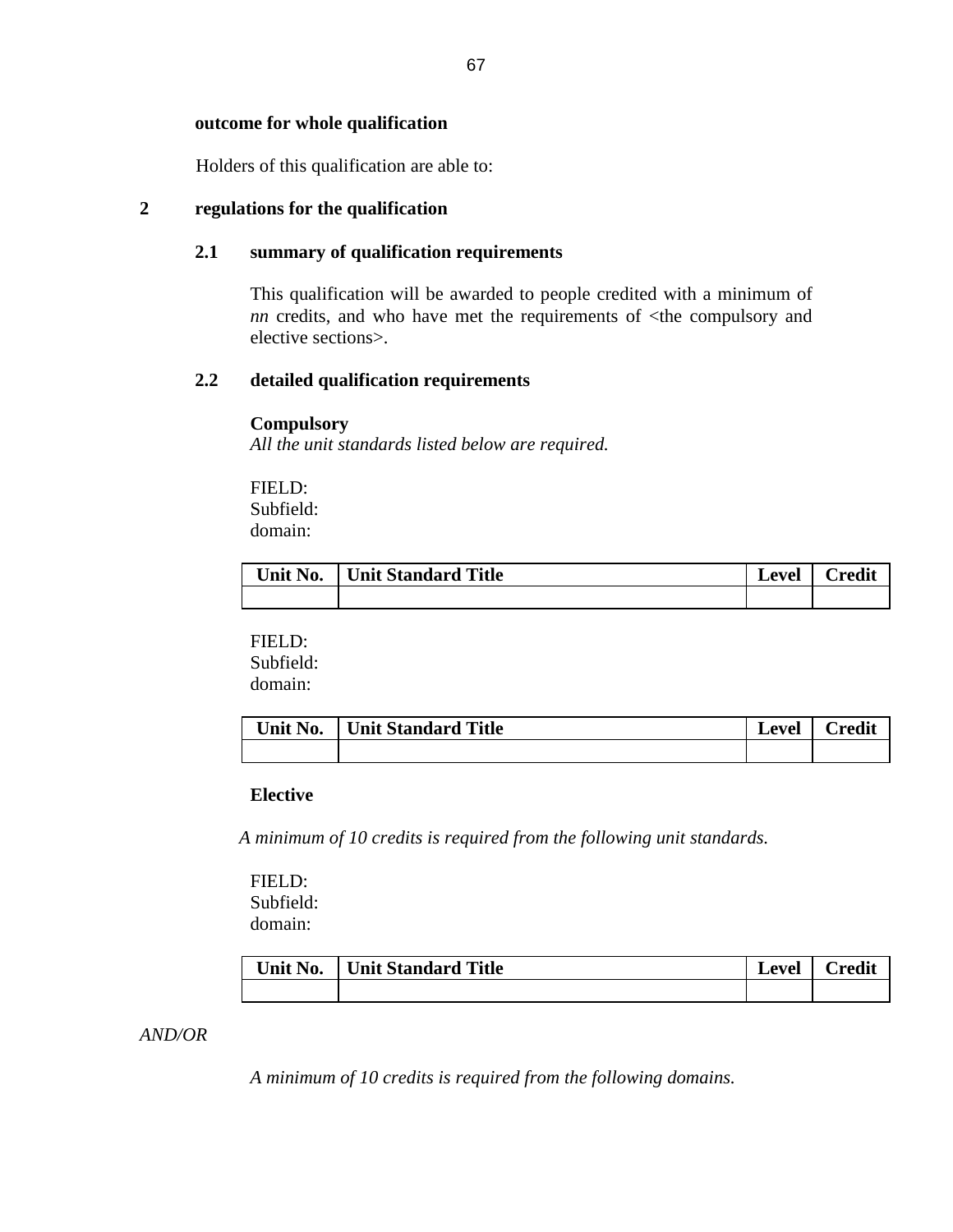| FIELD:          |               |
|-----------------|---------------|
| <b>Subfield</b> | <b>Domain</b> |
|                 |               |
|                 |               |

### *AND/OR*

 *A minimum of 10 credits is required from the following sub-fields.* 

| <b>FIELD</b> | <b>Subfield</b> |
|--------------|-----------------|
|              |                 |
|              |                 |

### **3 Credit recognition and transfer arrangements**

<insert any formal arrangements for credit transfer from other qualifications>.

### **4 Special Arrangements**

 <insert any special assessment arrangements and quality assurance requirements> <insert any special delivery requirements>

### **4 transition arrangements**

#### **4.1 non National Qualifications Framework transition**

<insert arrangements where an 'old' qualification is being replaced by one being registered on the NQF >.

#### **5.2 National Qualifications Framework transition**

### **Version ?**

This qualification was updated and issued as version ? in MMMM yyyyy.

<insert text describing major changes and accommodations. Standard text for unit standards-expressed qualifications would be:

 This qualification contains unit standards that are replacements of earlier unit standards. For the purposes of this qualification people who have gained credit for any of the expiring unit standards will be exempt from the requirement to gain credit for the replacement unit standard.

| <b>Expiring unit standards</b> | <b>Replacement unit standards</b> |
|--------------------------------|-----------------------------------|
| 1984                           | 18336 or 18337                    |
| 4099                           | 4098 and 11552                    |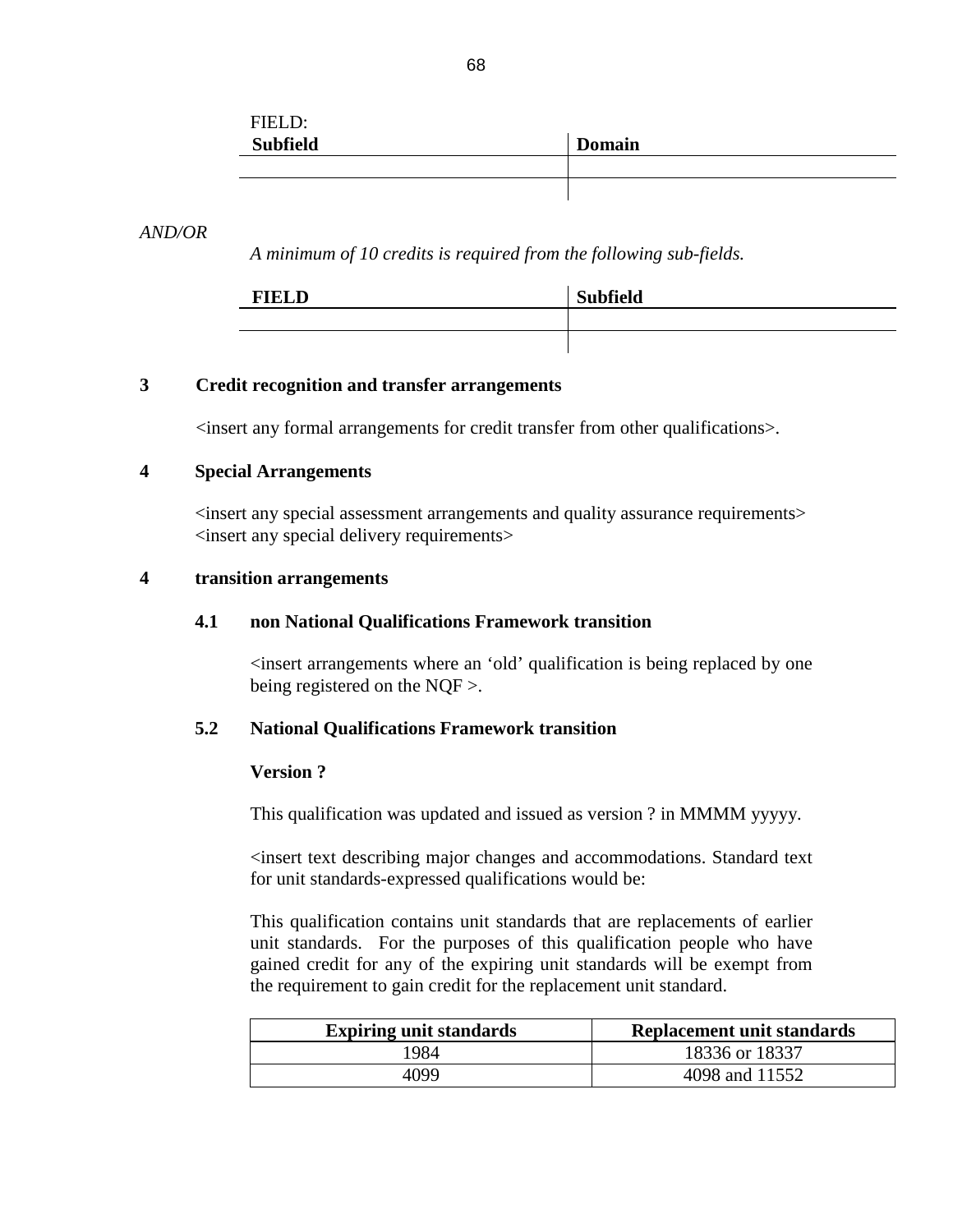Any version of a unit standard contained within this qualification which retains its original unit standard identification number will continue to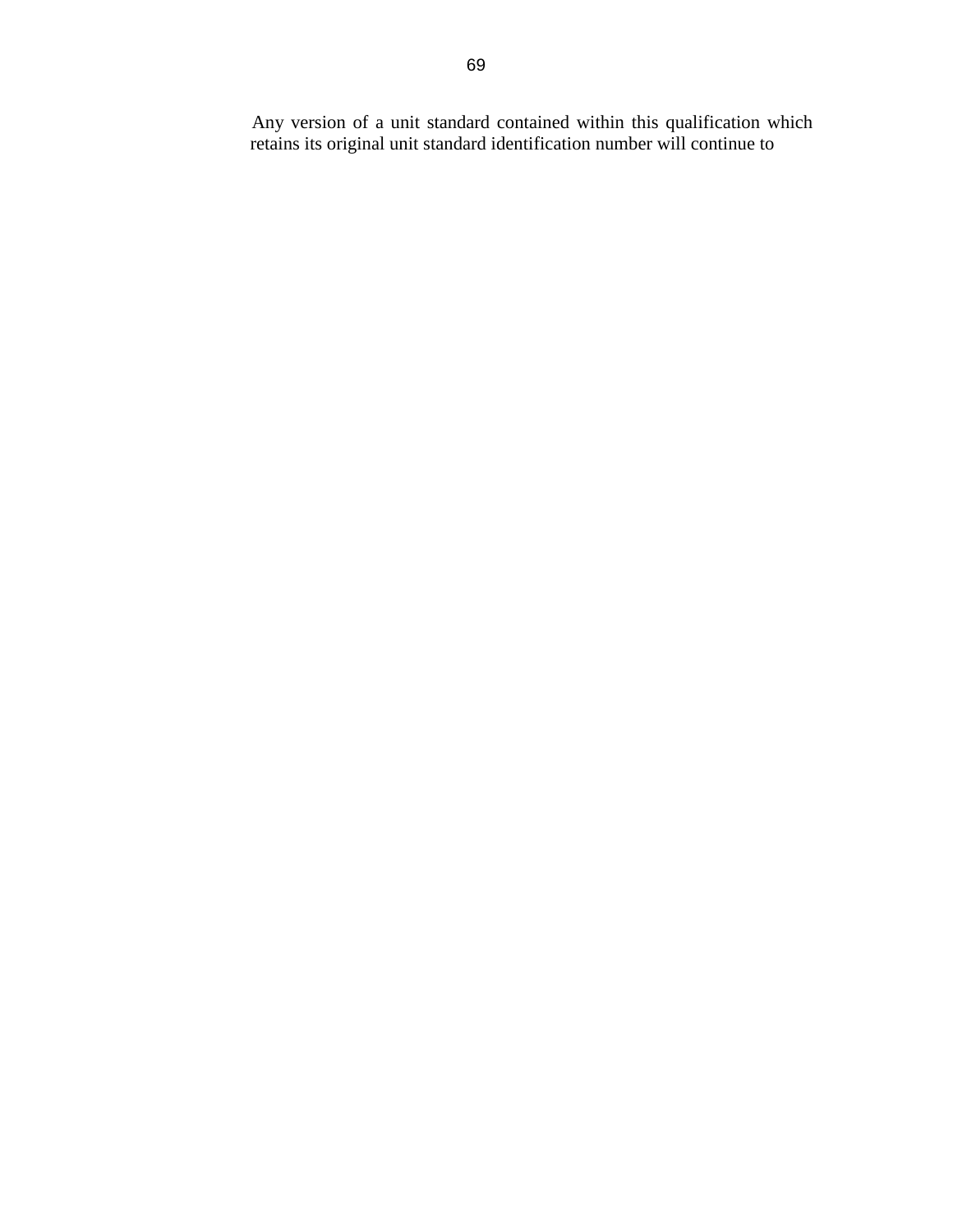## **Appendix B – Credit Values**

| <b>Use of credits</b>               | A common feature of qualification systems being developed in many<br>countries is the use of an accepted mechanism that recognises the<br>quantum of learning attained or contained in a qualification. This<br>mechanism acts as a form of currency in that it is the medium of exchange<br>when learners transfer their attainment from one qualification to another<br>under 'credit' transfer arrangements. The credits act as forms of tokens or<br>coupons. Collect enough of the right sort of coupons, and you will be<br>awarded a qualification. |
|-------------------------------------|------------------------------------------------------------------------------------------------------------------------------------------------------------------------------------------------------------------------------------------------------------------------------------------------------------------------------------------------------------------------------------------------------------------------------------------------------------------------------------------------------------------------------------------------------------|
|                                     | The mechanism of credit also acts a store of value, enabling consistent<br>comparisons of qualifications and outcomes of learning that appear similar.                                                                                                                                                                                                                                                                                                                                                                                                     |
| Value of a<br>credit                | There is growing acceptance of an international credit value where one<br>credit represents about 10 hours of notional learning time.                                                                                                                                                                                                                                                                                                                                                                                                                      |
| <b>Learning time</b><br>defined     | Learning time is not a measure of delivery time. It is an estimation of the<br>time it takes a learner typical of the cohort who would normally seek a<br>particular award (a qualification or unit standard) to achieve the<br>performance requirements for that award.                                                                                                                                                                                                                                                                                   |
|                                     | Attainment is generally taken to mean an ability to consistently meet the<br>stated requirements in repeated performances – not the first time they<br>achieve the requirements.                                                                                                                                                                                                                                                                                                                                                                           |
| Scope of<br>learning                | Learning time should include all relevant learning activities that contribute<br>to the attainment of the outcomes of learning. Such activities could<br>include:                                                                                                                                                                                                                                                                                                                                                                                          |
|                                     | Formal, directed learning including classes, training sessions,<br>$\bullet$<br>coaching, seminars and tutorials<br>Practical work in laboratories or at other locations<br>٠<br>Information retrieval, eg from libraries or through the Web<br>٠<br>Self-directed study, such as private study, revision, remedial work<br>٠<br>Work-based activities that lead to formal assessment<br>Practice – gaining, applying and refining skills<br>Undertaking all forms of assessment, and<br>Counselling, mentoring, reflection.                               |
| <b>Learning time</b><br>is notional | Learning time is notional as it is not linked to any one individual learner. A<br>learner who achieves the required performances in more time than<br>anticipated for the 'average learner' will not receive more credits - they will<br>only receive that number of credits deemed appropriate by the qualification<br>developer or national standard setter. Similarly, a learner who achieves<br>the requirements in less time than the average learner will not be awarded<br>less credit – they will receive the stated credits.                      |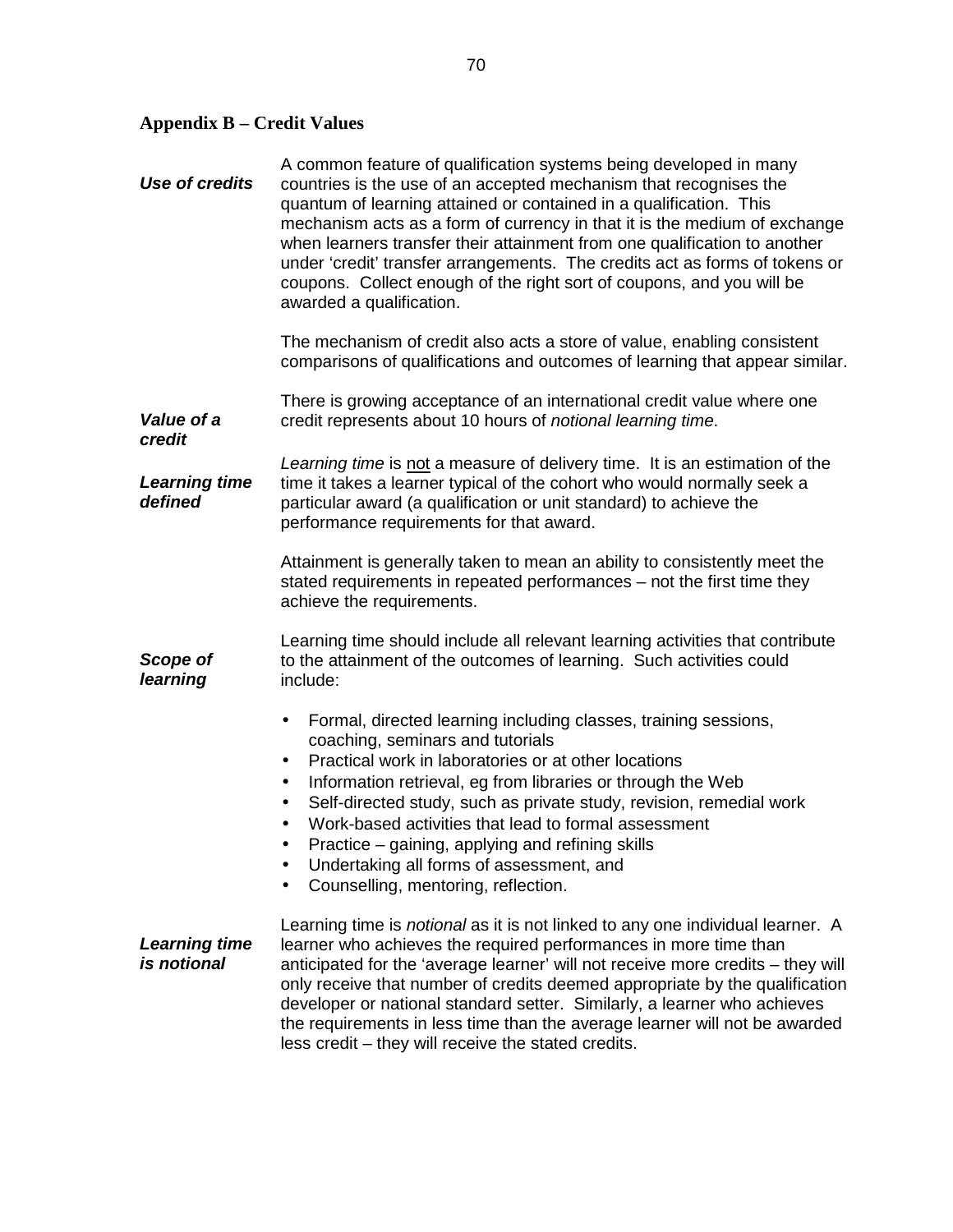## **Criteria for the Registration of Unit Standards on the National Qualifications Framework in Namibia**

#### **Introduction**

**Legislative setting for this document**  The Namibian Qualifications Authority Act No 29 of 1996 requires the Namibia Qualifications Authority to establish a National Qualifications Framework (section 3 (a)). The Act also requires the Namibia Qualifications Authority (NQA), amongst other objects, to:

- set the occupational standards for any occupation, job, post, or position in any career structure;
- set the curriculum standards required for achieving the occupational standards;
- promote the development of, and to analyse, benchmarks of acceptable performance norms for any occupation, job, or position;
- evaluate and recognise competencies learnt outside of formal learning;
- advise any person, body, institution, organisation or interest group on matters pertaining to qualifications and national standards for qualifications; and
- be a forum for matters pertaining to qualifications.

**Legislative definition of occupational standards** 

In the NQA Act, 'occupational standards' are defined as "a statement by the NQA describing the competencies required to fulfil the duties of an occupation, job, post, or position, and the criteria to be used to determine that such competencies have been achieved".

**Alignment with unit standards** 

Since the promulgation of the Act, statements of required outcomes (competencies) and their associated performance criteria have now assumed a new nomenclature<sup>2</sup> - the term 'unit standard' is now used to refer to such standards.

<sup>&</sup>lt;sup>2</sup> There will be some qualifications registered on the NQF that represent the requirements of an occupation, job, post, or position that will not be represented as unit standards-based qualifications. These 'portal' qualifications will only be awarded once all requirements have been met. The requirements cannot be awarded separately and independently. It is a NQF requirement that such qualifications clearly express the outcomes to be achieved and the criteria that will represent performance that represent the 'attainment standard'. Thus, 'occupational standards' may be interpreted as being either *unit standards* and/or *national qualifications*.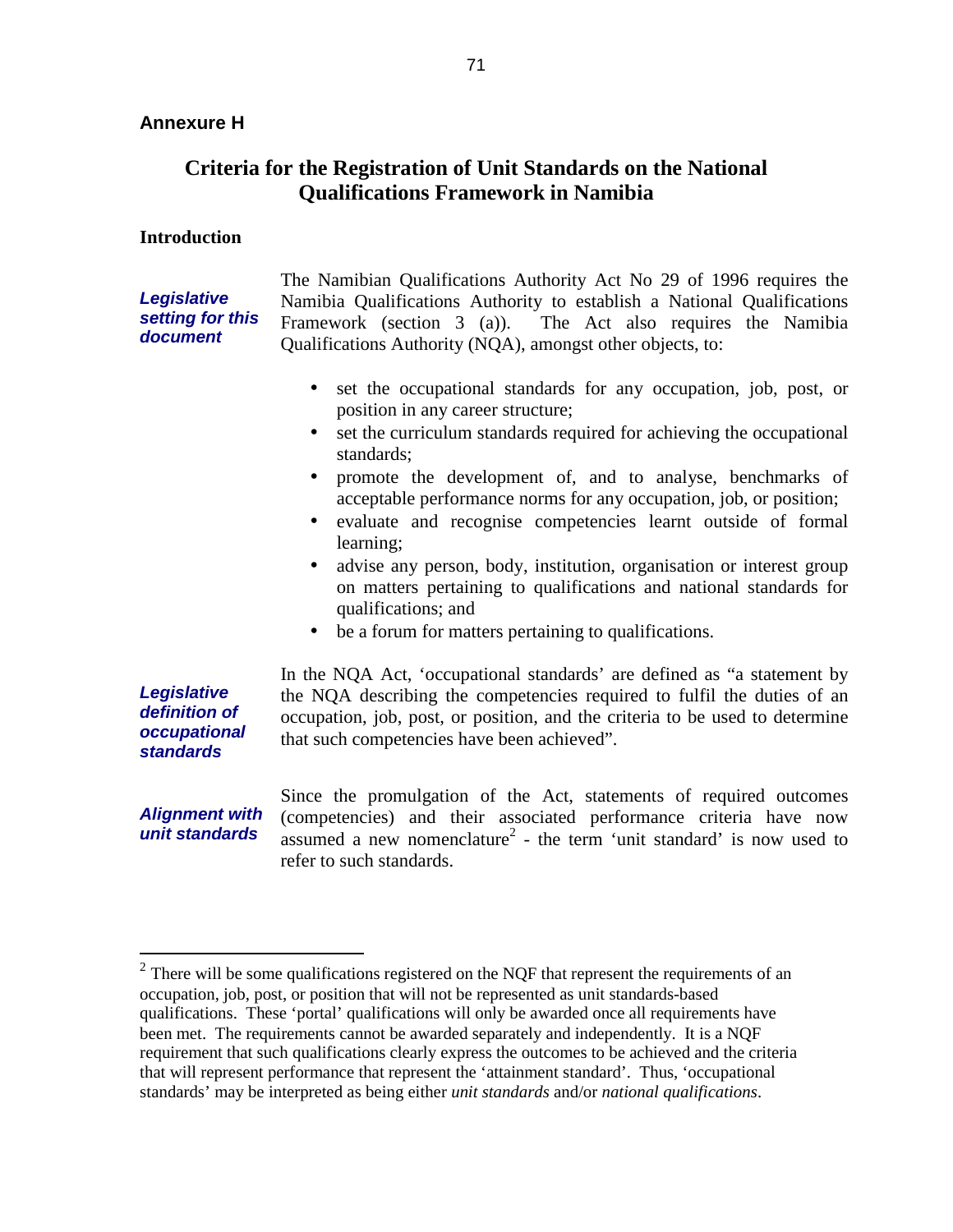**Evolving legislative definition of curriculum standard** 

The NQA Act defines 'curriculum standards' as "a statement by the NQA describing a course of study leading to a qualification". Since 1996, there have been considerable advances in understandings of 'qualification frameworks' and accreditation practices related to such frameworks:

- the emergent concept of outcomes of learning and assessment based on standards linked to such outcomes of learning. Emphasis now falls on the statement and quality assurance of the outcomes of education and training, often with a greater emphasis than on the inputs to education and training services;
- the grant of accreditation is increasingly focussed on organisational quality management systems that generate good courses rather than approving each separate course.

**Shift to include outcomes and**  A consequence of the above trends has been a reduction in the specification of national curriculum documents and/or prescribed learning activities for particular qualifications – rather, the emphasis on outcomes has led to the specification of the *unit standards* for a particular national qualification.

**Specification of national arrangements** 

**inputs** 

Where the registration of any qualification on the NQF is intended to be accessible by more than one institution there is a need for workable and realistic statements of:

- a) Specific details of any accreditation-related requirements contributing to the consistency of the inputs to learning; and
- b) Mechanisms to ensure consistency in assessment and assessment decisions – contributing to the reported outcomes of learning across all institutions being comparable.

**A new interpretation of curriculum standards** 

documentation of (a) and (b) above. These supporting and specific quality assurance requirements must be submitted at the time any unit standard or qualification is submitted for registration on the NQF.

The term 'curriculum standards' can now be interpreted as being the

**Alignment with the Act** 

Where occupational standards are accompanied by the specification of national accreditation and assessment requirements (curriculum standards), the result will be a 'national standard' as defined in the Act.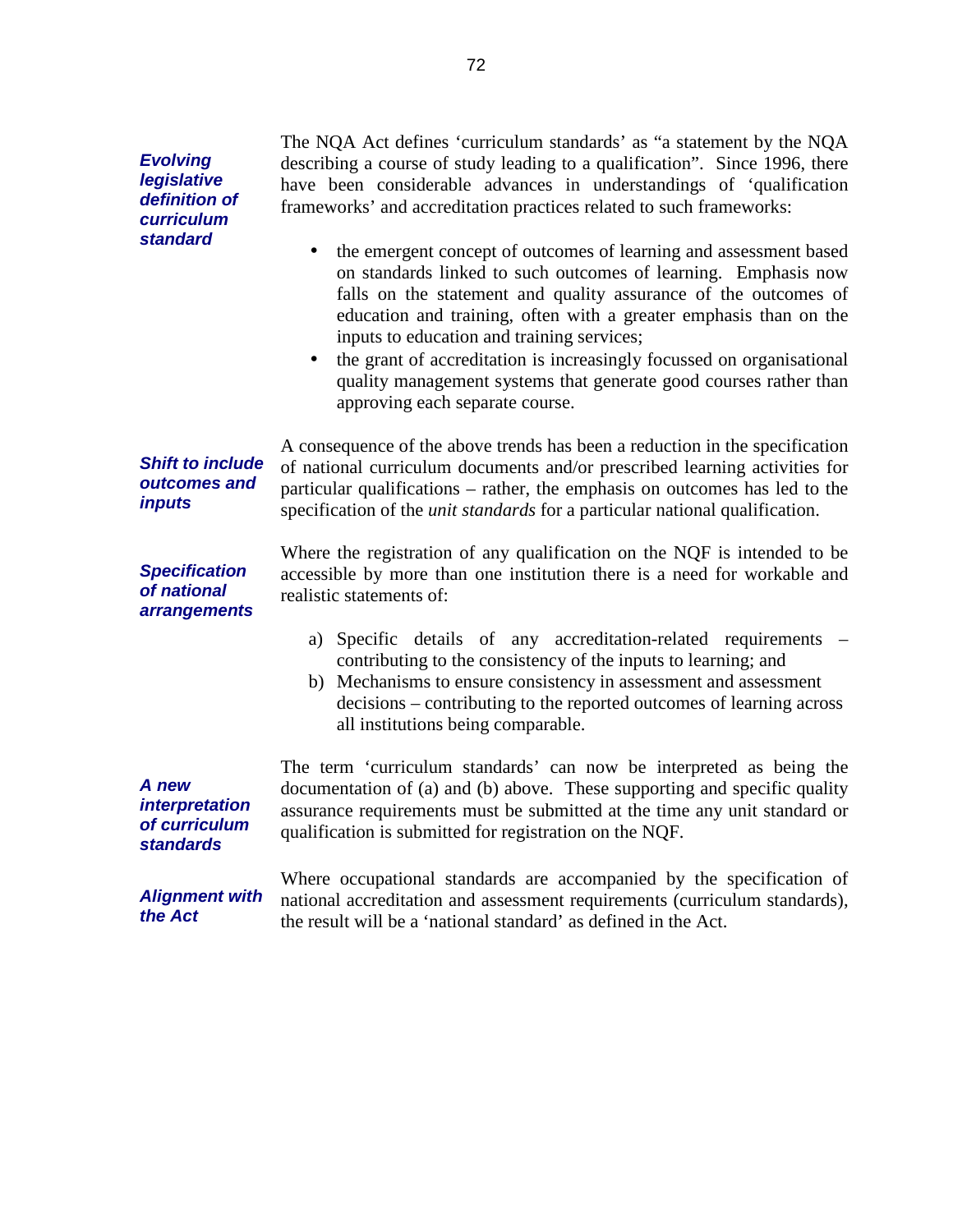#### **Use of this Document**

| Use by<br><b>Standard</b><br><b>Setters</b> | This document details the quality criteria to be met for the registration of<br><i>unit standards</i> on the National Qualifications Framework. National groups<br>wishing to develop unit standards should use these criteria to ensure that<br>the unit standards submitted by them are of registerable quality. |
|---------------------------------------------|--------------------------------------------------------------------------------------------------------------------------------------------------------------------------------------------------------------------------------------------------------------------------------------------------------------------|
| <b>Commence-</b><br>ment                    | These Criteria for the Registration of Unit Standards on the National<br>Qualifications Framework in Namibia were approved by the Council of the<br>NOA on 14 April 2005.                                                                                                                                          |

#### **The uses of Unit Standards**

### **Registered components of qualifications**

**An award given through the NQF** 

Unit standards are registered components of national qualifications. Each represents an outcome of learning and/or a work activity that is a significant part of what a qualification certificates. Unit standards state:

- $\blacksquare$  the outcome(s) of learning and/or work activity needing to be formally assessed;
- the proof of performance a candidate must produce and/or demonstrate if they are to receive formal recognition of their knowledge and skills;
- $\blacksquare$  the quality of this required evidence, representing what national stakeholders consider being acceptable performance;
- the context, parameters and limitations to and/or of any required performance;
- references to quality assurance systems that support the unit standard as a description of the standard of performance needed for certification.

Unit standards represent an 'award', signifying that a person has been formally assessed and has attained a nationally agreed standard of performance. They are registered on the National Qualifications Framework (NQF) to enable national recording of their being attained. People are able to receive national recognition for both their whole qualification and what they specifically did to receive the qualification. Should someone not complete a whole qualification, they will gain recognition for the outcomes of learning and/or work activities that they are able to perform.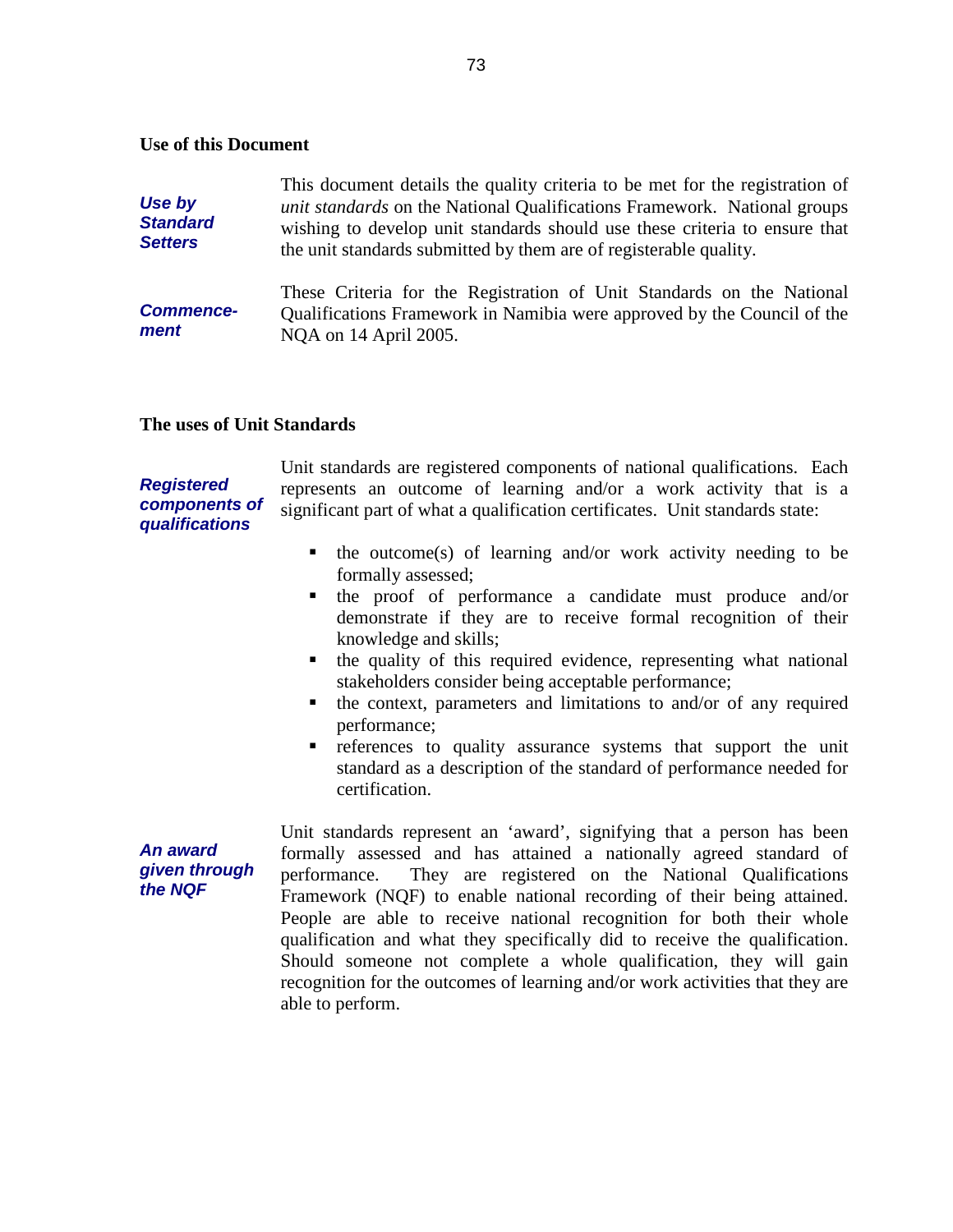**Basis of assessment decisions**  Unit standards provide the basis for the design of assessment activities and the making of assessment decisions. The intended audience are informed assessors – skilled assessors with knowledge, or access to specialist knowledge in the subject area being assessed - and candidates who have completed relevant learning and who wish to self-assess their readiness for formal assessment. **Inform learning programmes**  Unit standards are not directly used in the delivery of learning or training. As they describe performance required by national stakeholder groups, unit standards can be used to inform the design of learning and training programmes and activities.

#### **Groups submitting Unit Standards**

**Responsibility of industry or profession**  Developing unit standards is an activity that sits firmly as a responsibility of the industry or profession that requires national performance benchmarks for certification. The NQA is able to assist through the provision of technical advice and guidance – but it does not have the subject matter expertise to set national standards on behalf of different sectors.

**National representation**  Groups submitting unit standards must represent and/or gain the support of national stakeholder interests. Such interests will generally be employers, employee organisations, education and training providers relevant to the sector, professional or registration associations and bodies, and relevant government departments and agencies.

> As the unit standards must reflect 'industry' requirements, representation from employer or professional association groups should be predominant.

**National unit standard setting bodies or "steering groups"** 

In most cases, the development of unit standards will be prompted and overseen or managed by a national body recognised by the NQA. As well as management of standard setting processes each national body will ensure that all unit standards developed for their sphere of responsibility reflect national requirements and remain fit to meet current and future employment trends within the sector.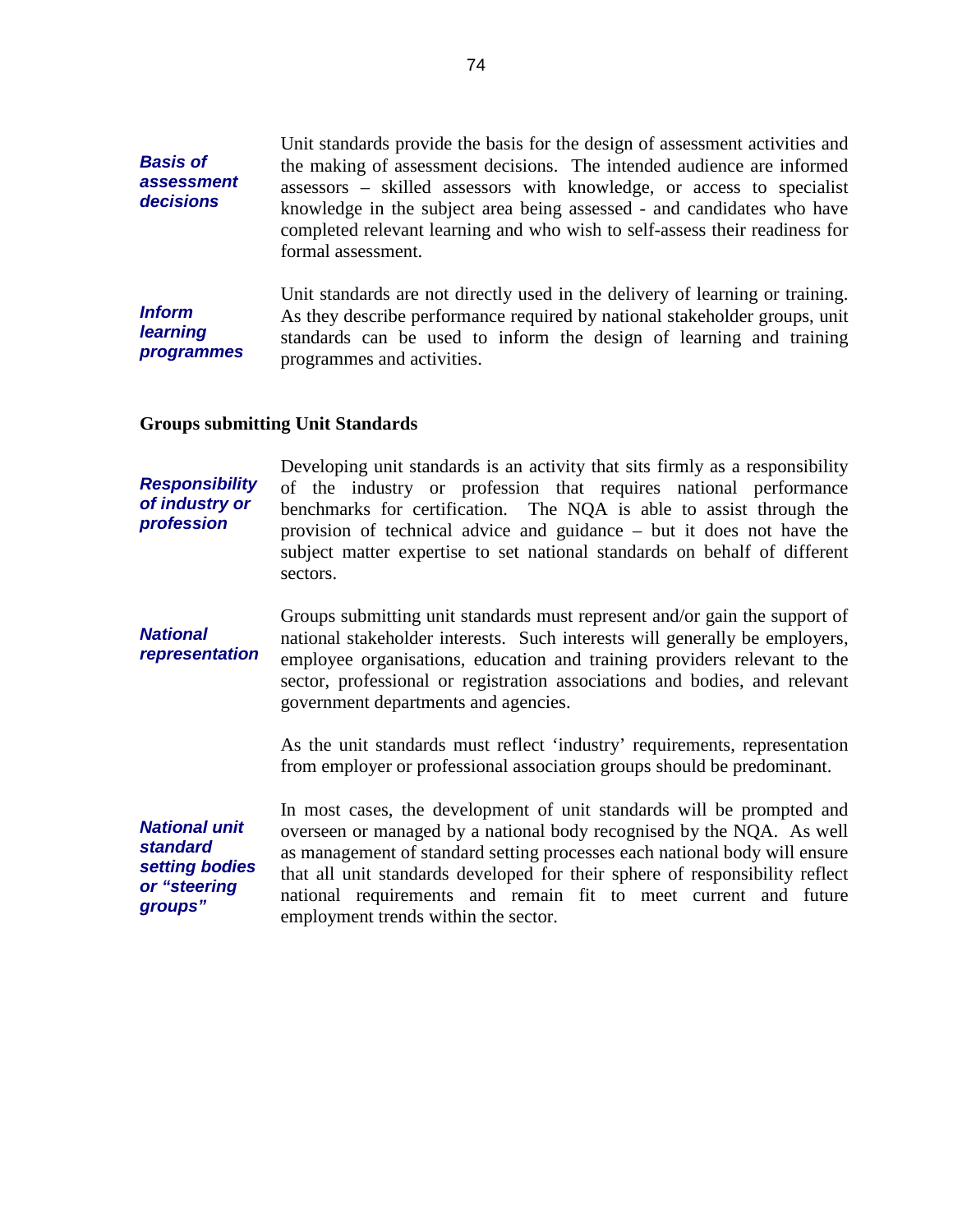**Roles of national bodies or steering groups** 

There are a number of functions which the NQA may require of national bodies in relation to qualification development and the setting of standards. The NQA will likely expect each body to:

- a. identify qualification and career progressions within the specified sphere of competence for the particular body;
- b. co-ordinate national qualification design and unit standards generation by fit-for-purpose bodies;
- c. co-ordinate broad stakeholder consultation;
- d. recommend national qualifications and unit standards for registration on the NQF;
- e. co-ordinate the supply of sector experts to participate in accreditation and quality audit actions;
- f. co-ordinate the development and availability of national assessment arrangements and any curriculum guidance;
- g. collaborate with other national standard setting bodies on matters of mutual interest;
- h. liaise with provider organisations within their sphere of competence to inform and become aware of new or emerging matters;
- i. promote the utilisation of NQF structures and systems within their sphere of competence, and encouraging the uptake of the NQF qualifications and unit standards by whatever means is appropriate;
- j. provide policy advice and comment to the NQA on matters pertaining to qualifications and the quality of the provision of associated programmes and courses;
- k. provide information to the NQA on labour market and skills trends and issues that could be relevant to qualifications and the quality of education and training courses and programmes.

Bodies promoting and overseeing the development of unit standards should ideally be made up of people who:

**Membership of national bodies or steering groups** 

- **represent those stakeholders and parties who should be represented** as they have interest in national standards;
- have credibility within the sector they have wide acceptance as being able to represent and reflect the needs of the sector;
- have a broad understanding of the current and future skill needs and employment trends in their sector – they have a strategic vision of and for their sector;
- can source, point to, acquire and/or guide others to the means to achieve the objects of the national group;
- have a sound understanding of the BIG PICTURE how the NQF and the quality assurance arrangements interact and relate to their sector needs;
- have energy, commitment and passion towards the enhancement of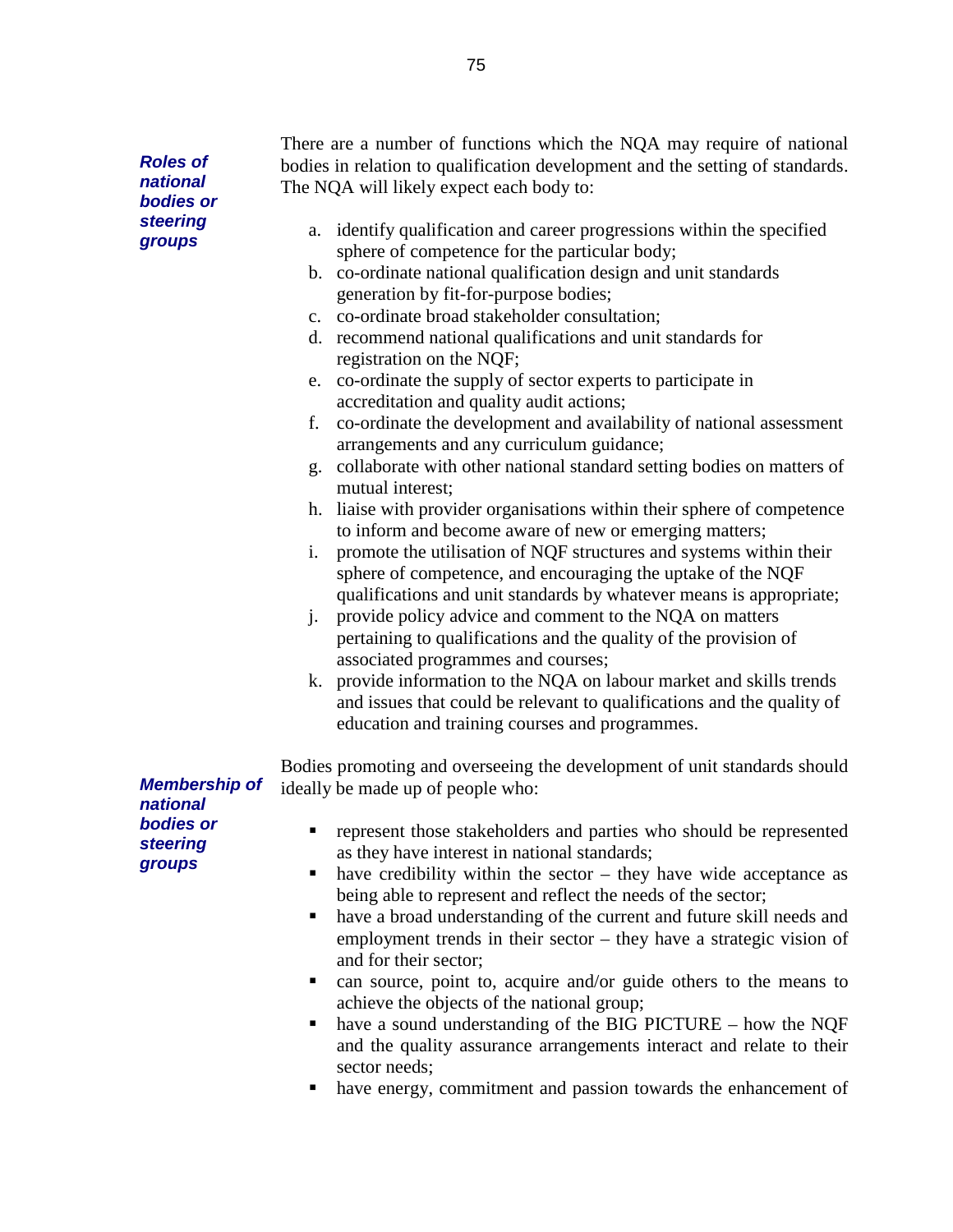|                                                                                                         | the quality of the human resources, both current and future, in their<br>sector and who want to see change and enhancement happen;<br>have the confidence and competence to make decisions and "sign-<br>٠<br>off" the unit standards as being what their sector needs and wants.                                                                                                                                                                                                                                                                                                                                                                                                                            |
|---------------------------------------------------------------------------------------------------------|--------------------------------------------------------------------------------------------------------------------------------------------------------------------------------------------------------------------------------------------------------------------------------------------------------------------------------------------------------------------------------------------------------------------------------------------------------------------------------------------------------------------------------------------------------------------------------------------------------------------------------------------------------------------------------------------------------------|
| <b>Recognition of</b>                                                                                   | The NQA will recognise bodies capable of submitting unit standards if:                                                                                                                                                                                                                                                                                                                                                                                                                                                                                                                                                                                                                                       |
| national<br>bodies or<br><b>steering</b><br>groups                                                      | 1) They are readily acknowledged as having standing in the economic<br>sector and/or discipline area, such standing being indicated by any<br>or all of the following:                                                                                                                                                                                                                                                                                                                                                                                                                                                                                                                                       |
|                                                                                                         | a legislative authority to act within the sphere of competence,<br>a.<br>perhaps in a governance, registration or other regulatory role;<br>an electoral system for representation that includes principal<br>b.<br>participants in the sector and/or discipline area;<br>c. the existence of sufficient evidence that the group is a<br>reflection of, or has the potential to reflect, the interests of<br>significant stakeholders (particularly workers and/or learners;<br>employers, professional bodies, educators and trainers, and the<br>state) in qualifications and unit standards setting;<br>d. the group is purposely convened by the NQA to develop unit<br>standards for a particular area. |
|                                                                                                         | 2) The group has or access to sufficient and sustainable means to co-<br>ordinate qualification and unit standard setting, consultation and<br>endorsement;                                                                                                                                                                                                                                                                                                                                                                                                                                                                                                                                                  |
|                                                                                                         | 3) The group has or access to sufficient and sustainable means to co-<br>ordinate and facilitate quality assurance of assessment and<br>participation in accreditation.                                                                                                                                                                                                                                                                                                                                                                                                                                                                                                                                      |
|                                                                                                         | The NQA may extend its recognition to bodies in three ways:                                                                                                                                                                                                                                                                                                                                                                                                                                                                                                                                                                                                                                                  |
| <b>Conferring</b><br>recognition to<br>national<br><b>bodies</b> or<br><b>steering</b><br><b>groups</b> | proactively recognise existing bodies and invite them to accept<br>1.<br>the roles associated with unit standard development and<br>implementation;<br>accept and consider letters of application from bodies seeking<br>2.<br>such recognition; and/or<br>3.<br>imply recognition through the registration of<br>national<br>qualifications and unit standards from such bodies.                                                                                                                                                                                                                                                                                                                            |
|                                                                                                         | Recognition shall be demonstrated by formal letter to the body concerned<br>and publicly through the updated publication of a list of Recognised<br>National Bodies on the NQA website and/or other media.                                                                                                                                                                                                                                                                                                                                                                                                                                                                                                   |

76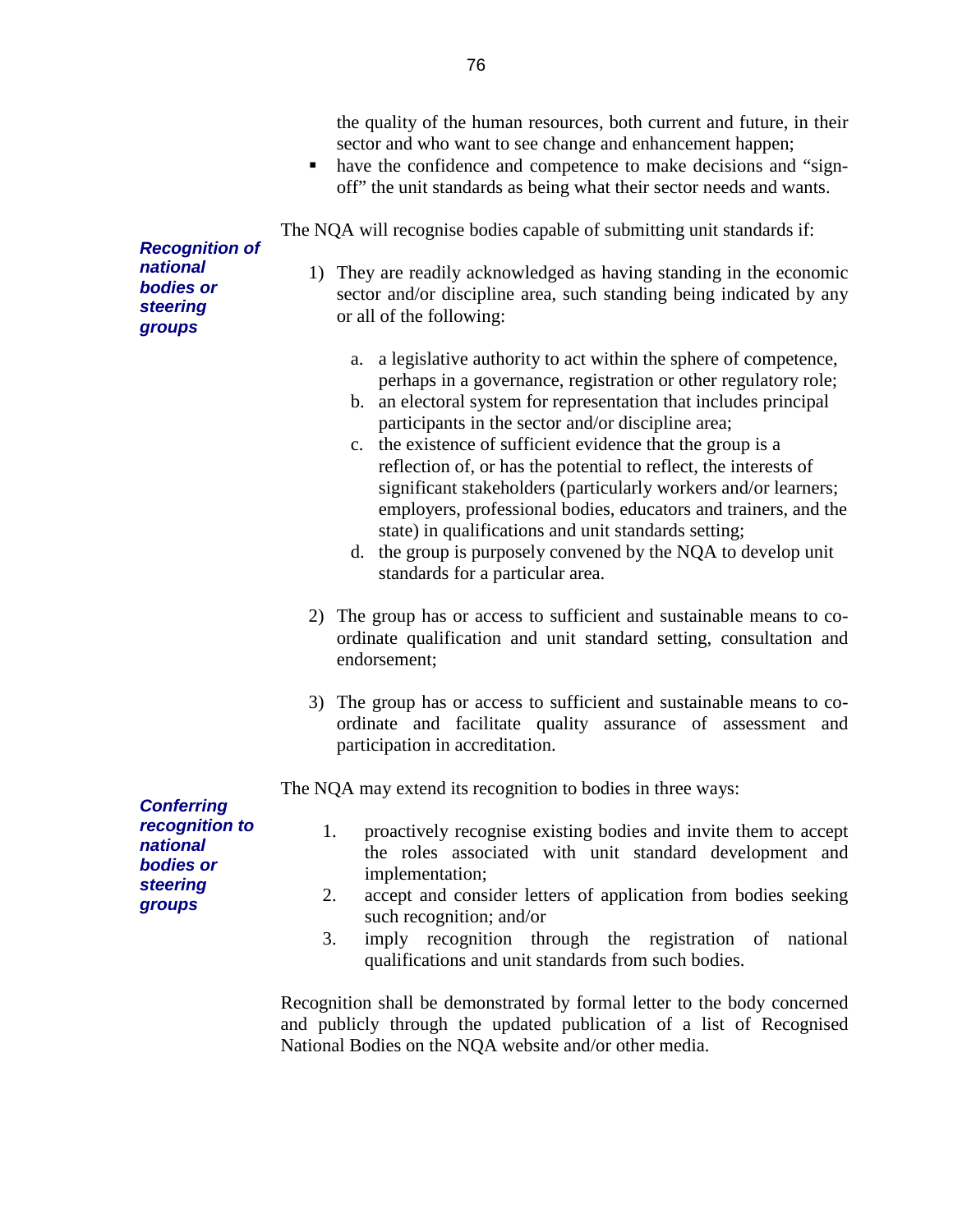#### **Consultation**  National consultation is a requirement for the registration of unit standards. This is to ensure that the unit standards reflect and have the general endorsement of all relevant stakeholder interests. Groups submitting unit standards will need to present a list of identified stakeholder interests, how these were included in the development and/or endorsement process, and provide assurances that the views of these interested parties had been taken into account in the development of the unit standards.

## **General Quality Requirements**

| <b>Broad</b><br>principles<br>apply               | To become registered, unit standards must fit within the broad principles of<br>the National Qualifications Framework (NQF) and any regulations made in<br>relation to awards placed on the Framework.                                                                                                                                                                                                                                                                                                                                                                                                                                                                                                                                                                                                                                                                                                                                                                                                       |  |  |  |
|---------------------------------------------------|--------------------------------------------------------------------------------------------------------------------------------------------------------------------------------------------------------------------------------------------------------------------------------------------------------------------------------------------------------------------------------------------------------------------------------------------------------------------------------------------------------------------------------------------------------------------------------------------------------------------------------------------------------------------------------------------------------------------------------------------------------------------------------------------------------------------------------------------------------------------------------------------------------------------------------------------------------------------------------------------------------------|--|--|--|
| <b>Access to</b><br>learning and<br>certification | Awards on the NQF must encourage people into education and training.<br>Access to having knowledge and skill nationally recognised should be<br>made as easy as possible without compromising the national credibility of<br>the award.                                                                                                                                                                                                                                                                                                                                                                                                                                                                                                                                                                                                                                                                                                                                                                      |  |  |  |
| <b>Relevance</b>                                  | Unit standards registered on the NQF must reflect outcomes of learning<br>and/or work activities that are relevant and appropriate to the Namibian<br>context.                                                                                                                                                                                                                                                                                                                                                                                                                                                                                                                                                                                                                                                                                                                                                                                                                                               |  |  |  |
| <b>International</b><br>comparability             | Unit standards registered on the NQF must demonstrate internationally<br>regarded characteristics of 'good' qualifications or awards.<br>These<br>characteristics include:                                                                                                                                                                                                                                                                                                                                                                                                                                                                                                                                                                                                                                                                                                                                                                                                                                   |  |  |  |
|                                                   | there is a clear purpose $-$ the qualification contributes to the national<br>٠<br>economic, social, technological, and cultural goals and objectives and<br>represents meaningful attainment for learners and employers, and has<br>been endorsed as such by relevant stakeholders (see Specific<br>Requirements – Rationale and Appendix A);<br>• the expression of outcomes of learning and/or work performance that<br>are achievable, manageable, coherent, assessable, and consistent with<br>sound assessment practice;<br>internal coherence – the composition and contents of the qualification<br>п<br>must be simply stated, make sense, and clearly relate to the purpose;<br>the recognition of broad, transferable and generic skills as well as<br>٠<br>requirements specific to an occupation or profession;<br>the provision of clear entry and exit points for learners and successful<br>п<br>'graduates';<br>the specification of any quality assurance requirements in relation to<br>п |  |  |  |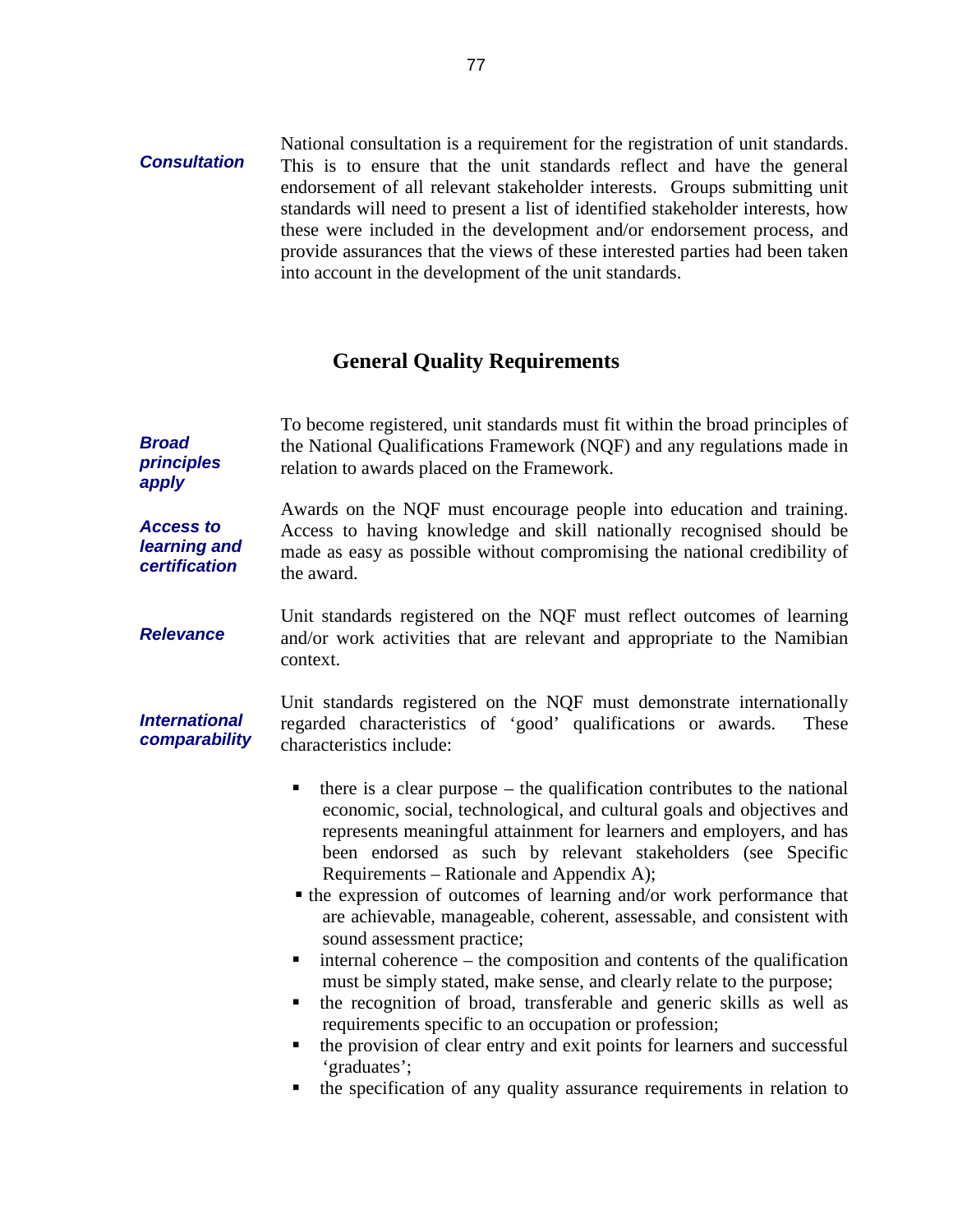|                                              | assessment and the development of programmes and courses;<br>the provision of information about relationships with other awards;<br>٠<br>and<br>the clear and open documentation of the above, and statements about<br>п<br>what learners must do to attain the qualification.                                                                           |
|----------------------------------------------|----------------------------------------------------------------------------------------------------------------------------------------------------------------------------------------------------------------------------------------------------------------------------------------------------------------------------------------------------------|
| <b>No</b><br>unreasonable<br><b>barriers</b> | The requirements of each unit standard must not prevent someone from<br>seeking assessment because of their gender, ethnic origin, special needs,<br>location, or because of unreasonable cost.                                                                                                                                                          |
| <b>Registrable</b><br>quality                | Unit standards submitted for registration must be of 'registrable' quality.<br>They must comply fully with the General and Specific Requirements for<br>unit standards specified by the Namibia Qualifications Authority.                                                                                                                                |
| <b>Publishable</b><br>quality                | Unit standards submitted for registration must be of publishable quality -<br>free from spelling, punctuation, and grammatical errors, consistent in their<br>expression, and meet any specified formatting requirements (refer<br>Appendix A).                                                                                                          |
| <b>Fit for purpose</b>                       | Unit standards must be fit for purpose. Periodic reviews of each unit<br>standard will ensure that this is so. The normal registration period is three<br>years for new unit standards and five years for reviewed ones, although<br>variations on these times are possible.                                                                             |
| Language                                     | Unit standards shall be prepared in the English language. Where expertise<br>is available, and accessibility will be enhanced as a result, the unit<br>standards may also be published in another language in common usage in<br>Namibia. Any translation must not, however, diminish the requirements or<br>standards expressed in the English version. |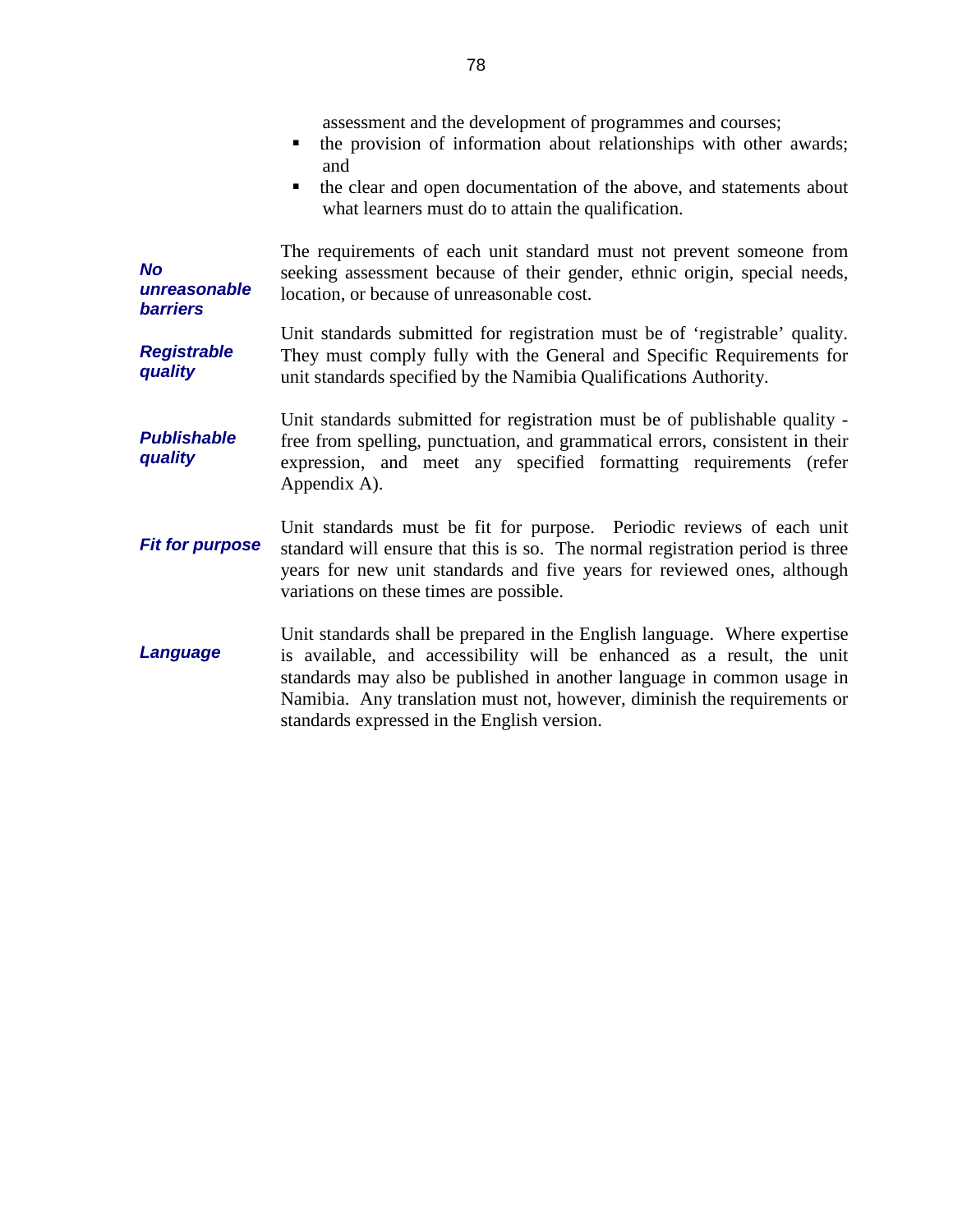# **Specific Quality Requirements**

| <b>Rationale</b>                                                                                      |                                                                                                                                                                                                                                                                                                                                                                                                                                                                                                                                                                                                                                                                                                                                                                                                           |  |  |  |
|-------------------------------------------------------------------------------------------------------|-----------------------------------------------------------------------------------------------------------------------------------------------------------------------------------------------------------------------------------------------------------------------------------------------------------------------------------------------------------------------------------------------------------------------------------------------------------------------------------------------------------------------------------------------------------------------------------------------------------------------------------------------------------------------------------------------------------------------------------------------------------------------------------------------------------|--|--|--|
| <b>Clear purpose</b>                                                                                  | Unit standards submitted for registration must have a clear and meaningful<br>purpose. The rationale for a unit standard or batch(s) of unit standards<br>must be documented.                                                                                                                                                                                                                                                                                                                                                                                                                                                                                                                                                                                                                             |  |  |  |
| <b>Coverage of</b><br>rationale<br>document<br><b>Attainment of</b><br>statements in<br>the rationale | The rationale must contain the following:<br>statement of aims and objectives, including:<br>a.<br>contribution to national economic, social, cultural<br>i.<br>and/or technological goals;<br>contribution to the quality and coherence of<br>ii.<br>education and/or training in Namibia;<br>identification of target candidates for the unit<br>iii.<br>standards;<br>evidence of demand for the unit standards (and any associated<br>$\mathbf{b}$ .<br>qualifications);<br>evidence of consultation with and confirmed support from key,<br>$C_{\bullet}$<br>national employment and/or interest groups.<br>The attainment of goals, objectives and targets stated in the rationale will<br>be evaluated as part of the quality assurance processes in the re-registration<br>of the unit standards. |  |  |  |
| <b>Titles</b>                                                                                         |                                                                                                                                                                                                                                                                                                                                                                                                                                                                                                                                                                                                                                                                                                                                                                                                           |  |  |  |
| <b>Describe</b><br>outcomes                                                                           | The title of a unit standard accurately and concisely describes an outcome<br>of learning and/or work activity that needs to be achieved and formally<br>recognised for a specific purpose.                                                                                                                                                                                                                                                                                                                                                                                                                                                                                                                                                                                                               |  |  |  |
| <b>Quality</b><br>features                                                                            | Titles must:<br>• describe a meaningful outcome attributable to an individual;<br>• be unique – the wording must be different from any other unit standard;<br>• be precise descriptions and not mislead or over-represent the abilities of<br>the person holding credits for the unit standard;<br>• be written as a Verb in the active voice, noun, and conditions and/or<br>context consistent with the classification category in which the unit<br>standard is located;<br>• not include items from the Range in which performance of the Title<br>may be demonstrated.                                                                                                                                                                                                                              |  |  |  |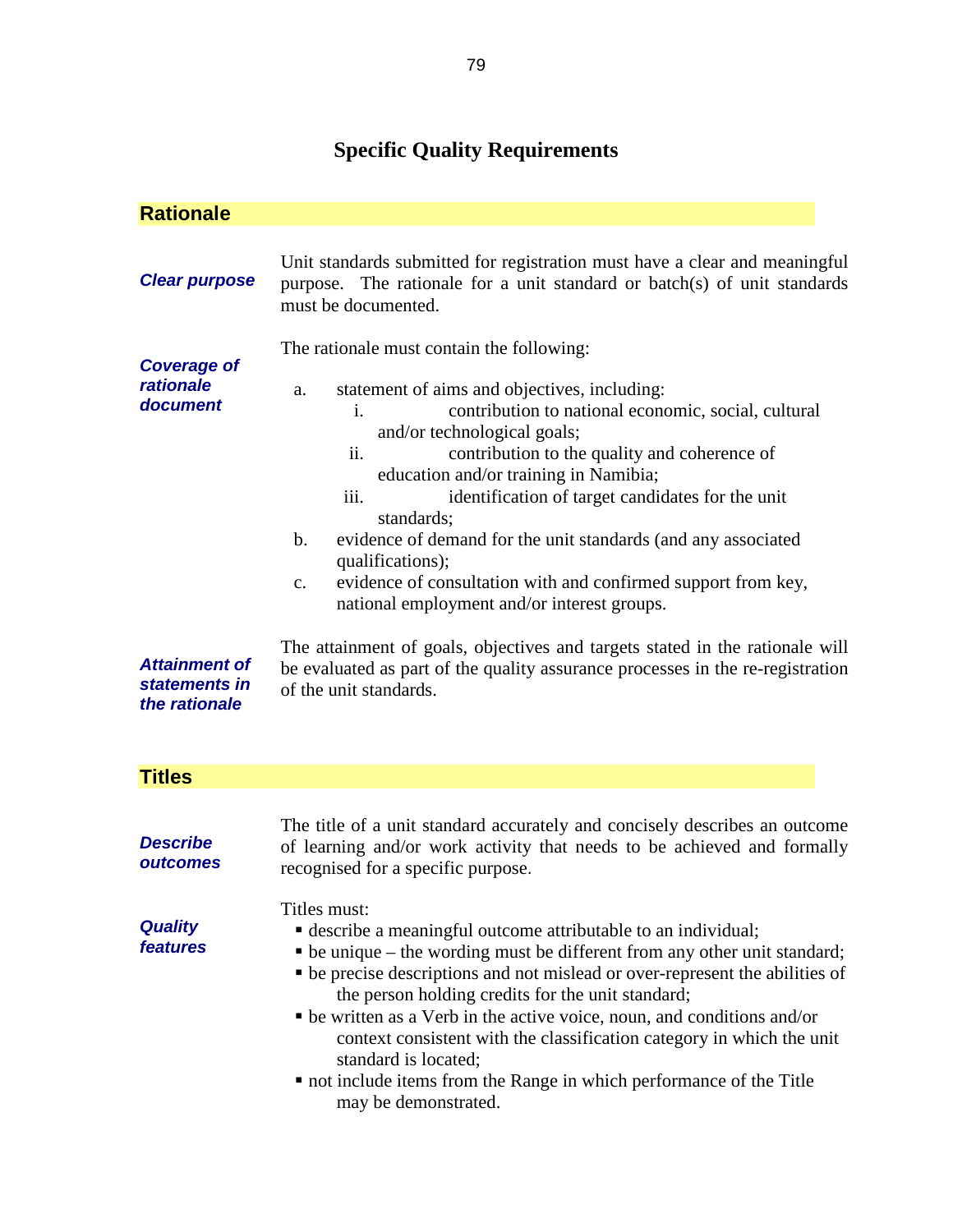**Titles listed**  A full list of titles (grouped according to [proposed] classification category) and levels must be provided at the time of submission of the unit standards for registration.

#### **Elements**

**Break titles into meaningful or manageable outcomes** 

Elements break the outcome of learning and/or work activity that will be formally recognised into sub outcomes that assist in explaining the title. When put together, the elements equate with the outcome of learning and/or work activity described in the title. Elements may also make assessment of the title outcome more manageable and valid.

In single element unit standards the element and the title must be the same.

**Single elements same as titles** 

Element(s) must:

- **Quality features**
- **represent outcomes of learning and/or work activities that are** demonstrable and assessable;
- $\blacksquare$  be in a format similar to the title Verb in the active voice, noun;
- expand on, and be consistent with, the title;
- be clear and unambiguous, using language which has meaning for those people who will use the unit standard;
- not be optional.

## **Performance Criteria**

**Statements of performance for certification** 

Performance criteria describe the evidence that must be considered in making an assessment decision. How well this evidence must be demonstrated is also stated. Collectively, the performance criteria represent what national stakeholders consider is an informed assessment decision that an element has been achieved.

Performance criteria must:

- **•** be expressions of evidence. They are not written as assessment tasks or instructions to assessors about the way to conduct assessment;
- **The state is informative guidance to assessors and candidates as to what** evidence is required;
- provide sufficient detail for valid and consistent assessment decisions to be made;
- collectively indicate the level or quality of performance required;
- **•** refer to essential activities and/or results related to the outcome being assessed;

**Quality features**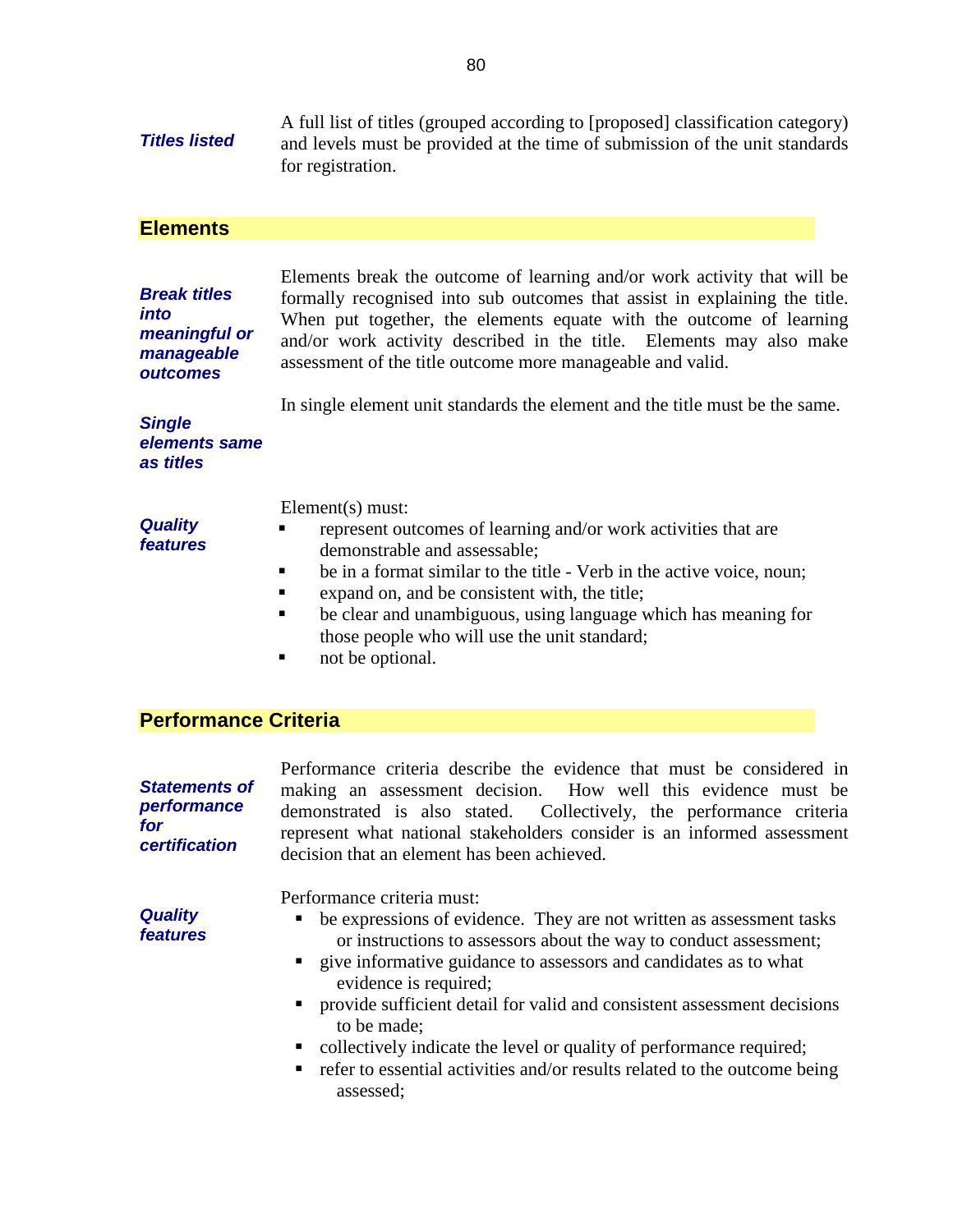|                                                 | not introduce new aspects of performance which are not implied by<br>п<br>the element.                                                                                                                                                                                                                                                   |  |  |  |  |
|-------------------------------------------------|------------------------------------------------------------------------------------------------------------------------------------------------------------------------------------------------------------------------------------------------------------------------------------------------------------------------------------------|--|--|--|--|
| <b>Style of</b><br>expression                   | There is no requirement that performance criteria be limited to single<br>sentences.                                                                                                                                                                                                                                                     |  |  |  |  |
|                                                 | Where the desired quality of evidence is better expressed in ways other<br>than the written word, developers of unit standards are invited to contact<br>the Namibia Qualifications Authority to discuss the feasibility of using<br>alternative forms of expression.                                                                    |  |  |  |  |
| Range                                           |                                                                                                                                                                                                                                                                                                                                          |  |  |  |  |
|                                                 |                                                                                                                                                                                                                                                                                                                                          |  |  |  |  |
| <b>Breadth of</b><br>performance<br>or evidence | Range statements indicate the breadth or limits of performance contexts<br>applicable to any element or the title. Range statements are limited to the<br>outcomes of learning and/or work activity being assessed (the titles or<br>elements).                                                                                          |  |  |  |  |
| <b>Quality</b><br>features                      | Range statements must:<br>be written in the Special Notes section if they apply to all elements of<br>ш<br>the unit standard;<br>be written immediately below the relevant element or incorporated<br>п<br>into the element text;<br>clearly distinguish the items that must be considered and the nature of<br>٠<br>such consideration. |  |  |  |  |
| <b>Special Notes</b>                            |                                                                                                                                                                                                                                                                                                                                          |  |  |  |  |
|                                                 | Special Notes may be used to:                                                                                                                                                                                                                                                                                                            |  |  |  |  |
| <b>Enhancing</b>                                | a. provide additional information that may assist in the interpretation                                                                                                                                                                                                                                                                  |  |  |  |  |
| clarity and<br>understanding                    | of the unit standard;                                                                                                                                                                                                                                                                                                                    |  |  |  |  |
| <b>of</b>                                       | give useful assessment and required evidence guidance to learners<br>$\mathbf b$ .<br>and assessors;                                                                                                                                                                                                                                     |  |  |  |  |
| performance<br><b>standards</b>                 | indicate any pre-requisite or co-requisite unit standards where the<br>c.<br>holding of such prior credits is essential for such reasons as health                                                                                                                                                                                       |  |  |  |  |
|                                                 | and safety (and not merely reflect attainment progression)<br>provide definitions of any specialist terms or words being used in a<br>d.<br>special context;                                                                                                                                                                             |  |  |  |  |

e. refer to other documentation that could also assist in defining the quality of candidate performance required, such as legislation, codes of practice, national curriculum statements, and texts.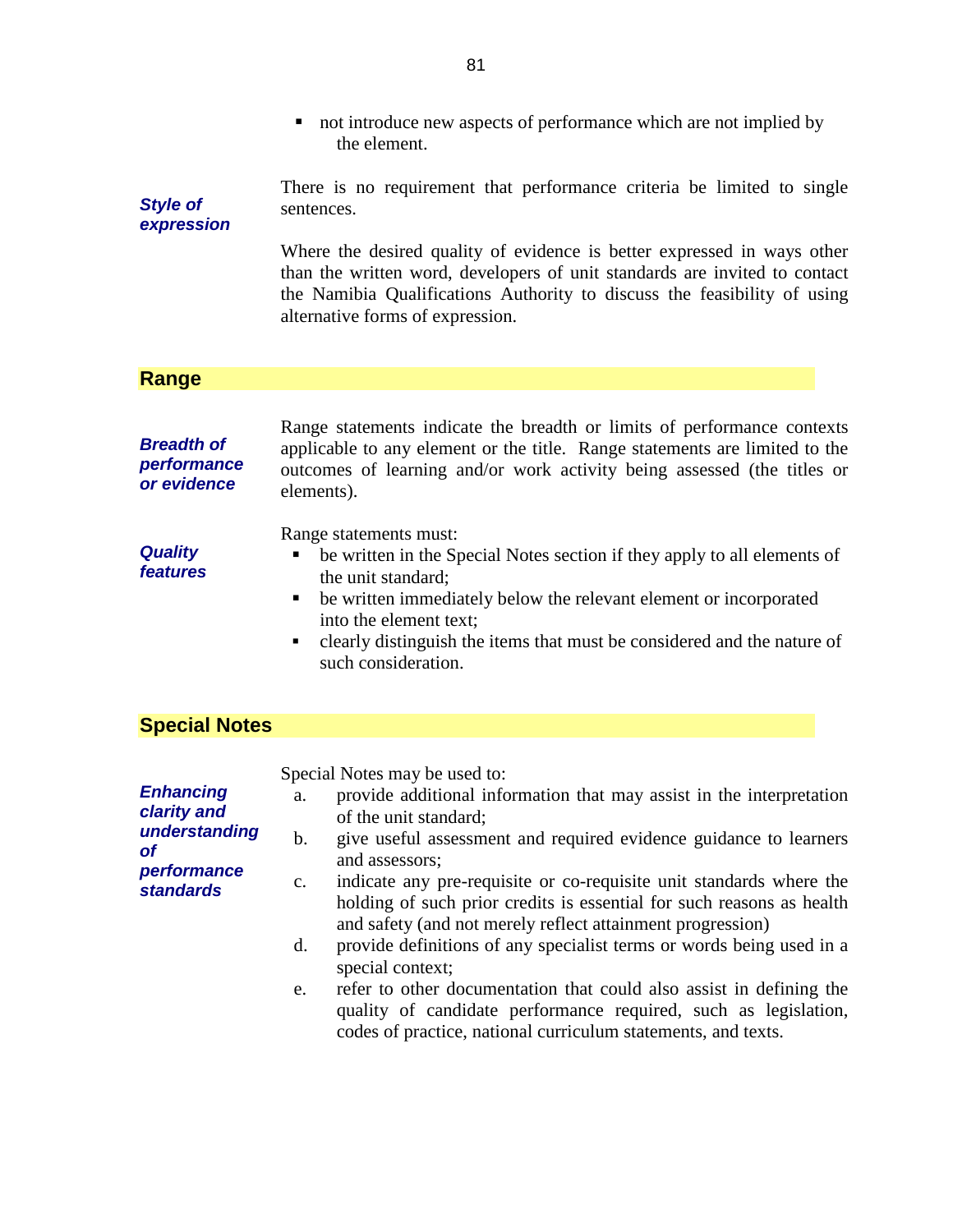|                            | The following apply in the expression of Special Notes:                                                                                                                                                                                                                                                      |
|----------------------------|--------------------------------------------------------------------------------------------------------------------------------------------------------------------------------------------------------------------------------------------------------------------------------------------------------------|
| <b>Quality</b><br>features | • if there is more than one special note, the notes must be numbered and<br>may be grouped under appropriate headings;                                                                                                                                                                                       |
|                            | • references must be restricted to publications which clarify the quality<br>of candidate performance, and be accessible (be in the public<br>domain) to candidates, assessors, and providers;                                                                                                               |
|                            | • references must be cited fully showing, as a minimum, author, <i>title</i> ,<br>publisher, place of publication, date of publication;                                                                                                                                                                      |
|                            | • where acts, codes, or regulations are included, formal names and date<br>of enactment must be shown;                                                                                                                                                                                                       |
|                            | • references to other unit standards must specify their identification<br>numbers;                                                                                                                                                                                                                           |
|                            | • definitions or translations of terms must be included where the term is<br>being used outside of normal usage or where definitions assist in<br>clarifying the standard;                                                                                                                                   |
|                            | • terms being defined must be differentiated in some way from ordinary<br>text, for example italics, and be clearly and simply expressed;                                                                                                                                                                    |
|                            | the intended purpose of each special note must be clear.                                                                                                                                                                                                                                                     |
| Aheanaa of                 | Where there are no Special Notes, this should be signalled by inserting<br>$\mathbf{r}$ , and a set of the set of the set of the set of the set of the set of the set of the set of the set of the set of the set of the set of the set of the set of the set of the set of the set of the set of the set of |

**Absence of material** 

'None' alongside the relevant heading on the unit standard.

## **Purpose statement**

| <b>Statement of</b><br><i>intended use</i> | A Purpose statement indicates the intended uses of the unit standard and<br>may summarise:                                                                                                 |  |  |  |
|--------------------------------------------|--------------------------------------------------------------------------------------------------------------------------------------------------------------------------------------------|--|--|--|
| of the unit<br><b>standard</b>             | what outcomes of learning are formally recognised by the unit<br>a.<br>standard;                                                                                                           |  |  |  |
|                                            | the target group who may find these outcomes useful to attain; and<br>b.<br>what qualifications, or other purposes, the attainment of the<br>$\mathbf{c}$ .<br>outcomes could be used for. |  |  |  |
| <b>Quality</b><br>features                 | Any summarised information must:<br>be consistent with the content of the unit standard;<br>٠<br>be consistent with the rationale for the unit standard.<br>٠                              |  |  |  |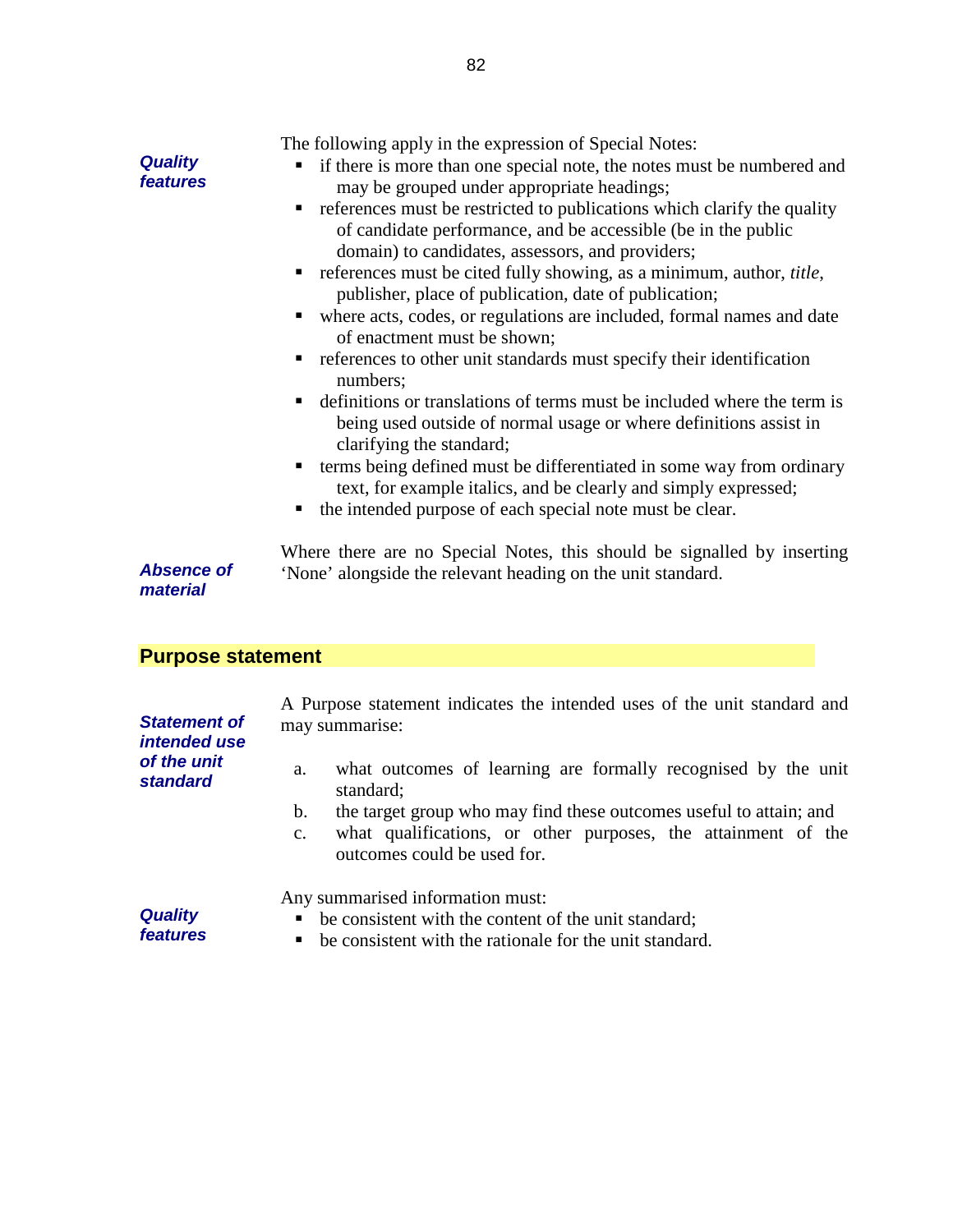#### **Registration number**

**Unique identifier**  Each unit standard will have a unique numeric identifier. The Namibia Qualifications Authority will insert this ID number. (When developing the unit standards, developers should use their own coding system to easily distinguish each unit standard).

### **Classification**

**Giving order to placement on the NQF**  The classification system for the NQF comprises three tiers: FIELDS, Subfields, and domains. The classification system gives order to the way unit standards are placed on the NQF and the way national qualifications are named. The system also provides a means for institutions to define the scope of their accreditation.

**Domains and Subfields**  Unit standards are registered within a domain, which in turn is registered within a Subfield of the NQF. These classifications are shown on the unit standard.

**Suggesting classifications**  FIELDS are approved by the Council of the Namibia Qualifications Authority and may only be changed with their consent. Developers of unit standards may, however, nominate Subfield and domain names and seek approval of these from the Namibia Qualifications Authority.

The following apply in relation to classifications:

**Quality features** 

- **the content of the unit standards are transparently aligned with the** domain in which they are placed;
- domains and Subfields must be registered as part of the NQF Classification System before unit standards are submitted for registration;
- domains are logical and obvious subdivisions of a specific Subfield and encompass logical clusters of unit standards;
- Subfields are logical and obvious subdivisions of a specific Field and encompass logical clusters of domains.

**Level** 

Unit standards will be registered at one of the levels of the NQF.

**Alignment with a NQF Level**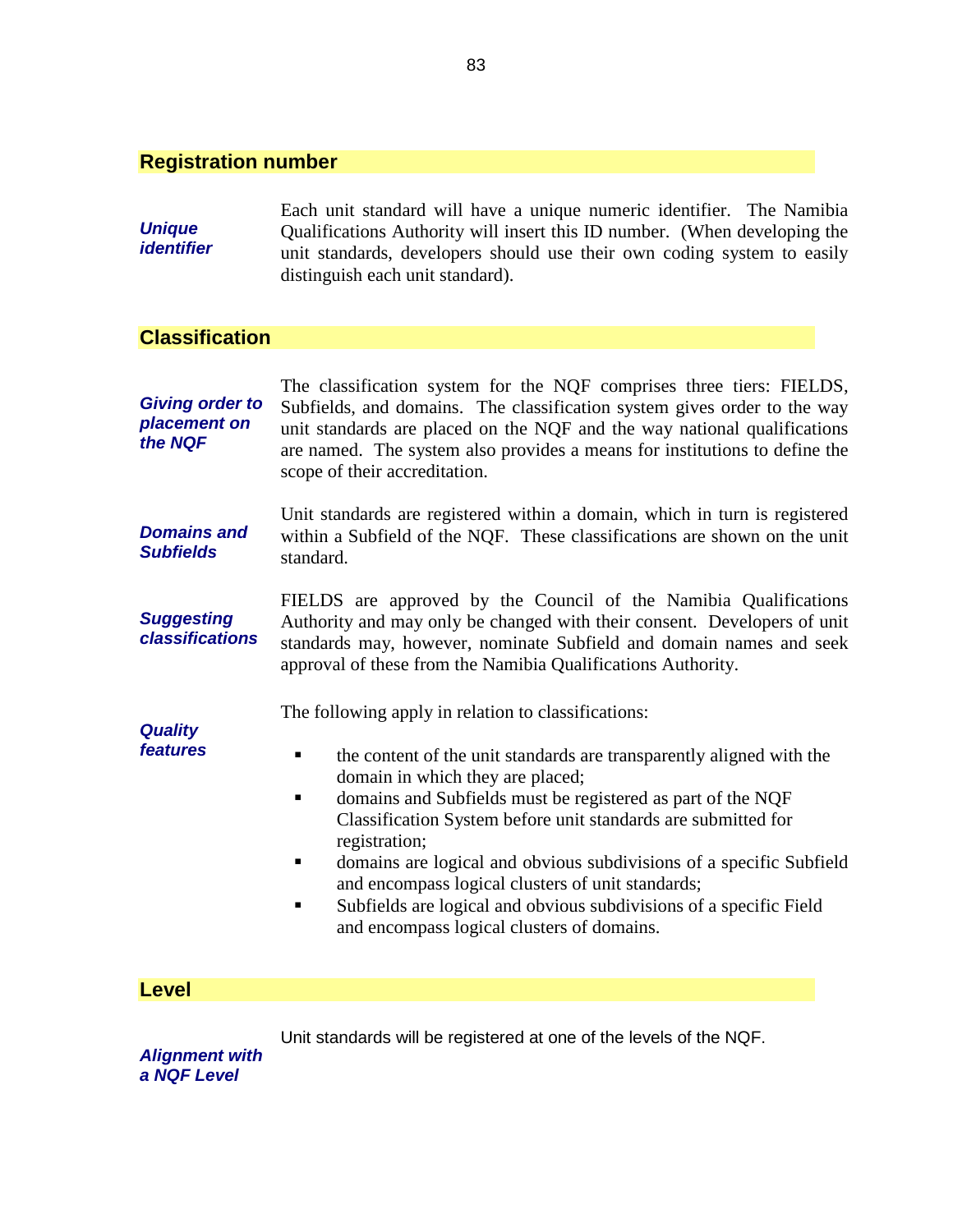| <b>Quality</b><br>features                     | The following apply to the assigning of levels to unit standards:<br>the level assigned to the unit standard must provide a best match<br>$\blacksquare$<br>between the descriptors and the outcome and performance<br>requirements of the unit standard.                                                                                                                                                                                                              |
|------------------------------------------------|------------------------------------------------------------------------------------------------------------------------------------------------------------------------------------------------------------------------------------------------------------------------------------------------------------------------------------------------------------------------------------------------------------------------------------------------------------------------|
| <b>Credit value</b>                            |                                                                                                                                                                                                                                                                                                                                                                                                                                                                        |
| <b>Notional</b><br>learning time               | NQF Credits allocated to a unit standard must reflect the notional learning<br>time it is expected to take candidates to repeatedly meet the outcome and<br>performance requirements in the unit standard. Notional learning time<br>includes time:<br>spent in structured tuition and self-directed learning and practice;<br>а.<br>b. taken to gather and provide evidence for assessment purposes; and<br>c. taken for assessment in all the outcomes and contexts. |
| <b>One credit</b><br>equals 10<br><b>hours</b> | One NQF Credit represents a notional 10 hours of learning, practice, and<br>assessment time with respect to the outcomes and contexts of the unit<br>standard.                                                                                                                                                                                                                                                                                                         |
| <b>Quality</b><br>features                     | <b>NQF Credits allocated must:</b><br>be whole numbers and no more than 120;<br>be consistent with unit standards with comparable outcomes, evidence<br>demands and contexts.                                                                                                                                                                                                                                                                                          |
| <b>Registration dates</b>                      |                                                                                                                                                                                                                                                                                                                                                                                                                                                                        |
|                                                | Registration dates give an indication of the currency of the unit standard                                                                                                                                                                                                                                                                                                                                                                                             |

| <b>Indication of</b> | Registration dates give an indication of the currency of the unit standard |
|----------------------|----------------------------------------------------------------------------|
| the currency of      | and when the unit standard is likely to be reviewed.                       |
| each unit            | The Namibia Qualifications Authority will insert the relevant dates at the |
| <b>standard</b>      | time of registration.                                                      |

Registration will be for a period not exceeding five years.

## **Quality Assurance arrangements**

|  |  | This section of the unit standard is available to direct users towards: |  |
|--|--|-------------------------------------------------------------------------|--|
|  |  |                                                                         |  |

| <b>Availability of</b>      |    |                                                                                                   |
|-----------------------------|----|---------------------------------------------------------------------------------------------------|
| additional<br>documentation | a. | the availability of any additional guidance material related to the<br>unit standard $(s)$ ;      |
|                             | b. | documentation of any national assessment requirements (including<br>national moderation systems); |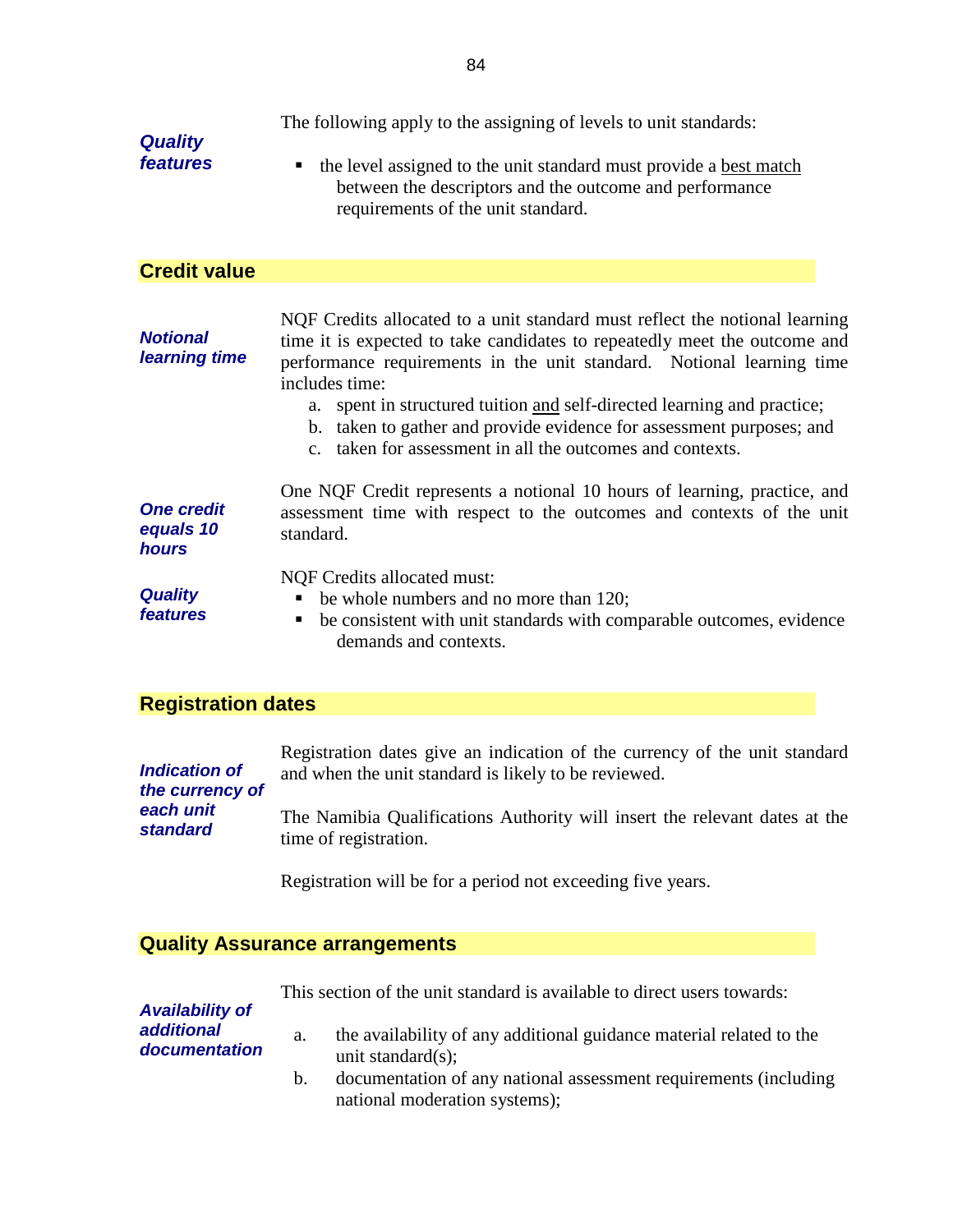c. any special provider/assessment centre accreditation requirements additional to those required by the Namibia Qualifications Authority.

It is likely that any arrangements will relate to all unit standards within a domain or Subfield, or a national qualification and will be detailed in named, supplementary documentation.

**for groups of unit standards** 

**Arrangements** 

**National Assessment**  Documentation relating to national assessment arrangements must be provided at the time of submitting the unit standards for registration. The documentation may cover, as relevant:

- a. any external assessment arrangements
- b. any arrangements to ensure the consistency of internal assessments
- c. arrangements for candidates with special assessment requirements
- d. unit standards for which evidence must be derived from actual workplace performance
- e. unit standards for which evidence could be derived from simulated workplace situations, and the characteristics of a "realistic work environment"
- f. opportunities for graded assessment decisions, and the indicators reflecting different bands and that provide the basis for differentiating performance.

Documentation relating to any **specialised accreditation requirements** must be provided at the time of submitting the unit standards for registration. The documentation may provide information, as relevant, on:

- g. preferred involvement by sector representatives in the accreditation processes
- h. involvement of people from the sector in the design, development and evaluation of programmes of learning linked to the unit standards
- i. teaching and/or assessing staff qualifications and/or experience
- j. necessary, specialist resources, equipment and facilities
- k. required off-site learning and/or assessment activities or relationships.

The specification of special assessment and/or accreditation requirements:

**Quality features** 

**Specific Accreditation requirements** 

- **must not add unnecessary barriers to institutions wanting to develop** programmes based on the unit standards and/or to assess against the unit standards;
- **should be cost effective to implement;**
- should be manageable within the resources available to the sector and the NQA.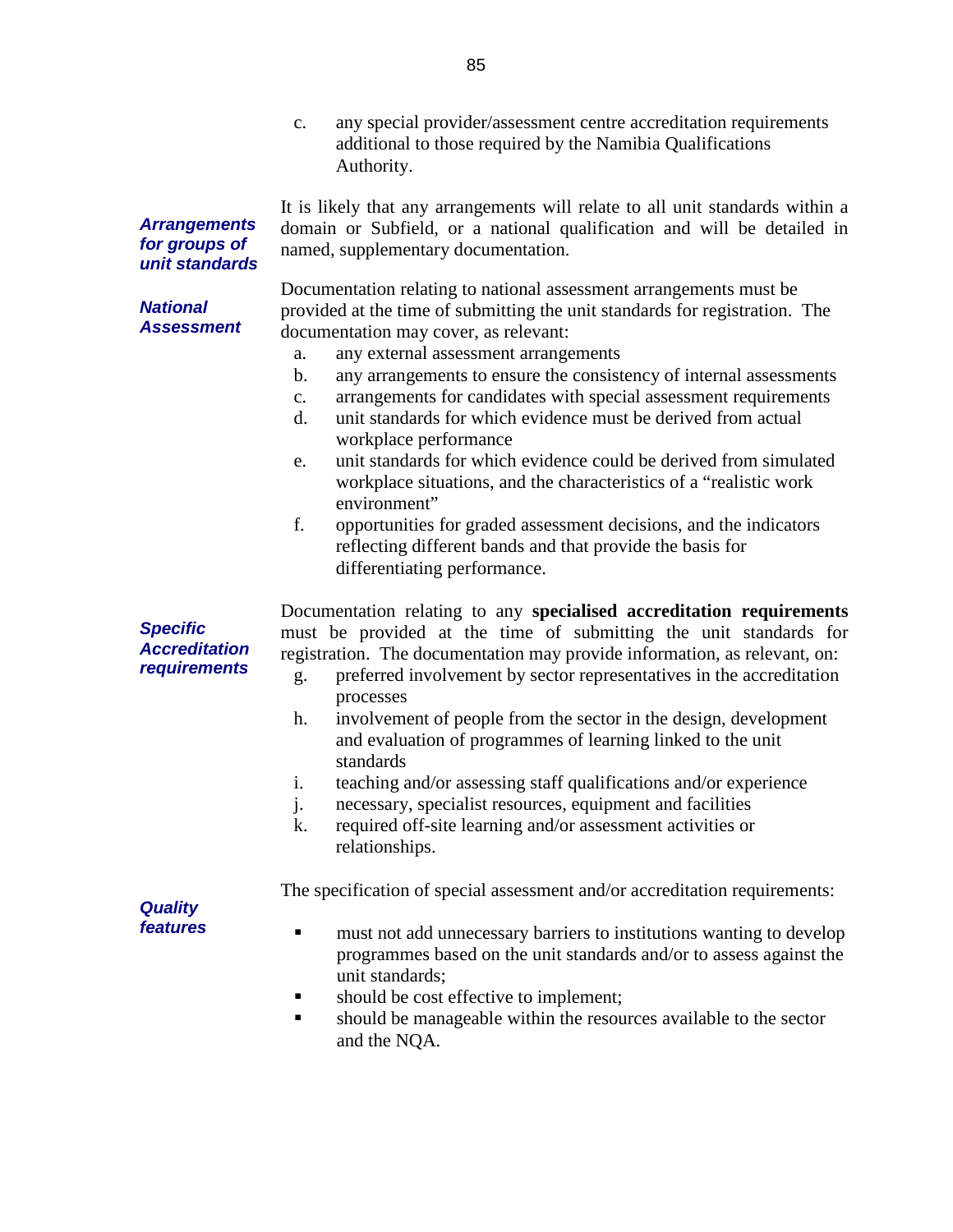## **Body responsible for the unit standard**

| <b>Recognised</b><br>body | The name of the body recognised by the Namibia Qualifications Authority<br>as being responsible for the development and review of the unit standard<br>will be shown.          |  |
|---------------------------|--------------------------------------------------------------------------------------------------------------------------------------------------------------------------------|--|
| <b>Quality feature</b>    | The name of the body shown:                                                                                                                                                    |  |
|                           | must be that to which the Namibia Qualifications Authority has given<br>$\blacksquare$<br>recognition for setting and/or managing unit standards for the<br>applicable sector. |  |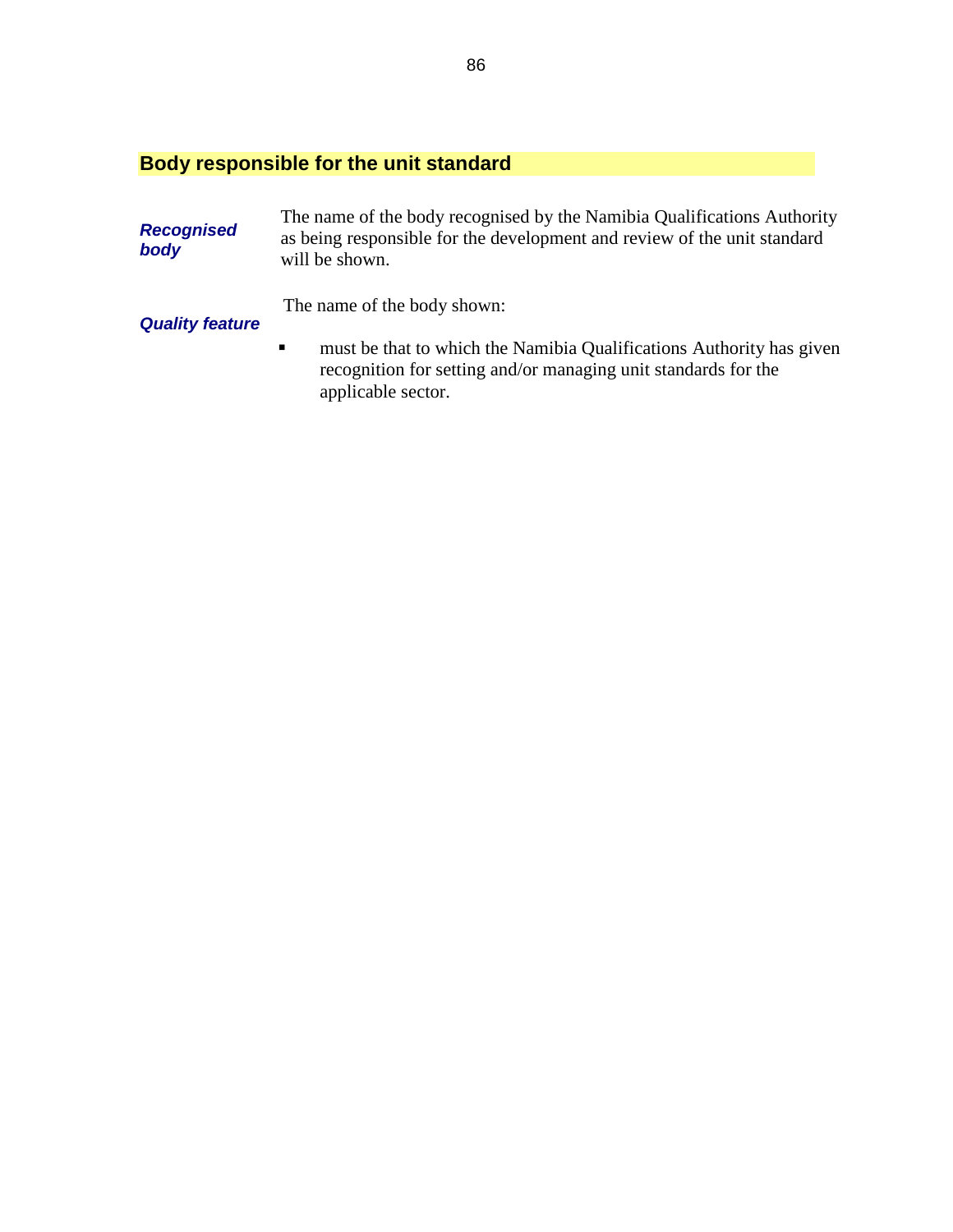## **Unit standards from other Frameworks**

**Aligning with international practice**  Some sectors may wish to use unit standards registered on other national qualification systems as the basis for making assessment decisions. This may be useful where mutual recognition of skills and/or qualifications will facilitate the movement of labour or promote international benchmarking.

**NQA aligned to international practice**  To assist international benchmarking and alignment, the Namibia Qualifications Authority has based its Quality Criteria for Registration of Unit Standards on the National Qualifications Framework in Namibia on the specifications and criteria used by other international training and qualification bodies.

**Need for customisation**  Overseas unit standards could be placed on the NQF, but they must meet the General Requirements for registration on the NQF. This will likely mean a need for some form of customisation to align with the Namibia context.

**Becoming Namibian 'national standards'**  Although the overseas unit standards will have met quality criteria similar to the requirements set by the Namibia Qualifications Authority, customisation of the unit standards could alter compliance with the quality criteria set by the other nation(s). The Namibia Qualifications Authority will, therefore, treat these unit standards in the same way as any other unit standard developed for the NQF.

**Identification as part of NQF**  The overseas unit standard will become a NQF standard and must be identifiable as belonging to the NQF. Registration information (level, credit, classifications, ID) will have to conform to the requirements of the NQF.

> Where an overseas unit standard is used, the Namibia Qualifications Authority will need to be satisfied that:

- **u** authorisation for its reproduction and/or customisation has been given by the appropriate body in the country of source;
- the unit standard has been endorsed by national stakeholders as representing Namibia requirements and is suitable for Namibia conditions;
- the unit standard is of 'registerable' quality.

**Quality features** 

#### **Contact NQA**  Bodies intending to submit overseas unit standards for registration on the NQF should contact the Namibia Qualifications Authority in the early stages of development to confirm quality and format requirements.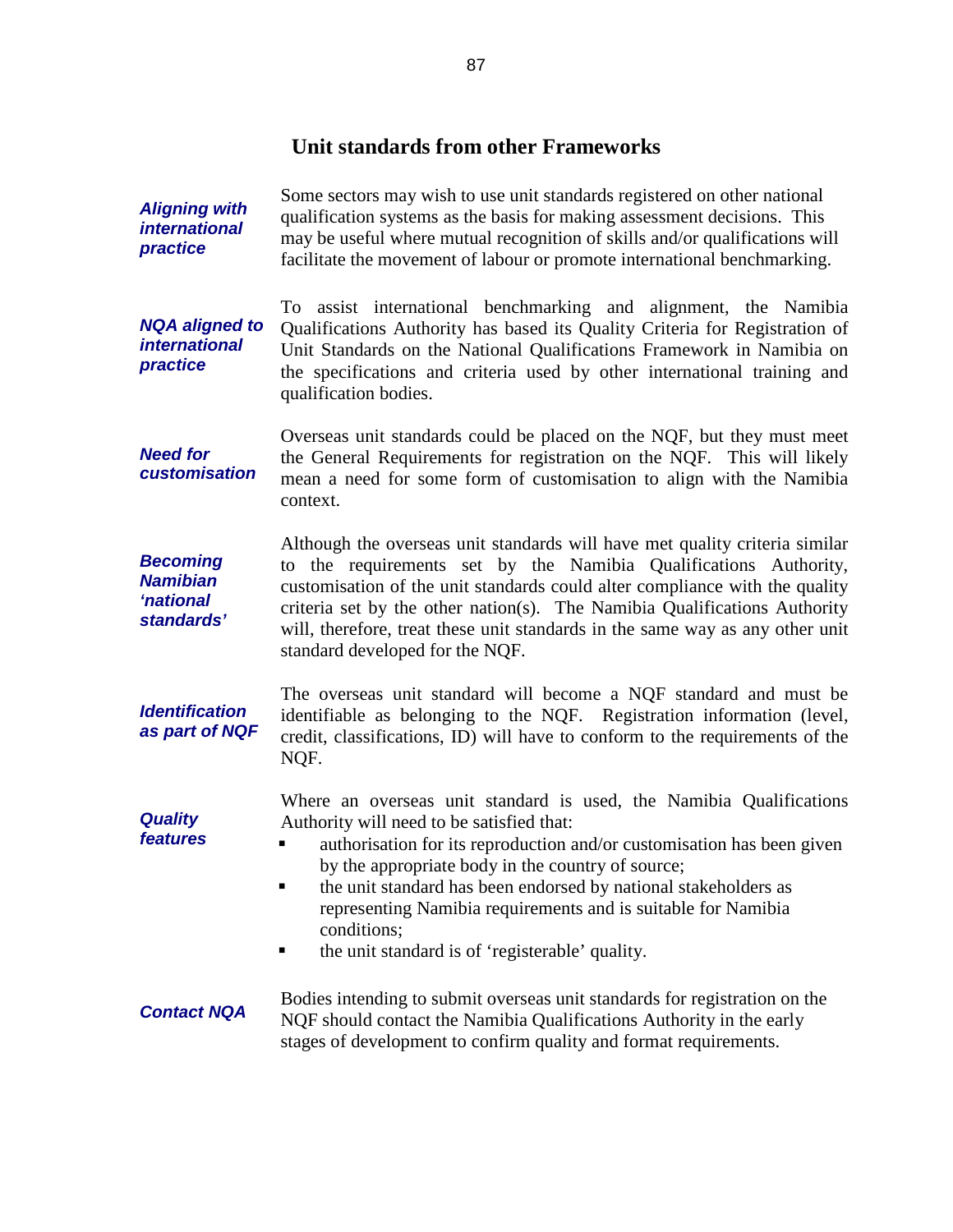## **Review and revision of unit standards**

| <b>Reviewed unit</b><br><b>standards</b>                | Unit standards must be regularly reviewed (within five years of each period<br>of registration) to ensure that they continue to specify requirements that<br>reflect the current needs of the sector(s) for which they are applicable.                                                                                                                                                                                                                                                                                                                                                                                                                                                                                    |  |
|---------------------------------------------------------|---------------------------------------------------------------------------------------------------------------------------------------------------------------------------------------------------------------------------------------------------------------------------------------------------------------------------------------------------------------------------------------------------------------------------------------------------------------------------------------------------------------------------------------------------------------------------------------------------------------------------------------------------------------------------------------------------------------------------|--|
| <b>Revised unit</b><br><b>standards</b>                 | Unit standards may be revised at any time to correct any inaccuracy in<br>content, format, or punctuation.                                                                                                                                                                                                                                                                                                                                                                                                                                                                                                                                                                                                                |  |
| <b>Ongoing</b><br>quality                               | Reviewed and revised unit standards must meet the same quality criteria as<br>new unit standards if they are to be re-registered.                                                                                                                                                                                                                                                                                                                                                                                                                                                                                                                                                                                         |  |
| <b>Review Report</b>                                    | An application for re-registration must be accompanied by a Review Report<br>for publication. This report must include, without being overly detailed,<br>the following:<br>the reason for the review and a brief outline of the review process;<br>a summary of the main changes made;<br>a list of the unit standards, in table format, with the changes to titles,<br>п<br>levels or credits shown in bold, and including the review category<br>(information on review categories is still under development by the<br>Namibia Qualifications Authority) ascribed to each unit standard;<br>• the transition arrangements from the old to the new unit standards, if<br>any unit standards are replaced or withdrawn. |  |
| <b>Moderation</b><br>informs review                     | An assurance is also required that the review of any national assessment<br>and/or moderation arrangements has informed the review of the unit<br>standards.                                                                                                                                                                                                                                                                                                                                                                                                                                                                                                                                                              |  |
| <b>Minimising</b><br><i>impact of</i><br><b>reviews</b> | The Namibia Qualifications Authority is committed to minimising any<br>adverse impact of reviews and revisions on learners and providers. The<br>report must also clearly outline the impact, if any, on:<br>existing provider accreditations<br>any properties as objected and the option of the title with stars day of a new other                                                                                                                                                                                                                                                                                                                                                                                     |  |

currently registered qualifications that the unit standards are a part of.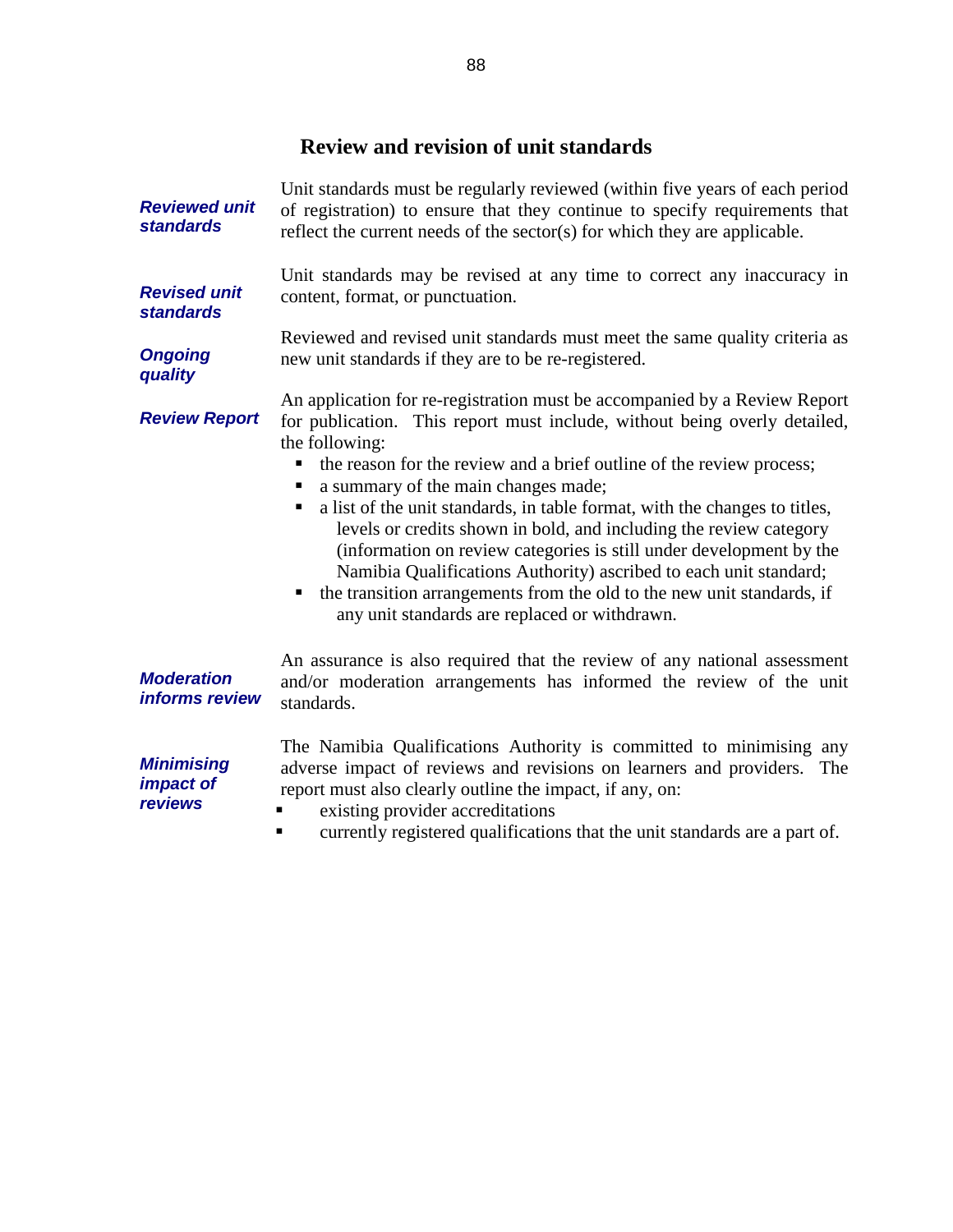## **Appendix A : Format of Unit Standards**

Unit standards must be submitted in the following format. The format is available to groups developing unit standards in electronic template form upon request.

## **Unit ID XXXX Domain SAFARI CAMP OPERATIONS Title: Assist in preparing a site for a bush braai in a wilderness area Level: 2 Credits: 5**

(2 returns) (all above 14pt bold)

## **Purpose (11pt underlined bold)**

People credit with this unit standard are able to: (All text is left justified, 11pt)

- assist with preparing a site for a bush braai
- assist with setting tables for a bush braai
- assist with clearing a site after a bush braai.

This unit standard is intended for general camp staff. For some, it may complement Unit YYYY Assist in preparing and serving food for a bush braai in a wilderness area. (2 returns)

## **Special Notes (11pt underlined bold)**

- 1. A "bush braai" is a fully catered meal prepared and served away from main camp facilities. The elements of this unit standard must be met in situations involving paying guests in a safari camp or facility.
- 2. "Assist" means taking a significant role in the activities described in this unit standard. The candidate may be under the direction of others but will undertake a number of tasks independently of others. Assessment of this unit standard may require assistance being given on a number of different occasions to ensure that assistance is given across the full range of activities required to be demonstrated.
- 3. In meeting the elements of this unit standard, the requirements of the National Parks and Game Reserve Regulations must be complied with, particularly in respect of the lighting of fires and the disposal of rubbish.

(2 returns) Above left justified, 11pt, tab bullets at 1.25

## **Quality Assurance Requirements (11pt underlined bold)**

This unit standard and others within this Subfield may be awarded by institutions who meet the accreditation requirements set by the Namibia Qualifications Authority and the Hypothetical Industry Board and who comply with national assessment and moderation requirements. Details of specific accreditation requirements and the national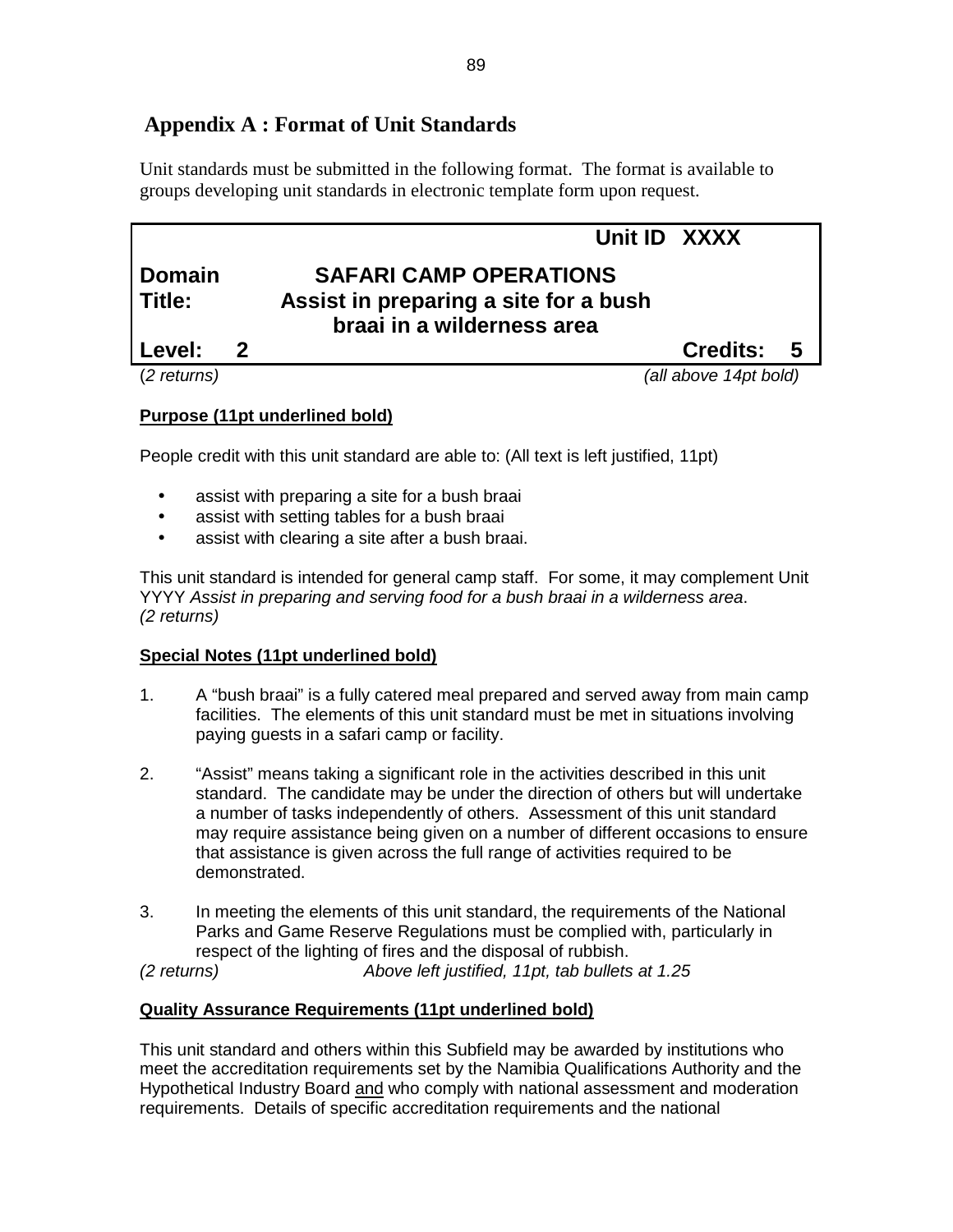assessment arrangements are available from the Namibia Qualifications Authority on thiswebsite.domainname and the Hypothetical Industry Board on thatwebsite.domainname.

*(2 returns)* 

## **Elements and Performance Criteria (14pt underlined bold)**

## **Element 1: Assist with preparing a site for a bush braai.(11pt underlined bold)**

### **Performance Criteria (11pt underlined bold)**

- 1.1 The fireplace is established in an area and manner that minimises the risk of fire spreading to surrounding and overhead vegetation.
- 1.2 Sufficient supplies of suitable firewood are gathered and stored in a readily accessible location.
- 1.3 Seating is arranged around the fire such that guests will likely be warm yet safe from sparks from the fire.
- 1.4 Lights and/or lanterns are positioned in a manner that provides sufficient illumination and that creates an ambience conducive to the location and the event.
- 1.5 Toilet facilities are established in a discreet yet accessible location, and one that will likely give guests a sense of security and privacy.

(2 returns)

### **Element 2: Assist with setting tables for a bush braai.**

#### **Range**

A function of between 12 – 20 persons and/or a minimum of two tables.

#### **Performance Criteria**

- 2.1 Lighting is arranged so as to create an ambience appropriate to the location and the event whilst allowing guests to see what they are doing.
- 2.2 Cutlery and glasses are arranged in accordance with the number and type of dishes and drinks to be served. The use of particular cutlery items and glass types is explained in accordance with the conventions of western cuisine and etiquette.
- 2.3 Cloths and serviettes are arranged in an orderly and decorative manner.
- 2.4 Decorations optimise the use of natural materials and complement the theme or ambience being created.